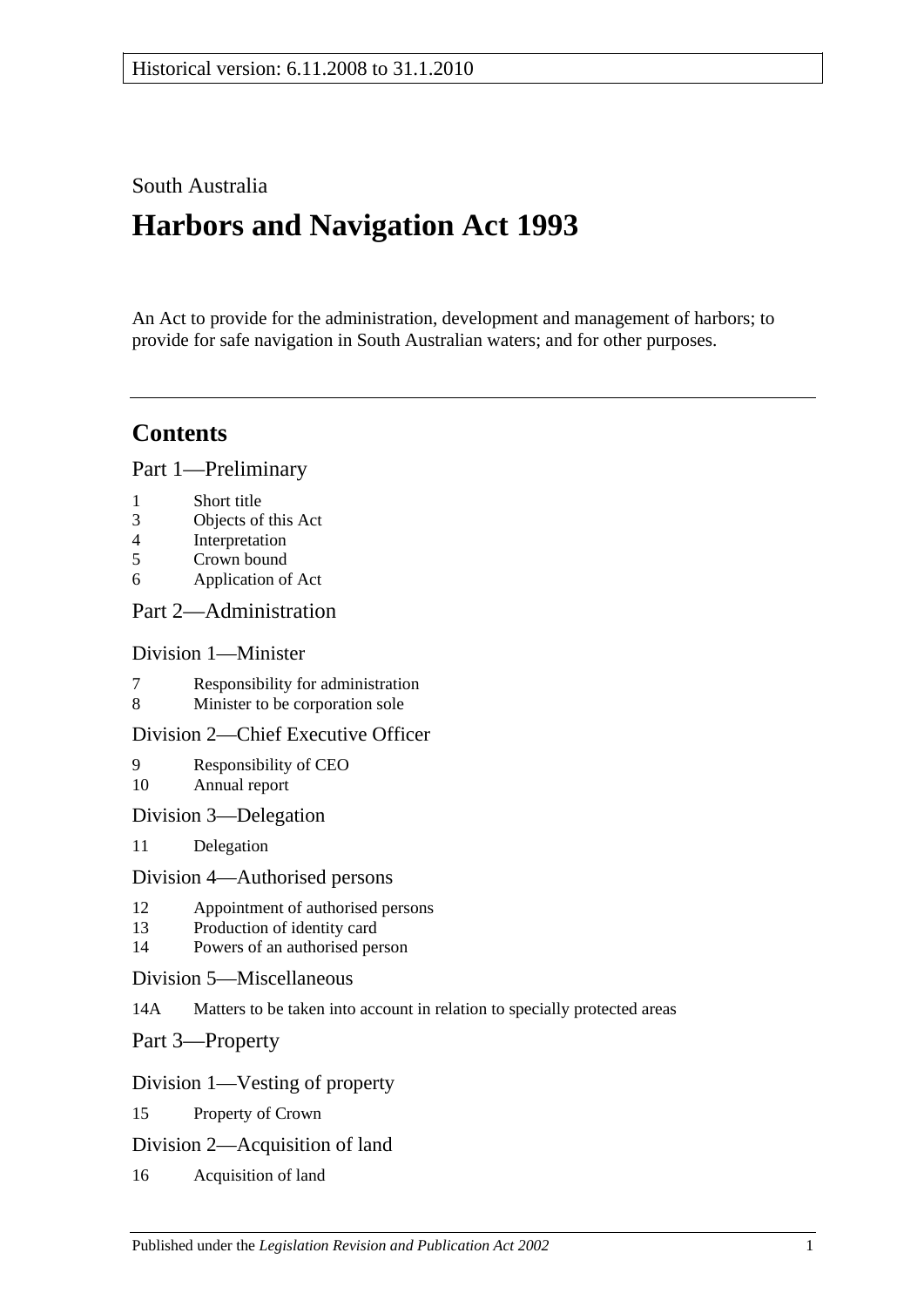- [Division 3—Resumption of land](#page-14-5)
- 17 [Resumption](#page-14-6)
- [Division 4—Care, control and management of property](#page-15-0)
- 18 [Care, control and management of property](#page-15-1)
- 18A [By-laws](#page-15-2)
- [Division 5—Dealings with property](#page-16-0)
- 19 [Power to grant leases and licences over land](#page-16-1)
- [Division 6—Rateability of land](#page-16-2)
- 20 [Rateability of land](#page-16-3)
- [Division 7—Damage to property](#page-16-4)
- 21 [Liability for damage](#page-16-5)

## [Part 4—General powers to protect navigation and to restrict use of waters](#page-18-0)

## [Division 1—Navigational aids](#page-18-1)

- 22 [Control of navigational aids](#page-18-2)
- 23 [Establishment of navigational aids](#page-18-3)
- 24 [Interference with navigational aids](#page-18-4)

## [Division 2—Clearance of wrecks](#page-19-0)

25 [Clearance of wrecks etc](#page-19-1)

## [Division 3—Restrictions on use of waters](#page-19-2)

- 26 [Licences for aquatic activities](#page-19-3)
- 27 [Restricted areas](#page-20-0)
- [Part 5—Harbors and ports](#page-22-0)

## [Division 1—Control and management of harbors and ports](#page-22-1)

- 28 [Control and management of harbors](#page-22-2)
- 28A [Power to assign control and management of ports](#page-22-3)
- 28B [Port operating agreements](#page-22-4)
- 28C [General responsibility of port operator](#page-23-0)
- 28D [Variation of port operating agreement](#page-23-1)
- 28E [Agreements to be tabled in Parliament](#page-23-2)
- 28F [Power to deal with non-compliance](#page-23-3)
- 28G [Power to appoint manager](#page-24-0)
- 28H [Powers of the manager](#page-24-1)

#### [Division 2—Port management officers](#page-25-0)

29 [Port management officers](#page-25-1)

#### [Division 2A—Operational powers](#page-25-2)

- 29A [Interpretation](#page-25-3)
- 29B [Power of direction](#page-25-4)
- 29C [Power to board vessel](#page-26-0)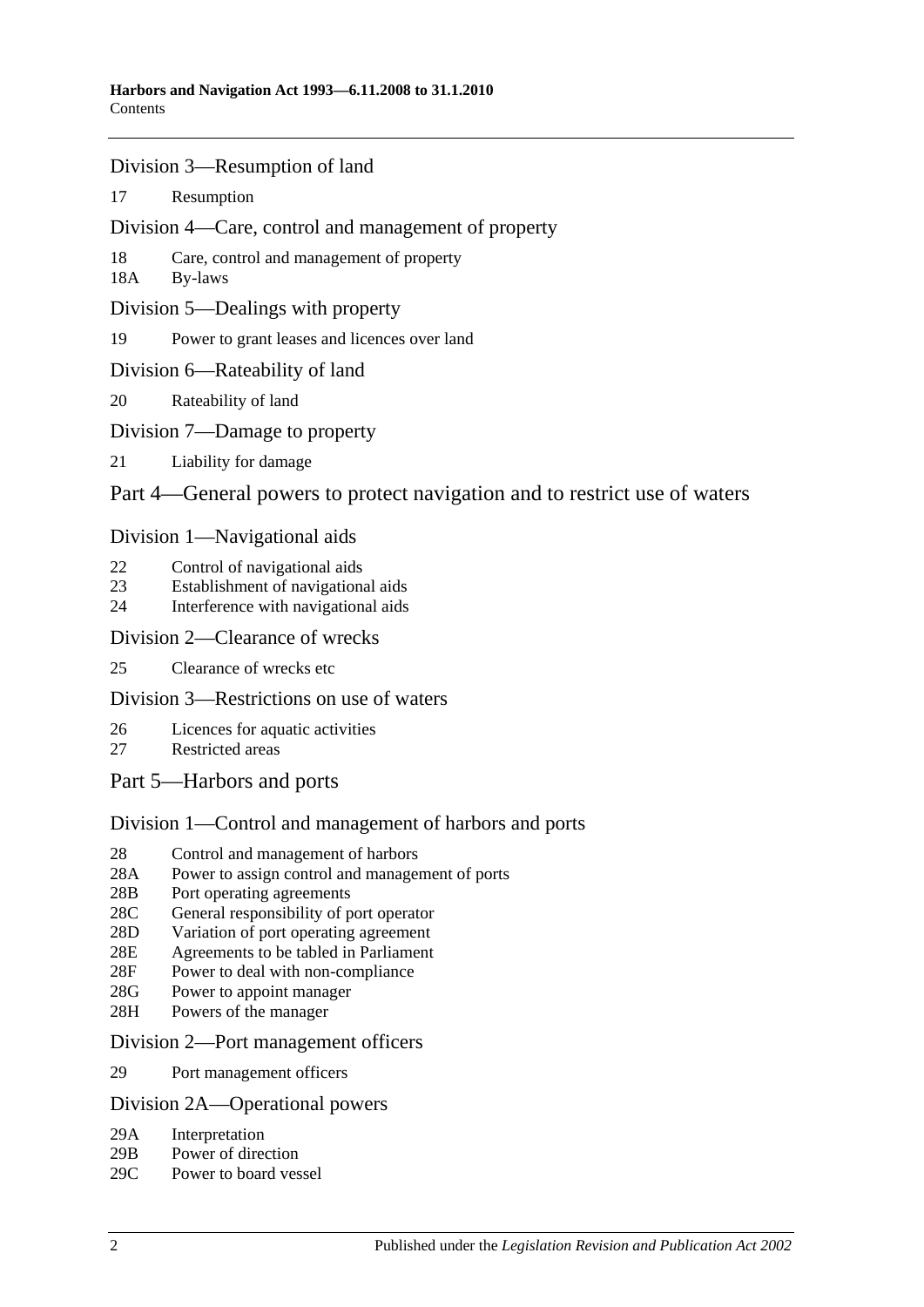#### [Division 3—Harbor improvement work](#page-26-1)

- 30 [Dredging or other similar work](#page-26-2)
- 30A [Development of harbors and maritime facilities](#page-26-3)
- 30B Application of *[Development Act](#page-27-0) 1993*

#### [Division 4—Harbor charges etc](#page-27-1)

- 31 [Power to fix charges](#page-27-2)
- 31A Power to waive [or reduce charges](#page-27-3)
- 31B [Charges in respect of goods](#page-27-4)
- 31C [Charges in respect of vessels](#page-28-0)
- 31D [Power to prevent use of harbor or port facilities](#page-28-1)

#### [Part 5A—Pilotage](#page-30-0)

- 33 [Licensing of pilots](#page-30-1)
- 34 [Pilotage exemption certificate](#page-30-2)
- 35 [Compulsory pilotage](#page-31-0)
- 36 [Duties and immunities of pilots](#page-31-1)

#### [Part 6—Crewing](#page-32-0)

#### [Division 1—Application of this Part](#page-32-1)

37 [Vessels to which this Part applies](#page-32-2)

#### [Division 2—Obligation to have adequate crew](#page-32-3)

- 38 [Obligation to have adequate crew](#page-32-4)
- 39 [Exemptions](#page-32-5)

#### [Division 3—State Crewing Committee](#page-32-6)

- 39A [Interpretation](#page-32-7)
- 40 [State Crewing Committee](#page-33-0)
- 41 [Nomination of members by owner](#page-33-1)
- 42 [Conditions of office](#page-34-0)
- 42A [Vacancies or defects in appointment of members](#page-34-1)

#### [Division 4—Procedures and powers of Committee](#page-34-2)

- 43 [Procedures at meetings](#page-34-3)
- 44 [Power to obtain information](#page-35-0)
- 45 [Determinations in relation to crew](#page-35-1)

## [Part 7—Certificates of competency](#page-36-0)

- 46 [Vessels to which this Part applies](#page-36-1)
- 47 [Requirement for certificate of competency](#page-36-2)
- 48 [Issue of certificates of competency or exemptions](#page-37-0)
- 49 [Cancellation of certificate of competency by court](#page-38-0)
- 50 [Cancellation of certificate of competency by Minister](#page-38-1)

## [Part 8—Hire of vessels](#page-40-0)

- 51 [Vessels to which this Part applies](#page-40-1)
- 52 [Obligation to hold licence](#page-40-2)
- 52A [Duration and granting of licence](#page-40-3)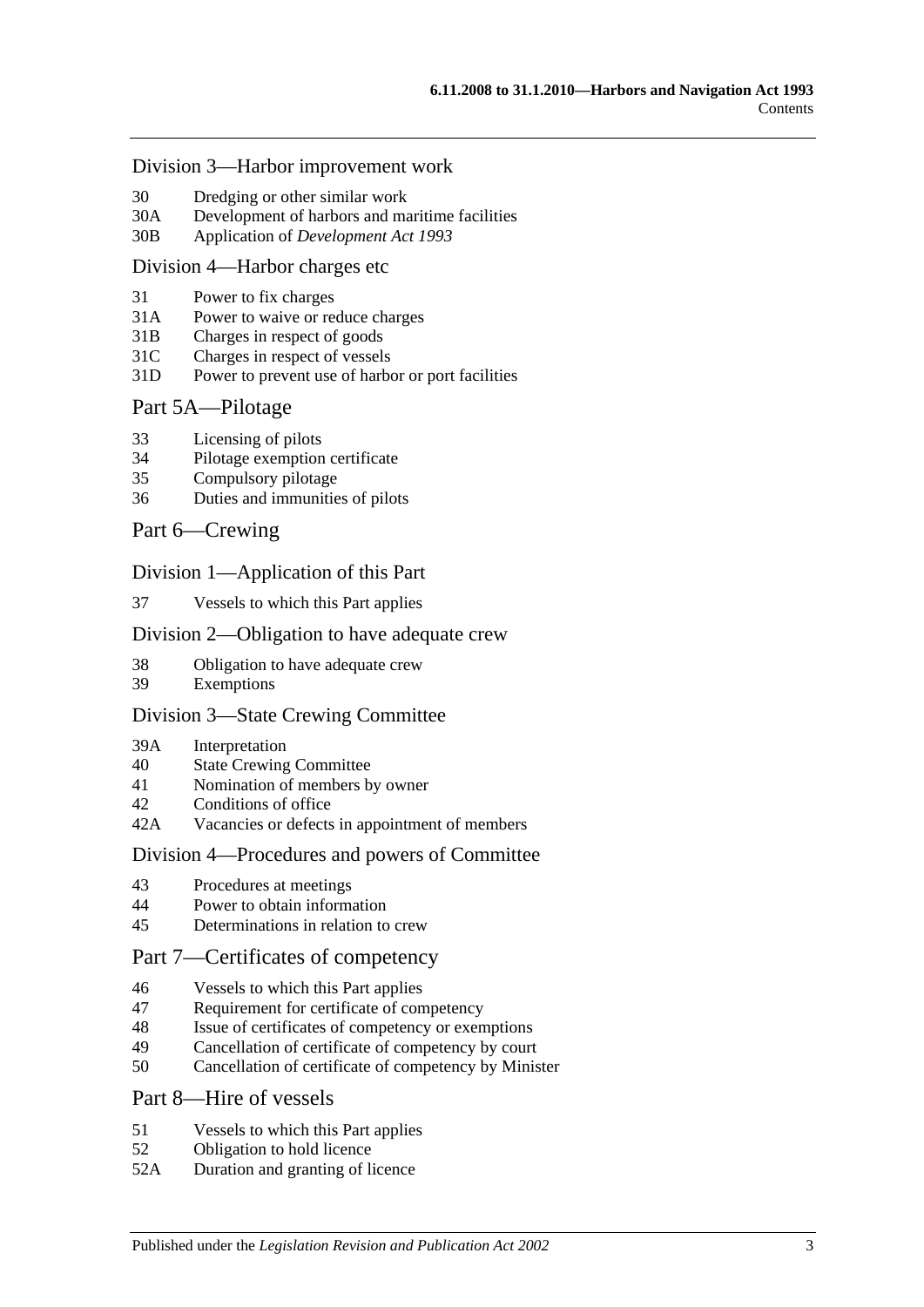#### 53 [Terms and conditions of licence](#page-40-4)

# [Part 9—Registration, certificates of survey, loadline certificates and](#page-42-0)  [Australian Builders Plates](#page-42-0)

## [Division 1—Registration of vessels](#page-42-1)

- 54 [Application of Division](#page-42-2)<br>55 Registration
- [Registration](#page-42-3)

## [Division 2—Certificates of survey](#page-42-4)

- 56 [Application of this Division](#page-42-5)
- 57 [Appointment of surveyors](#page-42-6)
- 58 [Issue of certificate of survey](#page-43-0)
- 59 [Certificate of survey](#page-43-1)
- 60 [Obligation to hold certificate of survey](#page-43-2)

## [Division 3—Loadline certificates](#page-44-0)

- 61 [Application of this Division](#page-44-1)<br>62 Issue of loadline certificate
- [Issue of loadline certificate](#page-44-2)
- 63 [Loadline certificate](#page-44-3)
- 64 [Obligation to hold loadline certificate](#page-44-4)

## [Division 4—Australian Builders Plates](#page-45-0)

- 64A [Application of this Division](#page-45-1)
- 64B [Certain vessels not to be sold without Australian Builders Plate affixed etc](#page-45-2)
- 64C [General defence](#page-46-0)

## [Part 10—Safety](#page-48-0)

## [Division 1—Safety generally](#page-48-1)

- 65 [General requirements](#page-48-2)
- 65A [Requirement to have emergency position indicating radio beacon](#page-48-3)
- 66 [Power to prohibit use of unsafe vessel](#page-48-4)
- 67 [Minister's power to act in an emergency](#page-49-0)

#### [Division 2—Survey](#page-49-1)

68 [Requirement of survey](#page-49-2)

#### [Division 3—Operation of vessels](#page-50-0)

- 69 [Careless operation of a vessel](#page-50-1)
- 69A [Dangerous operation of a vessel](#page-50-2)

## [Division 4—Alcohol and other drugs](#page-50-3)

- 70 [Alcohol and other drugs](#page-50-4)
- 71 [Requirement to submit to alcotest or breath analysis](#page-52-0)
- 72 [Police to facilitate blood test at request of incapacitated person etc](#page-53-0)
- 72A [Authorised person to provide transport assistance for blood tests in certain circumstances](#page-54-0)  [outside Metropolitan Adelaide](#page-54-0)
- 72B [Blood tests by nurses where breath analysis taken outside Metropolitan Adelaide](#page-54-1)
- 72C [Concentration of alcohol in breath taken to indicate concentration of alcohol in blood](#page-55-0)
- 73 [Evidence](#page-55-1)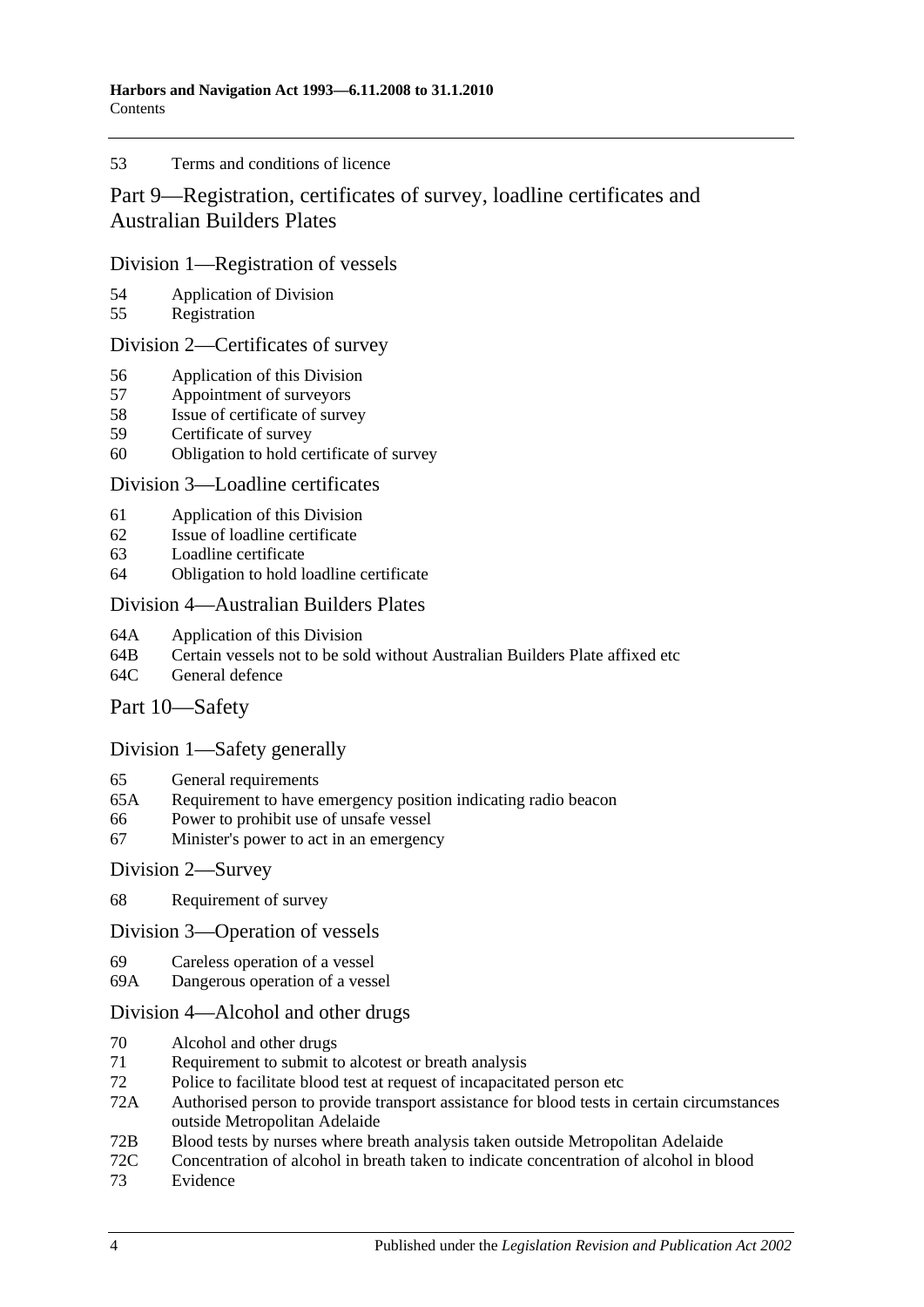- 73A [Breath analysis where drinking occurs after operation of vessel](#page-57-0)
- 74 [Compulsory blood tests of injured persons including water skiers](#page-58-0)

## [Part 11—Accidents](#page-62-0)

- 75 [Casualties to be reported](#page-62-1)
- 76 [Duty to give assistance and provide particulars](#page-62-2)

## [Part 12—Court of Marine Enquiry](#page-64-0)

#### [Division 1—Constitution of Court](#page-64-1)

77 [Constitution of Court](#page-64-2)

#### [Division 2—Enquiries into casualties](#page-64-3)

78 [Enquiries into casualties](#page-64-4)

#### [Division 3—Enquiries into misconduct or incompetence](#page-64-5)

79 [Enquiries into misconduct or incompetence](#page-64-6)

#### [Division 4—Administrative review](#page-65-0)

80 [Review of administrative decisions](#page-65-1)

## [Part 13—Application of Commonwealth Act and International Conventions](#page-66-0)

- 81 [Application of Commonwealth Act](#page-66-1)<br>82 Agreement between the Commonwe
- [Agreement between the Commonwealth and the State](#page-66-2)

## [Part 14—Miscellaneous](#page-68-0)

- 83 [Regattas etc](#page-68-1)
- 84 [Conduct on board vessels](#page-68-2)
- 85 [Unlawful use of vessels](#page-68-3)
- 86 [Liability of directors](#page-68-4)
- 87 [Evidentiary provision](#page-69-0)
- 89 [Officers' liability](#page-69-1)
- 90 [Recreational boating fund](#page-70-0)
- 91 [Regulations](#page-70-1)

#### [Schedule 1—Harbors](#page-74-0)

1 [Harbors to which this Act applies](#page-74-1)

## [Schedule 2—Transitional provisions](#page-75-0)

- 2 [Transitional provisions](#page-75-1)
- 3 [Vesting of land etc held in name of Minister of Marine](#page-75-2)

## [Legislative history](#page-78-0)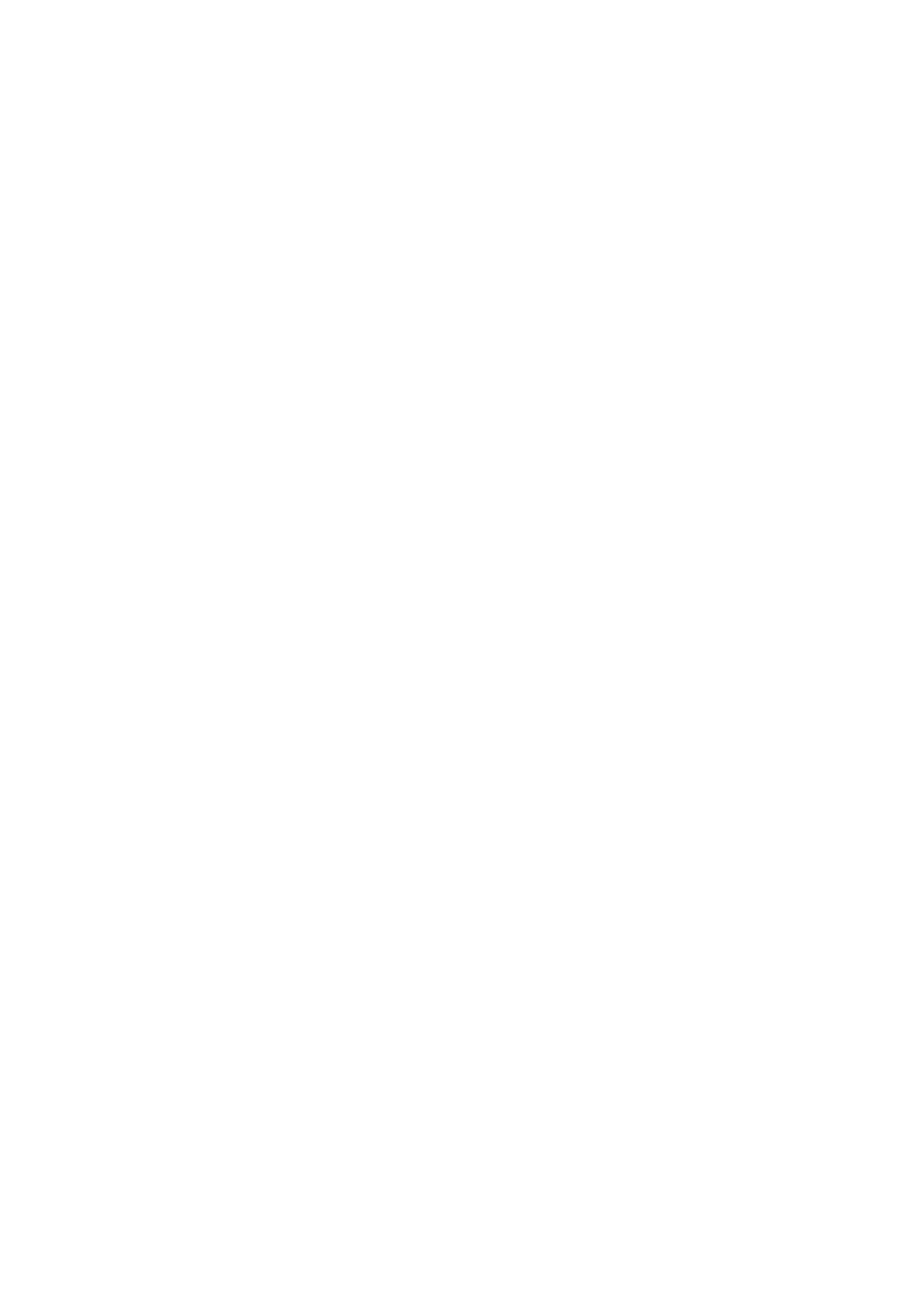## <span id="page-6-0"></span>**The Parliament of South Australia enacts as follows:**

# **Part 1—Preliminary**

## <span id="page-6-1"></span>**1—Short title**

This Act may be cited as the *Harbors and Navigation Act 1993*.

## <span id="page-6-2"></span>**3—Objects of this Act**

The objects of this Act are—

- (a) to provide for the efficient and effective administration and management of South Australian harbors and harbor facilities for the purpose of maximising their use and promoting trade; and
- (b) to ensure that efficient and reliable cargo transfer facilities are established and maintained; and
- (c) to promote the safe, orderly and efficient movement of shipping within harbors; and
- (d) to promote the economic use and the proper commercial exploitation of harbors and harbor facilities; and
- (e) to provide for the safe navigation of vessels in South Australian waters; and
- (f) to provide for the safe use of South Australian waters for recreational and other aquatic activities; and
- (g) insofar as this Act applies to the Adelaide Dolphin Sanctuary, to further the objects and objectives of the *[Adelaide Dolphin Sanctuary Act](http://www.legislation.sa.gov.au/index.aspx?action=legref&type=act&legtitle=Adelaide%20Dolphin%20Sanctuary%20Act%202005) 2005*; and
- (h) insofar as this Act applies to a marine park, to further the objects of the *[Marine Parks Act](http://www.legislation.sa.gov.au/index.aspx?action=legref&type=act&legtitle=Marine%20Parks%20Act%202007) 2007*.

## <span id="page-6-3"></span>**4—Interpretation**

(1) In this Act, unless the contrary intention appears—

*Adelaide Dolphin Sanctuary* has the same meaning as in the *[Adelaide Dolphin](http://www.legislation.sa.gov.au/index.aspx?action=legref&type=act&legtitle=Adelaide%20Dolphin%20Sanctuary%20Act%202005)  [Sanctuary Act](http://www.legislation.sa.gov.au/index.aspx?action=legref&type=act&legtitle=Adelaide%20Dolphin%20Sanctuary%20Act%202005) 2005*;

*adjacent land* means—

- (a) land extending from the low water mark on the seashore to the nearest road or section boundary, or to a distance of 50 metres from high water mark (whichever is the lesser distance); or
- (b) land extending from the edge of any other navigable waterway or body of water in the State to the nearest road or section boundary or for a distance of 50 metres (whichever is the lesser),

(but does not include land vested in fee simple in any person other than the Minister or land withdrawn from the Minister under the transitional provisions);

*alcotest* means a test by means of apparatus approved for the purpose of conducting alcotests under the *[Road Traffic Act](http://www.legislation.sa.gov.au/index.aspx?action=legref&type=act&legtitle=Road%20Traffic%20Act%201961) 1961*;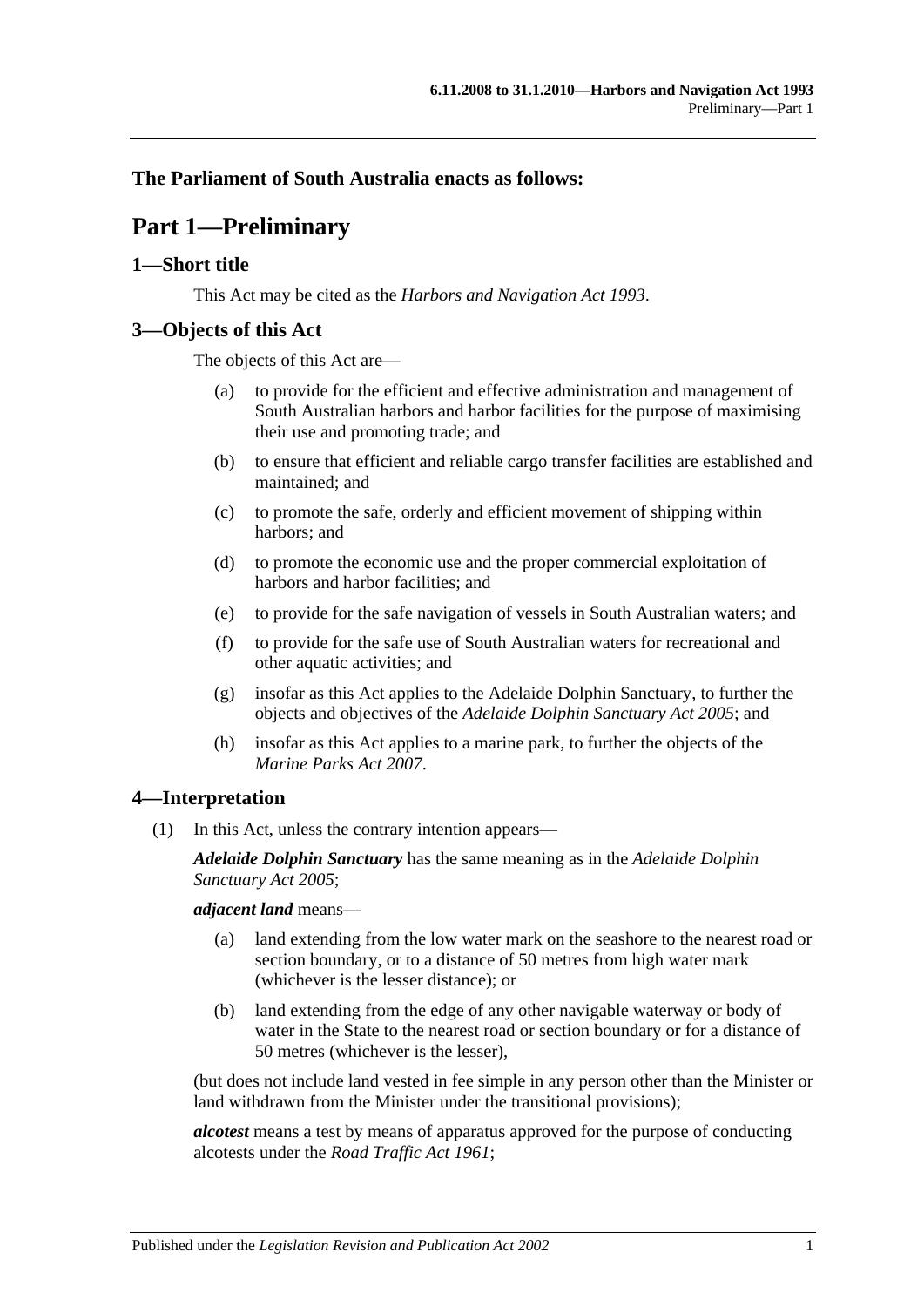*authorised person* means a person appointed under [Part 2](#page-10-0) or a member of the police force;

*breath analysing instrument* means apparatus of a kind approved as a breath analysing instrument under the *[Road Traffic Act](http://www.legislation.sa.gov.au/index.aspx?action=legref&type=act&legtitle=Road%20Traffic%20Act%201961) 1961*;

*CEO* means the chief executive officer of the Department;

*commercial vessel* means a vessel used for industrial, commercial or scientific purposes and includes a vessel of a class declared by regulation to be a class of commercial vessels;

*Commonwealth Act* means the *Navigation Act 1912* of the Commonwealth;

*crew*, of a vessel, includes—

- (a) in the case of a commercial vessel—the master;
- (b) in the case of a recreational vessel—the operator,

and any person acting in a position declared by regulation to be a position of responsibility;

*department* means the department or administrative unit of the Public Service that has, subject to the Minister, responsibility for administering this Act;

*expiable offence* means an offence against this Act declared by regulation to be an expiable offence;

*fishing vessel* means—

- (a) a vessel (not propelled solely by oars) used in the taking of fish for sale; or
- (b) a vessel (not propelled solely by oars) used in connection with aquaculture whether or not it is used in the taking of fish for sale;

*harbor* means—

- (a) any of the harbors mentioned in [Schedule 1](#page-74-0) (unless declared by regulation not to be a harbor); or
- (b) a place—
	- (i) at which facilities exist for the loading or mooring of vessels or at which such facilities might be conveniently established; and
	- (ii) declared by regulation to be a harbor;

*interest* in land means—

- (a) any legal or equitable estate or interest in the land; or
- (b) any easement, right, power, or privilege in, under, over, affecting, or in connection with, the land;

*jurisdiction* means—

- (a) the State (and, in particular, the navigable waters within its limits); and
- (b) so much of the territorial sea of Australia as is adjacent to the State; and
- (c) any other navigable waters declared by regulation to be within the jurisdiction,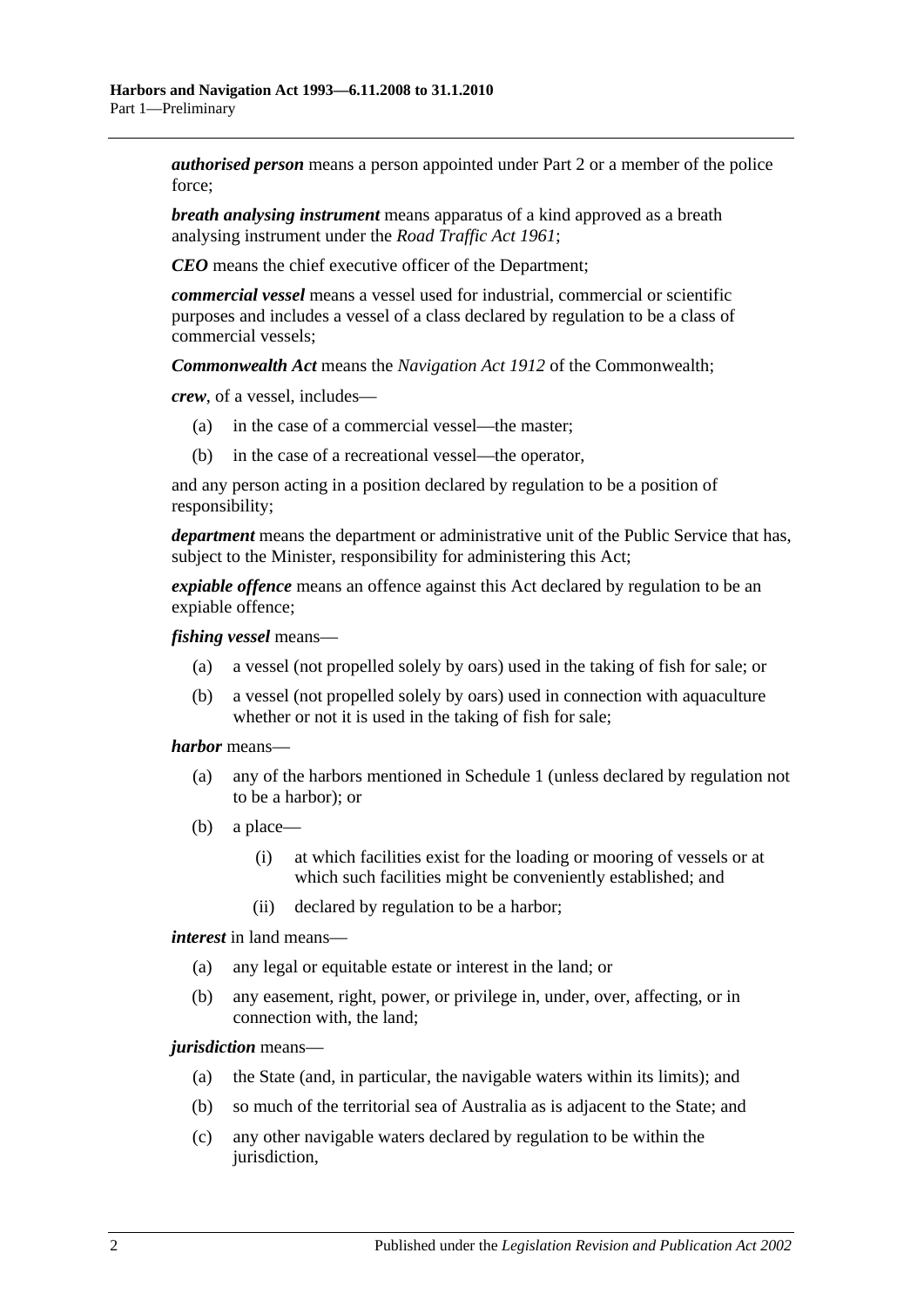but does not include navigable waters declared by regulation not to be within the jurisdiction;

*key position*, in relation to the crew of a vessel, means—

- (a) the position of master or operator of the vessel; or
- (b) a position of a class declared by regulation to be one in relation to which a certificate of competency is required;

*land* includes an interest in land;

*marine park* has the same meaning as in the *[Marine Parks Act](http://www.legislation.sa.gov.au/index.aspx?action=legref&type=act&legtitle=Marine%20Parks%20Act%202007) 2007*;

*master* means the person in charge of a commercial vessel but does not include a licensed pilot acting as such;

*misconduct* includes negligence;

*navigation* of a vessel includes any movement of the vessel from place to place whether or not the vessel moves or is moved under its own power;

*navigational aid* means—

- (a) a lighthouse, beacon, buoy, or other mark or structure (whether equipped with a light or not) intended to be an aid to navigation; or
- (b) a radio beacon or other device intended to be an aid to navigation;

*operator* means the person in charge of a recreational vessel, while that vessel is under way;

*owner* of a vessel includes—

- (a) in relation to a commercial vessel—
	- (i) a charterer; and
	- (ii) an agent of the owner or the charterer;
- (b) in relation to a recreational vessel—a person who takes the vessel on hire;

*pilot* means a person, who although not a member of a vessel's crew, temporarily takes control (subject however to the master's overriding authority) of the vessel's navigation;

*port* means land and waters (which must comprise or include the whole or some of the land and waters constituting a harbor) constituted as a port by the regulations;

*port management officer* means—

- (a) a port management officer appointed under [section](#page-25-1) 29; or
- (b) an authorised person;

#### *port operator* means—

- (a) a person authorised by a port operating agreement to operate a port; or
- (b) if there is no such person—the Minister;

*recreational vessel* means a vessel used for purposes that are not solely industrial, commercial or scientific purposes and includes a vessel of a class declared by regulation to be a class of recreational vessels;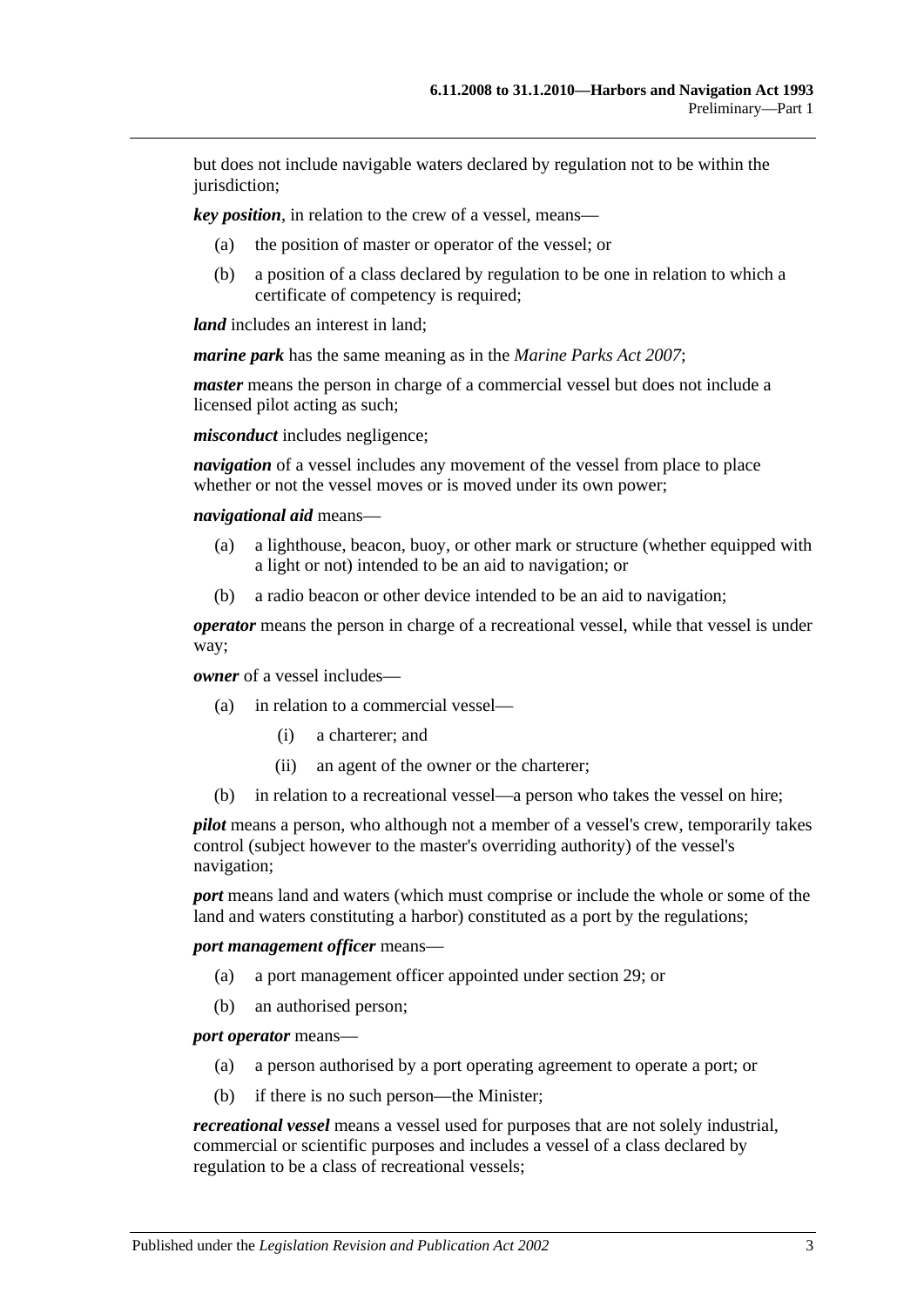*subjacent land* means land underlying navigable waters within the jurisdiction;

*speed*, in relation to a vessel, means speed with reference to a stationary horizontal plane (as distinct from speed through water which may itself be in motion);

*vessel* means—

- (a) a ship, boat or vessel used in navigation; or
- (b) an air-cushion vehicle, or other similar craft, used wholly or primarily in transporting passengers or goods by water; or
- (c) a surf board, wind surf board, motorised jet ski, water skis or other similar device on which a person rides through water; or
- (d) a structure that is designed to float in water and is used for commercial, industrial or scientific purposes,

but does not include a structure of a class excluded by regulation from the ambit of this definition;

*wreck* includes an abandoned vessel.

- (2) For the purposes of this Act, a person is taken to operate a vessel if that person—
	- (a) rides on a surfboard or water skis or other similar device; or
	- (b) is towed by a vessel.
- (3) For the purposes of this Act, the length of a vessel is to be determined in accordance with the regulations.

## <span id="page-9-0"></span>**5—Crown bound**

- (1) This Act binds the Crown not only in right of South Australia but also, so far as the legislative power of the Parliament permits, the Crown in all its other capacities.
- (2) Nothing in this Act renders the Crown in any of its capacities liable to be prosecuted for an offence.

## <span id="page-9-1"></span>**6—Application of Act**

- (1) This Act applies both within and outside the jurisdiction.
- (2) This Act applies outside the jurisdiction to the full extent of the extraterritorial power of the Parliament.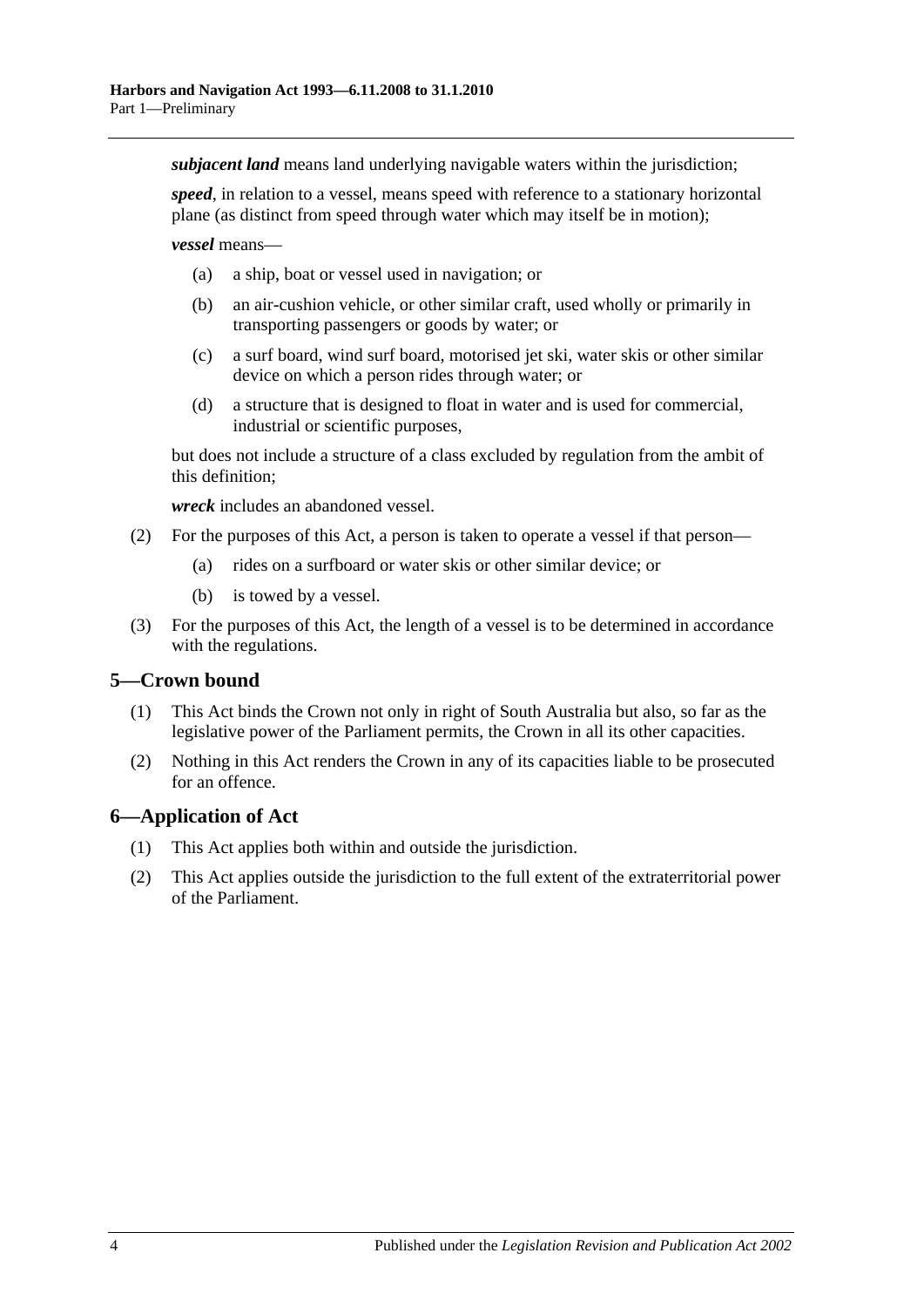# <span id="page-10-0"></span>**Part 2—Administration**

# <span id="page-10-1"></span>**Division 1—Minister**

# <span id="page-10-2"></span>**7—Responsibility for administration**

The Minister is responsible for the administration of this Act.

## <span id="page-10-3"></span>**8—Minister to be corporation sole**

- (1) The Minister is a corporation sole.
- (2) The Minister has in his or her corporate capacity all the powers of a natural person.
- (3) A document apparently bearing the common seal of the Minister will be presumed, in the absence of contrary evidence, to have been duly executed by the Minister.

# <span id="page-10-4"></span>**Division 2—Chief Executive Officer**

## <span id="page-10-5"></span>**9—Responsibility of CEO**

The CEO is, subject to the Minister's control and direction, responsible for carrying this Act into effect.

## <span id="page-10-6"></span>**10—Annual report**

- (1) The CEO must, on or before 31 October in each year, report on the administration of this Act during the preceding financial year.
- (2) The Minister must, within six sitting days after receiving the report, cause copies to be laid before both Houses of Parliament.

# <span id="page-10-7"></span>**Division 3—Delegation**

## <span id="page-10-8"></span>**11—Delegation**

- (1) The Minister may delegate to the CEO or to any other person any of the Minister's powers under this Act.
- (2) The CEO may delegate powers under this Act (including powers delegated to the CEO by the Minister).
- (3) If a delegation under this section is expressed to be made to the person holding, or acting in, a specified office or position, the delegated powers are exercisable by any person who holds, or is acting in, that position when an occasion for exercising the powers arises.
- (4) A delegation under this section is revocable at will and does not derogate from the powers of the delegator.

# <span id="page-10-9"></span>**Division 4—Authorised persons**

# <span id="page-10-10"></span>**12—Appointment of authorised persons**

(1) The CEO may appoint suitable persons to be authorised persons for the purposes of this Act.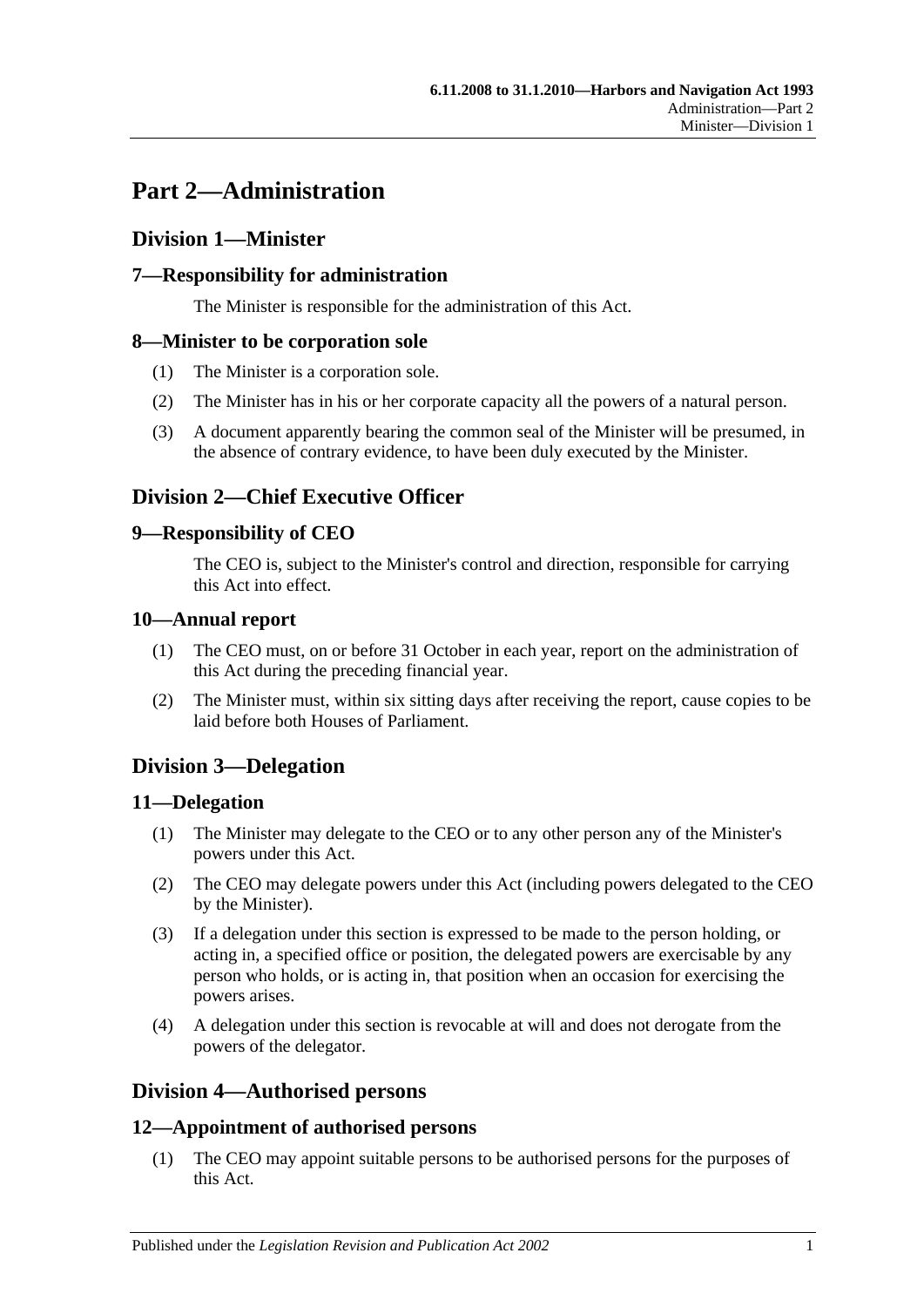- (1a) The CEO may, with the agreement of a port operator, appoint an officer or employee of the operator to be an authorised person in relation to the relevant port.
- (1b) The CEO may, with the concurrence of a council, appoint an officer or employee of the council to be an authorised person for the purposes of this Act.
- (2) An appointment under this section may be subject to conditions, including a condition limiting the exercise of powers by the authorised person to the enforcement of specified provisions of the Act or to enforcement within a specified area of the State.
- (3) An authorised person appointed under this section must be issued with an identity card—
	- (a) containing a photograph of the person; and
	- (b) if the authorised person's authority is limited to a particular port—stating the name of the port; and
	- (c) stating any conditions of appointment limiting the authorised person's authority.

## <span id="page-11-0"></span>**13—Production of identity card**

If it is practicable to do so, an authorised person must, at the request of a person against whom the authorised person proposes to exercise statutory powers, produce his or her identity card or, if the authorised person is a member of the police force, his or her warrant card, for inspection by that person.

## <span id="page-11-1"></span>**14—Powers of an authorised person**

- (1) Subject to any conditions specified in the instrument of appointment, an authorised person may, for any purpose connected with the administration or enforcement of this Act, exercise any of the following powers—
	- (a) the authorised person may direct any person who is apparently in charge of a vessel to manoeuvre the vessel in a specified manner, to stop the vessel, or to stop the vessel and secure it in a specified manner;
	- (b) the authorised person may board a vessel—
		- (i) for the purpose of determining—
			- (A) whether the person in charge of the vessel and the persons acting in key positions as members of the crew of the vessel hold appropriate certificates of competency or exemptions from the requirement to hold certificates of competency;
			- (B) whether the vessel is safe;
			- (C) whether the vessel is registered in accordance with this Act;
			- (D) whether there is a current certificate of survey or loadline certificate in force in relation to the vessel;
			- (E) whether the vessel has the equipment and markings required by the regulations and whether the equipment is in good working order;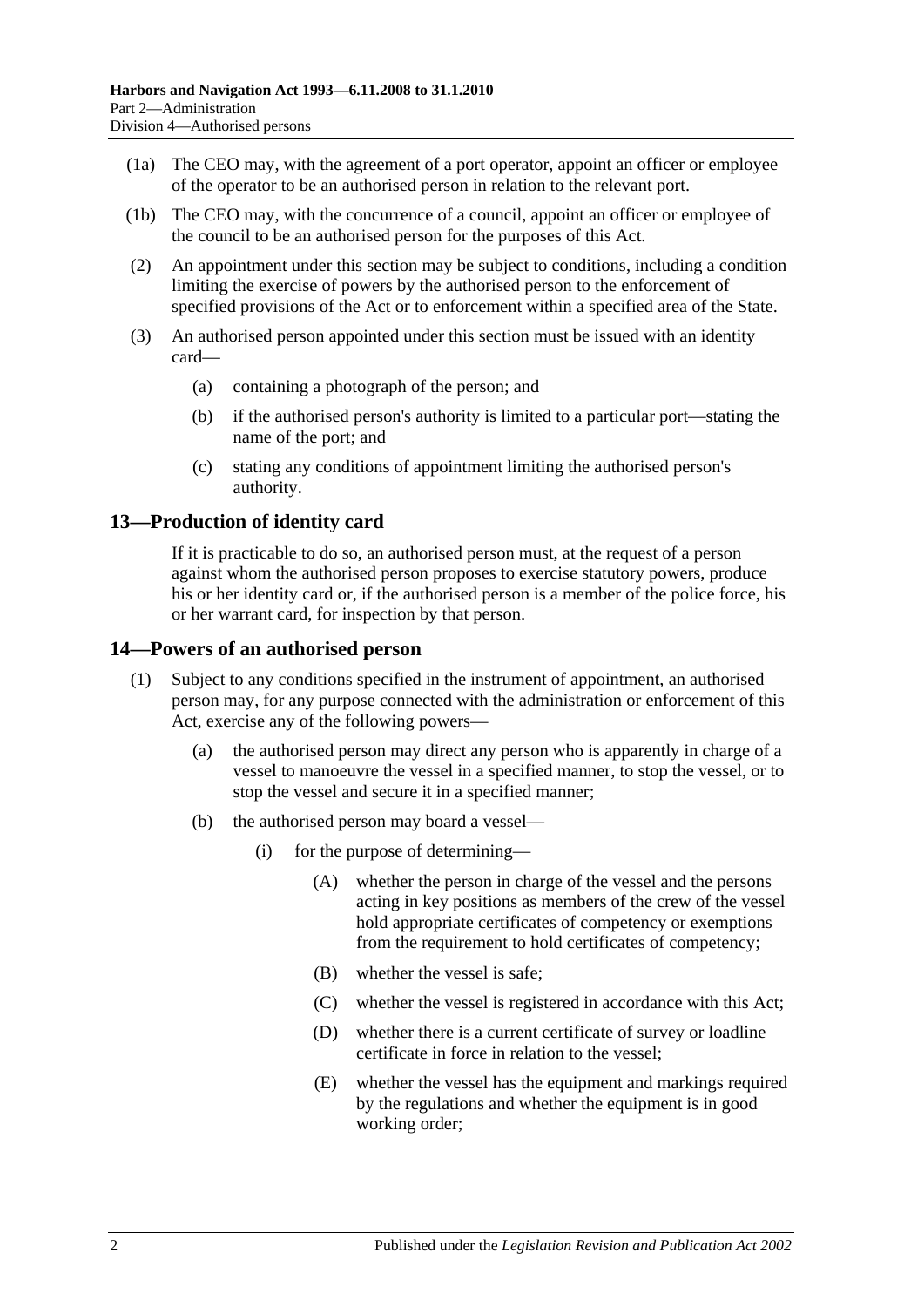- (F) whether the vessel is properly loaded in accordance with the regulations or the conditions of a certificate of survey or loadline certificate;
- (ii) for the purpose of investigating—
	- (A) a suspected offence; or
	- (B) an accident involving a vessel in the jurisdiction and resulting in loss of life or injury or in damage to property; or
	- (C) any other matter having a proper connection with the administration of this Act;
- (iii) for the purpose of requiring a person who is operating the vessel or a member of the crew of the vessel who is, or ought to be, engaged in duties affecting the safe navigation of the vessel to submit to an alcotest or breath analysis;
- (c) the authorised person may require a person apparently acting in a position for which a certificate of competency is required under this Act to produce, at a specified place and within a specified period, the certificate of competency or evidence that the person is exempt from the requirement to hold a certificate of competency;
- (d) the authorised person may require a person who is apparently in charge of a vessel—
	- (i) to produce a certificate of registration in respect of the vessel; or
	- (ii) if the vessel is of a class for which a certificate of survey or loadline certificate is usually required—to produce the certificate for inspection or evidence that the vessel is exempt from the requirement to be surveyed or to have a loadline certificate;
- (e) the authorised person may require a person whom the authorised person reasonably suspects of having committed an offence against this Act or who is, in the authorised person's opinion, in a position to give evidence of the commission of such an offence, to state his or her name and address;
- (f) for the purposes of investigating—
	- (i) a suspected offence; or
	- (ii) an accident involving a vessel in the jurisdiction and resulting in loss of life or injury, or in damage to property; or
	- (iii) any other matter having a proper connection with the administration of this Act,

the authorised person may—

- (iv) require a person to answer questions relevant to the investigation; and
- (v) require a person to produce records or equipment that the authorised person reasonably suspects are relevant to the investigation; and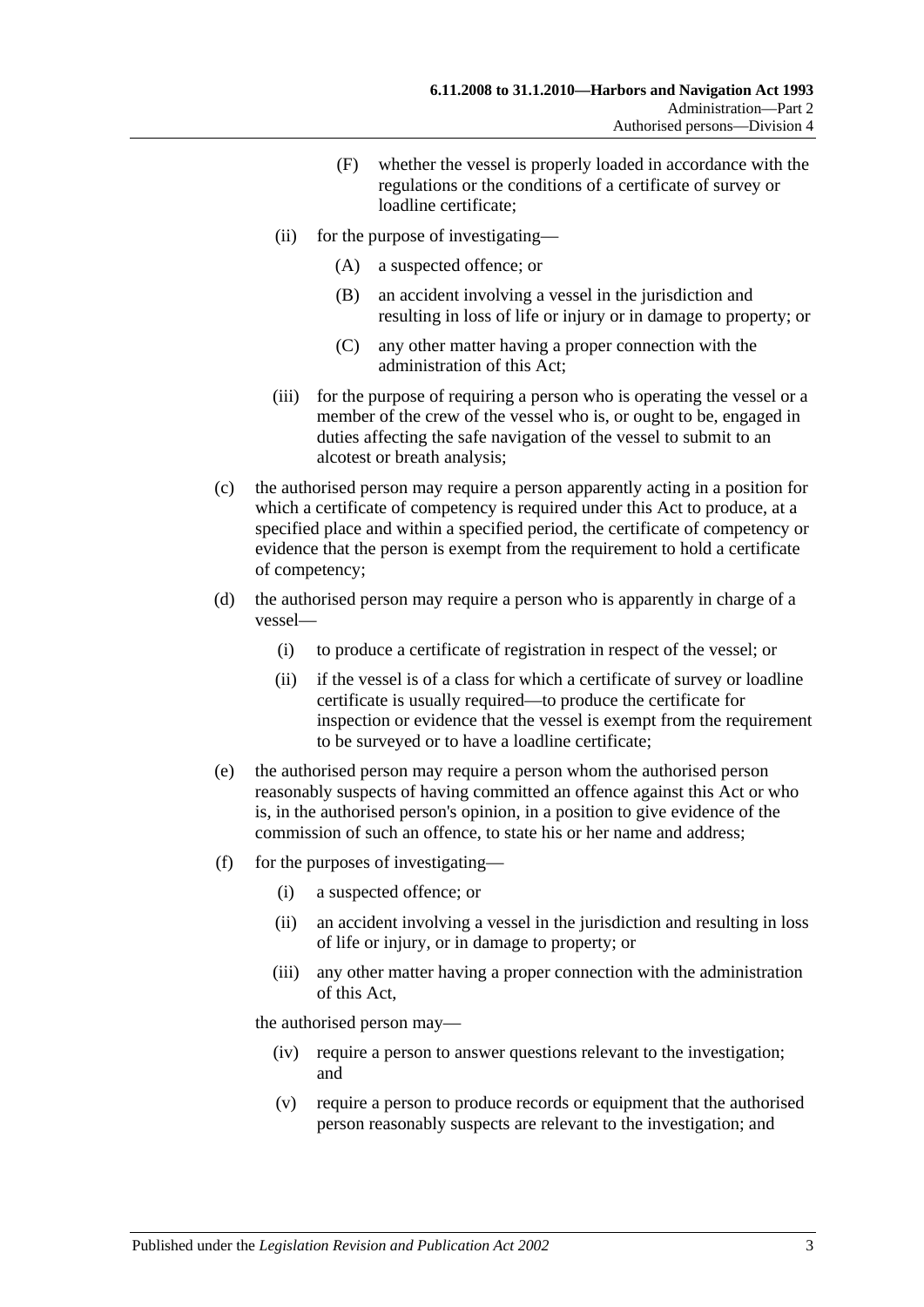- (vi) may inspect the records or equipment, make copies of the records or their contents or test the equipment and, where reasonably necessary for those purposes, seize and retain the records or equipment.
- (1a) Subject to any conditions specified in the instrument of appointment, an authorised person may give expiation notices under the *[Expiation of Offences Act](http://www.legislation.sa.gov.au/index.aspx?action=legref&type=act&legtitle=Expiation%20of%20Offences%20Act%201996) 1996* for alleged offences against this Act.
- (2) A person who—
	- (a) without reasonable excuse, fails to obey a direction or requirement of an authorised person under this Act; or
	- (b) hinders or obstructs an authorised person in the exercise of powers under this Act,

is guilty of an offence.

Maximum penalty: \$1 250.

# <span id="page-13-0"></span>**Division 5—Miscellaneous**

## <span id="page-13-1"></span>**14A—Matters to be taken into account in relation to specially protected areas**

The Minister, the CEO, an authorised person or any other person engaged in the administration of this Act must, if taking any action under this Act—

- (a) that is within the Adelaide Dolphin Sanctuary, or likely to have a direct impact on the Adelaide Dolphin Sanctuary—
	- (i) seek to further the objects and objectives of the *[Adelaide Dolphin](http://www.legislation.sa.gov.au/index.aspx?action=legref&type=act&legtitle=Adelaide%20Dolphin%20Sanctuary%20Act%202005)  [Sanctuary Act](http://www.legislation.sa.gov.au/index.aspx?action=legref&type=act&legtitle=Adelaide%20Dolphin%20Sanctuary%20Act%202005) 2005*; and
	- (ii) take into account the provisions of the Adelaide Dolphin Sanctuary Management Plan under the *[Adelaide Dolphin Sanctuary Act](http://www.legislation.sa.gov.au/index.aspx?action=legref&type=act&legtitle=Adelaide%20Dolphin%20Sanctuary%20Act%202005) 2005*, (insofar as may be relevant); or
- (b) that is within a marine park, or likely to have a direct impact on a marine park—
	- (i) seek to further the objects of the *[Marine Parks Act](http://www.legislation.sa.gov.au/index.aspx?action=legref&type=act&legtitle=Marine%20Parks%20Act%202007) 2007*; and
	- (ii) take into account the provisions of the management plan for the marine park under the *[Marine Parks Act](http://www.legislation.sa.gov.au/index.aspx?action=legref&type=act&legtitle=Marine%20Parks%20Act%202007) 2007* (insofar as may be relevant).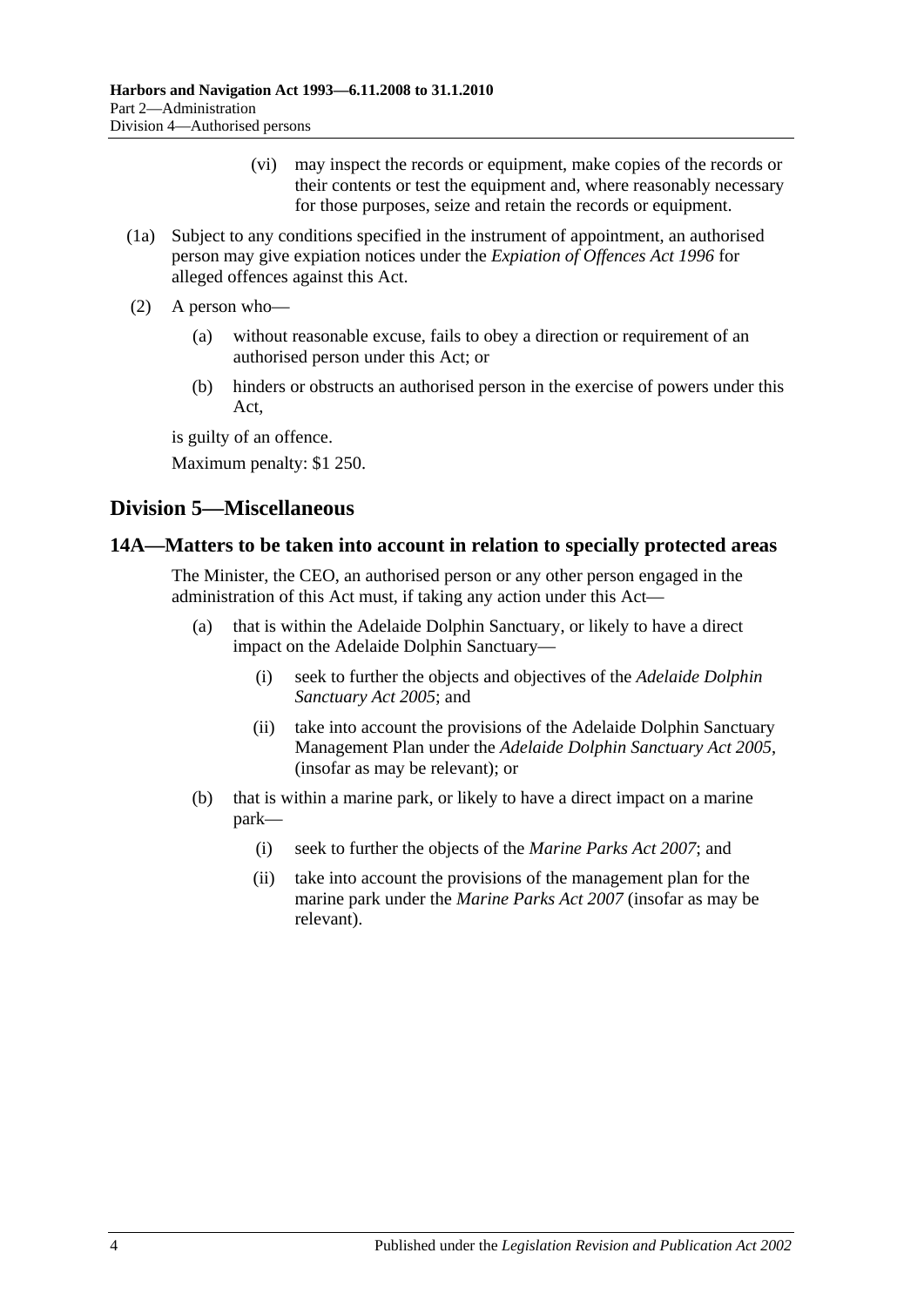# <span id="page-14-0"></span>**Part 3—Property**

# <span id="page-14-1"></span>**Division 1—Vesting of property**

# <span id="page-14-2"></span>**15—Property of Crown**

- (1) Subject to [subsection](#page-14-7) (2), the following property is vested in the Minister—
	- (a) all adjacent and subjacent land;
	- (b) all wharves, docks, jetties and other structures that are situated in a harbor;
	- (c) all wharves, docks, jetties and other structures situated outside a harbor but on adjacent or subjacent land;
	- (d) all navigational aids within the jurisdiction.
- <span id="page-14-7"></span>(2) The land that is vested in the Minister under this section is vested for an estate in fee simple but subject to any pre-existing registered interests in that land.
- (3) This section does not apply to—
	- (a) real or personal property vested in the Commonwealth, a council, or in private ownership at the commencement of this Act or subsequently transferred to the Commonwealth, a council or to private ownership; or
	- (b) land that forms part of a reserve under the *[National Parks and Wildlife](http://www.legislation.sa.gov.au/index.aspx?action=legref&type=act&legtitle=National%20Parks%20and%20Wildlife%20Act%201972)  Act [1972](http://www.legislation.sa.gov.au/index.aspx?action=legref&type=act&legtitle=National%20Parks%20and%20Wildlife%20Act%201972)*; or
	- (c) real or personal property excluded by regulation from the ambit of this section.
- (4) The *[Crown Lands Act](http://www.legislation.sa.gov.au/index.aspx?action=legref&type=act&legtitle=Crown%20Lands%20Act%201929) 1929* does not apply in relation to land vested in the Minister under this Act but the Crown may, with the concurrence of the Minister, exercise any other power that it has to grant a lease or licence over its land in relation to land vested in the Minister under this Act.

# <span id="page-14-3"></span>**Division 2—Acquisition of land**

# <span id="page-14-4"></span>**16—Acquisition of land**

- (1) The Minister may acquire land—
	- (a) for the purpose of establishing or improving a harbor or harbor facilities; or
	- (b) for the purposes of facilitating industrial or commercial development associated with or to be associated with a harbor.
- (2) The *[Land Acquisition Act](http://www.legislation.sa.gov.au/index.aspx?action=legref&type=act&legtitle=Land%20Acquisition%20Act%201969) 1969* applies to the acquisition of land under this section.

# <span id="page-14-5"></span>**Division 3—Resumption of land**

# <span id="page-14-6"></span>**17—Resumption**

The Governor may, by proclamation, resume land held by a council or other public authority as a reserve, street, road or for other public purposes—

(a) for the purpose of establishing or improving a harbor or harbor facilities; or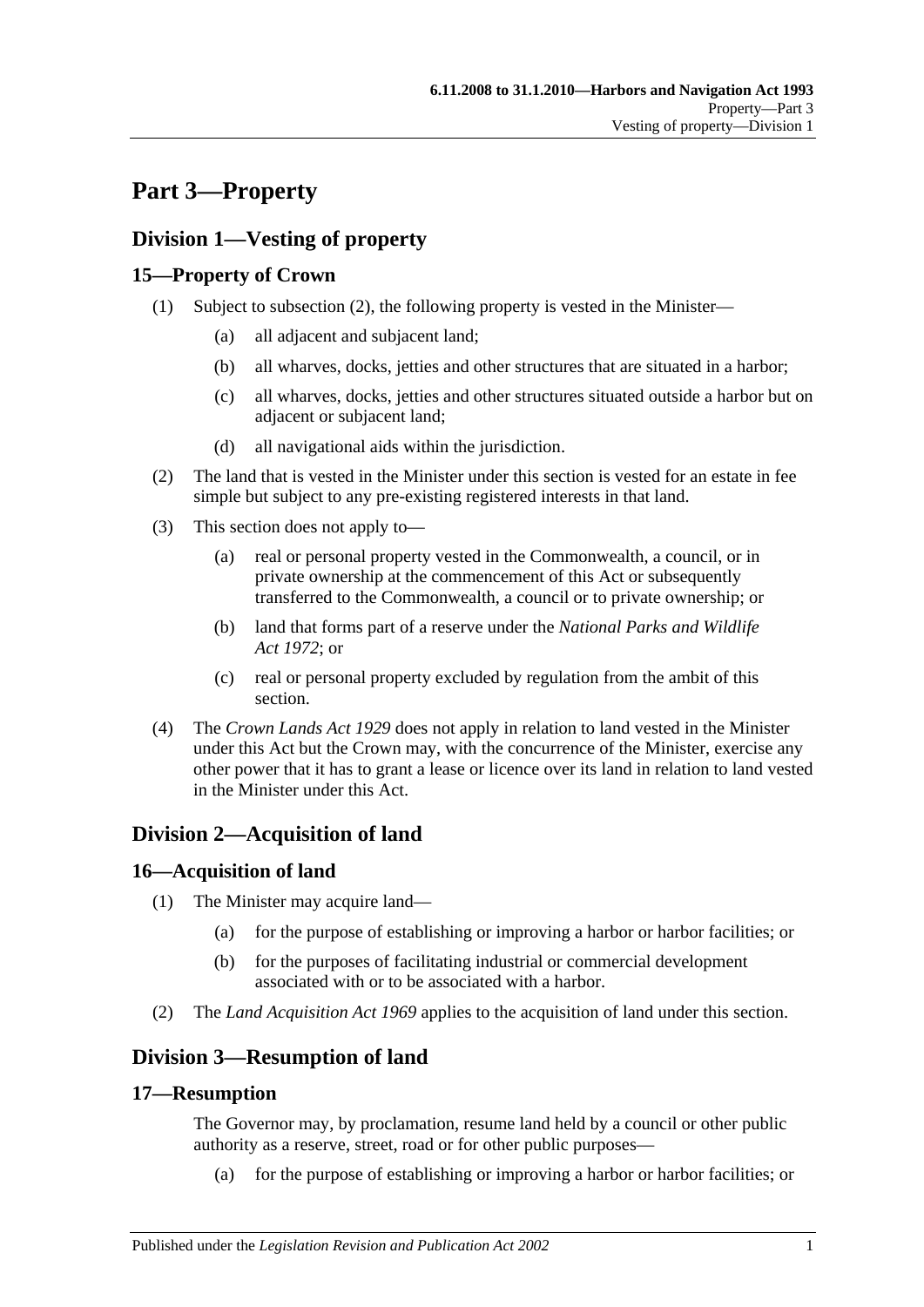(b) for the purposes of facilitating industrial or commercial development associated with or to be associated with a harbor.

# <span id="page-15-0"></span>**Division 4—Care, control and management of property**

## <span id="page-15-3"></span><span id="page-15-1"></span>**18—Care, control and management of property**

- (1) The Governor may, by proclamation, place any adjacent or subjacent land belonging to the Minister or any structure belonging to the Minister on adjacent or subjacent land, under the care, control and management of—
	- (a) any Minister of the Crown; or
	- (b) a council; or
	- (c) the Coast Protection Board; or
	- (d) any other authority or body.
- (2) A proclamation under [subsection](#page-15-3) (1)—
	- (a) may impose conditions in relation to the care, control and management of the land or structure to which it relates; and
	- (b) may be varied or revoked by a later proclamation.
- (3) A proclamation under [subsection](#page-15-3) (1) may not be made in relation to land, or a structure on land, that is within the area of a council unless the council has been consulted and given an opportunity to make representations on the matter.
- (4) Subject to any provision made by proclamation under this section, the care, control and management of adjacent and subjacent land, and of structures situated on adjacent or subjacent land (except land and structures in private ownership) are—
	- (a) if within the area of a council but not within a harbor—under the care, control and management of the council; and
	- (b) in any other case—under the care, control and management of the Minister.

# <span id="page-15-2"></span>**18A—By-laws**

- (1) A council may, with the approval of the relevant authority, make by-laws that operate in relation to—
	- (a) a port or part of a port; or
	- (b) a harbor or part of a harbor; or
	- (c) adjacent or subjacent land that is neither within a port nor a harbor.
- (1a) The *relevant authority* is—
	- (a) for a port—the port operator; or
	- (b) in any other case—the Minister.
- (2) The *[Local Government Act](http://www.legislation.sa.gov.au/index.aspx?action=legref&type=act&legtitle=Local%20Government%20Act%201934) 1934* applies to by-laws made under this section as if—
	- (a) any part of the harbor or land in relation to which the by-laws operate that is not within the area of the council were within the area of the council; and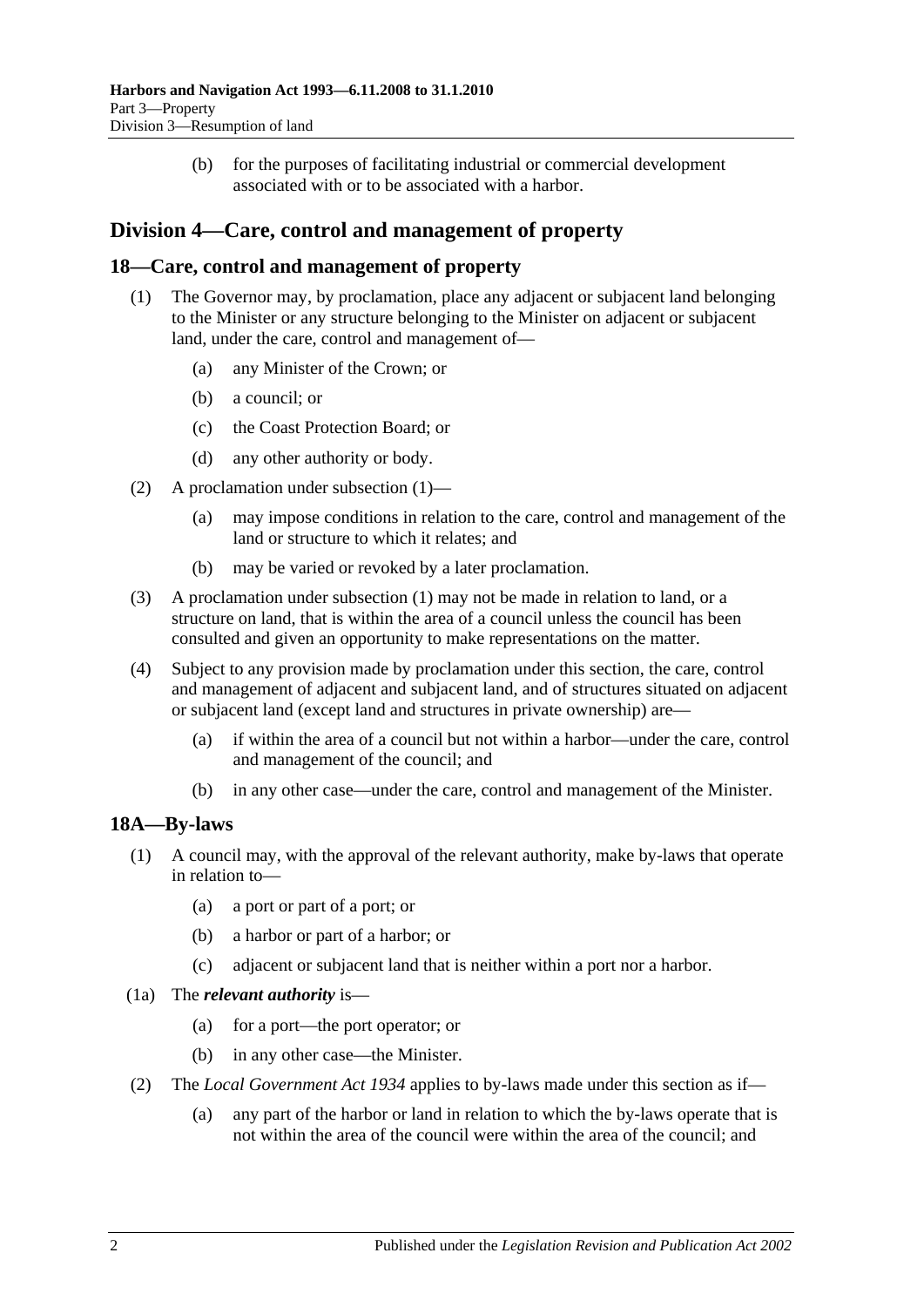- (b) any part of the harbor or land in relation to which the by-laws operate that is not under the care, control and management of the council were under the care, control and management of the council.
- <span id="page-16-6"></span>(3) The Governor may at any time, by notice in the Gazette, revoke by-laws made under this section.
- (4) The Minister must consult with the council concerned before by-laws are revoked under [subsection](#page-16-6) (3).

# <span id="page-16-0"></span>**Division 5—Dealings with property**

## <span id="page-16-1"></span>**19—Power to grant leases and licences over land**

- (1) The Minister may, on such terms and conditions as the Minister thinks fit, grant a lease of, a licence over, or other rights to occupy or use, land or a structure that is under the Minister's care, control and management under this Act.
- (2) The Minister may, on such terms and conditions as the Minister thinks fit, sell or otherwise dispose of land or a structure that is under the Minister's care, control and management under this Act.
- (3) An authority or body may, with the Minister's approval, grant a lease of, a licence over, or other rights to occupy or use, land or a structure under its care, control and management under this Act.

# <span id="page-16-2"></span>**Division 6—Rateability of land**

## <span id="page-16-3"></span>**20—Rateability of land**

- (1) Subject to [subsection](#page-16-7) (2), land vested in the Crown under this Act is not rateable under the *[Local Government Act](http://www.legislation.sa.gov.au/index.aspx?action=legref&type=act&legtitle=Local%20Government%20Act%201934) 1934*.
- <span id="page-16-7"></span>(2) If any such land (other than subjacent land in a port) is occupied under a lease or licence by some person other than the Crown or an instrumentality or agency of the Crown, that person is liable as occupier of the land to rates levied under the *[Local](http://www.legislation.sa.gov.au/index.aspx?action=legref&type=act&legtitle=Local%20Government%20Act%201934)  [Government Act](http://www.legislation.sa.gov.au/index.aspx?action=legref&type=act&legtitle=Local%20Government%20Act%201934) 1934*.

# <span id="page-16-4"></span>**Division 7—Damage to property**

## <span id="page-16-5"></span>**21—Liability for damage**

- (1) If property of the Crown or the Minister is damaged by a vessel, the owner of the vessel is liable to the Minister for the amount of the damage.
- (2) If property in private ownership consisting of harbor facilities or a navigational aid is damaged by a vessel, the owner of the vessel is liable to the owner of the property for the amount of the damage.
- (3) The liability may be enforced by action against the owner or by action against the vessel (or both).
- (4) This section creates a strict liability that exists irrespective of fault and irrespective of whether the vessel is under compulsory pilotage at the time the damage is caused.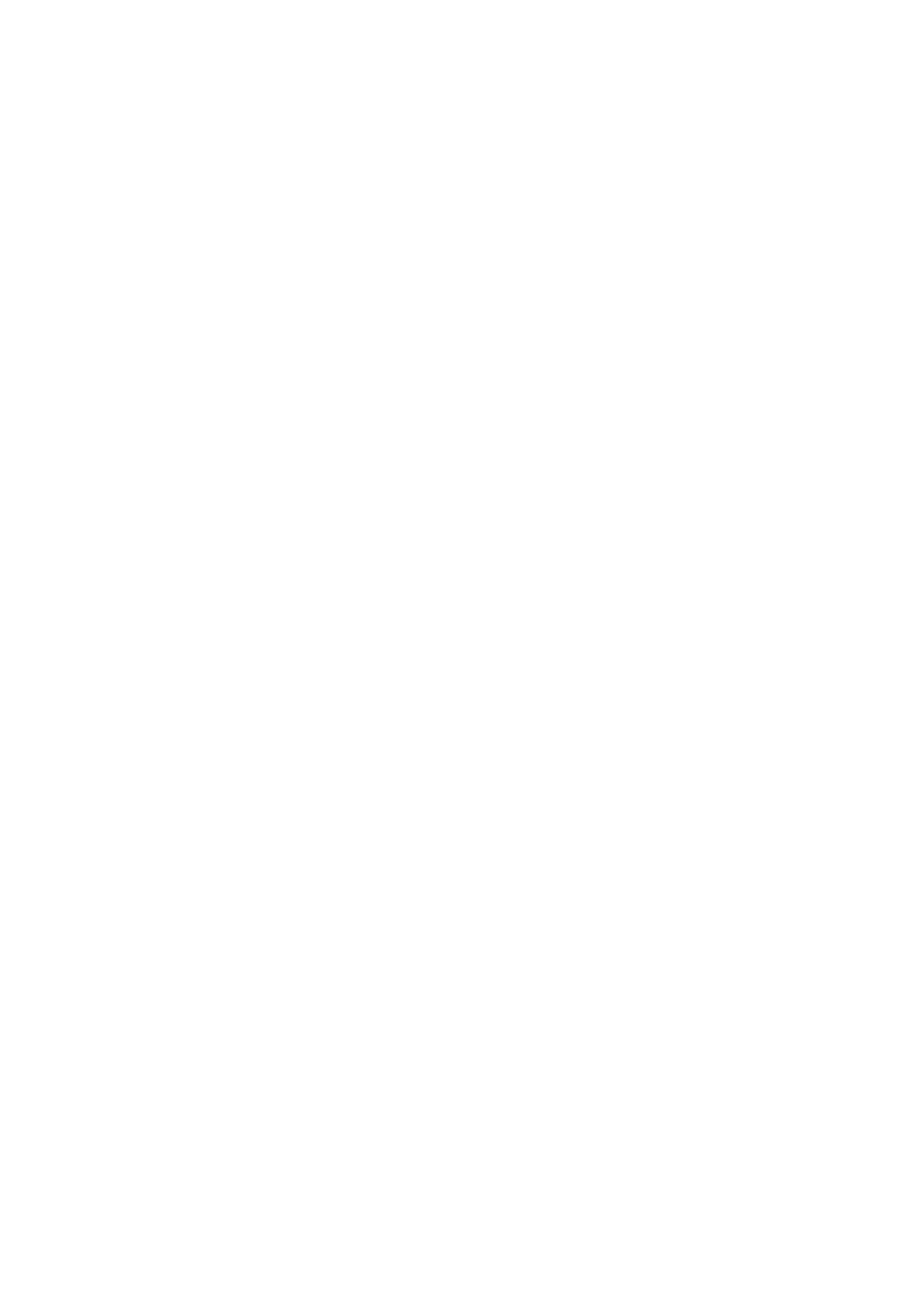# <span id="page-18-0"></span>**Part 4—General powers to protect navigation and to restrict use of waters**

# <span id="page-18-1"></span>**Division 1—Navigational aids**

## <span id="page-18-2"></span>**22—Control of navigational aids**

- (1) The Minister is entitled to possession and control of all navigational aids within the jurisdiction except those belonging to the Commonwealth.
- (2) The Minister may, on terms and conditions consistent with any relevant port operating agreement, delegate to a port operator control over a navigational aid situated in, or on the approach to, the port.
- (3) If a navigational aid existing at the commencement of this subsection is situated on land that was not then owned by the Minister, or is later disposed of, an easement over the land is created entitling the Minister—
	- (a) to maintain a navigational aid on the land; and
	- (b) to have such access to the land as may be necessary for operating, maintaining, repairing, replacing or removing the navigational aid.
- (4) If the Minister reasonably requires access to land for the purpose of operating, maintaining, repairing, replacing or removing a navigational aid on adjacent land or waters, an easement is created conferring on the Minister the rights of access reasonably necessary for those purposes.

## <span id="page-18-3"></span>**23—Establishment of navigational aids**

- (1) The Minister may establish and maintain such navigational aids as the Minister considers necessary or desirable for the safe navigation of vessels within the jurisdiction.
- <span id="page-18-5"></span>(2) The Minister may direct any person who carries on a business involving the mooring, loading or unloading of vessels to establish, maintain and operate navigational aids of a specified kind at specified places.
- (3) A person who fails, without reasonable excuse, to comply with a direction under [subsection](#page-18-5) (2) is guilty of an offence.

Maximum penalty: \$5 000.

# <span id="page-18-6"></span><span id="page-18-4"></span>**24—Interference with navigational aids**

(1) A person must not, without the Minister's permission, interfere with a navigational aid.

Maximum penalty: \$750.

- (2) For the purposes of [subsection](#page-18-6) (1), the mooring of a vessel to a navigational aid constitutes interference with the navigational aid.
- <span id="page-18-7"></span>(3) If the Minister is of the opinion that a particular light or signal might be confused with the light or signal produced by a navigational aid, the Minister may, by notice in writing to the person in charge of the device that produces the light or signal, require the person to take action specified in the notice to prevent the possibility of confusion.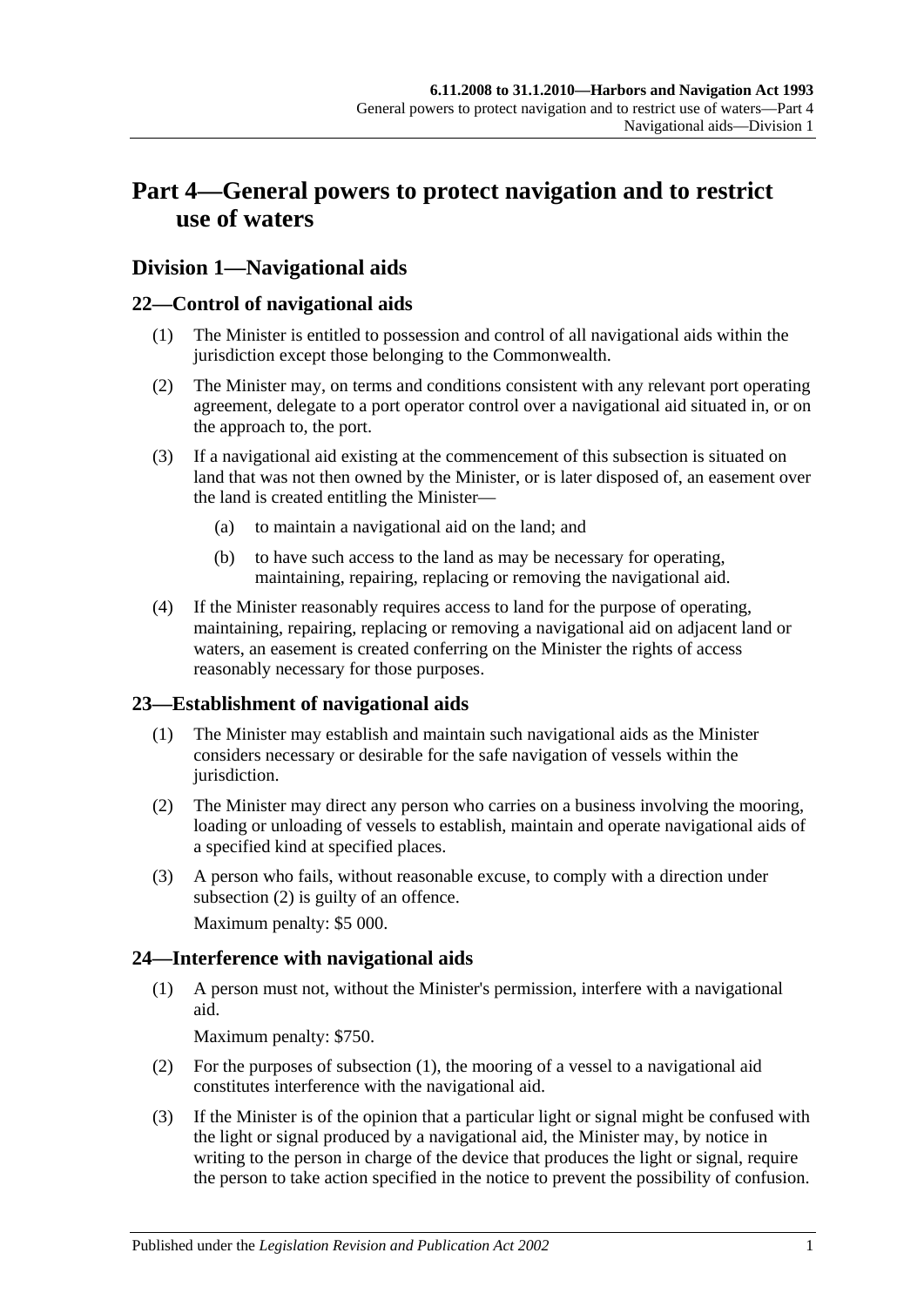- (4) If a person fails to comply with a requirement under [subsection](#page-18-7) (3) within the time allowed in the notice, the Minister may take the action specified in the notice and recover the cost of doing so from the person.
- (5) A person who fails, without reasonable excuse, to comply with a notice under [subsection](#page-18-7) (3) is guilty of an offence. Maximum penalty: \$750.

# <span id="page-19-0"></span>**Division 2—Clearance of wrecks**

## <span id="page-19-1"></span>**25—Clearance of wrecks etc**

- (1) The Minister may, by notice in writing, require the owner of any wreck within the jurisdiction to remove the wreck.
- (1a) A port operator may, by notice in writing, require the owner of any wreck within the port to remove the wreck.
- (2) If a person deposits any substance or thing within the jurisdiction so as to obstruct navigation, or to pollute waters, the Minister may, by notice in writing, require that person to take action specified in the notice to remove the substance or thing or to mitigate the consequences of the pollution.
- (2a) If a person deposits any substance or thing within a port so as to obstruct navigation, or to pollute waters, the port operator may, by notice in writing, require that person to take action specified in the notice to remove the substance or thing or to mitigate the consequences of the pollution.
- <span id="page-19-5"></span>(3) If a person fails to comply with a requirement under this section within the time allowed in the notice, the Minister or the port operator (as the case requires) may remove the wreck or take the action specified in the notice and recover the costs of doing so, as a debt, from the person in default.
- <span id="page-19-4"></span>(4) A person who fails without reasonable excuse to comply with a notice under this section is guilty of an offence.

Maximum penalty: \$5 000.

(5) A court by which a person is convicted of an offence against [subsection](#page-19-4) (4) may, on application by the Minister or the port operator (as the case requires), order the convicted person to reimburse costs reasonably incurred by the applicant in acting under [subsection](#page-19-5) (3) (to the extent those costs have not been already recovered).

# <span id="page-19-2"></span>**Division 3—Restrictions on use of waters**

# <span id="page-19-3"></span>**26—Licences for aquatic activities**

- (1) The CEO may grant a licence entitling an organisation or person to use, in accordance with the terms and conditions of the licence, any waters within the jurisdiction for the purposes of an aquatic sport or activity or for any other purposes stated in the licence.
- (2) If the licence is to be granted in relation to waters within a port, the CEO may only grant the licence with the consent of the port operator (but the operator's consent must not be unreasonably withheld).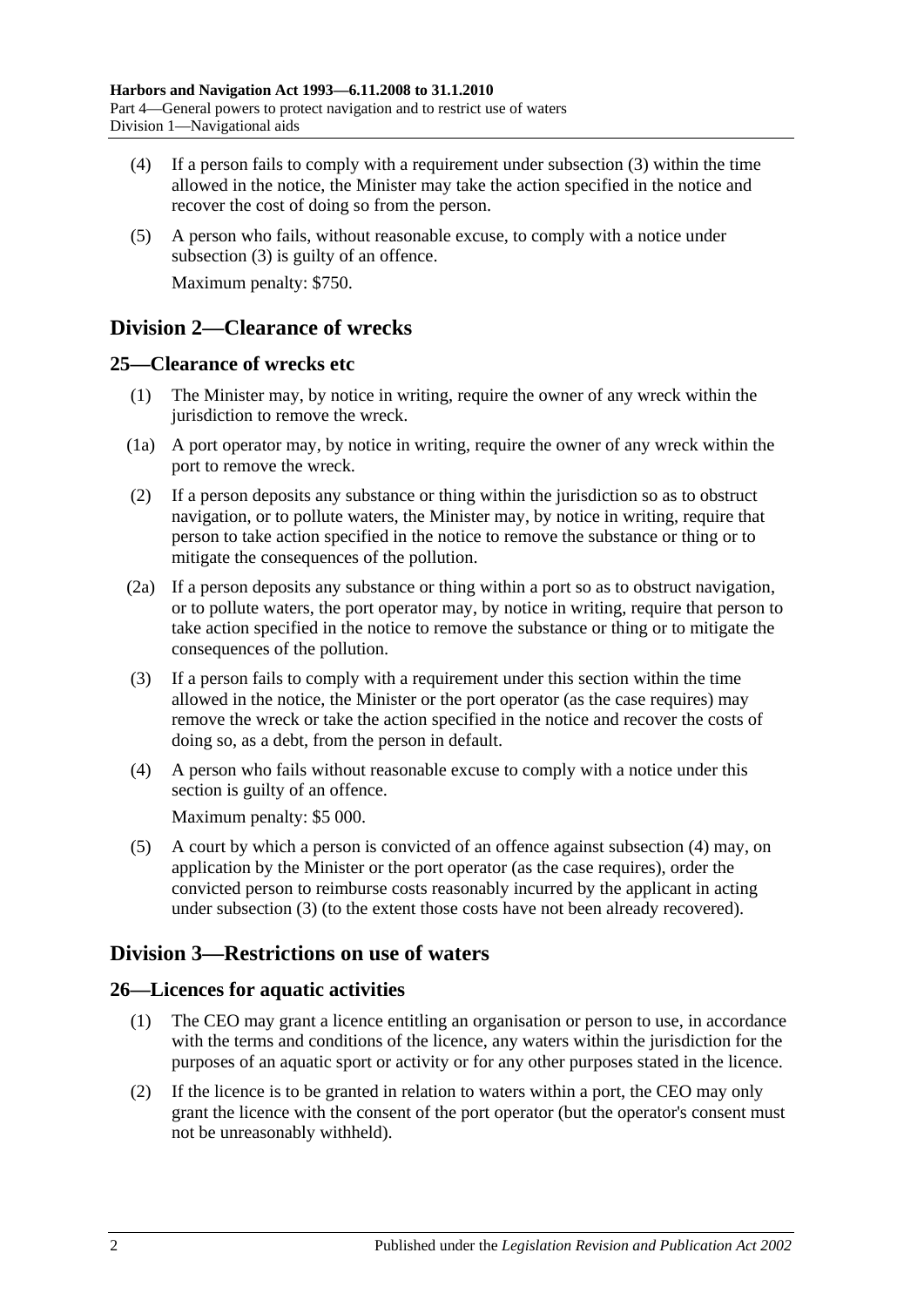- <span id="page-20-1"></span>(2a) If the licence is to be granted in relation to waters that form part of the River Murray, the CEO must—
	- (a) consult with the Minister to whom the administration of the *[River Murray](http://www.legislation.sa.gov.au/index.aspx?action=legref&type=act&legtitle=River%20Murray%20Act%202003)  Act [2003](http://www.legislation.sa.gov.au/index.aspx?action=legref&type=act&legtitle=River%20Murray%20Act%202003)* is committed; and
	- (b) comply with the Minister's directions (if any) in relation to the issuing of the licence (including a direction that the licence not be granted, or that if it is to be granted, then the licence be subject to conditions specified by the Minister).
- <span id="page-20-2"></span>(2b) If the licence is to be granted in relation to waters that form part of—
	- (a) the Adelaide Dolphin Sanctuary—the CEO must consult with and have regard to the views of the Minister to whom the administration of the *[Adelaide Dolphin Sanctuary Act](http://www.legislation.sa.gov.au/index.aspx?action=legref&type=act&legtitle=Adelaide%20Dolphin%20Sanctuary%20Act%202005) 2005* is committed; or
	- (b) a marine park—the CEO must consult with and have regard to the views of the Minister to whom the administration of the *[Marine Parks Act](http://www.legislation.sa.gov.au/index.aspx?action=legref&type=act&legtitle=Marine%20Parks%20Act%202007) 2007* is committed.
- (2c) The regulations may exclude specified categories of licence from the operation of [subsection](#page-20-1) (2a) or [\(2b\).](#page-20-2)
- (3) The licensee may be required by the terms and conditions of the licence to take specified action for the purposes of informing the public of the area of waters to which the licence relates and of the times the licensee is entitled to use of those waters in accordance with the licence.
- (4) A person who, without the consent of the licensee, intrudes into waters when the licensee has, under the licence, an exclusive right to use those waters is guilty of an offence.

```
Maximum penalty: $750<sup>1</sup>
```
Expiation fee: \$105.

- (5) The CEO may revoke a licence granted under this section for a breach of a term or condition of the licence.
- (6) In this section—

*River Murray* has the same meaning as in the *[River Murray Act](http://www.legislation.sa.gov.au/index.aspx?action=legref&type=act&legtitle=River%20Murray%20Act%202003) 2003*.

**Note—**

1 By virtue of Act No. 17 of 2001 s 4 (see *Gazette 25.10.2001 p4686*) the maximum penalty for this offence was fixed at \$750 (no expiation fee) for 30 October 2001 only. Section 26 was substituted on 31 October 2001 by Act No. 81 of 2000 s 11 (see *Gazette 25.10.2001 p4687*).

## <span id="page-20-3"></span><span id="page-20-0"></span>**27—Restricted areas**

- (1) The Governor may, by regulation, regulate, restrict or prohibit—
	- (a) the entry of vessels or vessels of a specified class into specified waters within the jurisdiction; or
	- (b) the operation or use of vessels in specified waters within the jurisdiction; or
	- (c) aquatic activity or aquatic activity of a specified class in specified waters within the jurisdiction.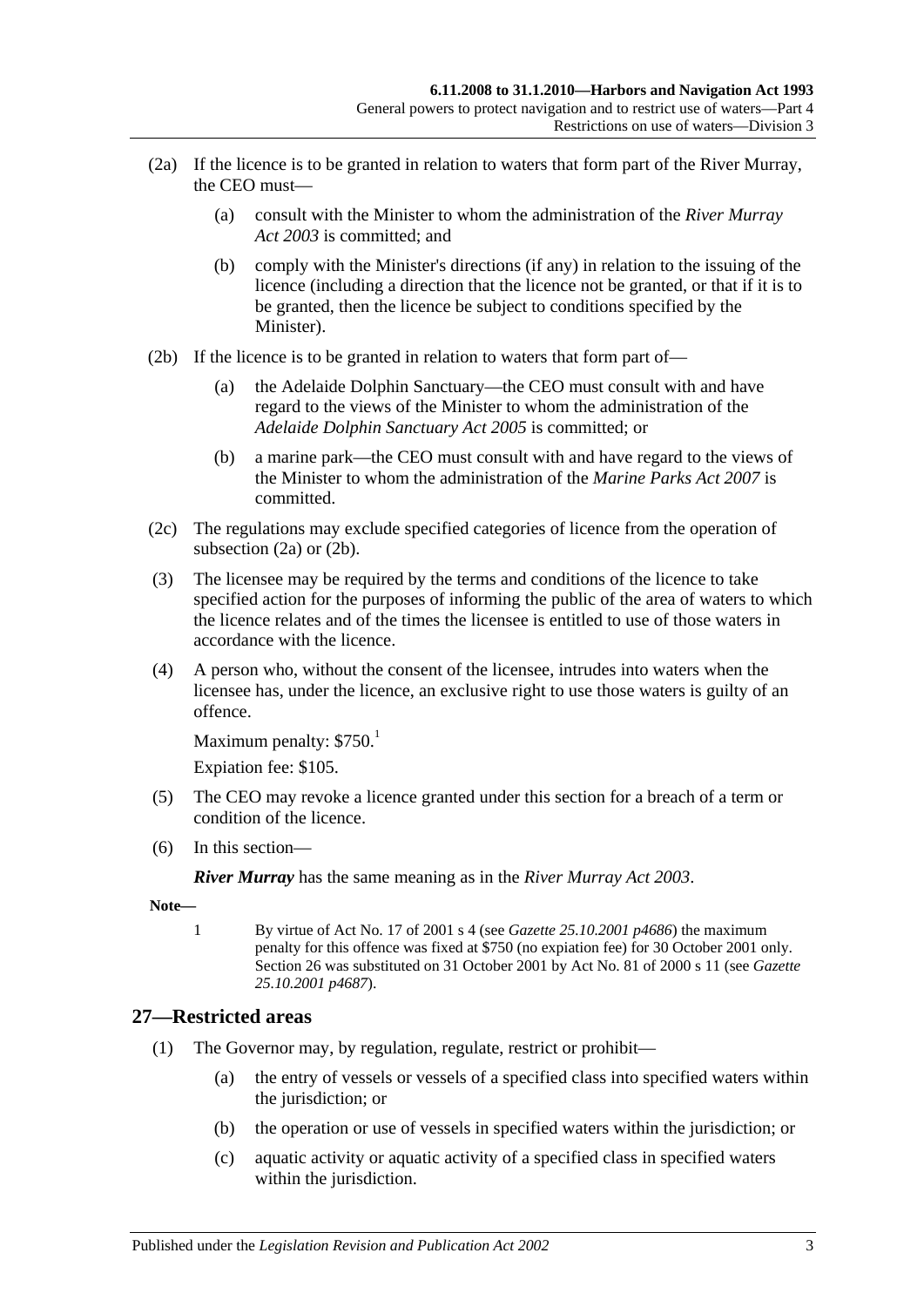- (1a) A regulation may only be made under [subsection](#page-20-3) (1) in relation to waters within a port with the consent of the port operator (but consent must not be unreasonably withheld).
- <span id="page-21-0"></span>(2) The Minister must take reasonable steps to inform the public of the nature of requirements of any regulation under this section and of the waters to which it applies by marking out the waters and erecting notices in the vicinity or by other appropriate means.
- (3) If a regulation is made under this section at the request of a port operator (other than the Minister) or a council, the Minister may recover costs incurred under [subsection](#page-21-0) (2) from the port operator or council as a debt.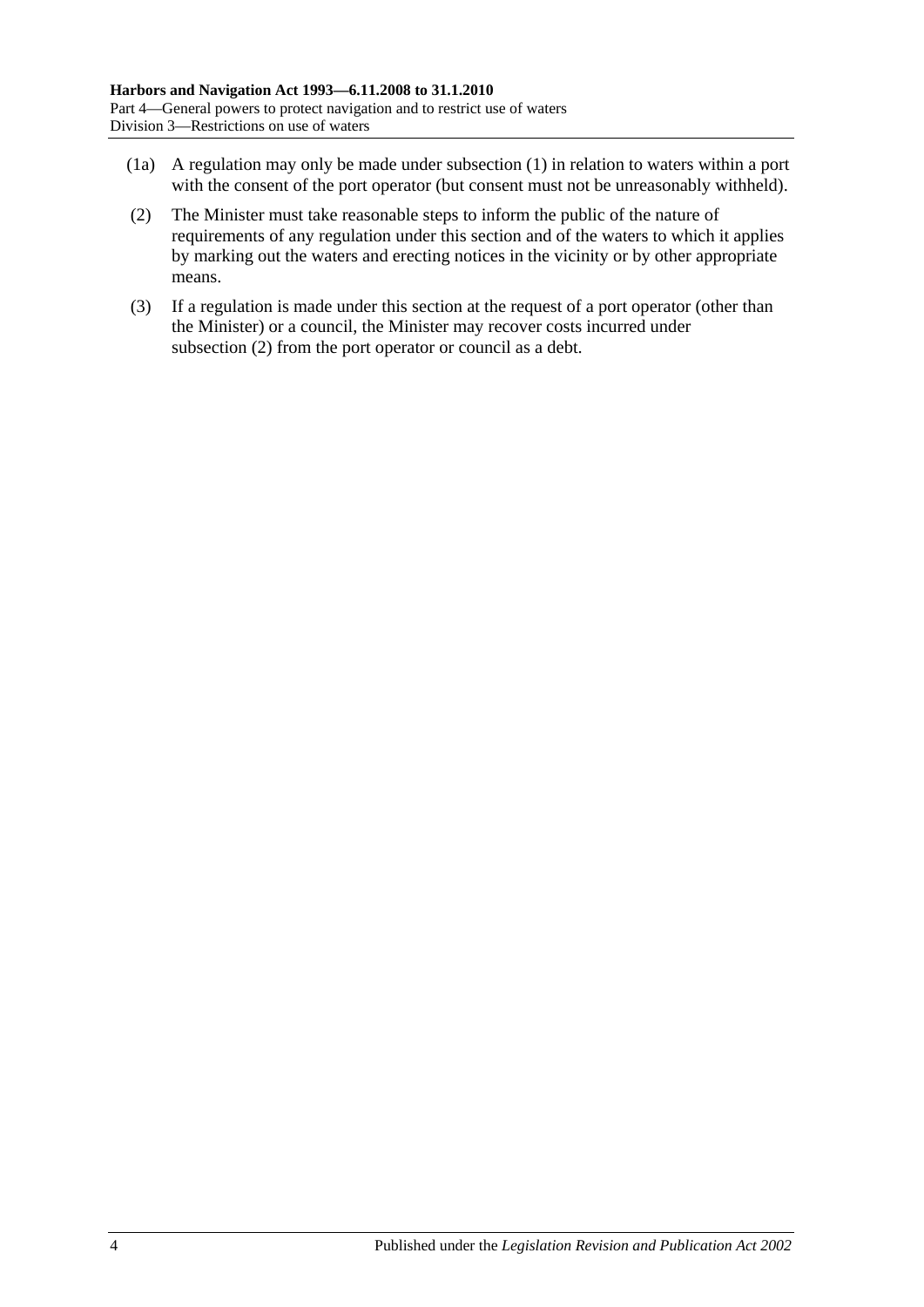# <span id="page-22-0"></span>**Part 5—Harbors and ports**

# <span id="page-22-1"></span>**Division 1—Control and management of harbors and ports**

## <span id="page-22-2"></span>**28—Control and management of harbors**

Subject to this Part, the Minister has the control and management of all harbors in the State.

## <span id="page-22-3"></span>**28A—Power to assign control and management of ports**

- (1) The Minister may, by agreement, confer on another (the *proprietor*) the right to carry on the business of operating a particular port.
- (2) The proprietor must then enter into an agreement (a *port operating agreement*) under which the Minister assigns the control and management of the port to the proprietor or a nominee of the proprietor unless—
	- (a) the Minister and the proprietor enter into an agreement under which the Minister is to continue to have the control and management of the port; or
	- (b) the proprietor has committed a serious breach of a port operating agreement and the Minister has cancelled or refused to renew the agreement on that ground.
- (3) If the Minister has the control and management of a port, the Minister may, subject to the terms of any agreement between the Minister and the proprietor, recover the costs of operating the port from the proprietor.

## <span id="page-22-4"></span>**28B—Port operating agreements**

- (1) A *port operating agreement* is an agreement providing for the control and management of the port to which the agreement relates by the person (the *port operator*) to whom the control and management of the port is assigned under the agreement.
- (2) A port operating agreement—
	- (a) must require the port operator to have appropriate resources (including appropriate contingency plans and trained staff and equipment to carry the plans into action) to deal with emergencies; and
	- (b) must require the port operator—
		- (i) to maintain the waters of the port to a specified navigable standard; and
		- (ii) to provide or maintain (or provide and maintain) navigational aids; and
		- (iii) to direct and control vessel movement in port waters; and
	- (c) may require the port operator to enter into and maintain in operation an agreement with the Royal Australian Navy about access to the port and port facilities by naval vessels; and
	- (d) may require the port operator to provide access to the port and port facilities for commercial fishing vessels on specified terms and conditions; and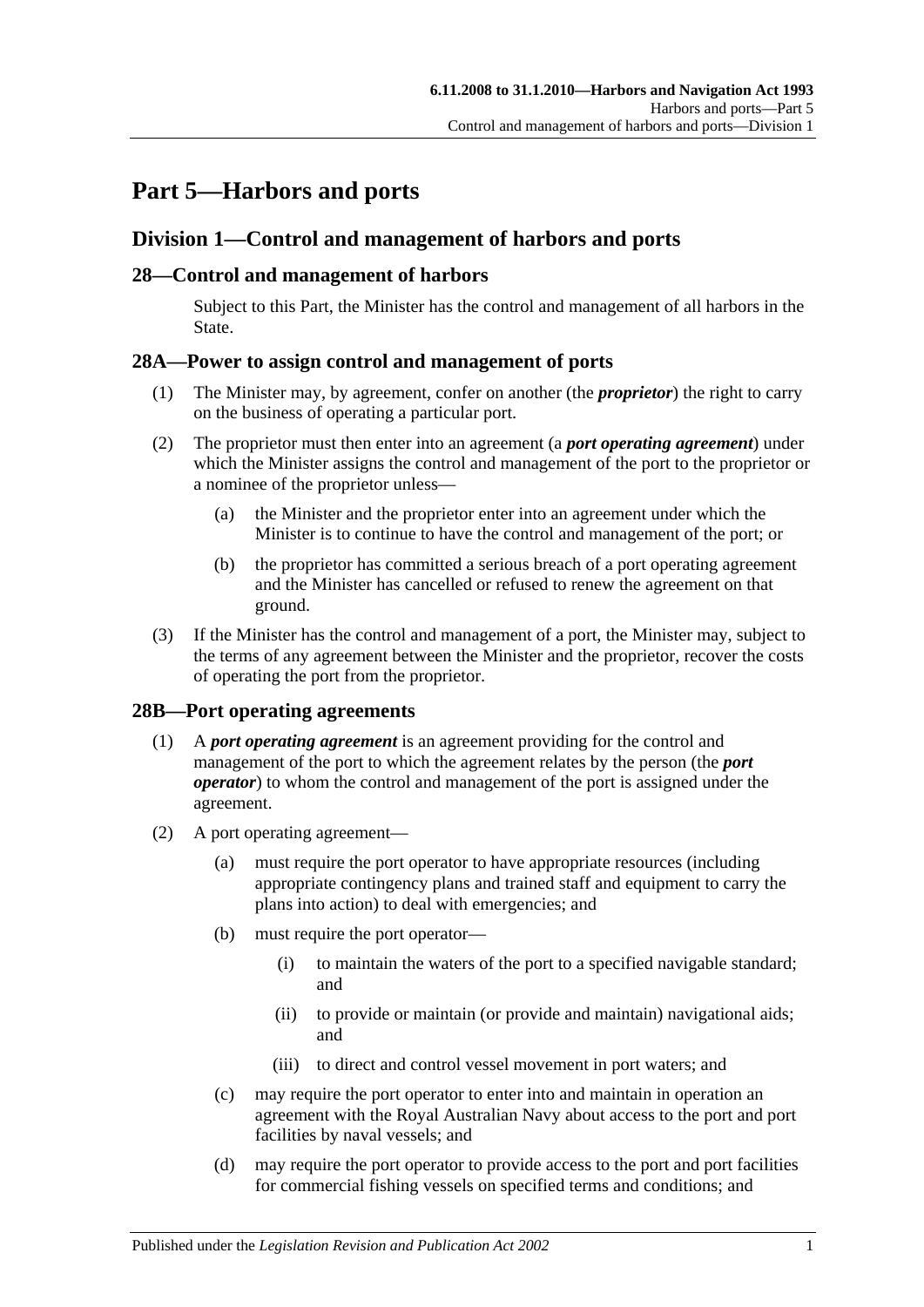- (e) may require the port operator to maintain and make available navigational charts and other information relating to the port; and
- (f) may regulate the performance of statutory powers by the port operator; and
- (g) may provide for the payment of an annual fee to the Minister (fixed by the Minister having regard to the cost of providing government supervision of the activities conducted under the agreement); and
- (h) may deal with any other matter relevant to the control and management of the port.

## <span id="page-23-0"></span>**28C—General responsibility of port operator**

- (1) A port operator is responsible for the safe operation of the port.
- (2) A port operator is responsible for managing the port in a way that avoids unfair discrimination against or in favour of any particular user of the port or port facilities.

#### <span id="page-23-1"></span>**28D—Variation of port operating agreement**

The Minister may, by agreement with the port operator, vary a port operating agreement.

#### <span id="page-23-2"></span>**28E—Agreements to be tabled in Parliament**

The Minister must, as soon as practicable after entering into a port operating agreement or an agreement for the variation of a port operating agreement, have copies of the agreement laid before both Houses of Parliament.

#### <span id="page-23-3"></span>**28F—Power to deal with non-compliance**

- (1) The Minister may take disciplinary action against a port operator for non-compliance with a port operating agreement or this Act.
- (2) The disciplinary action may consist of—
	- (a) a reprimand; or
	- (b) a fine not exceeding a limit fixed in the port operating agreement; or
	- (c) cancellation of the port operating agreement.
- (3) Before the Minister takes disciplinary action against a port operator under this section, the Minister must give written notice to the port operator—
	- (a) specifying the non-compliance; and
	- (b) stating the disciplinary action the Minister proposes to take in respect of the non-compliance; and
	- (c) allowing the port operator a reasonable opportunity to make written representations.
- (4) After considering the port operator's representations, the Minister may—
	- (a) refrain from taking disciplinary action; or
	- (b) by written notice to the port operator—
		- (i) administer a reprimand; or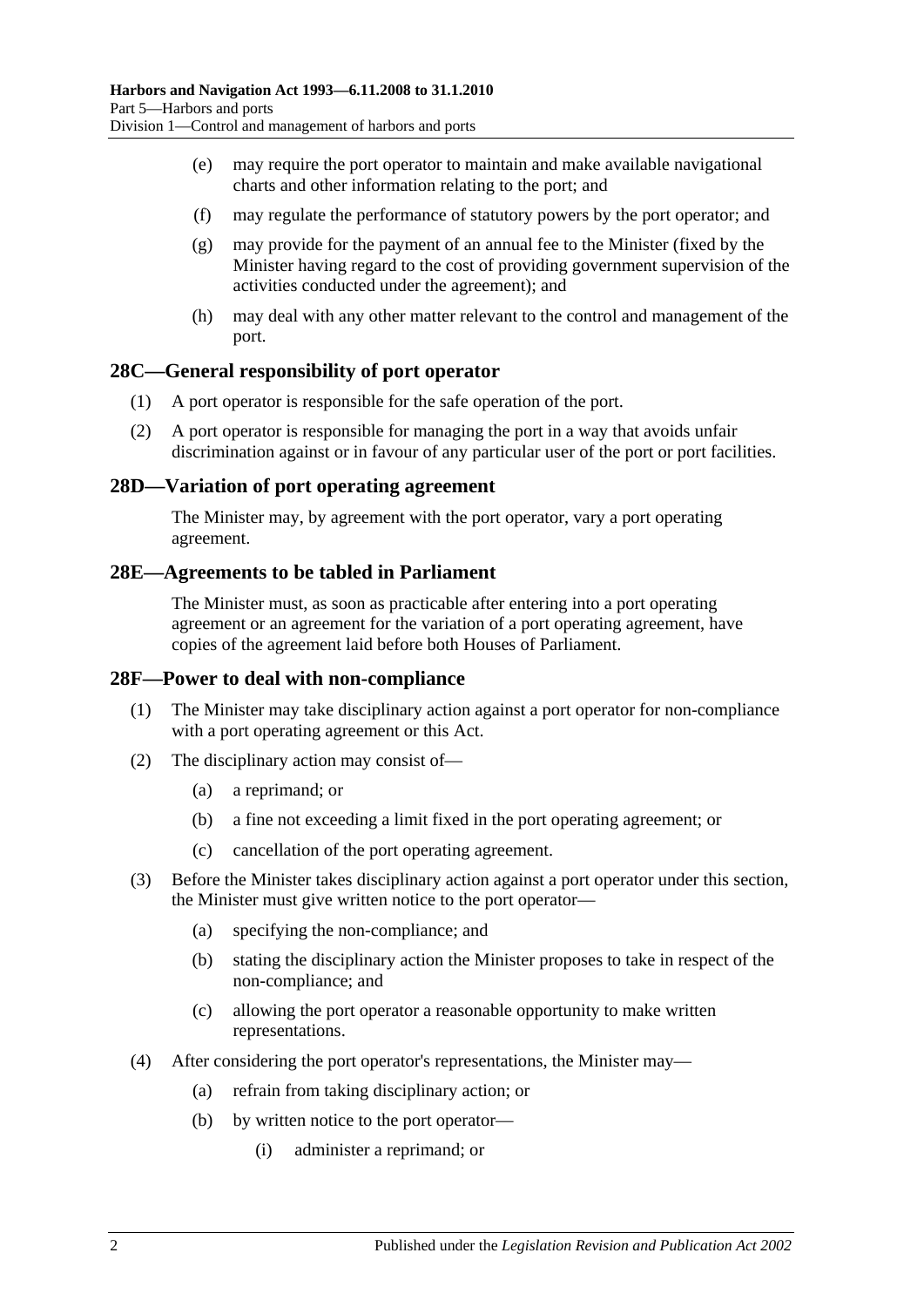- (ii) impose a fine (to be recoverable as a debt due to the Crown) of an amount stated in the earlier notice or of a lesser amount; or
- (iii) if cancellation of the port operating agreement was proposed in the earlier notice—
	- (A) impose a fine not exceeding the maximum permissible under the port operating agreement; or
	- (B) cancel the port operating agreement.
- (5) A port operator may appeal to the Court of Marine Enquiry against the disciplinary action.
- (6) On an appeal, the Court may—
	- (a) confirm, vary or reverse the Minister's decision; and
	- (b) make any consequential or ancillary order the Court thinks fit.
- (7) The port operating agreement may contain provisions governing the exercise of the Minister's powers under this section.

## <span id="page-24-2"></span><span id="page-24-0"></span>**28G—Power to appoint manager**

- $(1)$  If—
	- (a) a port operator is seriously in breach of its obligations under a port operating agreement; or
	- (b) a port operating agreement is cancelled or expires without renewal,

the Minister may appoint an official manager to operate the port.

- <span id="page-24-3"></span>(2) If a port operator—
	- (a) becomes insolvent within the meaning of Part 7.10 of the *Corporations Law*; or
	- (b) goes into liquidation,

the Minister may appoint an official manager to operate the port.

- (3) An appointment under [subsection](#page-24-2) (1) or [\(2\)](#page-24-3) may be terminated at any time by the Minister.
- (4) The port operating agreement may contain provisions governing the exercise of the Minister's powers under this section.

## <span id="page-24-4"></span><span id="page-24-1"></span>**28H—Powers of the manager**

- (1) The official manager—
	- (a) is to assume the control and management of the port; and
	- (b) is entitled to possession and control of property of the port operator (or former port operator)—
		- (i) used for the purpose of operating the port; and
		- (ii) defined in the port operating agreement as property subject to the application of this paragraph; and
	- (c) is, while the appointment continues in force, taken to be the port operator.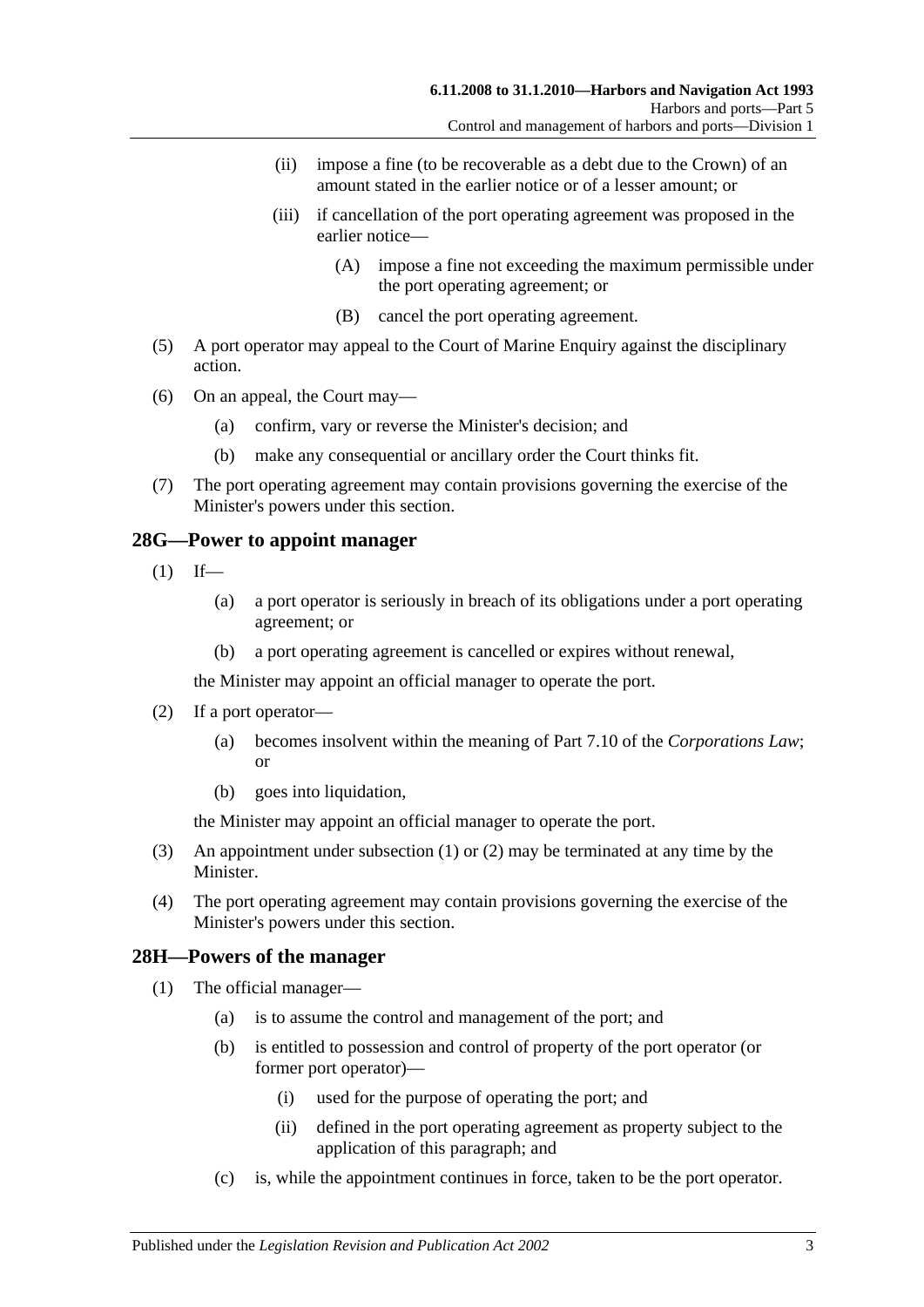- <span id="page-25-5"></span>(2) Any proceeds of the business while under official management are to be applied as follows:
	- (a) first, the proceeds are to be applied towards the costs of official management (including the official manager's remuneration); and
	- (b) secondly, a reasonable rental for the property over which the manager has assumed control is to be paid out of the proceeds while the property remains in the manager's possession; and
	- (c) thirdly, any remaining balance is to be paid into the Consolidated Account.
- (3) A port operating agreement may exclude or modify the provisions of [subsection](#page-24-4) (1) or [\(2\).](#page-25-5)
- (4) The regulations may confer powers and impose duties on official managers and regulate official management in other ways.

# <span id="page-25-0"></span>**Division 2—Port management officers**

#### <span id="page-25-1"></span>**29—Port management officers**

- (1) A port operator may appoint officers or employees of the operator to be port management officers.
- (2) The port operator must issue to each port management officer appointed by it an identity card—
	- (a) containing a photograph of the officer; and
	- (b) stating the name of the port for which the officer is appointed; and
	- (c) stating any conditions of appointment limiting the officer's authority.
- (3) A port management officer must, at the request of any person in relation to whom the officer is exercising or about to exercise powers under this Act, produce his or her identity card for inspection by that person.

# <span id="page-25-2"></span>**Division 2A—Operational powers**

#### <span id="page-25-3"></span>**29A—Interpretation**

In this Division—

*authorised officer* means—

- (a) in relation to a port—a port management officer;
- (b) in relation to a harbor that is not a port, or a part of a harbor that is not within a port—an authorised person.

#### <span id="page-25-4"></span>**29B—Power of direction**

- (1) An authorised officer may give a direction (orally, by signal, radio communication, or in any other appropriate manner) to a person in charge, or apparently in charge, of a vessel in or in the vicinity of a harbor or a port.
- (2) A direction may, for example—
	- (a) require that vessels proceed to load or unload in a particular order; or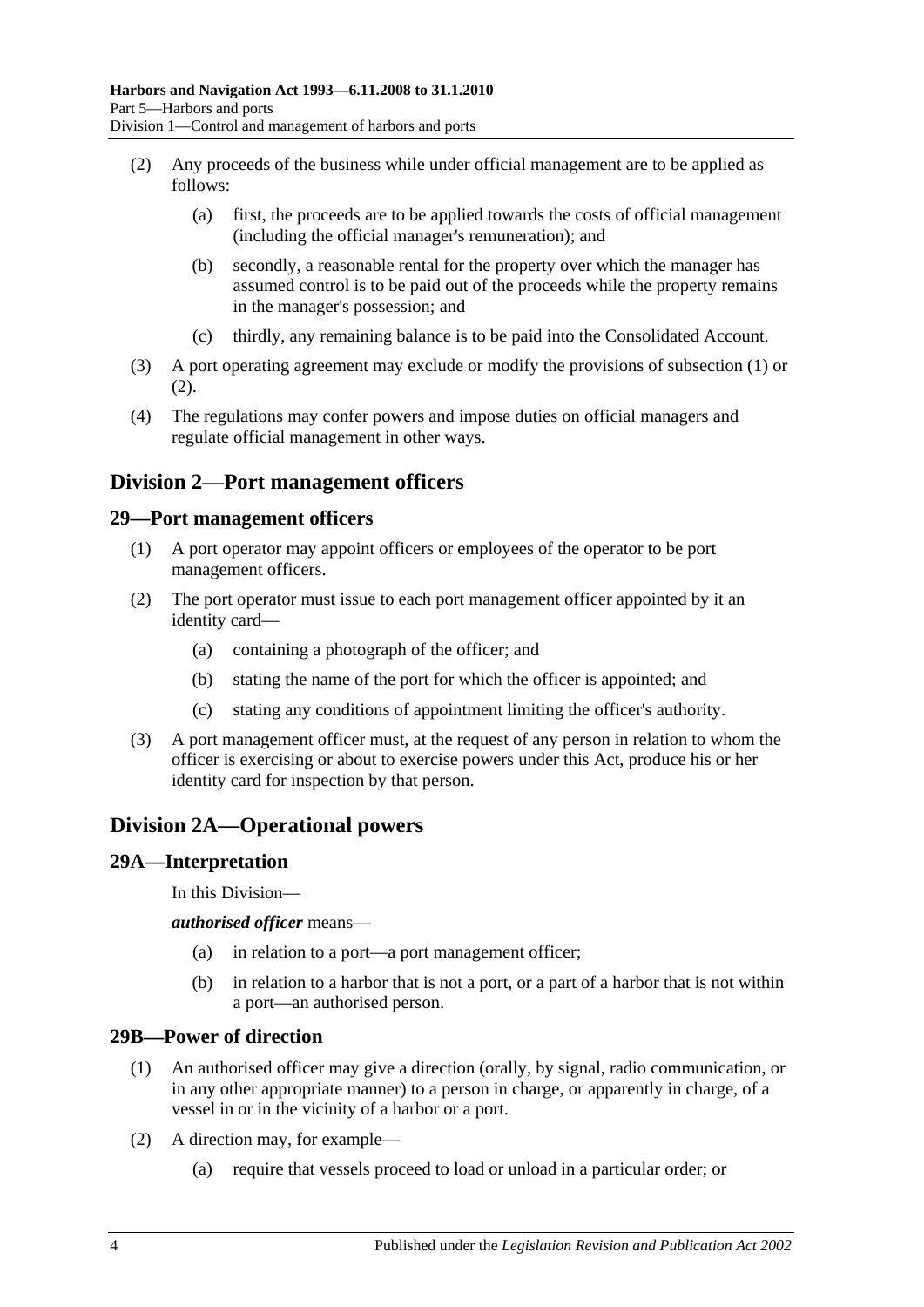- (b) require that a vessel be moored or anchored in a particular position; or
- (c) require that a vessel be secured in a particular way; or
- (d) require that a vessel be moved from a particular area or position; or
- (e) require the production of documents relating to the navigation, operation, pilotage, use or loading of the vessel.
- (3) A person who fails, without reasonable excuse, to comply with a direction under this section is guilty of an offence.

Maximum penalty: \$5 000.

#### <span id="page-26-4"></span><span id="page-26-0"></span>**29C—Power to board vessel**

- (1) A person in charge of a vessel in a harbor or port must, at the request of an authorised officer, permit the officer—
	- (a) to board the vessel; and
	- (b) to inspect the vessel and its cargo; and
	- (c) to carry out on the vessel any investigation necessary to ensure that the vessel and the business in the course of which the vessel is being used is being operated lawfully.
- <span id="page-26-5"></span>(2) If there is no-one on board a vessel to whom a request may be given under [subsection](#page-26-4) (1), the authorised officer may board the vessel and cause the vessel to be moved as the officer thinks fit.
- (3) Any costs incurred by an authorised officer under [subsection](#page-26-5) (2) are recoverable as a debt from the owner of the vessel.
- (4) A person who fails to comply with a request under this section is guilty of an offence. Maximum penalty: \$2 500.

## <span id="page-26-1"></span>**Division 3—Harbor improvement work**

#### <span id="page-26-6"></span><span id="page-26-2"></span>**30—Dredging or other similar work**

- (1) The Minister or a port operator may carry out dredging or other work to deepen, extend or clear a harbor or port.
- (2) If the owner of a wharf benefits from work carried out by the Minister under [subsection](#page-26-6) (1), the Minister may recover a reasonable proportion of the cost of the work from that owner.
- (3) The proportion of the cost to be recovered is to be determined by agreement between the Minister and the owner or, in default of agreement, by an arbitrator appointed under the *[Commercial Arbitration Act](http://www.legislation.sa.gov.au/index.aspx?action=legref&type=act&legtitle=Commercial%20Arbitration%20Act%201986) 1986*.

## <span id="page-26-3"></span>**30A—Development of harbors and maritime facilities**

- (1) The Minister or a port operator may carry out work of any kind for the development or improvement of a harbor or port.
- (2) The Minister or port operator may, for example, establish facilities for—
	- (a) the anchorage or mooring of vessels;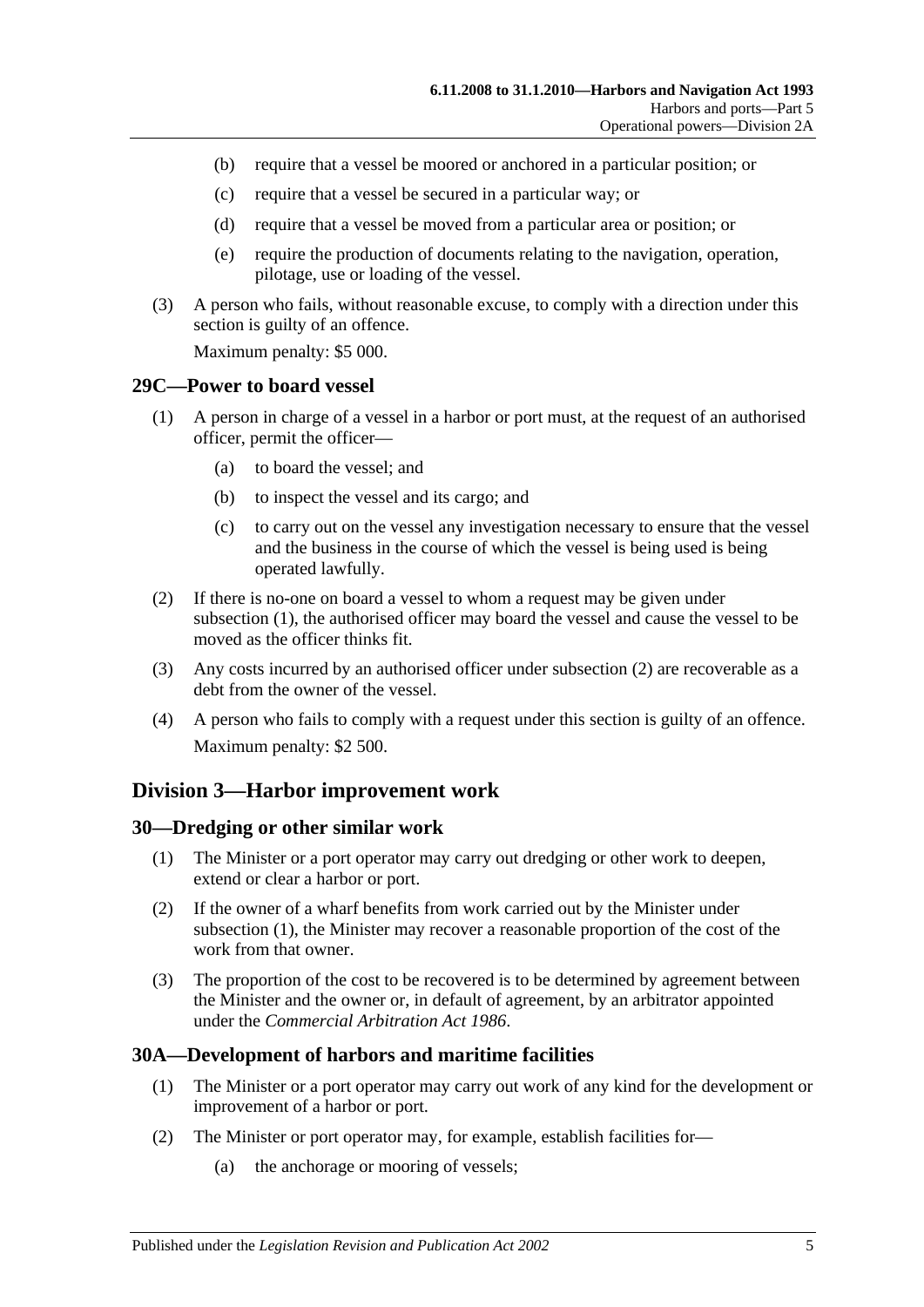- (b) the maintenance and repair of vessels;
- (c) the loading and unloading of passengers or goods;
- (d) the storage of goods;
- (e) facilitating industrial or commercial development associated with or to be associated with a harbor or port;
- (f) sporting or recreational purposes.
- (3) A port operator—
	- (a) must establish and maintain facilities and equipment for the safety of life and property in the port as required under a port operating agreement; and
	- (b) may establish and maintain other facilities and equipment for the safety of life and property.

## <span id="page-27-0"></span>**30B—Application of** *Development Act 1993*

The powers conferred by this Division are subject to the *[Development Act](http://www.legislation.sa.gov.au/index.aspx?action=legref&type=act&legtitle=Development%20Act%201993) 1993*.

## <span id="page-27-1"></span>**Division 4—Harbor charges etc**

#### <span id="page-27-2"></span>**31—Power to fix charges**

- (1) Subject to any relevant law or determination, the Minister may fix charges—
	- (a) for the use of facilities provided by the Minister for—
		- (i) the mooring of vessels;
		- (ii) the loading or unloading of passengers or goods;
		- (iii) the storage of goods;
		- (iv) the safe navigation of vessels;
		- (v) any other purpose; or
	- (b) for the entry of vessels into waters under the Minister's control and management; or
	- (c) for services provided by the Minister.
- (2) The Minister may fix default charges to be paid if a charge fixed under this section is not paid within a specified period.
- (3) The Minister must publish Schedules of the charges and default charges fixed under this section.

#### <span id="page-27-3"></span>**31A—Power to waive or reduce charges**

The Minister may waive or reduce a charge (or default charge), or extend the time for payment of a charge (or default charge), as the Minister thinks fit.

#### <span id="page-27-4"></span>**31B—Charges in respect of goods**

(1) A charge (or default charge) payable under this Division in respect of the unloading or storage of goods is recoverable as a debt from the consignor or consignee of the goods.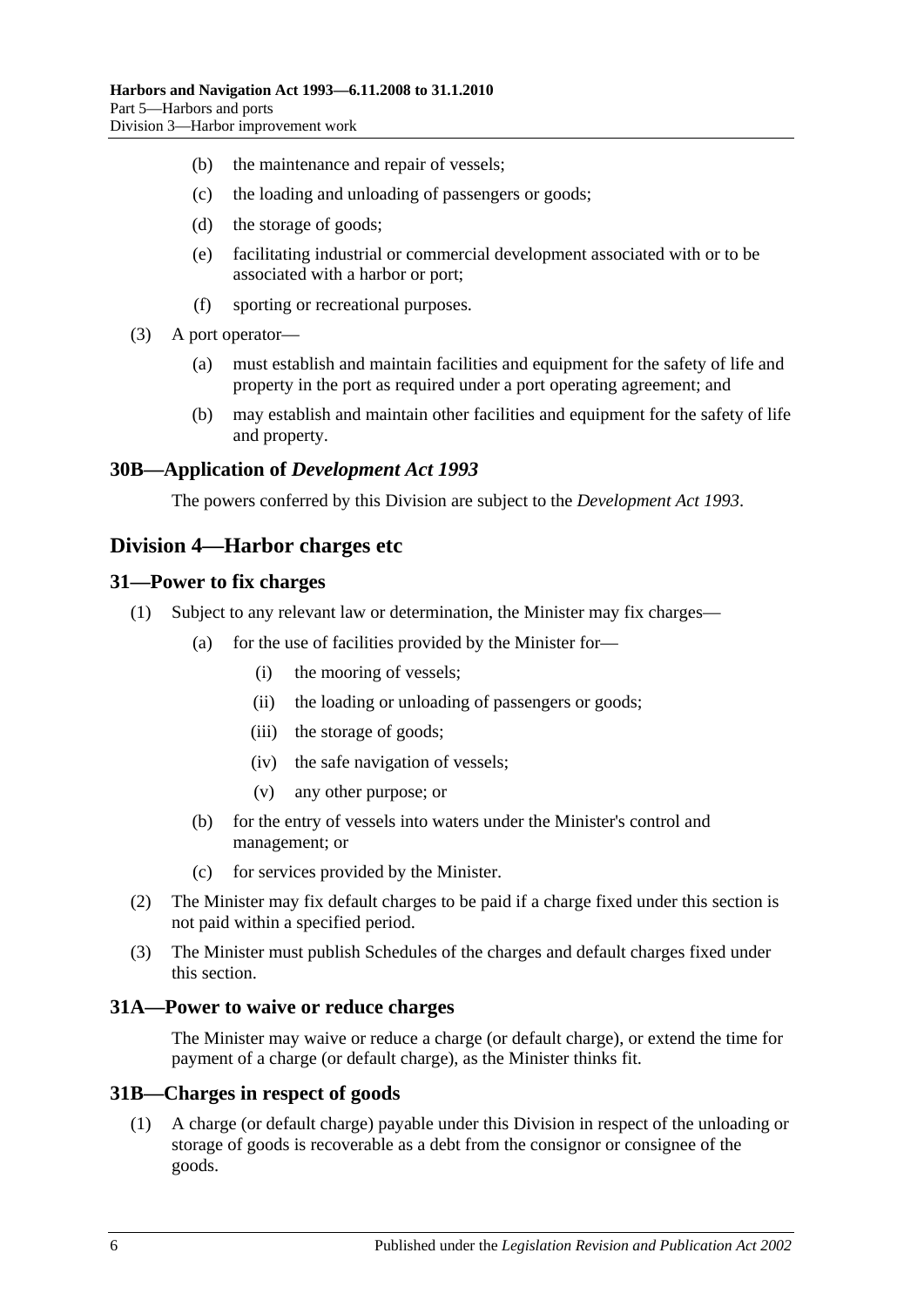- (2) The Minister may retain possession of goods until the appropriate charge is paid.
- (3) If the charge is not paid within 60 days after the goods are unloaded, the Minister may, after giving notice in writing to the consignee of the goods, sell the goods and retain the charge (together with any default charges and the costs of conducting the sale) from the proceeds of sale.

## <span id="page-28-0"></span>**31C—Charges in respect of vessels**

- (1) If a charge to which the Minister is entitled in respect of a vessel is not paid by the date payment falls due, an authorised person may, at the Minister's direction, arrest the vessel and take it into the Minister's custody.
- (2) If the charge remains unpaid 60 days after the vessel is taken into the Minister's custody, the Minister may, after giving notice to the owner of the vessel, sell the vessel and retain the charge (together with any default charges and the costs of conducting the sale) from the proceeds of sale.

## <span id="page-28-2"></span><span id="page-28-1"></span>**31D—Power to prevent use of harbor or port facilities**

- (1) If a person is in default in the payment of a charge (or default charge) payable under this Division, the Minister may, by written notice given to the person in default, prohibit the person from using harbor or port facilities provided by the Crown until the charge has been paid.
- (2) A person must not use facilities in contravention of a prohibition imposed under [subsection](#page-28-2)  $(1)$ .

Maximum penalty: \$2 500.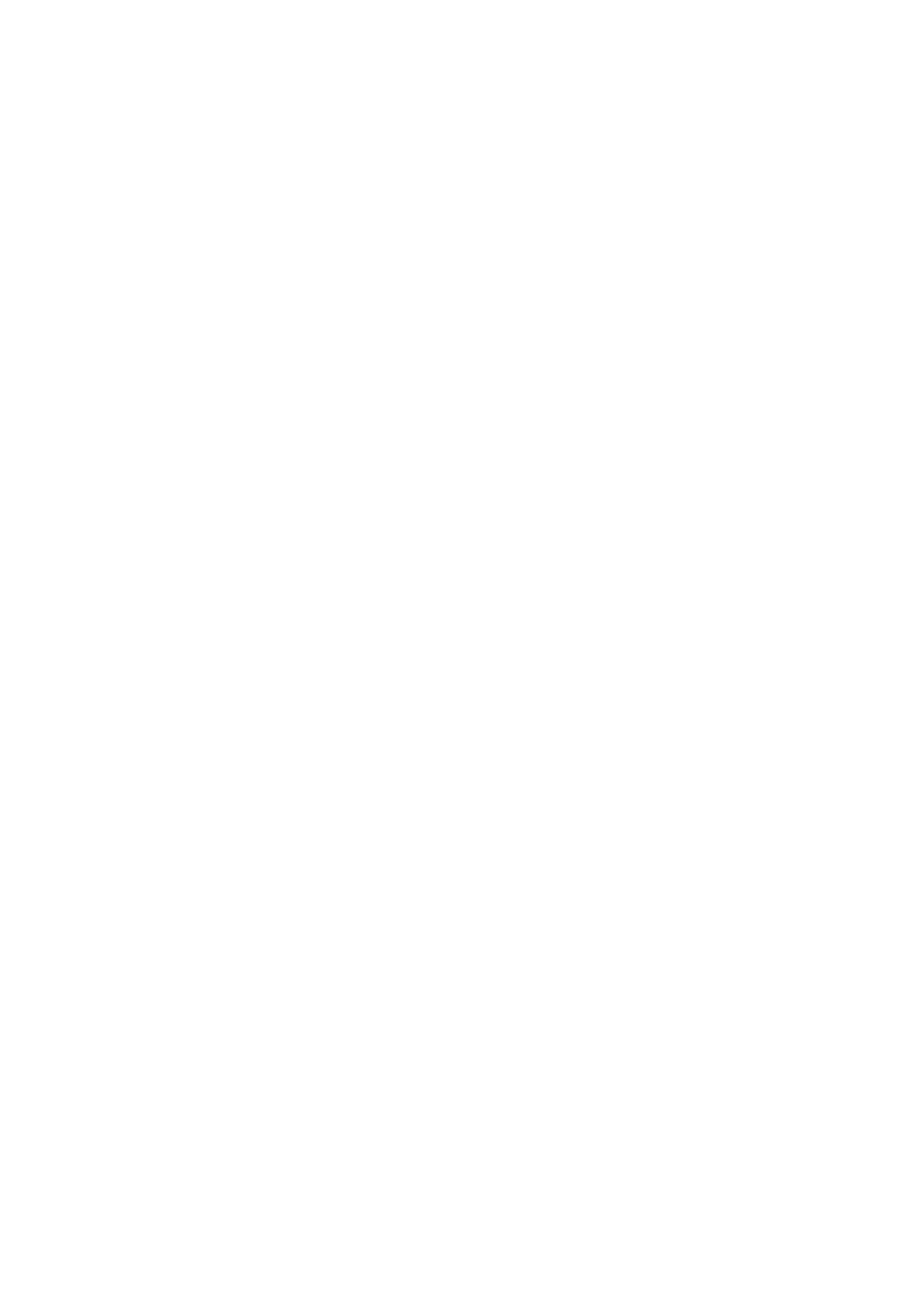# <span id="page-30-0"></span>**Part 5A—Pilotage**

## <span id="page-30-1"></span>**33—Licensing of pilots**

- (1) The CEO may license persons qualified in accordance with the regulations as pilots.
- (1a) A licence remains in force for the period specified in the regulations and may be renewed in accordance with the regulations.
- (2) A licence may be granted under this section on such conditions as the CEO thinks fit.
- (3) The CEO may, by notice in writing to the holder of a licence under this Part, vary or revoke a condition of the licence.
- (4) A person who holds a licence under this Part must not contravene or fail to comply with a condition of the licence.

Maximum penalty: \$5 000.

- (5) The CEO may, by notice in writing to a licensed pilot, cancel the licence if satisfied that the pilot—
	- (a) has been guilty of incompetence or breach of duty; or
	- (b) has breached a condition of licence; or
	- (c) has suffered mental or physical incapacity rendering the pilot incapable of satisfactorily performing the duties of a pilot.
- (6) On cancellation of a licence under this section, the former licensee must return the licence to the CEO.

Maximum penalty: \$750.

#### <span id="page-30-2"></span>**34—Pilotage exemption certificate**

- (1) The CEO may issue a pilotage exemption certificate to the master of a vessel in accordance with the regulations.
- (1a) A pilotage exemption certificate remains in force for the period specified in the regulations and may be renewed in accordance with the regulations.
- (2) A pilotage exemption certificate may be granted on such conditions as the CEO thinks fit.
- (3) The CEO may, by notice in writing to the holder of a pilotage exemption certificate under this Part, vary or revoke a condition of the certificate.
- (4) A person who holds a pilotage exemption certificate under this Part must not contravene or fail to comply with a condition of the certificate. Maximum penalty: \$5 000.
- (4a) A pilotage exemption certificate lapses if the holder does not continue to have the periodic experience in the navigation of vessels required by the regulations.
- (5) The CEO may, by notice in writing to the holder of a pilotage exemption certificate, cancel the certificate if there are, in the CEO's opinion, proper reasons for doing so.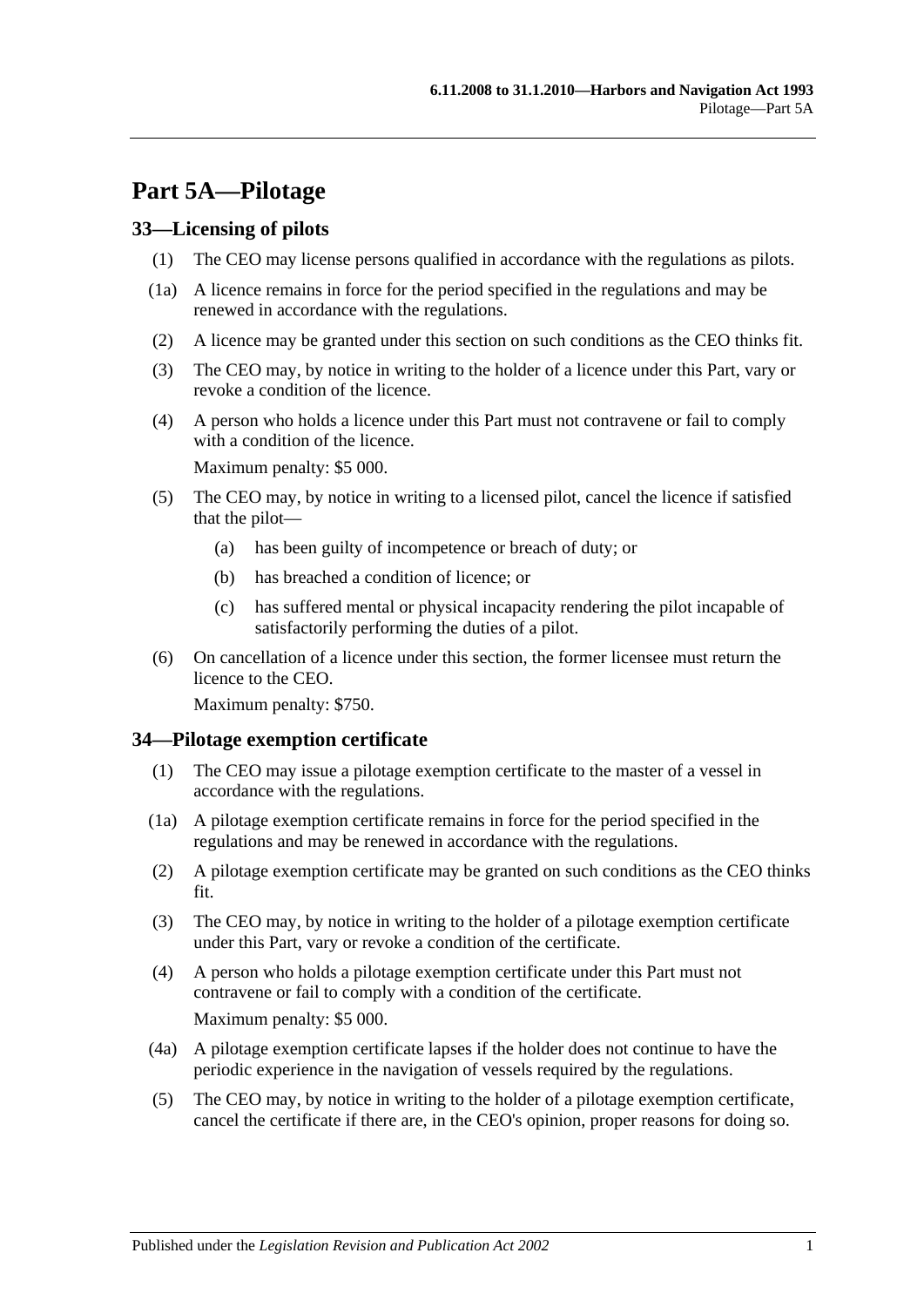(6) On cancellation of a pilotage exemption certificate under this section, the former holder of the certificate must return the certificate to the CEO.

Maximum penalty: \$750.

## <span id="page-31-0"></span>**35—Compulsory pilotage**

- (1) A vessel 35 metres or more in length must not be navigated within a harbor to which this section applies, unless—
	- (a) the vessel is navigated under the control or at the direction of a licensed pilot; or
	- (b) the master of the vessel holds a pilotage exemption certificate under this Part.
- (2) If a vessel is navigated in contravention of this section, the owner and the master are each guilty of an offence.

Maximum penalty: \$10 000.

- (3) This section applies to a harbor declared by regulation to be a harbor to which this section applies.
- (4) The CEO may, subject to such conditions as the CEO thinks fit, exempt a vessel from the requirements of this section.

## <span id="page-31-1"></span>**36—Duties and immunities of pilots**

- (1) The duty of a pilot is to pilot the vessel subject to the authority of the master, and the fact that a vessel is under pilotage does not relieve the master from responsibility for the navigation of the vessel.
- (2) No civil liability attaches to a pilot or to a pilot's employer for negligence by the pilot in relation to the pilotage of the vessel (but this subsection does not relieve from liability that may attach to a person as owner of a vessel).
- (3) The liability of the owner or master of a ship for damage resulting from a fault in the navigation of the ship is unaffected by the fact that the vessel is under pilotage or that the pilotage is compulsory.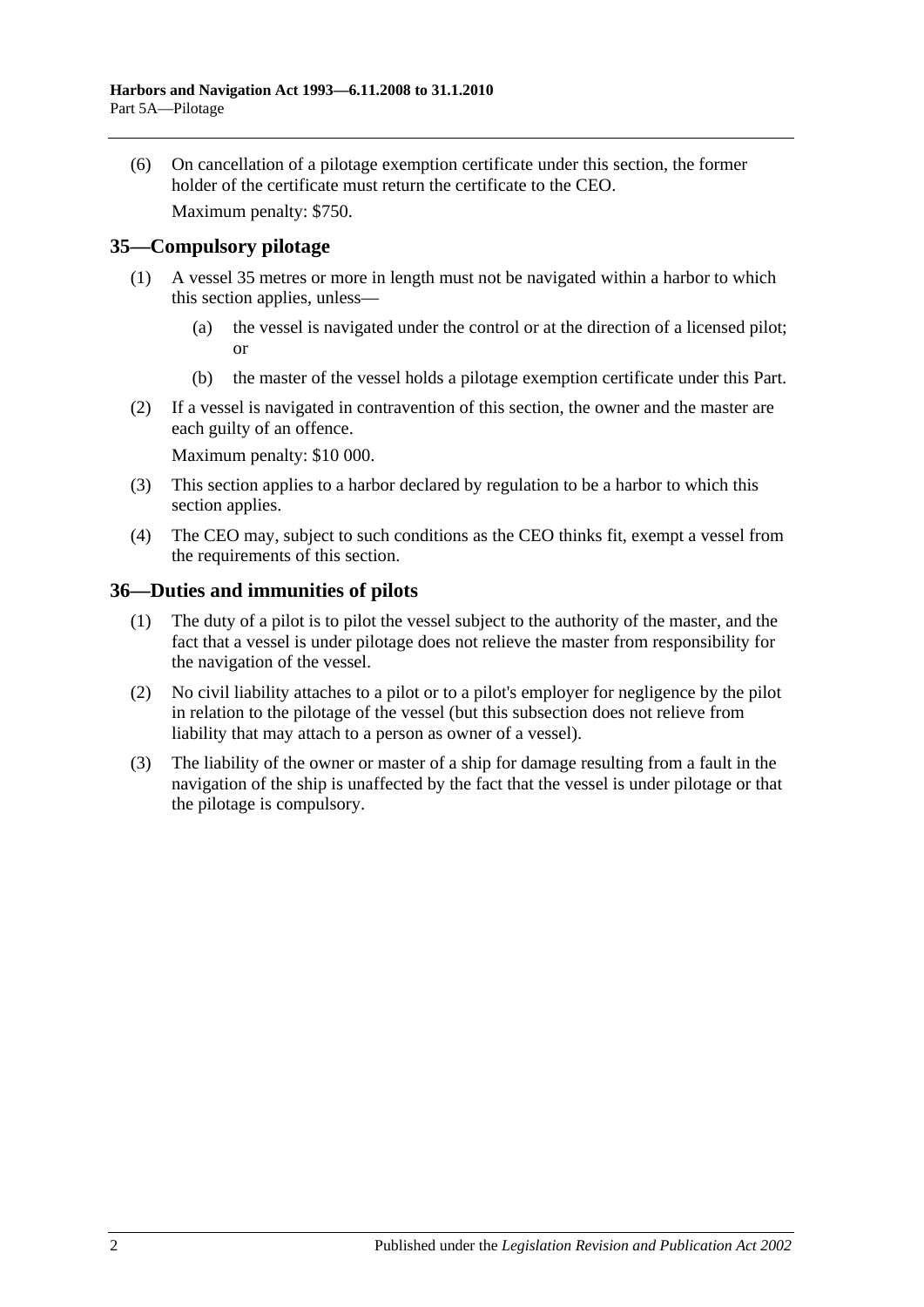# <span id="page-32-0"></span>**Part 6—Crewing**

# <span id="page-32-1"></span>**Division 1—Application of this Part**

## <span id="page-32-2"></span>**37—Vessels to which this Part applies**

This Part applies to a vessel of a class declared by regulation to be a class of vessels to which this Part applies.

# <span id="page-32-3"></span>**Division 2—Obligation to have adequate crew**

#### <span id="page-32-4"></span>**38—Obligation to have adequate crew**

- (1) If a fishing vessel to which this Part applies is operated in the jurisdiction and the crew of the vessel does not conform to the requirements of the regulations with regard to the minimum number and qualifications of the crew, the owner is guilty of an offence. Maximum penalty: \$5 000.
- (2) If a vessel (other than a fishing vessel) to which this Part applies is operated in the jurisdiction and—
	- (a) there is no current determination of the State Crewing Committee fixing the minimum number and qualifications of the crew required for the safe navigation of the vessel; or
	- (b) the crew of the vessel does not comply with the requirements of such a determination,

the owner and the master of the vessel are each guilty of an offence.

Maximum penalty: \$5 000.

## <span id="page-32-5"></span>**39—Exemptions**

- (1) The CEO may, on such conditions as the CEO thinks fit, exempt the owner or master of a vessel from the obligation to comply with the requirements of the regulations with regard to the minimum number and qualifications of the crew of the vessel or a determination of the State Crewing Committee.
- (2) The CEO may, by notice in writing to the holder of an exemption, revoke the exemption or impose further conditions if there are, in the CEO's opinion, proper reasons for doing so.

# <span id="page-32-6"></span>**Division 3—State Crewing Committee**

## <span id="page-32-7"></span>**39A—Interpretation**

In this Division—

*qualified marine engineer* means a person who holds a certificate of competency as a marine engineer (of any class) issued under this Act or has, in the opinion of the CEO, other appropriate qualifications as a marine engineer;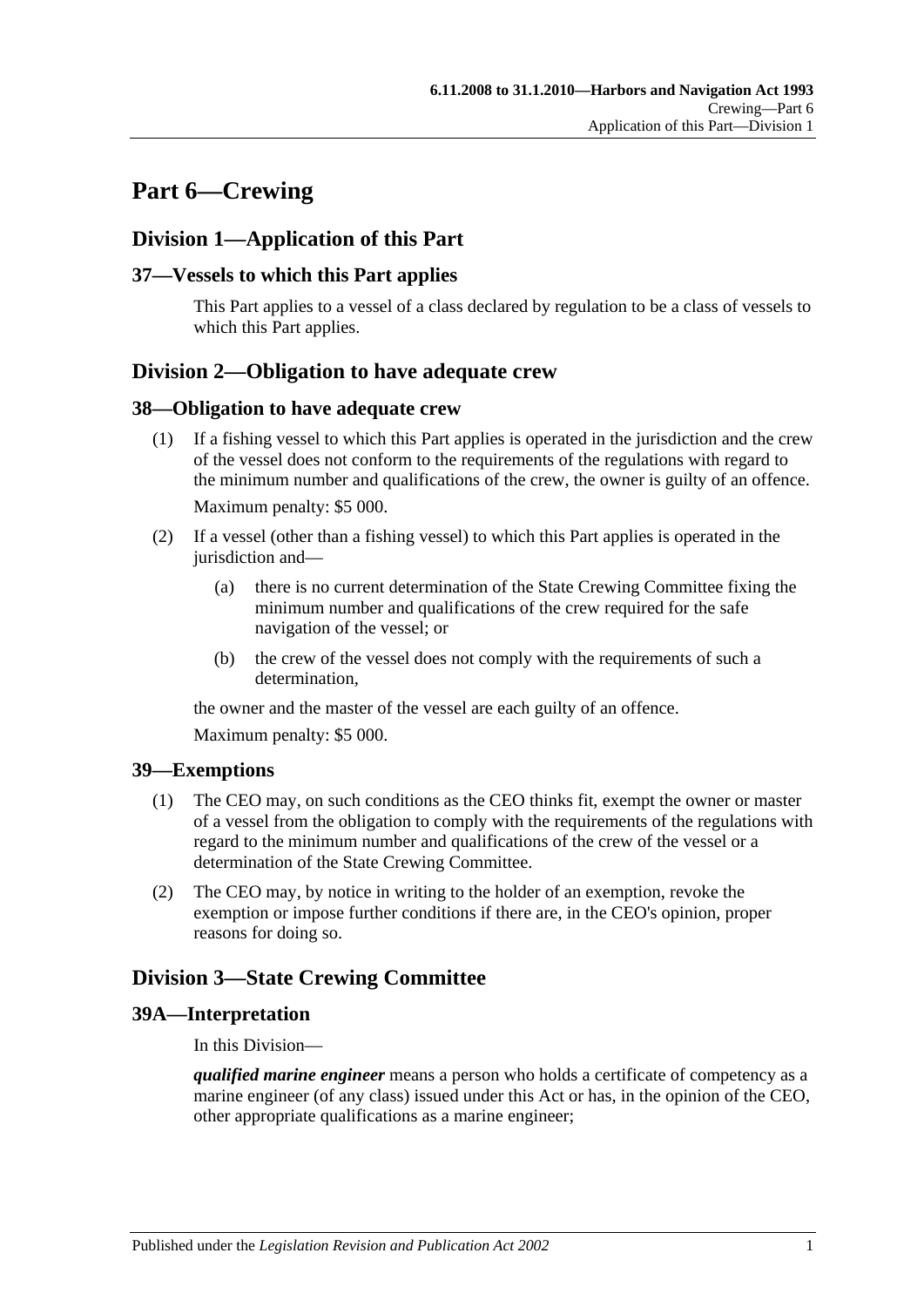*qualified master* means a person who holds a certificate of competency as a master (of any class) issued under this Act or has, in the opinion of the CEO, other appropriate qualifications as a master;

*qualified master mariner* means a person who holds—

- (a) a Master Class 1 certificate of competency issued by a marine authority of the Commonwealth; or
- (b) a qualification under the law of some other place recognised under the Commonwealth Act as equivalent to such a certificate of competency.

# <span id="page-33-0"></span>**40—State Crewing Committee**

- (1) The *State Crewing Committee* is established.
- (2) The Committee consists of—
	- (a) five members (the *appointed members*) appointed by the Governor of whom—
		- (i) one is to be a qualified master mariner nominated by the Minister;
		- (ia) one is to be a qualified master nominated by the Minister;
		- (ib) one is to be a qualified marine engineer nominated by the Minister;
		- (ii) two are to be persons who have, in the opinion of the Governor, appropriate qualifications and experience to be members of the Committee, nominated by maritime or waterfront unions;
	- (b) the members (the *nominated members*) nominated by the owner of the vessel in respect of which a determination is to be made or reviewed by the Committee.
- (2a) At least one appointed member of the Committee must be a woman and at least one must be a man.
- (3) One of the appointed members will be appointed by the Governor to preside at meetings of the Committee and another will be appointed to deputise for that member in his or her absence.
- (4) The Governor may appoint a suitable person to act as an appointed member of the Committee when a particular appointed member is absent or during a temporary vacancy in the office of that member.
- (5) The provisions governing the nomination of a member extend to the appointment of a person to act in the absence of that member or during a temporary vacancy in the office of that member.

# <span id="page-33-1"></span>**41—Nomination of members by owner**

- (1) The CEO must, at least 14 days before the Committee sits to make or review a determination in respect of a vessel, give the owner a written notice—
	- (a) informing the owner of the proposed making or review of the determination and of the date when the proceedings are to commence; and
	- (b) inviting the owner to nominate a person or persons (not exceeding two in number) to be members of the Committee for the purposes of the proceedings.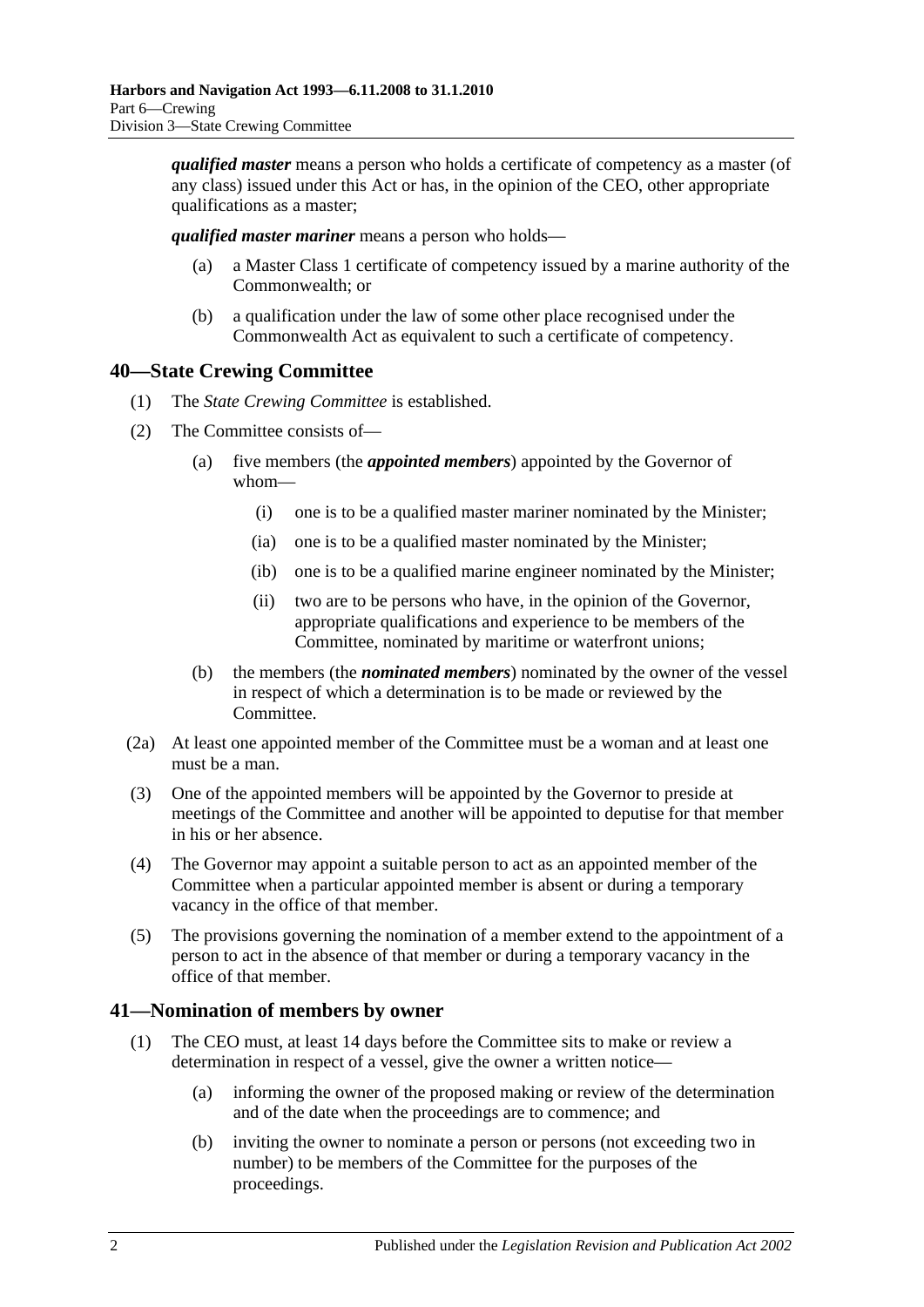- <span id="page-34-4"></span>(2) The owner may, by written notice to the CEO, nominate a person or persons (not exceeding two in number) to be members of the Committee for the purposes of the proceedings.
- (3) A person may not be nominated under [subsection](#page-34-4) (2) unless that person is a qualified master or marine engineer or is, in the opinion of the CEO, otherwise appropriately qualified to participate in the proceedings.
- (4) A nomination must be made at least 7 days before the Committee is to commence the proceedings for the making or review of the determination.
- (5) If the owner fails to make a nomination in accordance with this section the right to make the nomination lapses.

## <span id="page-34-0"></span>**42—Conditions of office**

- (1) An appointed member of the Committee holds office for such term and on such terms and conditions as may be determined by the Governor.
- (2) A nominated member holds office as a member of the Committee only while matters relating to the vessel in respect of which that member was nominated are being considered or otherwise dealt with by the Committee.
- (3) A member of the Committee is entitled to such remuneration, allowances and expenses as may be determined by the Governor.

## <span id="page-34-1"></span>**42A—Vacancies or defects in appointment of members**

An act of the Committee is not invalid by reason only of a vacancy in its membership or a defect in the appointment of a member.

# <span id="page-34-2"></span>**Division 4—Procedures and powers of Committee**

## <span id="page-34-3"></span>**43—Procedures at meetings**

- (1) The member appointed to preside at meetings of the Committee must, if present at a meeting, preside at that meeting and, in the absence of that member, his or her deputy must preside but, if both are absent, a member chosen by those present will preside.
- (2) Subject to [subsection](#page-34-5) (3), three members of the Committee constitute a quorum of the Committee.
- <span id="page-34-5"></span>(3) A quorum must, unless the CEO otherwise directs, include the members (if any) duly nominated by the owner of the ship in respect of which the Committee is to make or review a determination.
- (4) A decision supported by a majority of the votes of the members present at a meeting of the Committee is a decision of the Committee.
- (5) Each member present at a meeting of the Committee is entitled to one vote on any matter arising for decision at that meeting and, if the votes are equal, the member presiding at the meeting is entitled to a second or casting vote.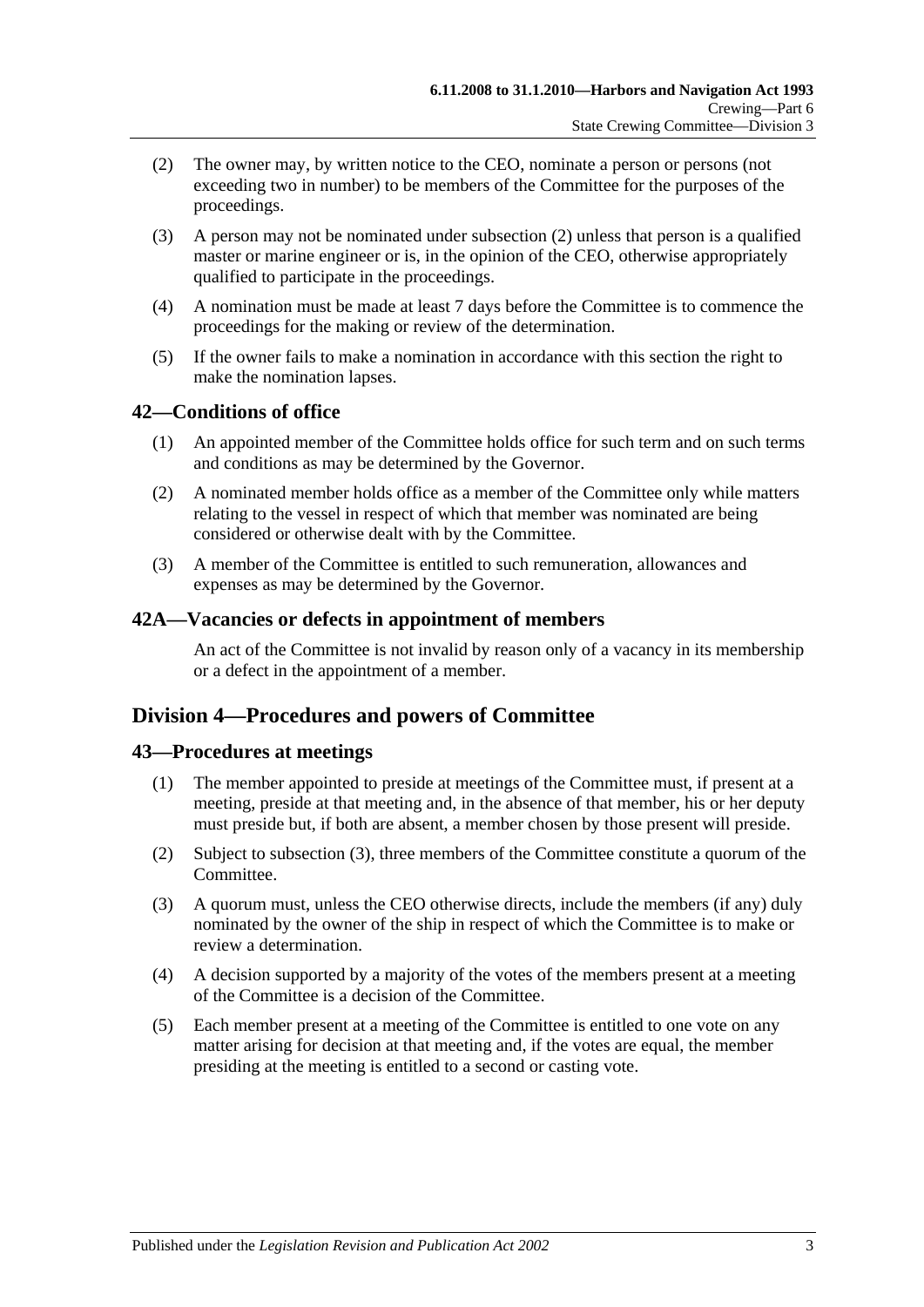## <span id="page-35-0"></span>**44—Power to obtain information**

- (1) For the purposes of this Act, the Committee may—
	- (a) by summons signed by the presiding or deputy presiding member, require any person to attend before the Committee to give evidence, or to produce documents to the Committee;
	- (b) examine witnesses on oath or affirmation;
	- (c) require any person appearing before the Committee (whether summoned to appear or not) to answer questions relating to any matter before the Committee;
	- (d) enter and inspect any vessel in respect of which a determination is to be made or reviewed under this Act.
- (2) A person who—
	- (a) fails without proper excuse to comply with a summons to attend before the Committee or to produce documents;
	- (b) misbehaves before the Committee, or wilfully insults or obstructs the Committee;
	- (c) refuses to be sworn or to affirm when required to do so by the Committee;
	- (d) refuses to answer any relevant question when required to do so by the Committee,

is guilty of an offence.

Maximum penalty: \$2 500.

## <span id="page-35-1"></span>**45—Determinations in relation to crew**

The Committee may, on application by the owner of a vessel (other than a fishing vessel) to which this Part applies, make or review a determination fixing the minimum number and qualifications of the crew required for the safe navigation of the vessel.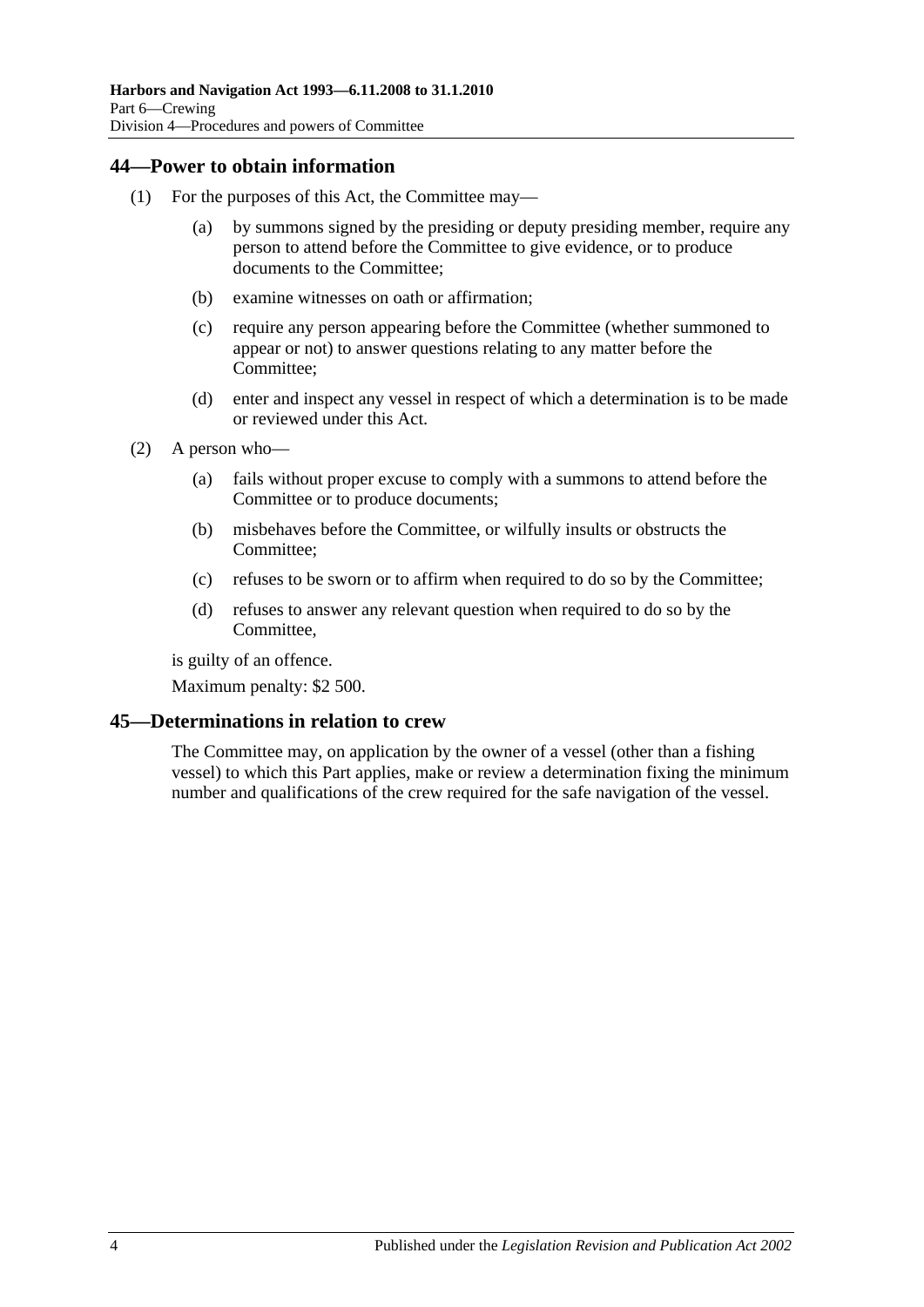# **Part 7—Certificates of competency**

# **46—Vessels to which this Part applies**

This Part applies to—

- (a) a recreational vessel fitted with an engine;
- (b) a vessel (other than a recreational vessel) of a class declared by regulation to be a class of vessels to which this Part applies.

# **47—Requirement for certificate of competency**

- (1) A person must not accept employment in a key position in the crew of a commercial vessel to which this Part applies unless that person holds—
	- (a) a certificate of competency of the appropriate class in force under this Act; or
	- (b) a qualification under the law of some other place declared by the CEO in accordance with the regulations to be equivalent to a certificate of competency of the relevant class; or
	- (c) an exemption from the requirement to hold a certificate of competency of the relevant class.

Maximum penalty: \$2 500.

- (2) A person must not employ another in a key position in the crew of a commercial vessel to which this Part applies unless that person holds—
	- (a) a certificate of competency of the appropriate class; or
	- (b) a qualification under the law of some other place declared by the CEO in accordance with the regulations to be equivalent to a certificate of competency of the relevant class; or
	- (c) an exemption from the requirement to hold a certificate of competency of the relevant class.

Maximum penalty: \$2 500.

- (3) A person must not operate a recreational vessel to which this Part applies unless that person holds—
	- (a) a certificate of competency of the appropriate class (a boat operator's licence); or
	- (b) an exemption from the requirement to hold a certificate of competency of the relevant class; or
	- (c) a special permit granted under the regulations.

Maximum penalty: \$2 500.

Expiation fee: \$105.

- (3a) A person must not cause, suffer or permit another to operate a recreational vessel to which this Part applies unless the other person holds—
	- (a) a certificate of competency of the appropriate class (a boat operator's licence); or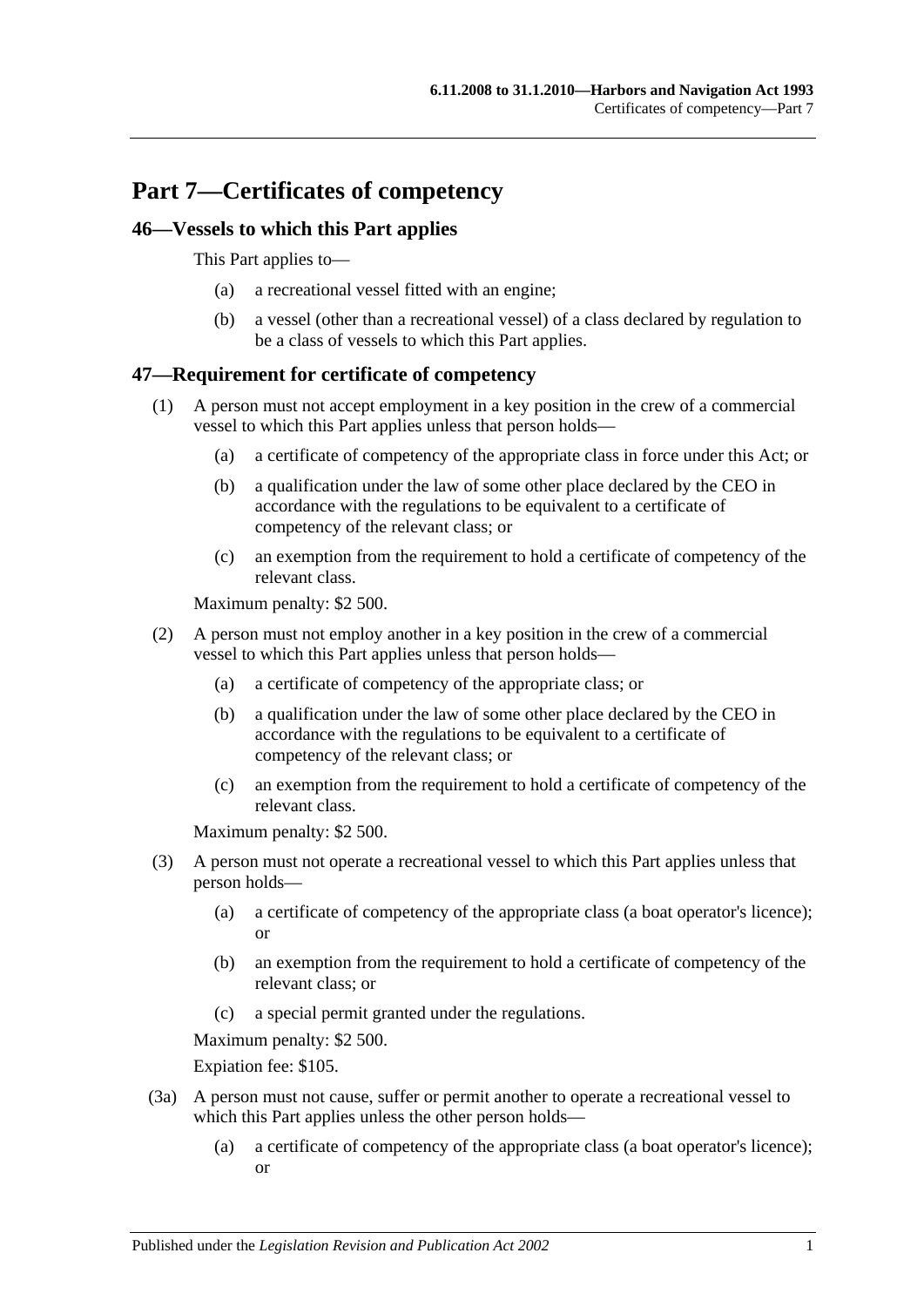- (b) an exemption from the requirement to hold a certificate of competency of the relevant class; or
- (c) a special permit granted under the regulations.

Maximum penalty: \$2 500.

Expiation fee: \$105.

- (4) A person must not hire out a recreational vessel to which this Part applies to another unless that person holds—
	- (a) a certificate of competency of the appropriate class (a boat operator's licence); or
	- (b) an exemption from the requirement to hold a certificate of competency of the relevant class; or
	- (c) a special permit granted under the regulations.

Maximum penalty: \$2 500.

Expiation fee: \$105.

(5) A person who commits an offence against this section while disqualified from holding a certificate of competency of the relevant class is liable to a fine of twice the amount prescribed above.

## **48—Issue of certificates of competency or exemptions**

- (1) The CEO must arrange for the examination of applicants seeking certificates of competency.
- (2) A person who—
	- (a) passes the examinations appropriate to a certificate of competency of a particular class; and
	- (b) satisfies the requirements of the regulations appropriate to an applicant for a certificate of competency of that class; and
	- (c) satisfies the CEO that he or she is a fit and proper person to hold a certificate of competency of that class,

is entitled to be issued with a certificate of competency of that class.

- (3) A person who is entitled to a certificate of competency will, on payment of the fee fixed by regulation, be issued with a certificate of competency.
- (4) A certificate of competency issued in respect of a recreational vessel (a boat operator's licence) continues in operation without renewal and without payment of any further fee.
- (5) The CEO may, on such conditions as the CEO thinks fit, exempt a person from the obligation to sit an examination for a certificate of competency or to hold a certificate of competency of a particular class.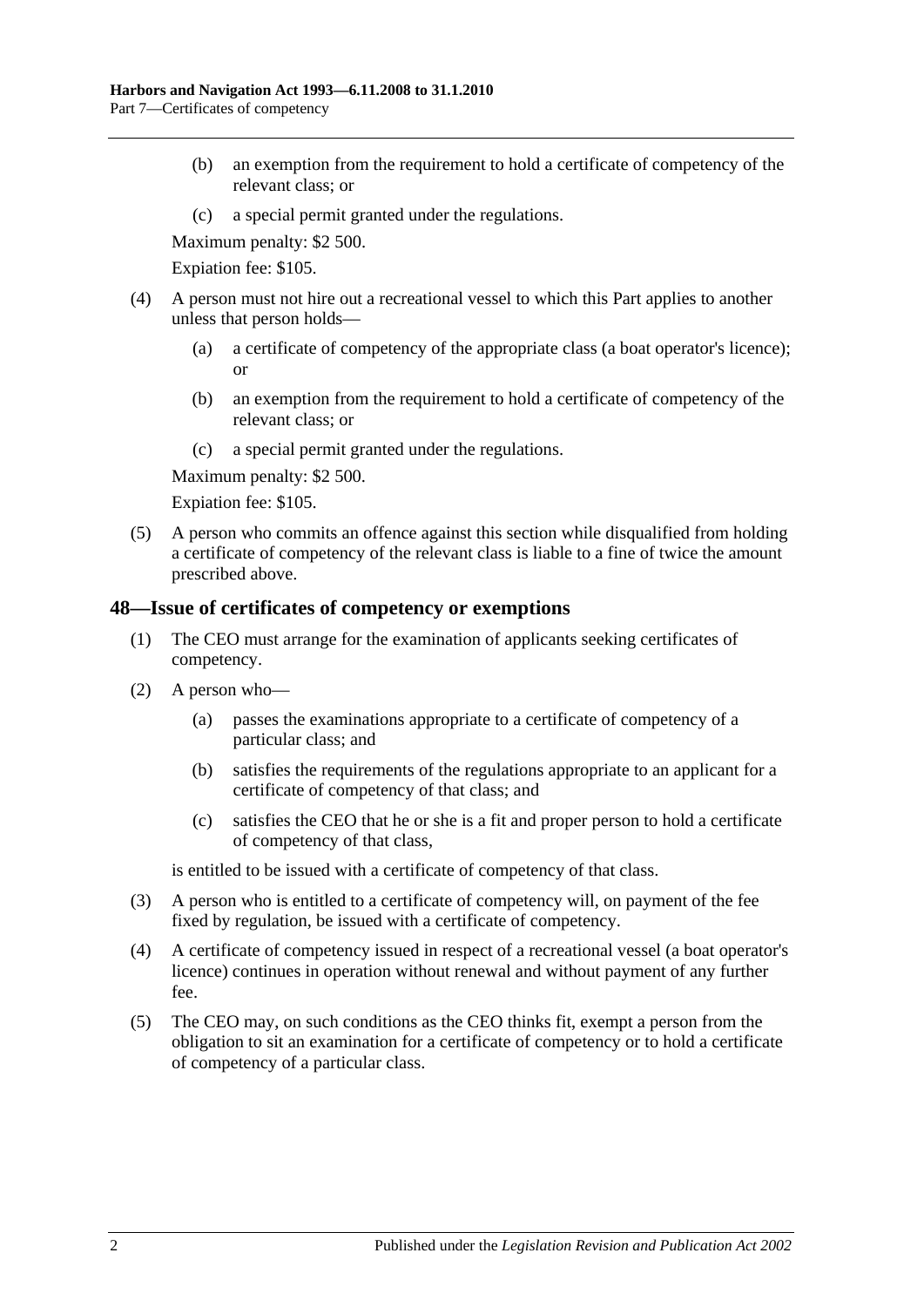## **49—Cancellation of certificate of competency by court**

Where a court convicts the holder of a certificate of competency of an offence against this Act showing the holder to have been incompetent or guilty of misconduct or to have failed in his or her duty in a matter related to navigation, the court may, in addition to imposing any other penalty, cancel the certificate of competency and disqualify the holder from again holding such a certificate for a specified period or until further order.

#### **50—Cancellation of certificate of competency by Minister**

- (1) If the holder of a certificate of competency—
	- (a) is shown by the findings of the Court of Marine Enquiry or a court or tribunal with similar powers under the law of some other place to have been incompetent or guilty of misconduct or to have failed in his or her duty in a matter related to navigation; or
	- (b) is convicted of an offence showing the holder of the certificate to have been incompetent or guilty of misconduct or to have failed in his or her duty in a matter related to navigation; or
	- (c) is disqualified from holding such a certificate under the law of another place, or
	- (d) is shown to have suffered mental or physical incapacity rendering him or her incapable of satisfactorily operating a vessel or performing duties pursuant to the certificate of competency,

the Minister may, by notice in writing given to the holder, cancel the certificate of competency and disqualify the holder from again holding such a certificate for a specified period or until further notice.

- (2) If the holder of a qualification under the law of some other place—
	- (a) is convicted of an offence showing the holder of the qualification to have been incompetent or guilty of misconduct or to have failed in his or her duty in a matter related to navigation; or
	- (b) has been found by the Court of Marine Enquiry or a court or tribunal with similar powers under the law of some other place to have been incompetent or guilty of misconduct or to have failed in his or her duty in a matter related to navigation, or
	- (c) is shown to have suffered mental or physical incapacity rendering him or her incapable of satisfactorily operating a vessel or performing duties pursuant to the qualification,

the Minister may declare the qualification to be inoperative in the jurisdiction and while such a declaration remains in force the person to whom it relates will not be regarded as the holder of a qualification equivalent to a certificate of competency.

(3) On cancellation of a certificate of competency (under this or any other section of this Act), the former holder of the certificate must return the certificate to the Minister. Maximum penalty: \$750.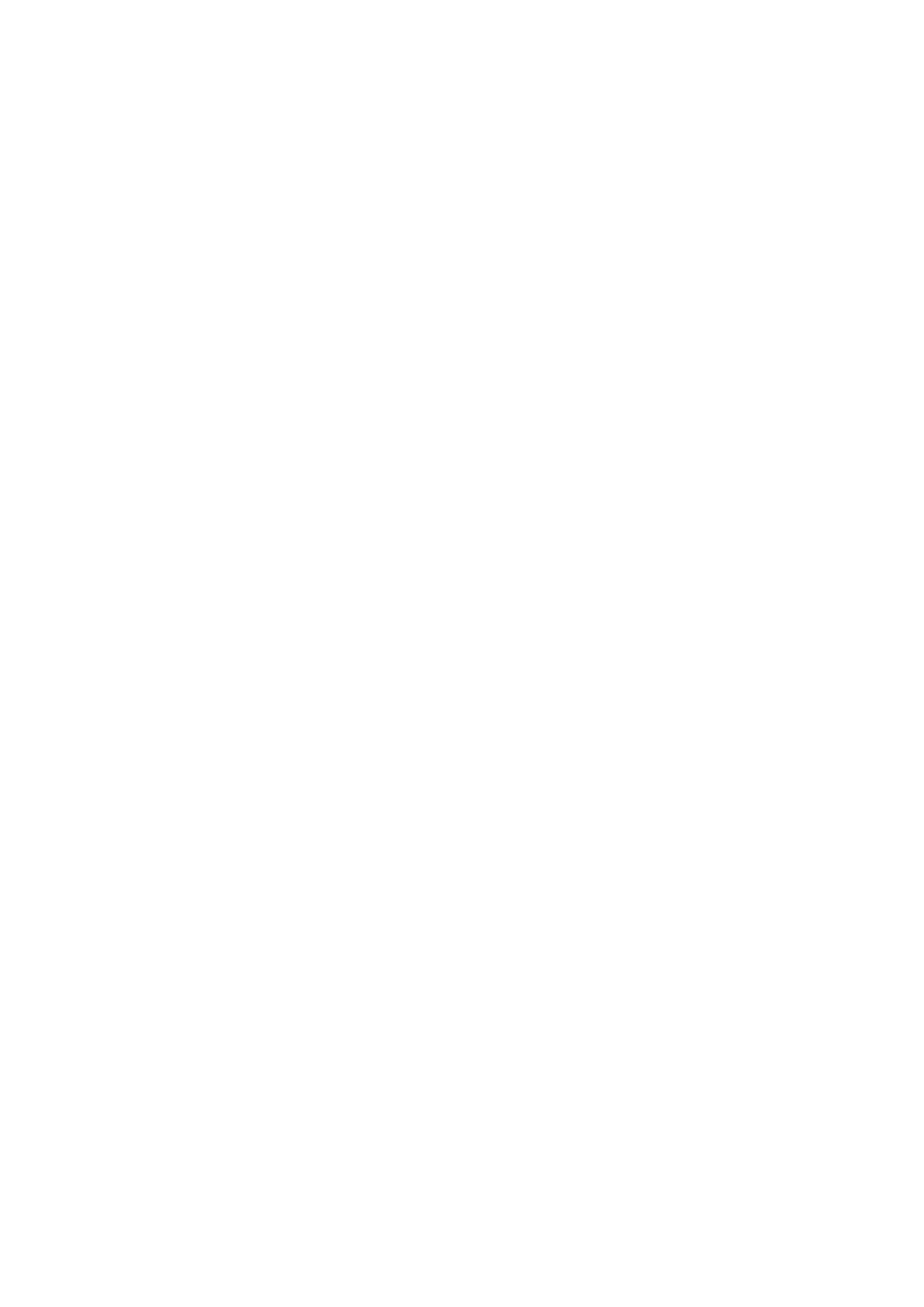# **Part 8—Hire of vessels**

### **51—Vessels to which this Part applies**

This Part applies to vessels of a class declared by regulation to be a class of vessels to which this Part applies.

### **52—Obligation to hold licence**

A person must not carry on a business of hiring out vessels to which this Part applies unless licensed to do so under this Part.

Maximum penalty: \$2 500.

#### **52A—Duration and granting of licence**

- (1) A licence under this Part remains in force for the period specified in the regulations and may be renewed in accordance with the regulations.
- (2) The regulations may set out the circumstances in which the CEO may grant or refuse to grant a licence under this Part.

#### **53—Terms and conditions of licence**

- (1) A licence under this Part may be granted subject to such conditions as the CEO thinks fit and specifies in the licence.
- (2) The CEO may, by notice in writing to the holder of a licence under this Part, vary or revoke a condition of the licence.
- (3) A person who holds a licence under this Division must not contravene or fail to comply with a condition of the licence.

Maximum penalty: \$2 500.

- (4) The CEO may, by notice in writing to the licensee, cancel a licence for breach of a condition.
- (5) On cancellation of a licence under this section, the former licensee must return the licence to the CEO.

Maximum penalty: \$750.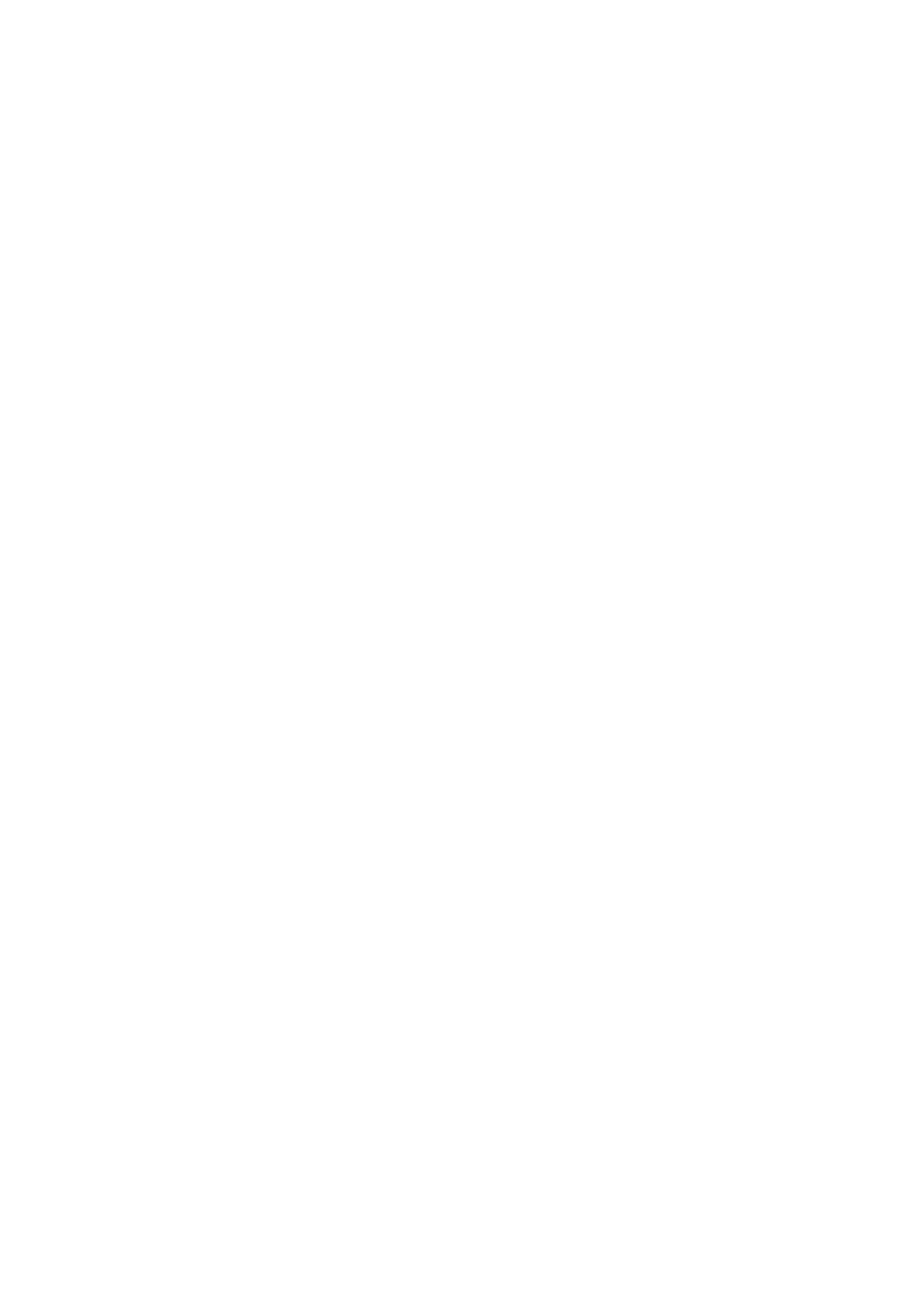# **Part 9—Registration, certificates of survey, loadline certificates and Australian Builders Plates**

# **Division 1—Registration of vessels**

## **54—Application of Division**

This Division applies to—

- (a) a recreational vessel fitted with an engine;
- (b) a vessel of a class declared by regulation to be a class of vessels to which this Division applies.

#### **55—Registration**

- (1) A vessel to which this Division applies must not be operated in the jurisdiction unless it is registered and marked in accordance with the regulations.
- (2) If a vessel to which this Division applies is operated in the jurisdiction contrary to this section, the owner of the vessel, and the master or operator of the vessel, are each guilty of an offence (but it is a defence to a charge of such an offence brought against the owner for the owner to prove that the vessel was operated without the owner's consent).

Maximum penalty: \$750.

Expiation fee:

- (a) if the vessel is registered but not marked in accordance with the regulations—\$55;
- (b) if the vessel is neither registered nor marked in accordance with the regulations—\$80.
- (3) The CEO may, subject to such conditions as the CEO thinks fit, grant exemptions from the requirements of this section.

# **Division 2—Certificates of survey**

## **56—Application of this Division**

This Division applies in respect of vessels of a class declared by regulation to be a class of vessels in respect of which a certificate of survey is required.

#### **57—Appointment of surveyors**

- (1) The CEO may license a suitably qualified person to be a surveyor of vessels generally or of a particular class of vessels.
- (2) A licence may be issued on such conditions as the CEO thinks fit.
- (3) A person who holds a licence under this Division must not contravene or fail to comply with a condition of the licence.

Maximum penalty: \$5 000.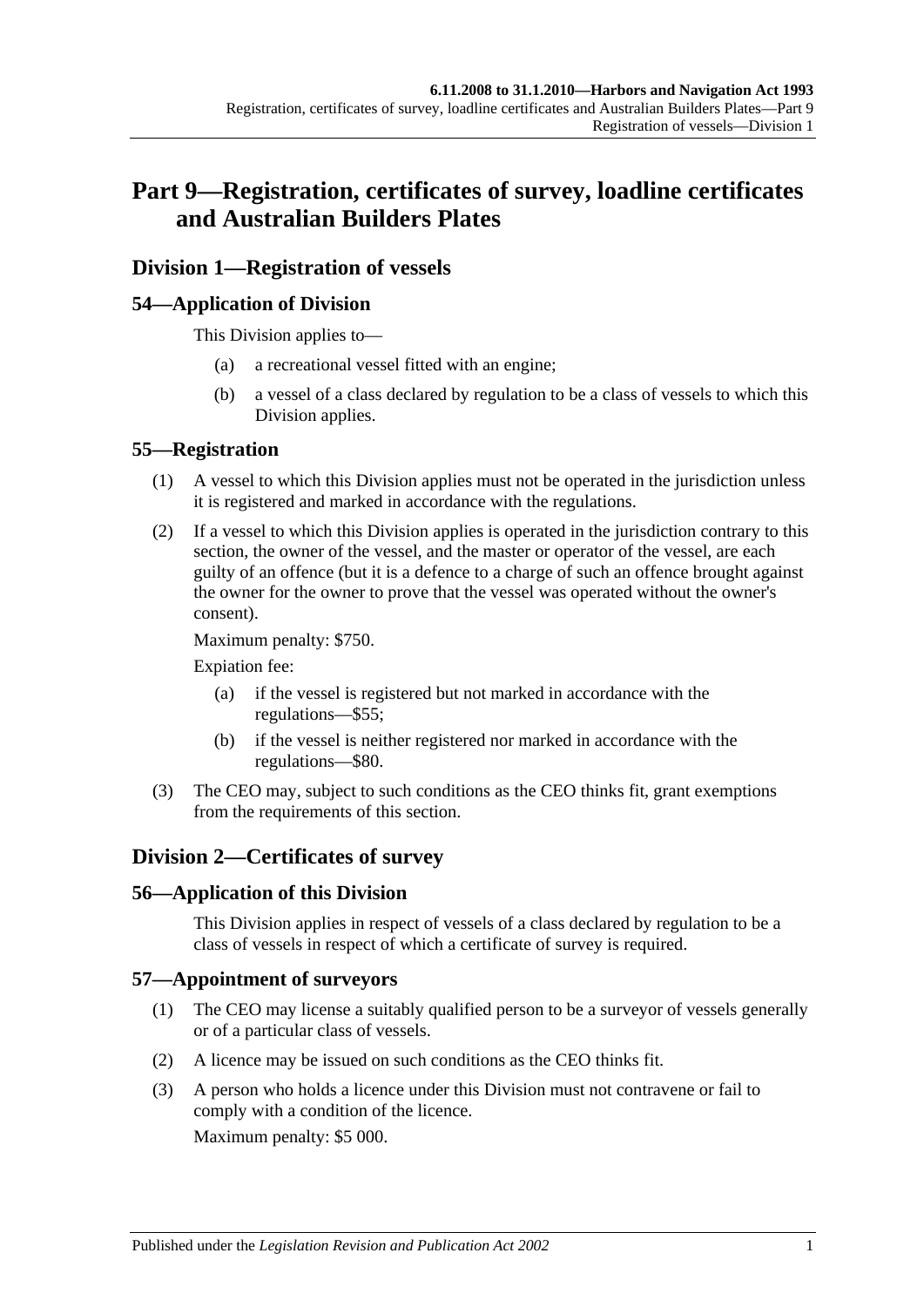- (4) The CEO may, by notice in writing to a licensed surveyor, cancel the surveyor's licence if the surveyor is shown to have been guilty of incompetence or breach of duty or to have breached a condition of the licence.
- (5) On cancellation of a licence under this section, the former licensee must return the licence to the CEO.

Maximum penalty: \$750.

#### **58—Issue of certificate of survey**

- (1) The CEO may, on the recommendation of a licensed surveyor, issue a certificate of survey in respect of a vessel.
- (2) A certificate of survey may, if the licensed surveyor so recommends, be issued subject to conditions stated in the certificate.

## **59—Certificate of survey**

- (1) A certificate of survey issued in respect of a vessel certifies—
	- (a) that the vessel is structurally sound and conforms with the requirements of the regulations; and
	- (b) that the vessel has the equipment required by the regulations and that the equipment is in working order.
- (2) A certificate of survey remains in force for a period stated in the certificate.
- <span id="page-43-0"></span> $(3)$  If—
	- (a) a structural alteration is made, without the consent of the CEO, to the hull of a vessel in respect of which a certificate of survey is in force; or
	- (b) a material alteration is made, without the consent of the CEO, to the equipment of a vessel in respect of which a certificate of survey is in force,

the certificate of survey is void.

- <span id="page-43-1"></span>(4) A certificate of survey that is void under [subsection](#page-43-0) (3) must be returned to the CEO at his or her request.
- (5) If a certificate is not returned in accordance with [subsection](#page-43-1) (4), the owner and the master of the vessel to which the certificate relates are each guilty of an offence. Maximum penalty: \$750.

## **60—Obligation to hold certificate of survey**

(1) If a vessel to which this Division applies is operated in the jurisdiction without a current certificate of survey, the owner and the master of the vessel are each guilty of an offence.

Maximum penalty: \$10 000.

(2) If a vessel in respect of which a certificate of survey is in force is operated contrary to a condition of the certificate, the owner and the master of the vessel are each guilty of an offence.

Maximum penalty: \$10 000.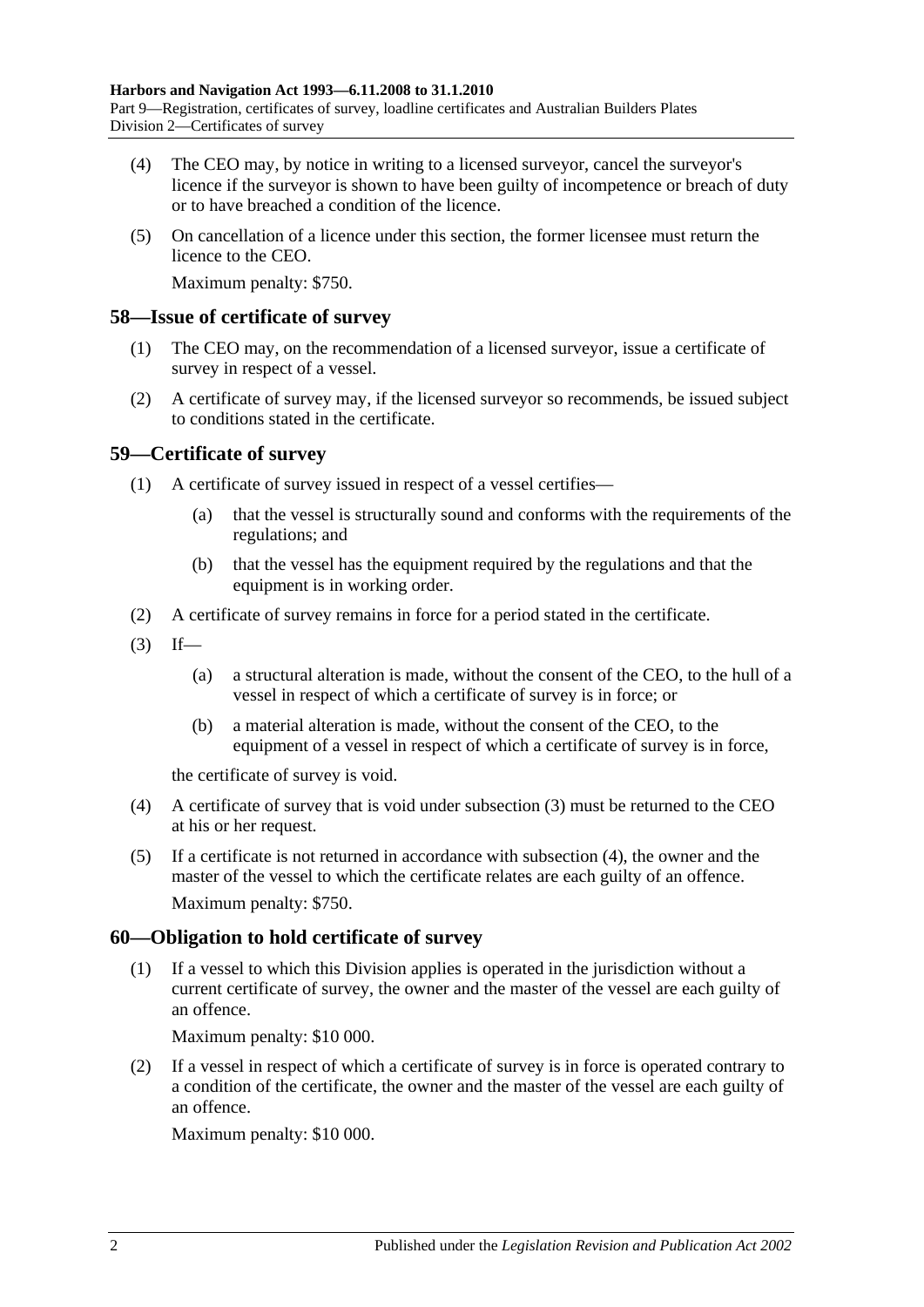- (3) In this section, a reference to a certificate of survey extends to a certificate or document issued under some other law but recognised under the regulations as equivalent to a certificate of survey.
- (4) The CEO may, subject to such conditions as the CEO thinks fit, exempt a vessel from the requirement to be surveyed under this Division.

# **Division 3—Loadline certificates**

# **61—Application of this Division**

This Division applies in respect of vessels of a class declared by regulation to be a class of vessels in respect of which a loadline certificate is required.

# **62—Issue of loadline certificate**

- (1) The CEO may issue a loadline certificate in respect of a vessel.
- (2) A loadline certificate may be issued subject to conditions stated in the certificate.

# **63—Loadline certificate**

- (1) A loadline certificate issued in respect of a vessel certifies that the vessel conforms with the requirements of the regulations in relation to markings displayed for the purposes of determining whether the vessel is properly loaded.
- (2) A loadline certificate remains in force for a period stated in the certificate.
- <span id="page-44-0"></span> $(3)$  If—
	- (a) a structural alteration is made, without the consent of the CEO, to the hull of a vessel in respect of which a loadline certificate is in force; or
	- (b) a material alteration is made, without the consent of the CEO, to the markings on a vessel in respect of which a loadline certificate is in force,

the loadline certificate is void.

- <span id="page-44-1"></span>(4) A loadline certificate that is void under [subsection](#page-44-0) (3) must be returned to the CEO at his or her request.
- (5) If a certificate is not returned in accordance with [subsection](#page-44-1) (4), the owner and the master of the vessel to which the certificate relates are each guilty of an offence. Maximum penalty: \$5 000.

# **64—Obligation to hold loadline certificate**

(1) If a vessel to which this Division applies is operated in the jurisdiction without a current loadline certificate, the owner and the master of the vessel are each guilty of an offence.

Maximum penalty: \$10 000.

(2) If a vessel in respect of which a loadline certificate is in force is operated contrary to a condition of the certificate, the owner and the master of the vessel are each guilty of an offence.

Maximum penalty: \$10 000.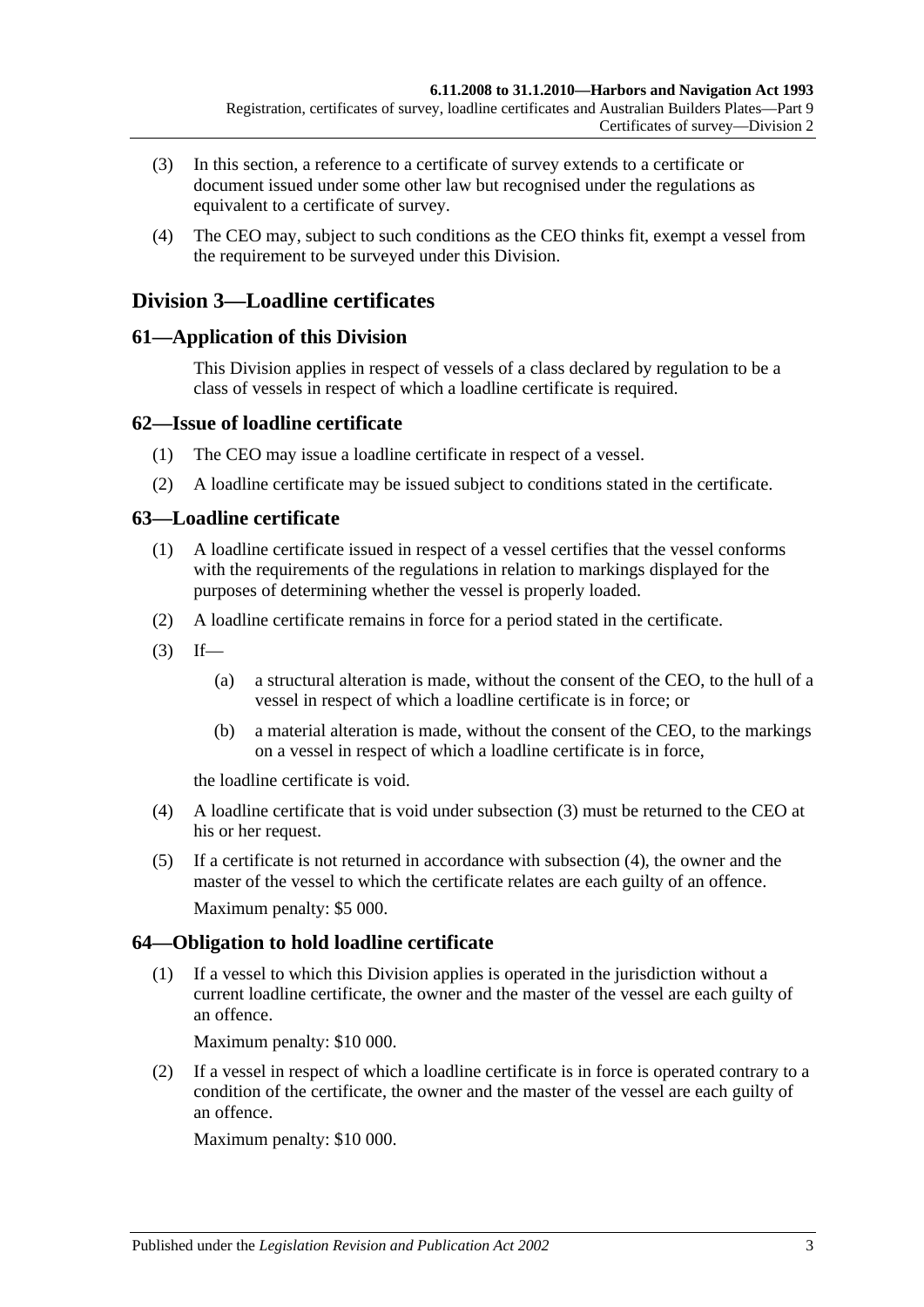- (3) In this section, a reference to a loadline certificate extends to a certificate or document issued under some other law but recognised under the regulations as equivalent to a loadline certificate.
- (4) The CEO may, subject to such conditions as the CEO thinks fit, exempt a vessel from the requirement to have a loadline certificate issued in respect of it under this Division.

# **Division 4—Australian Builders Plates**

# **64A—Application of this Division**

- (1) This Division applies in respect of vessels of a class declared by regulation to be a class of vessels in respect of which an Australian Builders Plate is required.
- (2) Nothing in this Division affects a provision under this Act requiring—
	- (a) the operator of a recreational vessel to ensure that the number of persons carried on the vessel does not exceed the number stated on a compliance plate affixed to the vessel or set out in the regulations (as the case may require); or
	- (b) a compliance plate to be affixed to a recreational vessel.

# **64B—Certain vessels not to be sold without Australian Builders Plate affixed etc**

- <span id="page-45-0"></span>(1) A person must not, without the approval of the CEO, sell or supply a vessel to which this Division applies unless—
	- (a) an Australian Builders Plate is affixed to the vessel in accordance with the regulations; and
	- (b) the information contained on the Australian Builders Plate is correct at the time of the sale or supply.

Maximum penalty: \$10 000.

- (2) This section does not apply in the case of the sale or supply of a vessel—
	- (a) declared by the regulations to have been constructed before the commencement of this section; or
	- (b) that is the second, or a subsequent, sale or supply of the vessel (disregarding any sale or supply that is for a purpose related to the manufacture of the vessel).
- (3) A person must not affix, or cause to be affixed, an Australian Builders Plate to a vessel if the person knows, or ought reasonably to have known, that the information contained on the plate was incorrect.

Maximum penalty: \$5 000.

(4) A person must not alter an Australian Builders Plate affixed to a vessel if the person knows, or ought reasonably to have known, that the alteration would result in the information contained on the plate being incorrect.

Maximum penalty: \$5 000.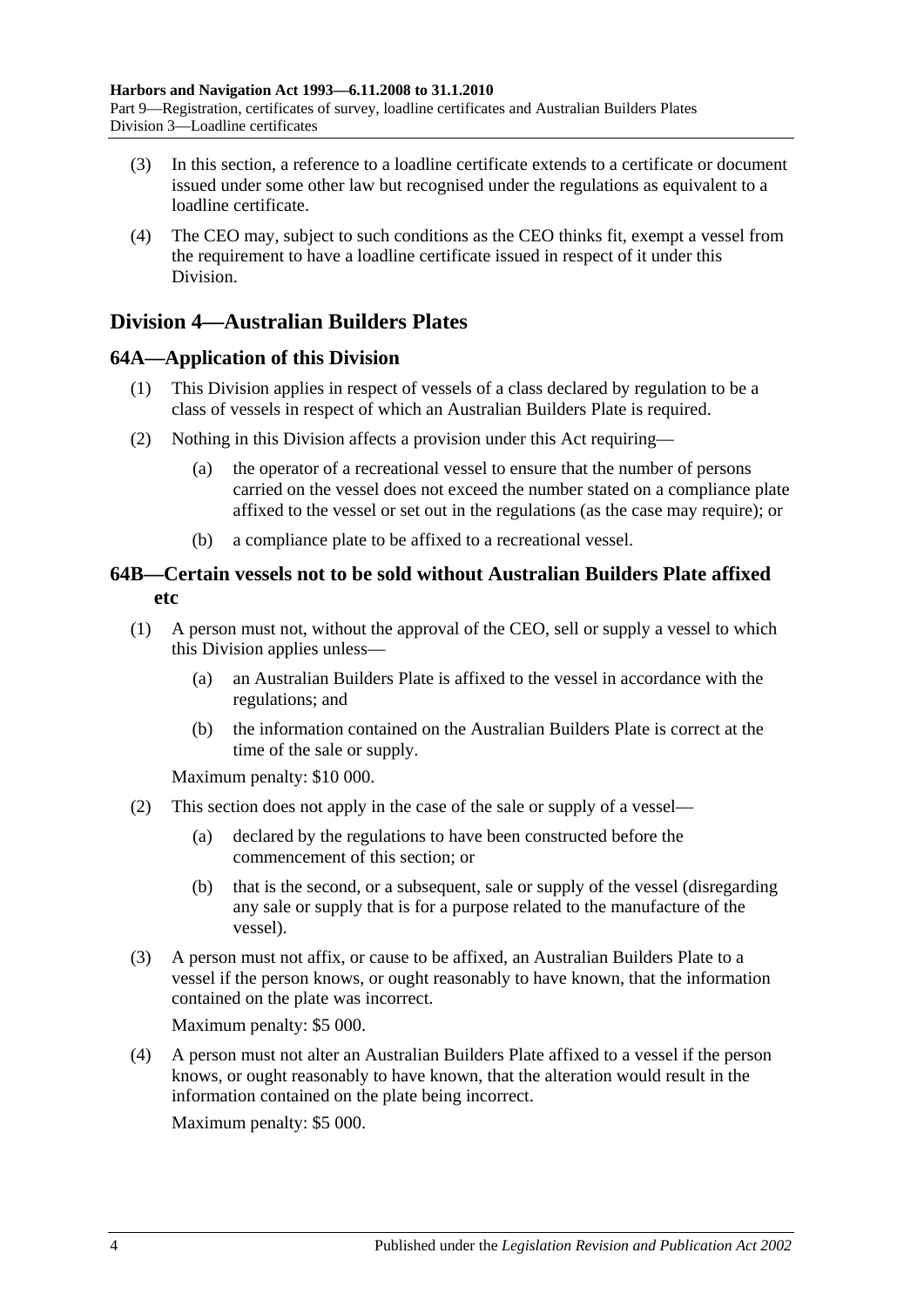- <span id="page-46-0"></span>(5) A person must not remove an Australian Builders Plate that is affixed to a vessel except—
	- (a) in order to replace it with another Australian Builders Plate; or
	- (b) with the approval of the CEO.

Maximum penalty: \$5 000.

<span id="page-46-1"></span>(6) A person must not deface or conceal an Australian Builders Plate that is affixed to a vessel.

Maximum penalty: \$5 000.

(7) In this section—

*sell or supply* includes offer for sale or supply.

#### **64C—General defence**

- (1) It is a defence to a charge of an offence against [section](#page-45-0) 64B(1) if the defendant believed on reasonable grounds that the vessel—
	- (a) was to be exported as soon as practicable after the sale of the vessel by the defendant; or
	- (b) was to be used solely for the purpose of racing in organised events (including training in, or testing of, the vessel in respect of such racing).
- (2) It is a defence to a charge of an offence against [section](#page-45-0)  $64B(1)$ , [\(5\)](#page-46-0) or [\(6\)](#page-46-1) if the defendant proves that the alleged offence was not committed intentionally and did not result from any failure on the part of the defendant to take reasonable care to avoid the commission of the offence.
- (3) In this section—

*Australia* includes the external Territories;

*exported* means exported to a place outside of Australia.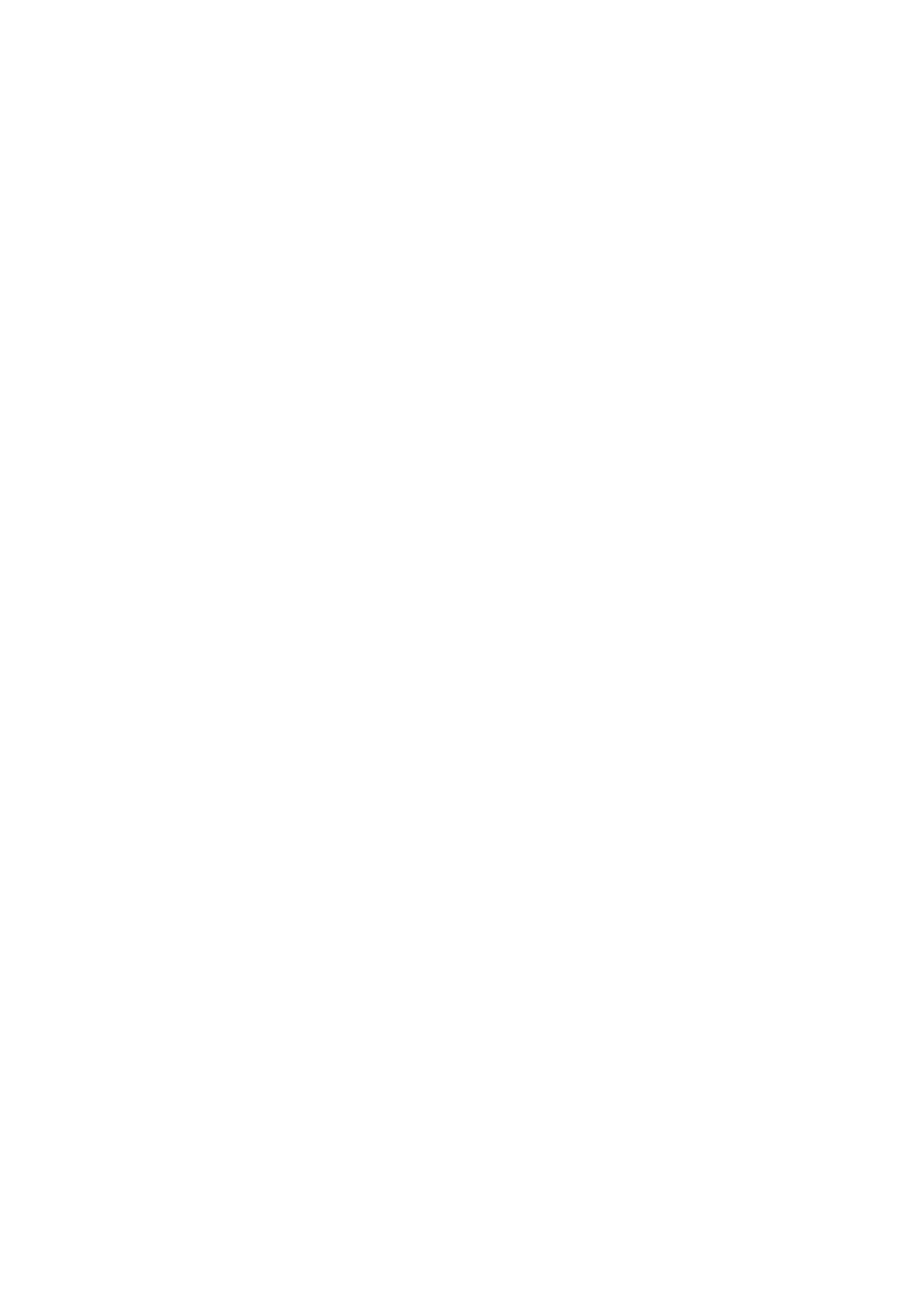# **Part 10—Safety**

# **Division 1—Safety generally**

# <span id="page-48-0"></span>**65—General requirements**

- (1) A vessel must not be operated in the jurisdiction if—
	- (a) the vessel is unsafe;
	- (b) the vessel does not have the equipment or markings required by the regulations or the equipment is not in good working order;
	- (c) the vessel is overloaded or is not properly loaded in accordance with the regulations or the conditions of a certificate of survey or loadline certificate.
- (2) If a vessel is operated in the jurisdiction contrary to [subsection](#page-48-0) (1), the owner and the master or operator are each guilty of an offence.

Maximum penalty: \$10 000.

Expiation fee:

- (a) if 1 or 2 items of equipment are involved—\$105;
- (b) if 3 or 4 items of equipment are involved—\$160;
- (c) if more than 4 items of equipment are involved—\$210.

## <span id="page-48-1"></span>**65A—Requirement to have emergency position indicating radio beacon**

- (1) A vessel of a class specified by the regulations must not be operated in the jurisdiction unless it is carrying an emergency position indicating radio beacon that complies with the requirements specified by the regulations.
- (2) If a vessel is operated in the jurisdiction contrary to [subsection](#page-48-1) (1), the owner and the master or operator are each guilty of an offence.

Maximum penalty: \$10 000.

Expiation fee: \$400.

## <span id="page-48-3"></span>**66—Power to prohibit use of unsafe vessel**

- (1) If the CEO suspects, on reasonable grounds—
	- (a) that a vessel is unsafe; or
	- (b) that a vessel does not have the equipment or markings required by this Act or the regulations or the equipment is not in good working order; or
	- (c) that a vessel is overloaded or is not properly loaded in accordance with the regulations or the conditions of a certificate of survey or a loadline certificate,

the CEO may, by order, prohibit the use of the vessel.

<span id="page-48-2"></span>(2) If an order is made under this section while the vessel is under way, the vessel must be brought as soon as possible to safe anchorage or be taken as soon as possible out of the water.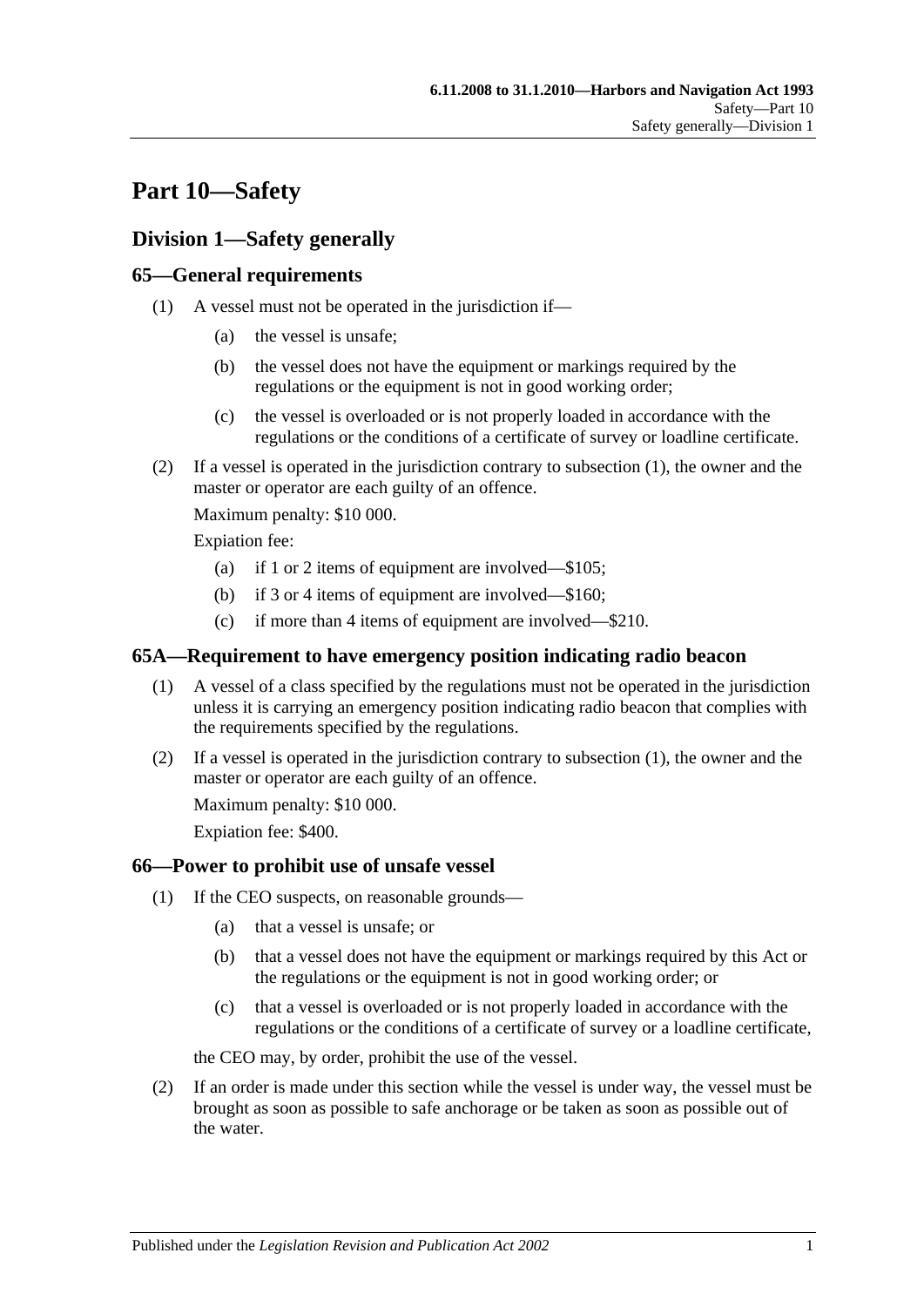(3) Except as provided in [subsection](#page-48-2) (2), if a vessel is operated contrary to an order under [subsection](#page-48-3) (1), the owner and the master of the vessel are each guilty of an offence. Maximum penalty: \$5 000.

## **67—Minister's power to act in an emergency**

- (1) In an emergency, the Minister may take action for the purpose of avoiding or minimising danger to human life or damage to property.
- (2) The Minister may (for example) exercise one or more of the following powers:
	- (a) take control of a harbor or harbor facility;
	- (b) issue directions to the master or owner of a vessel (including a direction to sink or destroy the vessel);
	- (c) issue any other directions the Minister considers appropriate in the circumstances.
- (3) A person who—
	- (a) obstructs the Minister in the exercise of powers under this section; or
	- (b) fails to comply with a direction under this section,

is guilty of an offence.

Maximum penalty: \$10 000.

(4) A port operating agreement may contain provisions governing the exercise of the Minister's powers under this section in relation to the port.

# **Division 2—Survey**

## **68—Requirement of survey**

- (1) If the CEO is of the opinion that there are reasonable grounds to suspect that a vessel may be unsafe, that a vessel does not have the equipment or markings required by the regulations or that its equipment may not be in good working order, the CEO may, by notice in writing to the owner of the vessel, require the owner to obtain a certificate from a licensed surveyor nominated by the CEO certifying that—
	- (a) the vessel is safe; and
	- (b) the vessel has the equipment and markings required by this Act and the regulations and the equipment is in good working order.
- (2) A notice under this section may prohibit the use of the vessel until the certificate is obtained.
- (3) A person who—
	- (a) fails without reasonable excuse to obtain a certificate of survey within the time allowed by a notice under this section; or
	- (b) uses a vessel contrary to a notice under this section,

is guilty of an offence.

Maximum penalty: \$5 000.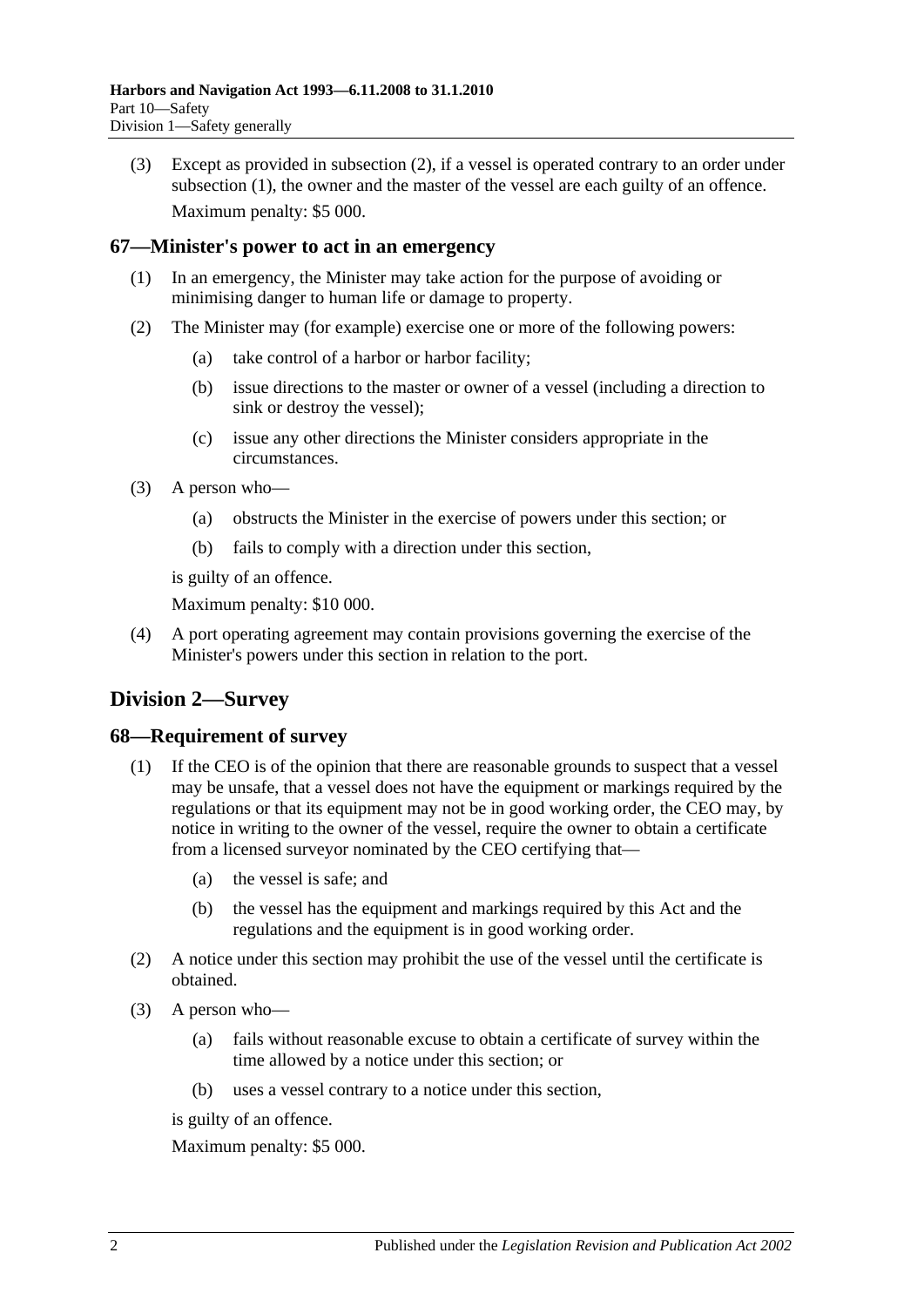# **Division 3—Operation of vessels**

#### **69—Careless operation of a vessel**

(1) A person who operates a vessel without due care for the safety of any person or property is guilty of an offence.

Maximum penalty:

- (a) for an aggravated offence—12 months imprisonment; or
- (b) for any other offence—\$2 500.
- (2) For the purposes of this section, an aggravated offence is—
	- (a) an offence that caused the death of, or serious harm to, a person; or
	- (b) an offence committed in any of the following circumstances:
		- (i) the offender committed the offence while there was present in his or her blood a concentration of .08 grams or more of alcohol in 100 millilitres of blood;
		- (ii) the offender was, at the time of the offence, operating the vessel in contravention of [section](#page-50-0) 70(1).
- (3) If a person is charged with an aggravated offence against this section, the circumstances alleged to aggravate the offence must be stated in the instrument of charge.
- (4) In this section—

#### *serious harm* means—

- (a) harm that endangers, or is likely to endanger, a person's life; or
- (b) harm that consists of, or is likely to result in, loss of, or serious and protracted impairment of, a part of the body or a physical or mental function; or
- (c) harm that consists of, or is likely to result in, serious disfigurement.

#### **69A—Dangerous operation of a vessel**

A person who operates a vessel at a dangerous speed or in a dangerous manner is guilty of an offence.

Maximum penalty: Imprisonment for 2 years.

## **Division 4—Alcohol and other drugs**

#### <span id="page-50-0"></span>**70—Alcohol and other drugs**

- $(1)$  If—
	- (a) a person operates a vessel or is a member of the crew of a vessel who is, or ought to be, engaged in duties affecting the safe navigation or operation of the vessel; and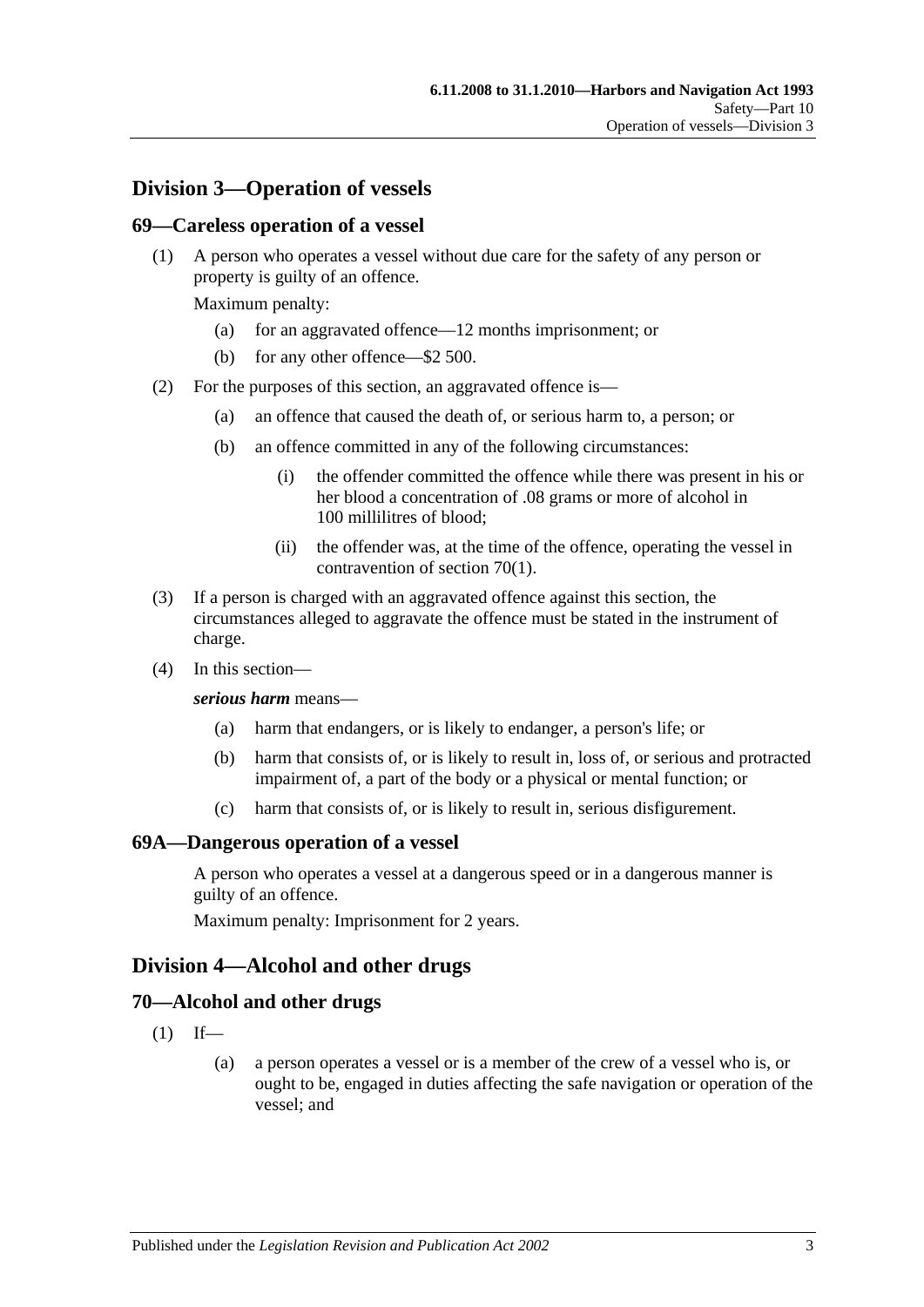(b) that person is so much under the influence of intoxicating liquor or a drug as to be incapable of exercising effective control of the vessel or of effectively discharging the duties that he or she is or ought to be performing (as the case requires).

that person is guilty of an offence.

Penalty:

- (a) for a first offence—
	- (i) a fine of not less than \$700 and not more than \$1 200; or
	- (ii) imprisonment for not more than 3 months;
- (b) for a subsequent offence—
	- (i) a fine of not less than \$1 500 and not more than \$2 500; or
	- (ii) imprisonment for not more than 6 months.

<span id="page-51-0"></span> $(2)$  If—

- (a) a person operates a vessel or is a member of the crew of a vessel who is, or ought to be, engaged in duties affecting the safe navigation, operation or use of the vessel; and
- (b) the prescribed concentration of alcohol is present in the blood of that person,

that person is guilty of an offence.

Penalty:

- (a) for a first offence—
	- (i) if the offence is a category 1 offence—a fine of \$700;
	- (ii) if the offence is a category 2 offence—a fine of not less than \$500 and not more than \$900;
	- (iii) if the offence is a category 3 offence—a fine of not less than \$700 and not more than \$1 200;
- (b) for a second offence—
	- (i) if the offence is a category 1 offence—a fine of \$700;
	- (ii) if the offence is a category 2 offence—a fine of not less than \$700 and not more than \$1 200;
	- (iii) if the offence is a category 3 offence—a fine of not less than \$1 200 and not more than \$2 000;
- (c) for a subsequent offence—
	- (i) if the offence is a category 1 offence—a fine of \$700;
	- (ii) if the offence is a category 2 offence—a fine of not less than \$1 100 and not more than \$1 800;
	- (iii) if the offence is a category 3 offence—a fine of not less than \$1 500 and not more than \$2 500.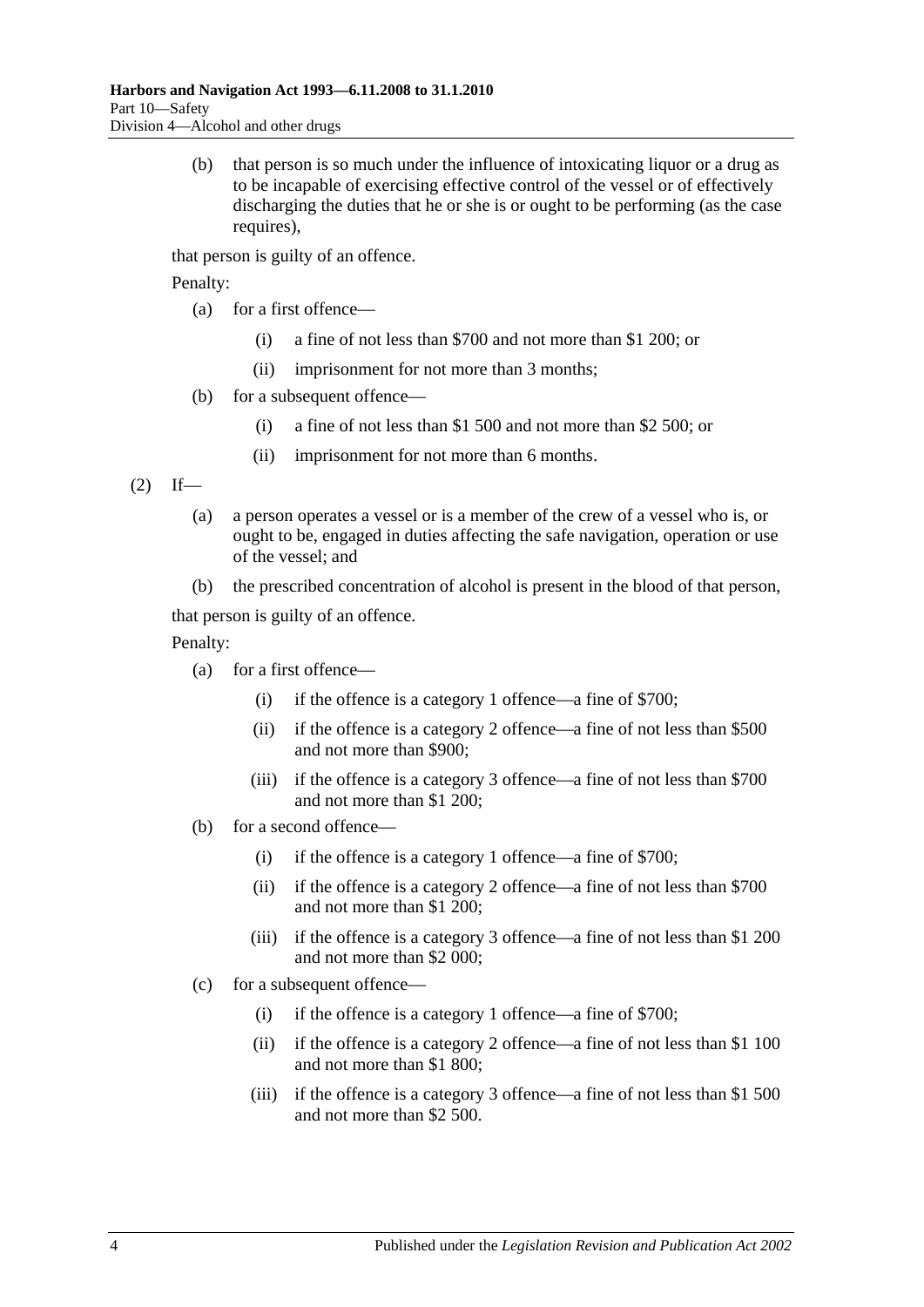(3) In this section—

*category 1 offence* means an offence involving a concentration of alcohol of less than .08 grams in 100 millilitres of blood;

*category 2 offence* means an offence involving a concentration of alcohol of not less than .08 grams but less than .15 grams in 100 millilitres of blood;

*category 3 offence* means an offence involving a concentration of alcohol of not less than .15 grams in 100 millilitres of blood;

*prescribed concentration of alcohol* means a concentration of .05 grams or more in 100 millilitres of blood.

(4) In determining whether an offence is a first, second or subsequent offence for the purposes of this section, any previous offence against this Division for which the defendant has been convicted will be taken into account, but only if the previous offence was committed within the period of 5 years immediately preceding the date on which the offence under consideration was committed.

#### <span id="page-52-1"></span>**71—Requirement to submit to alcotest or breath analysis**

- (1) An authorised person may require any person—
	- (a) who is operating or has operated a vessel within the preceding period of 8 hours; or
	- (b) who is or was a member of the crew of a vessel that is being operated or has been operated within the preceding period of 8 hours, and who is or was, or ought to be or to have been engaged in duties affecting the safe operation of the vessel,

to submit to an alcotest or a breath analysis.

<span id="page-52-0"></span>(2) A person required to submit to an alcotest or breath analysis must comply with all reasonable directions of the authorised person and, in particular, must exhale into the apparatus by which the alcotest or breath analysis is conducted, in accordance with the directions of the authorised person.

Maximum penalty: \$2 500.

- (3) If a person is required to submit to breath analysis, the breath analysis must be conducted by a member of the police force experienced in the operation of breath analysing instruments.
- (3a) The regulations may prescribe the manner in which an alcotest or breath analysis is to be conducted and may, for example, require that more than one sample of breath is to be provided for testing or analysis and, in such a case, specify which reading of the apparatus or instrument will be taken to be the result of the alcotest or breath analysis for the purposes of this Division and any other Act.
- (4) It is a defence to a prosecution under [subsection](#page-52-0) (2) that—
	- (a) the requirement or direction to which the prosecution relates was not lawfully made; or
	- (b) the person was not allowed the opportunity to comply with the requirement or direction after having been given the prescribed oral advice in relation to—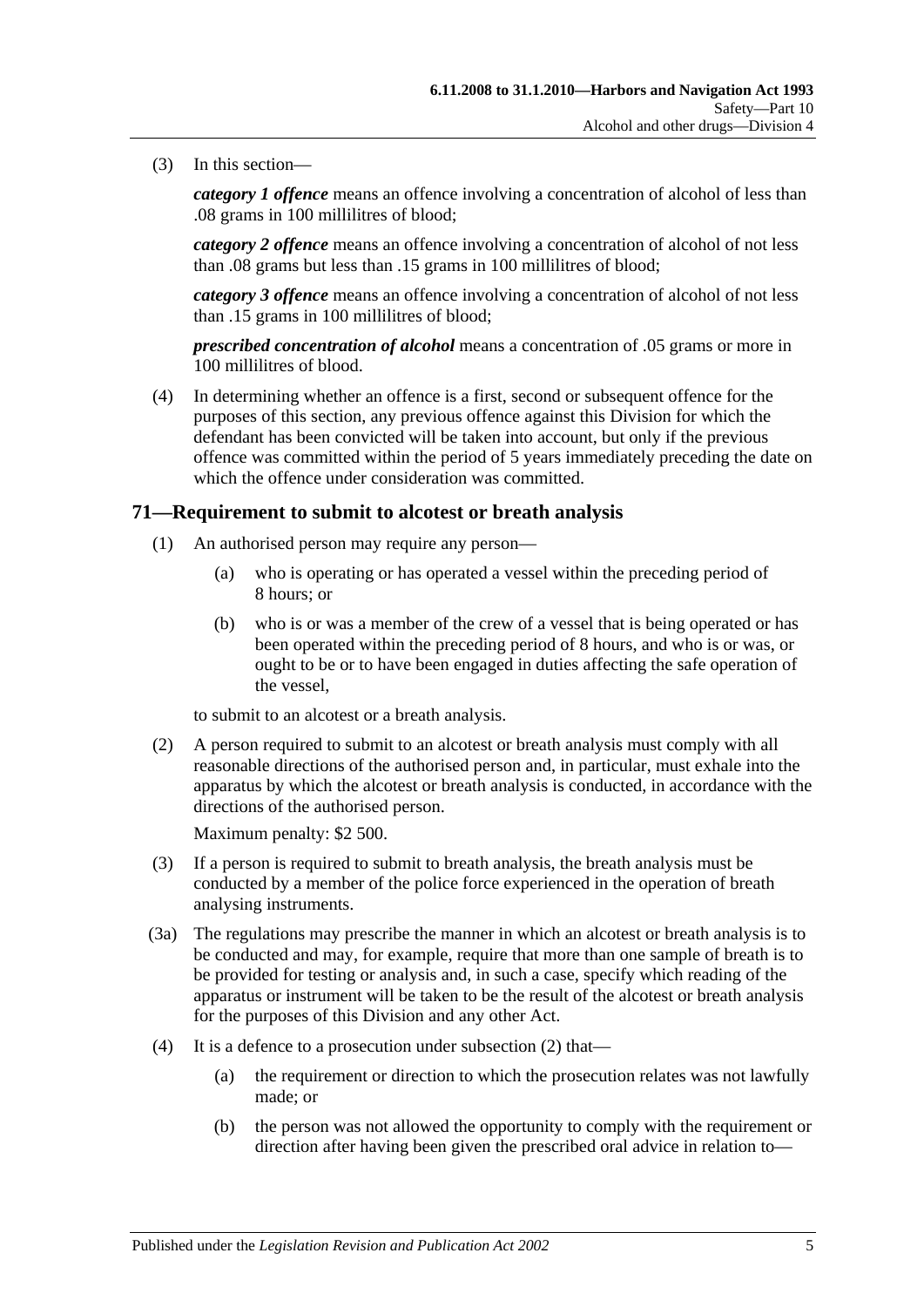- (i) the consequences of refusing or failing to comply with the requirement or direction; and
- (ii) the person's right to request the taking of a blood sample under [section](#page-53-0) 72; or
- (c) there was, in the circumstances of the case, good reason for the defendant to refuse or fail to comply with the requirement or direction.
- (5) No person is entitled to refuse or fail to comply with a requirement or direction under this section on the ground that—
	- (a) the person would, or might, by complying with that requirement or direction, furnish evidence that could be used against himself or herself; or
	- (b) the person consumed alcohol after the person last operated a vessel or was on duty as a member of the crew of a vessel and before the requirement was made or the direction given.
- (6) A person may not raise a defence that the person had good cause for a refusal or failure to comply with a requirement or direction under this section by reason of some physical or medical condition of the person unless—
	- (a) a sample of the person's blood was taken in accordance with [section](#page-53-0) 72; or
	- (b) the person made a request as referred to in [section](#page-53-1)  $72(2)$ , but—
		- (i) an authorised person failed to facilitate the taking of a sample of the person's blood as required by that section; or
		- (ii) a medical practitioner was not reasonably available for the purpose of taking such a sample; or
	- (c) the taking of a sample of a person's blood in accordance with [section](#page-53-0) 72 was not possible or reasonably advisable or practicable in the circumstances by reason of some physical or medical condition of the person.

## <span id="page-53-1"></span><span id="page-53-0"></span>**72—Police to facilitate blood test at request of incapacitated person etc**

- (2) Where a person of whom a requirement is made or to whom a direction is given under [section](#page-52-1) 71 refuses or fails to comply with the requirement or direction by reason of some physical or medical condition of the person and immediately requests an authorised person that a sample of his or her blood be taken by a medical practitioner, an authorised person must do all things reasonably necessary to facilitate the taking of a sample of the person's blood—
	- (a) by a medical practitioner nominated by the person; or
	- (b) if a medical practitioner is not nominated or it appears unlikely to an authorised person that the nominated medical practitioner will be available to take the sample within one hour of the time of the request at some place within ten kilometres of the place of the request—by any medical practitioner who is available to take the sample.
- (3) The taking of a sample of blood under this section—
	- (a) must be carried out in the presence of an authorised person; and
	- (b) must be at the expense of the Crown.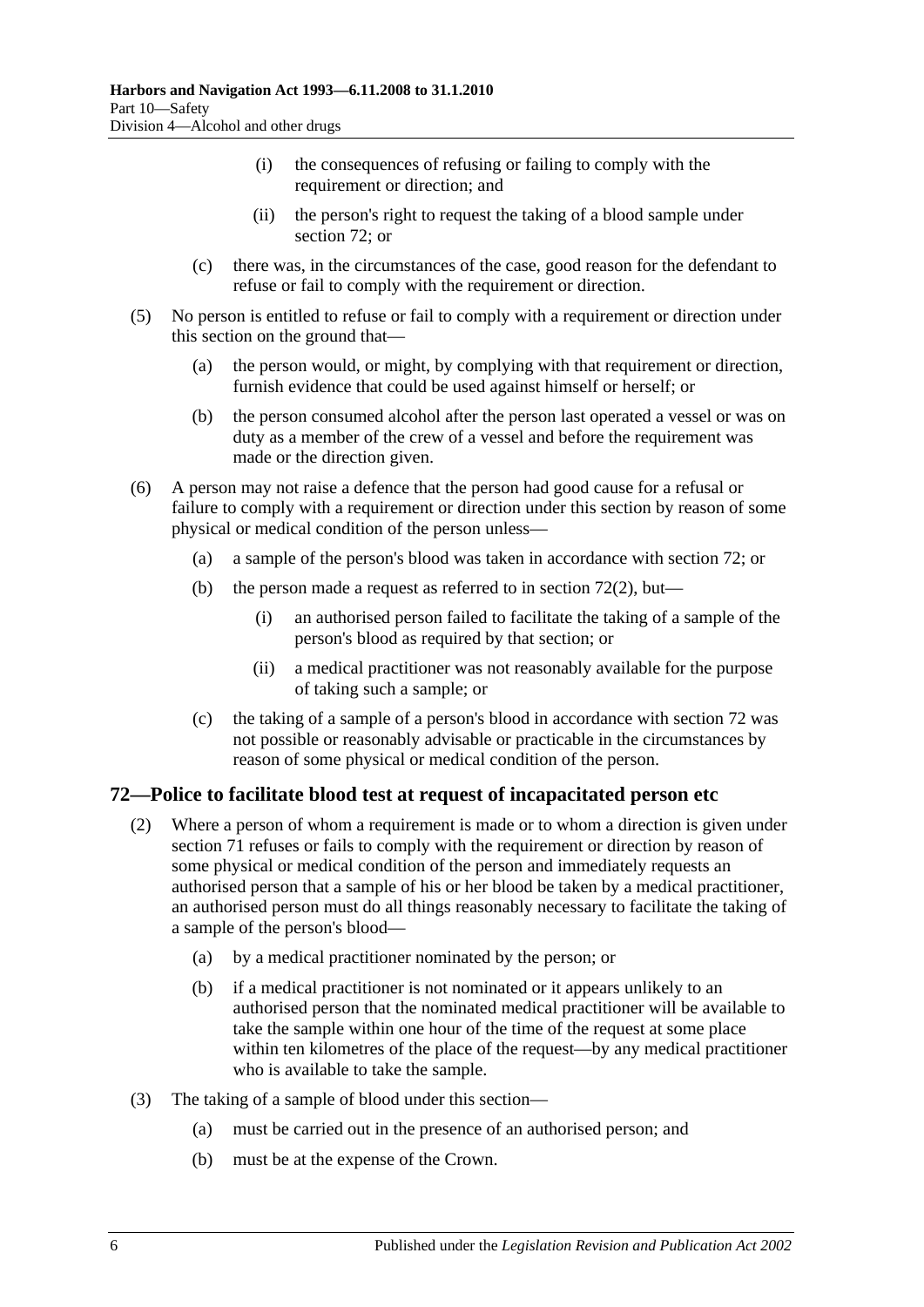(4) The provisions of [subsections](#page-58-0) (7) to [\(17\)](#page-60-0) (inclusive) of [section](#page-58-1) 74 apply in relation to a sample of blood taken under this section in the same way as to a sample of blood taken under [section](#page-58-1) 74.

# **72A—Authorised person to provide transport assistance for blood tests in certain circumstances outside Metropolitan Adelaide**

- <span id="page-54-0"></span>(1) Where—
	- (a) a person submits to a breath analysis conducted under this Division at a place outside Metropolitan Adelaide; and
	- (b) the person requests a blood test kit as referred to in [section](#page-56-0) 73(4); and
	- (c) it appears to an authorised person that the person has failed or will fail, despite reasonable endeavours, to make safe and appropriate transport arrangements within the period of two hours after the conduct of the breath analysis to attend at a place at which a sample of the person's blood may be taken and dealt with in accordance with the procedures prescribed by regulation for the purposes of [section](#page-55-0) 73(2); and
	- (d) the person requests of an authorised person that an authorised person transport the person, or arrange for the transport of the person, to such a place,

an authorised person must transport, or arrange for the transport of, the person to such a place.

(2) In [subsection](#page-54-0)  $(1)$ —

*Metropolitan Adelaide* has the same meaning as in the *[Development Act](http://www.legislation.sa.gov.au/index.aspx?action=legref&type=act&legtitle=Development%20Act%201993) 1993*.

# **72B—Blood tests by nurses where breath analysis taken outside Metropolitan Adelaide**

- <span id="page-54-1"></span>(1) Where a person submits to a breath analysis conducted under this Division at a place outside Metropolitan Adelaide—
	- (a) a sample of the person's blood may be taken by a registered nurse instead of a medical practitioner for the purposes of [section](#page-53-0) 72 or the procedures prescribed by regulation for the purposes of [section](#page-55-0) 73(2); and
	- (b) the provisions of this Division and the regulations under this Division apply in relation to the taking of the sample of the person's blood and the subsequent dealing with the sample as if a reference in those provisions to a medical practitioner included a reference to a registered nurse.
- (2) In [subsection](#page-54-1)  $(1)$ —

*Metropolitan Adelaide* has the same meaning as in the *[Development Act](http://www.legislation.sa.gov.au/index.aspx?action=legref&type=act&legtitle=Development%20Act%201993) 1993*;

*registered nurse* means a person who is registered as a nurse under the *[Nurses](http://www.legislation.sa.gov.au/index.aspx?action=legref&type=act&legtitle=Nurses%20Act%201999)  Act [1999](http://www.legislation.sa.gov.au/index.aspx?action=legref&type=act&legtitle=Nurses%20Act%201999)*.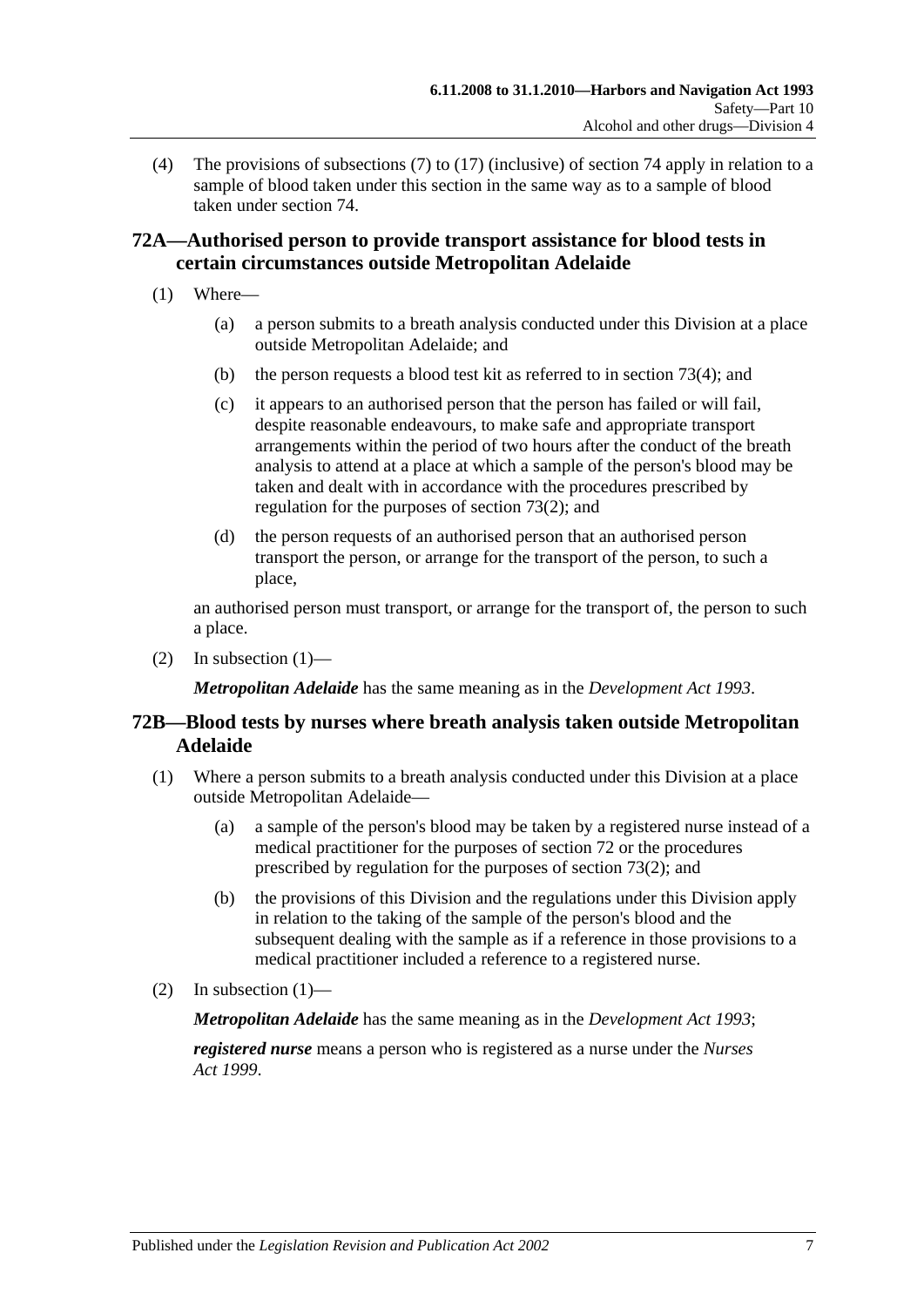# **72C—Concentration of alcohol in breath taken to indicate concentration of alcohol in blood**

Where a person submits to an alcotest or a breath analysis and the alcotest apparatus or the breath analysing instrument produces a reading in terms of a number of grams of alcohol in 210 litres of the person's breath, the reading will, for the purposes of this Act, be taken to be that number of grams of alcohol in 100 millilitres of the person's blood.

# <span id="page-55-1"></span>**73—Evidence**

- (1) If the requirements of this Act relating to breath analysing instruments and breath analysis are complied with, it will be presumed in proceedings for an offence against this Division or against any other Act, subject to [subsection](#page-55-0) (2), that a concentration of alcohol indicated as being present in the blood of a person by a breath analysing instrument was present in the blood of the person at the time of analysis.
- <span id="page-55-0"></span>(2) In proceedings for an offence against this Division, no evidence can be adduced in rebuttal of the presumption created by [subsection](#page-55-1) (1) except—
	- (a) evidence of the concentration of alcohol in the blood of the defendant as indicated by analysis of a sample of blood taken and dealt with in accordance with [section](#page-58-1) 74 or in accordance with the procedures prescribed by regulation; and
	- (b) evidence as to whether the results of analysis of the sample of blood demonstrate that the breath analysing instrument gave an exaggerated reading of the concentration of alcohol present in the blood of the defendant.
- <span id="page-55-2"></span>(2a) If, in any proceedings for an offence, it is proved—
	- (a) that the defendant—
		- (i) operated a vessel; or
		- (ii) was a member of the crew of a vessel that was being operated and was or ought to have been engaged in duties affecting the safe operation of the vessel; and
	- (b) that a concentration of alcohol was present in the defendant's blood at the time of a breath analysis performed within the period of 2 hours immediately following the conduct referred to in [paragraph](#page-55-2) (a),

it must be conclusively presumed that that concentration of alcohol was present in the defendant's blood at the time of the conduct referred to in [paragraph](#page-55-2) (a).

- <span id="page-55-3"></span>(3) As soon as practicable after a person has submitted to breath analysis, the person operating the breath analysing instrument must give the person whose breath has been analysed a written statement specifying—
	- (a) the date and time of the analysis; and
	- (b) the reading produced by the breath analysing instrument.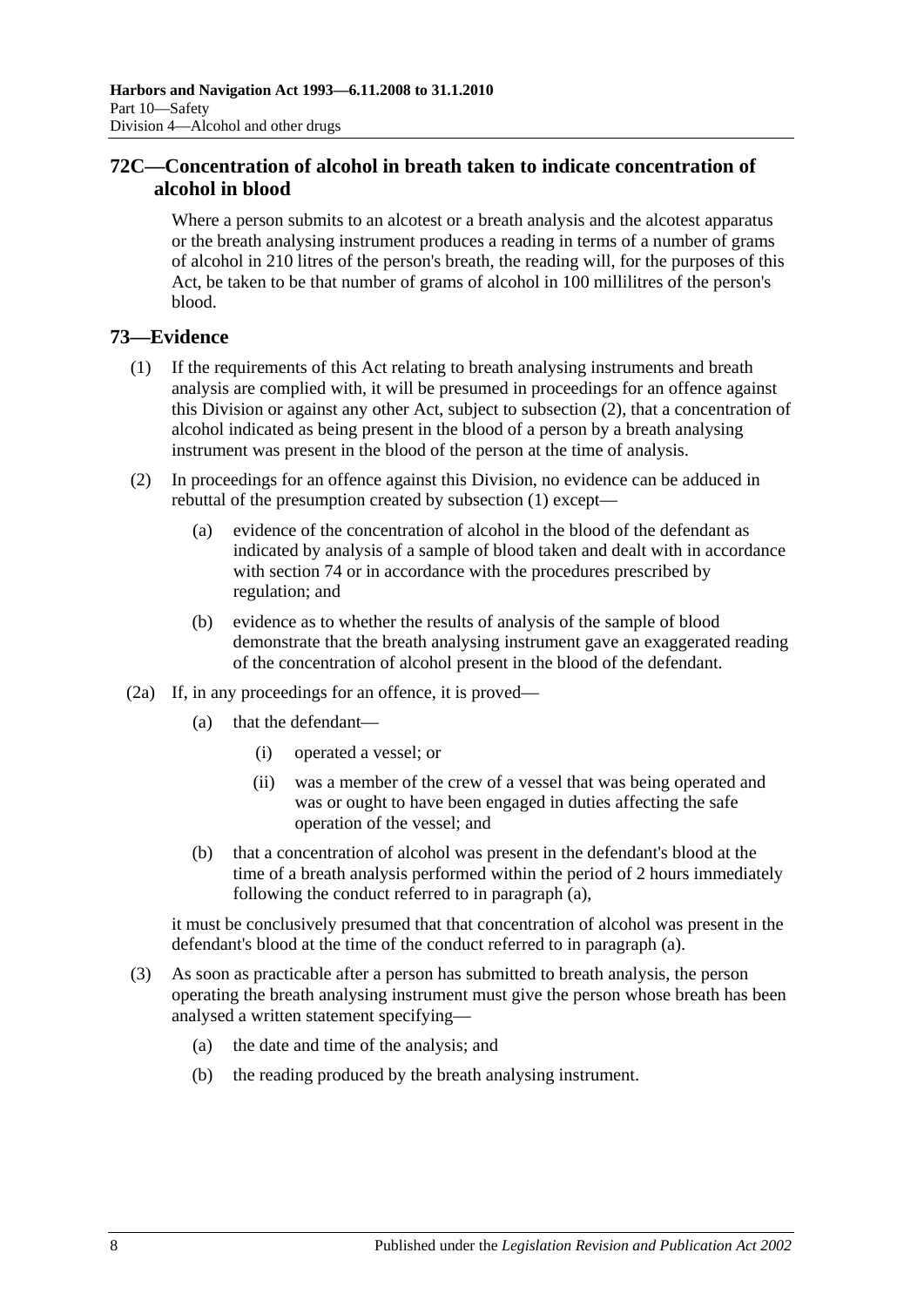- <span id="page-56-1"></span><span id="page-56-0"></span>(4) If the breath analysis indicates a concentration of alcohol in the blood equal to or exceeding the prescribed concentration, the person operating the breath analysing instrument must immediately—
	- (a) give the person the prescribed oral advice and deliver to the person the prescribed written notice as to the operation of this Division in relation to the results of the breath analysis and as to the procedures prescribed for the taking and analysis of a sample of the person's blood; and
	- (b) at the request of the person made in accordance with the regulations, deliver to the person an approved blood test kit.
- <span id="page-56-2"></span>(5) In proceedings for an offence against this Division or against any other Act—
	- (a) a certificate apparently signed by an authorised person certifying that an apparatus referred to in the certificate is of a kind approved by the Governor under the *[Road Traffic Act](http://www.legislation.sa.gov.au/index.aspx?action=legref&type=act&legtitle=Road%20Traffic%20Act%201961) 1961* for the purposes of carrying out alcotests;
	- (b) a certificate apparently signed by an authorised person certifying that a person named in the certificate submitted to breath analysis on a day and at a time stated in the certificate and specifying the reading produced by the breath analysing instrument;
	- (ba) a certificate apparently signed by an authorised person certifying that a breath analysis carried out in relation to a person named in the certificate on a day and at a time stated in the certificate was carried out in conformity with the requirements of this Act;
	- (bb) a certificate apparently signed by an authorised person certifying that—
		- (i) on a day and at a time stated in the certificate, a person named in the certificate submitted to a breath analysis; and
		- (ii) a written statement required by [subsection](#page-55-3) (3) was given to the person in accordance with that subsection;
	- (c) a certificate apparently signed by a pathologist certifying that a specimen of blood identified in the certificate was analysed and found to contain a specified concentration of alcohol or some other drug referred to in the certificate,

will be accepted, in the absence of proof to the contrary, as proof of the matters stated in the certificate.

- (5a) In proceedings for an offence against this Division or against any other Act, a certificate apparently signed by an authorised person certifying—
	- (a) that on a day and at a time stated in the certificate, a person named in the certificate submitted to a breath analysis; and
	- (b) that the prescribed oral advice and the prescribed written notice were given and delivered to the person in accordance with [subsection](#page-56-1) (4)(a); and
	- $(c)$  that—
		- (i) the person did not make a request for an approved blood test kit in accordance with the regulations; or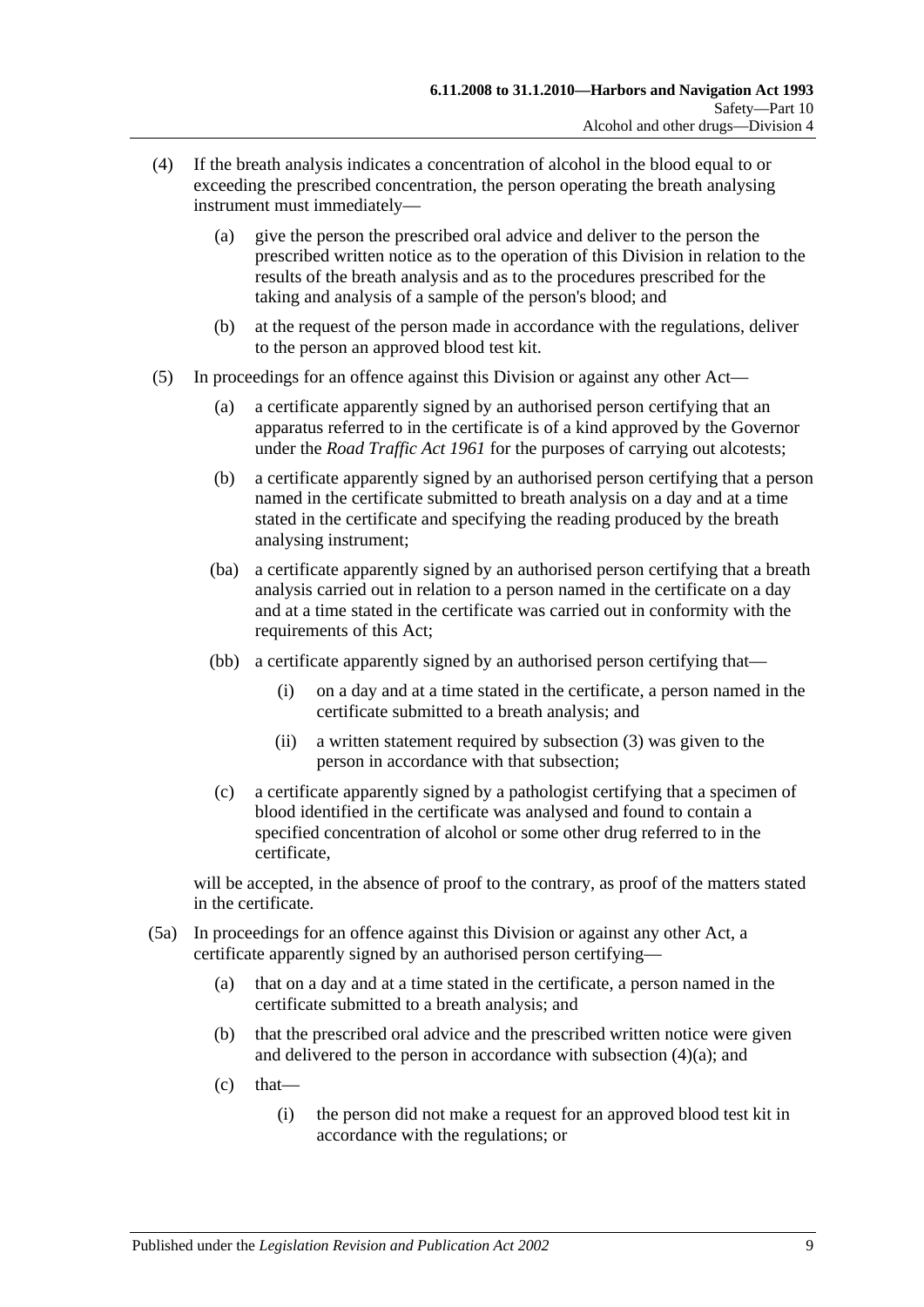(ii) at the request of the person, a kit that, from an examination of its markings, appeared to the person signing the certificate to be an approved blood test kit was delivered to the person in accordance with [subsection](#page-56-2)  $(4)(b)$ ,

is, in the absence of proof to the contrary, proof that the requirements of [subsection](#page-56-0) (4) were complied with in relation to the person.

- (6) A certificate may not be received in evidence in proceedings for an offence unless a copy of the certificate has been given to the defendant not less that seven days before the commencement of the trial and the person by whom the certificate is given must be called as a witness if the defendant, by notice given to the prosecutor not less than two days before the commencement of the trial, so requires, or if the court in its discretion requires the attendance of that person as a witness.
- (7) A prosecution for an offence against this Division or against any other Act will not fail because of a deficiency of a kit delivered to the defendant in purported compliance with [subsection](#page-55-1) (4)(b) and the presumption under subsection (1) will apply despite such a deficiency unless it is proved—
	- (a) that the defendant delivered the kit unopened to a medical practitioner for use in taking a sample of the defendant's blood; and
	- (b) by evidence of the medical practitioner, that the medical practitioner was, because of a deficiency of the kit, unable to comply with the prescribed procedures governing the manner in which a sample of a person's blood must be taken and dealt with for the purposes of [subsection](#page-55-0) (2).
- (8) In this section—

*approved blood test kit* has the same meaning as is given to the term by section 47A of the *[Road Traffic Act](http://www.legislation.sa.gov.au/index.aspx?action=legref&type=act&legtitle=Road%20Traffic%20Act%201961) 1961*.

## **73A—Breath analysis where drinking occurs after operation of vessel**

- (1) This section applies to proceedings for an offence against this Division in which the results of a breath analysis under this Division are relied on to establish the commission of the offence.
- (2) If in proceedings to which this section applies the defendant satisfies the court—
	- (a) that the defendant consumed alcohol during the period (*the relevant period*) after the defendant last operated a vessel or was on duty as a member of the crew of a vessel and before the performance of the breath analysis; and
	- (b) in a case where the defendant was required to submit to the breath analysis after involvement of the vessel in an accident—
		- (i) that the requirements of [section](#page-62-0) 76 were complied with in relation to the accident; and
		- (ii) that alcohol was not consumed by the defendant during the relevant period while at the scene of the accident; and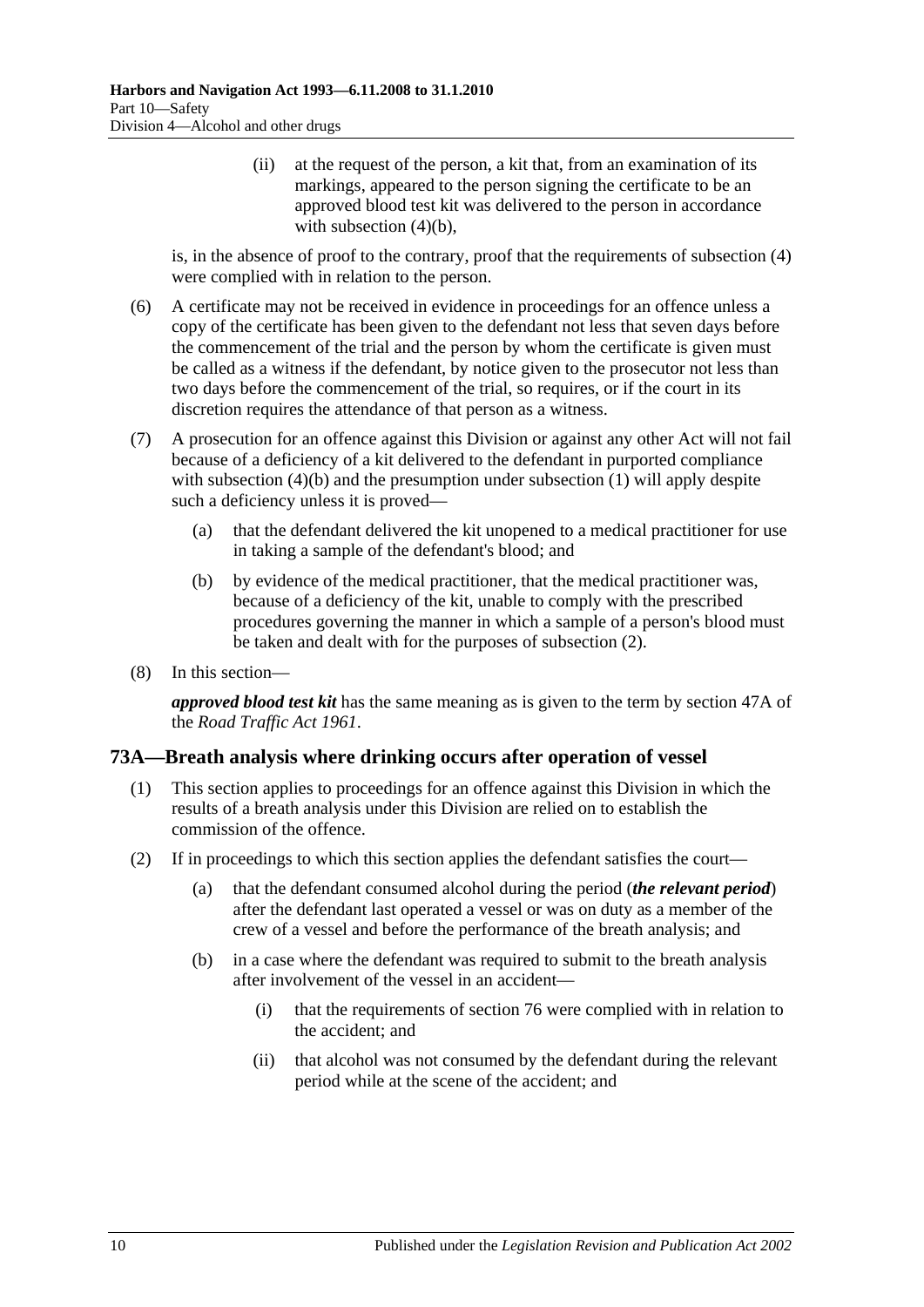(c) that, after taking into account the quantity of alcohol consumed by the defendant during the relevant period and its likely effect on the concentration of alcohol indicated as being present in the defendant's blood by the breath analysis, the defendant should not be found guilty of the offence charged or, in the case of an offence against [section](#page-51-0)  $70(2)$ , should be found guilty of an offence of a less serious category,

the court may, despite the other provisions of this Division, find the defendant not guilty of the offence charged or guilty of an offence of a less serious category.

# <span id="page-58-1"></span>**74—Compulsory blood tests of injured persons including water skiers**

- (1) If a vessel is involved in an accident and, within eight hours after the accident, a person apparently over the age of 14 years who was injured in the accident is admitted into a hospital for the purpose of receiving treatment for that injury, it is, subject to this section, the duty of the medical practitioner by whom that patient is attended to take, as soon as practicable, a sample of that patient's blood (even though the patient may be unconscious) in accordance with this section.
- (2) A medical practitioner must not take a sample of blood under this section if, in his or her opinion, it would prejudice the patient's medical condition to do so.
- (3) A medical practitioner is not obliged to take a sample of blood under this section if the patient objects to the taking of the sample and persists in that objection after the medical practitioner has informed the patient that, unless the objection is made on genuine medical grounds, it may constitute an offence against this section.
- (4) If a vessel is involved in an accident and a person apparently over the age of 14 years who was injured in the accident is dead on arrival at the hospital, or dies before a sample of blood has been taken in accordance with this section and within eight hours after admission to the hospital, it is the duty of the medical practitioner who, pursuant to Part 5 of the *[Coroners Act](http://www.legislation.sa.gov.au/index.aspx?action=legref&type=act&legtitle=Coroners%20Act%202003) 2003*, notifies the State Coroner or a police officer of the death—
	- (a) to take a sample of blood from the body of the deceased in accordance with this section; or
	- (b) to notify the State Coroner as soon as practicable that, in view of the circumstances in which the death of the deceased occurred, a sample of blood should be taken from the body under this section.
- (5) The State Coroner, on receiving a notification under subsection (4), may authorise and direct a pathologist to take a sample of blood from the body of the deceased in accordance with this section.
- (6) A medical practitioner is not obliged to take a sample of blood under this section if a sample has already been taken by another medical practitioner.
- <span id="page-58-0"></span>(7) A medical practitioner by whom a sample of blood is taken under this section must—
	- (a) place the sample of blood, in approximately equal proportions, in two separate containers marked with an identification number distinguishing the sample of blood from other samples of blood taken under this section and seal the containers; and
	- (b) give to the person from whom the sample was taken, or leave with that person's personal effects at the hospital, a notice in writing advising that—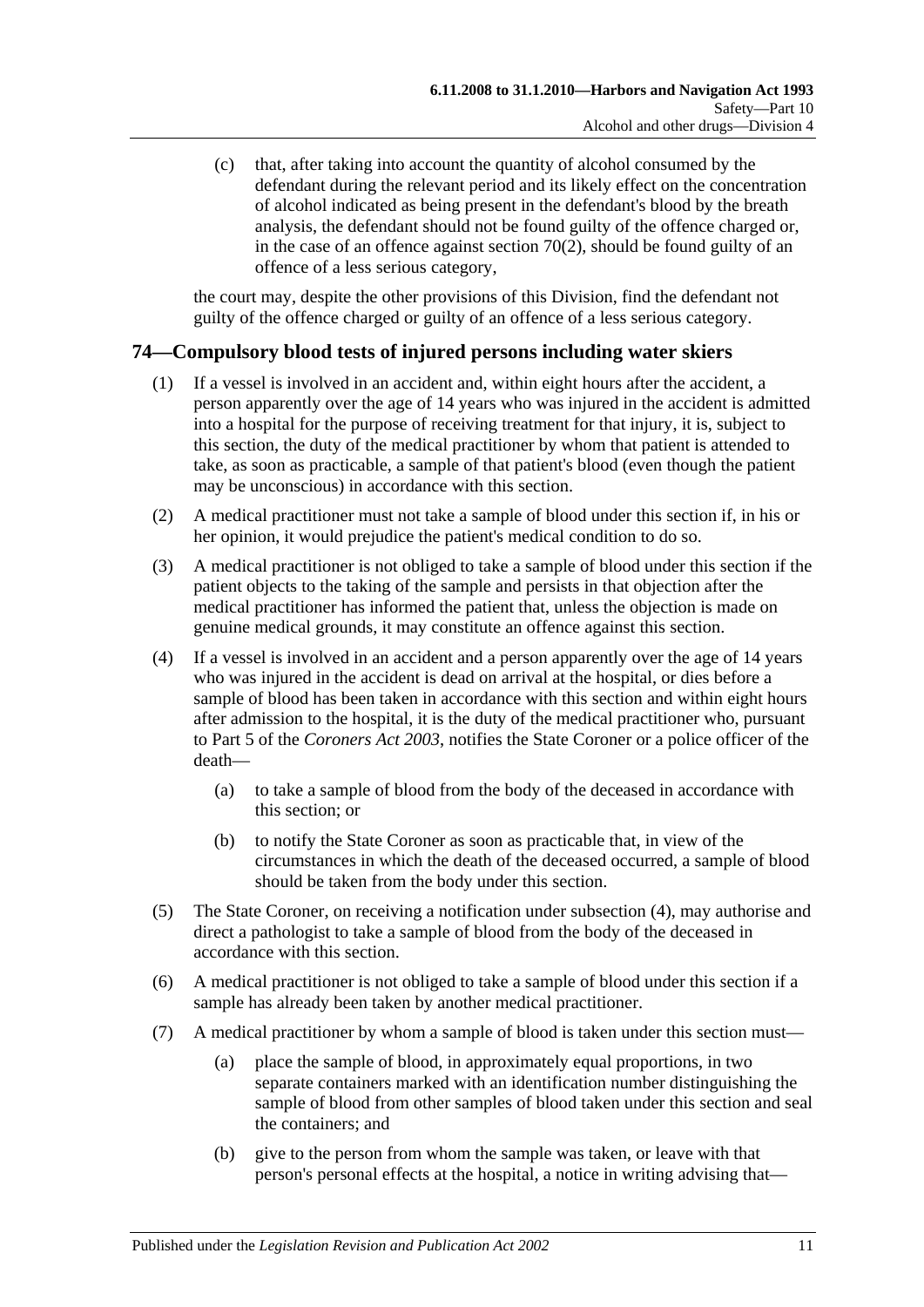- (i) the sample of blood has been taken under this section; and
- (ii) a container containing part of the sample of blood and marked with the identification number specified in the notice will be available for collection by or on behalf of the person at a specified place; and
- (c) complete and sign a certificate containing the information required under [subsection](#page-59-0) (10); and
- (d) make the containers and the certificate available to a member of the police force.
- (8) Each container must contain a sufficient quantity of blood to enable an accurate evaluation to be made of the concentration of alcohol present in the blood and the sample of blood taken by the medical practitioner must be such as to furnish two such quantities of blood.
- (9) It is the duty of the medical practitioner by whom the sample of blood is taken to take such measures as are reasonably practicable in the circumstances to ensure that the blood is not adulterated and does not deteriorate so as to prevent a proper assessment of the concentration of alcohol present in the blood of the person from whom the sample was taken.
- <span id="page-59-0"></span>(10) The certificate referred to in [subsection](#page-58-0) (7) must state—
	- (a) the identification number of the sample of blood marked on the containers referred to in that subsection; and
	- (b) the name and address of the person from whom the sample of blood was taken; and
	- (c) the name of the medical practitioner by whom the sample of blood was taken; and
	- (d) the date, time and hospital at which the sample of blood was taken; and
	- (e) that the medical practitioner gave the notice referred to in that subsection to the person from whom the sample of blood was taken, or, as the case may be, left the notice with the person's personal effects.
- (10a) One of the containers containing the sample of the person's blood must—
	- (a) as soon as reasonably practicable be collected by a member of the police force and delivered to the place specified in the notice given to the person or left with the person's personal effects under [subsection](#page-58-0) (7); and
	- (b) be kept available at that place for collection by or on behalf of the person for the prescribed period.
- (11) After analysis of the sample of blood, the analyst must sign a certificate containing the following information:
	- (a) the identification number of the sample of blood marked on the container; and
	- (b) the name and professional qualifications of the analyst; and
	- (c) the date the sample of blood was received in the laboratory in which the analysis was performed; and
	- (d) the concentration of alcohol or other drug found to be present in the sample; and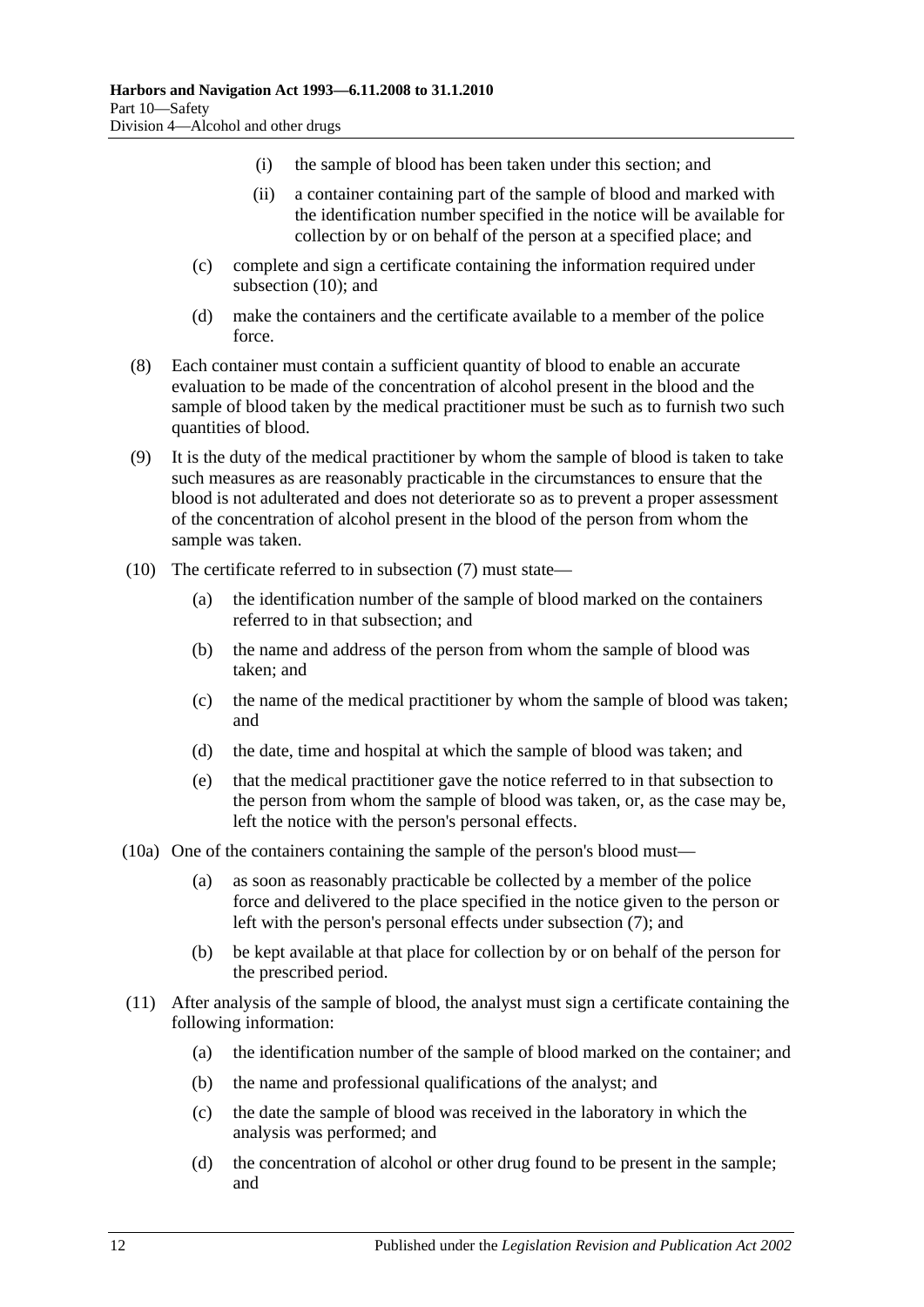- (e) any factors relating to the blood sample or the analysis that might, in the opinion of the analyst, adversely affect the accuracy or validity of the analysis; and
- (f) any other information relating to the blood sample or analysis that the analyst thinks fit to include.
- (12) On completion of an analysis of a sample of blood, the certificate of the medical practitioner by whom the sample of blood was taken and the certificate of the analyst who performed or supervised the analysis must be sent to the Minister or retained on behalf of the Minister and, in either event, copies of the certificates must be sent—
	- (a) to the Commissioner of Police; and
	- (b) to the medical practitioner by whom the sample of blood was taken; and
	- (c) to the person from whom the sample of blood was taken or, if the person is dead, a relative or personal representative of the deceased.
- <span id="page-60-1"></span>(13) If a copy cannot be sent under [subsection](#page-60-1)  $(12)(c)$  because the whereabouts of that person are unknown, a copy must be provided on application made within three years of the date of the analysis by the person from whom the sample of blood was taken or a relative or the personal representative of that person.
- (14) Subject to [subsection](#page-60-0) (17), an apparently genuine document purporting to be a certificate, or a copy of a certificate, of a medical practitioner or analyst under this section is admissible in proceedings before a court and is, in the absence of proof to the contrary, proof of the matters stated in the certificate.
- (15) If certificates of a medical practitioner and analyst are received as evidence in proceedings before a court and contain the same identification number for the samples of blood to which they relate, the certificates will be presumed, in the absence of proof to the contrary, to relate to the same sample of blood.
- (16) If a certificate of an analyst is received in proceedings before a court, it will be presumed, in the absence of proof to the contrary, that the concentration of alcohol stated in the certificate as having been found to be present in the sample of blood to which the certificate relates was present in the sample when the sample was taken.
- (16a) If it is proved by the prosecution in proceedings for an offence against this Division that a concentration of alcohol was present in the defendant's blood at the time at which a sample of blood was taken under this section, it must be conclusively presumed that that concentration of alcohol was present in the defendant's blood throughout the period of two hours immediately preceding the taking of the sample.
- <span id="page-60-0"></span>(17) A certificate cannot be received in evidence in proceedings for an offence unless a copy of the certificate proposed to be put in evidence at the trial is, not less than 7 days before the commencement of the trial, served on the defendant and, if the defendant, by written notice given to the complainant or informant at least 2 clear days before the commencement of the trial, requires the attendance of the person as a witness at the trial or the court in its discretion requires the personal attendance of that person, the certificate is not to be tendered.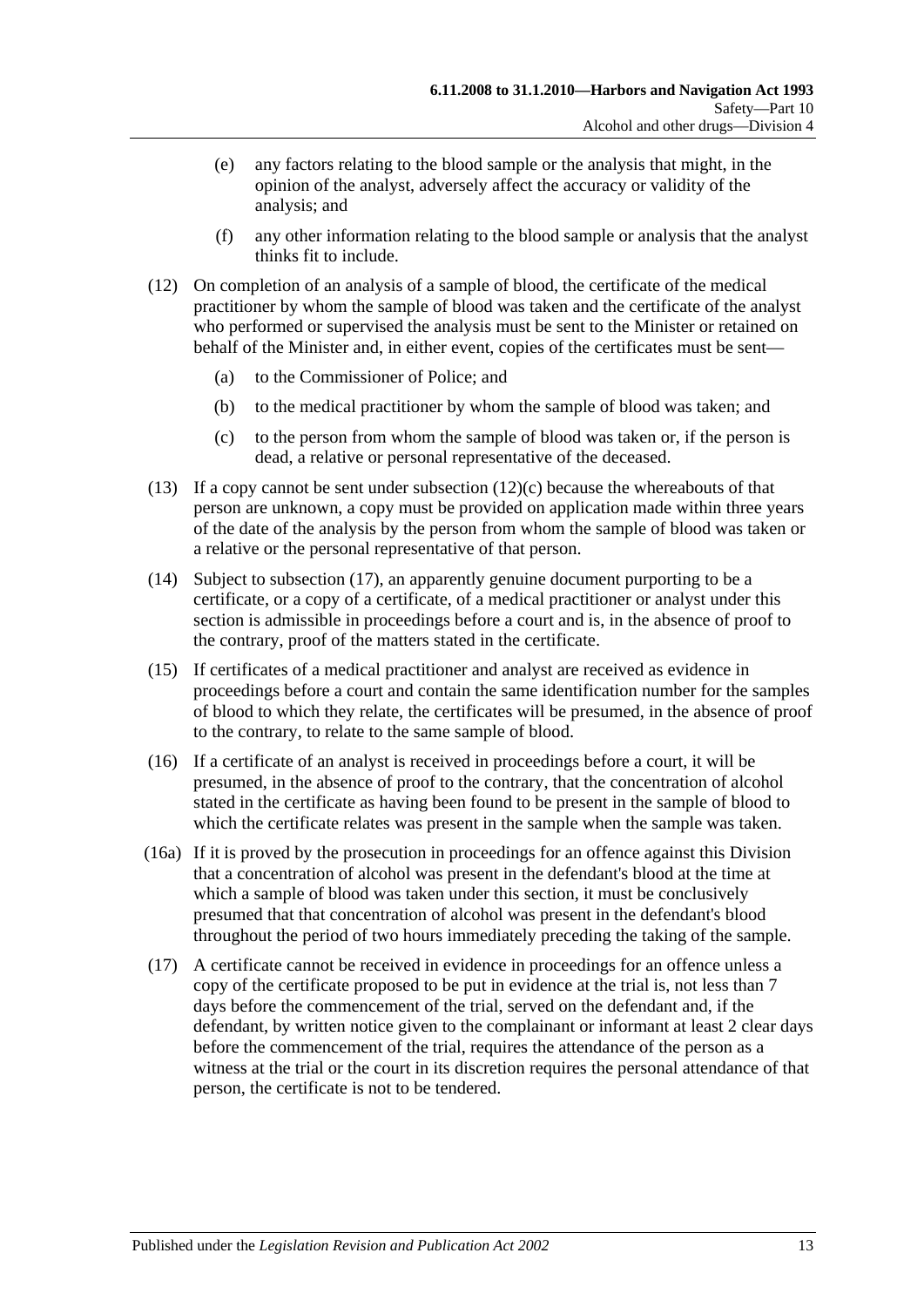- (18) A person who, on being requested to submit to the taking of a sample of blood under this section, refuses or fails to comply with that request and who—
	- (a) fails to assign a reason based on genuine medical grounds for that refusal or failure; or
	- (b) assigns a reason for that refusal or failure that is false or misleading; or
	- (c) makes any other false or misleading statement in response to the request,

is guilty of an offence.

Penalty:

- (a) for a first offence—a fine of not less than \$700 and not more than \$1 200;
- (b) for a subsequent offence—a fine of not less than \$1 500 and not more than \$2 500.
- (19) In determining whether an offence is a first or subsequent offence for the purposes of this section, any previous offence against this Division for which the defendant has been convicted will be taken into account, but only if the previous offence was committed within the period of 5 years immediately preceding the date on which the offence under consideration was committed.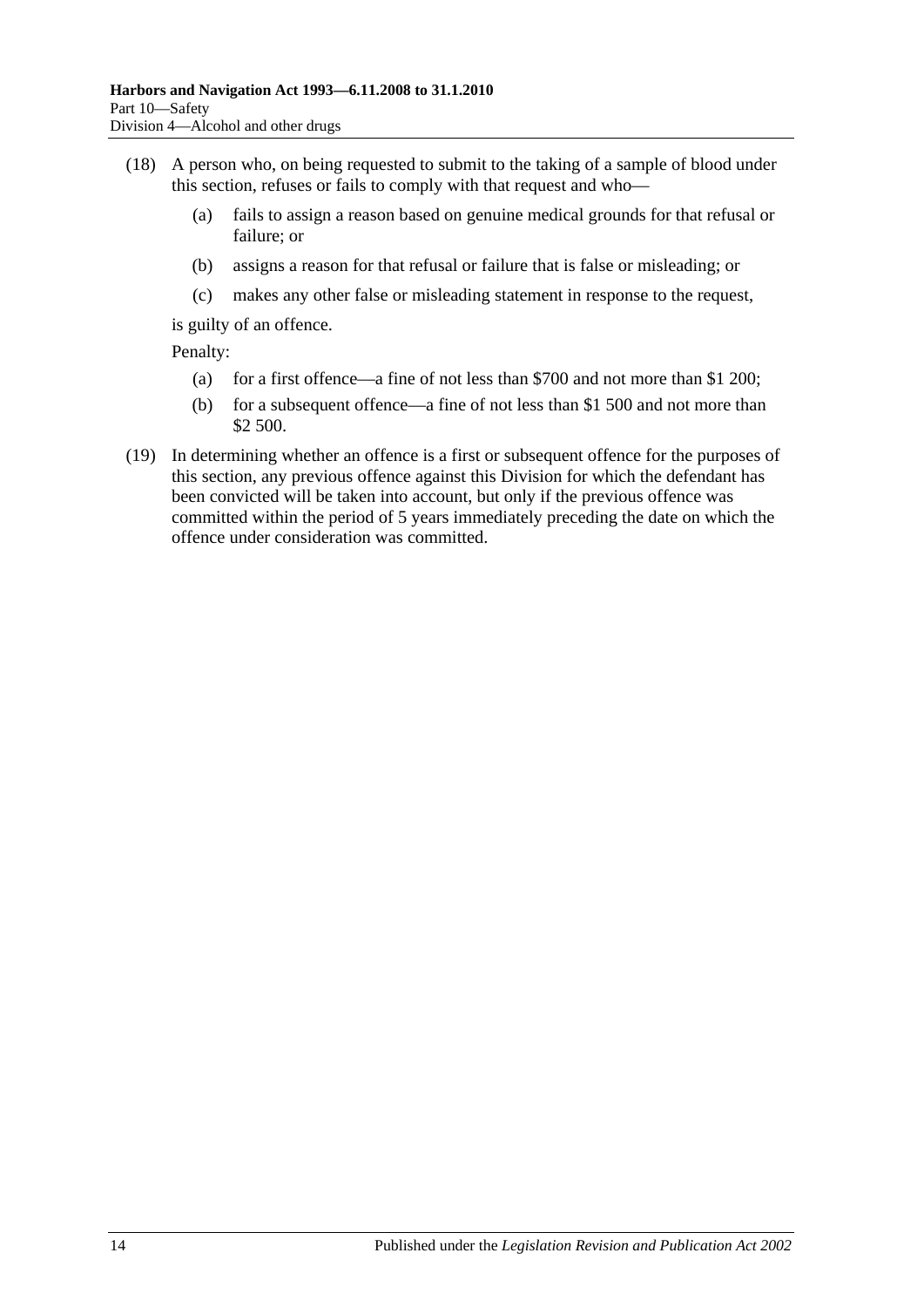# **Part 11—Accidents**

## <span id="page-62-1"></span>**75—Casualties to be reported**

- (1) If an accident involving a vessel occurs in the jurisdiction and the accident results in loss of life or personal injury or in damage to property (except minor injury or damage excluded by regulation from the ambit of this section), the accident must be reported to the CEO or an authorised person as soon as reasonably practicable but in any event within 48 hours.
- (2) A report under [subsection](#page-62-1) (1) must include such particulars as may be required by the regulations, the CEO or the authorised person.
- (3) If a report is not made as required by this section, the owner and the master or operator of the vessel are each guilty of an offence.

Maximum penalty: \$750.

Expiation fee: \$55.

#### <span id="page-62-0"></span>**76—Duty to give assistance and provide particulars**

- (1) If an accident involving a vessel occurs in the jurisdiction resulting in—
	- (a) loss of life or personal injury or possible loss of life or personal injury; or
	- (b) damage to a vessel or possible damage to a vessel,

a person who is in a position to do so must take any action that is reasonably practicable in the circumstances to prevent or minimise the loss, injury or damage.

Maximum penalty:

- (a) in the case of a person who was the operator of a vessel involved in the accident—imprisonment for 5 years;
- (b) in any other case—\$2 500.
- (2) If an accident occurs involving a vessel, the person who was in charge of the vessel at the time of the accident must inform any person injured in the accident and the owner of any property damaged in the accident of his or her name and address and of the registration number of the vessel.

Maximum penalty: \$1 250.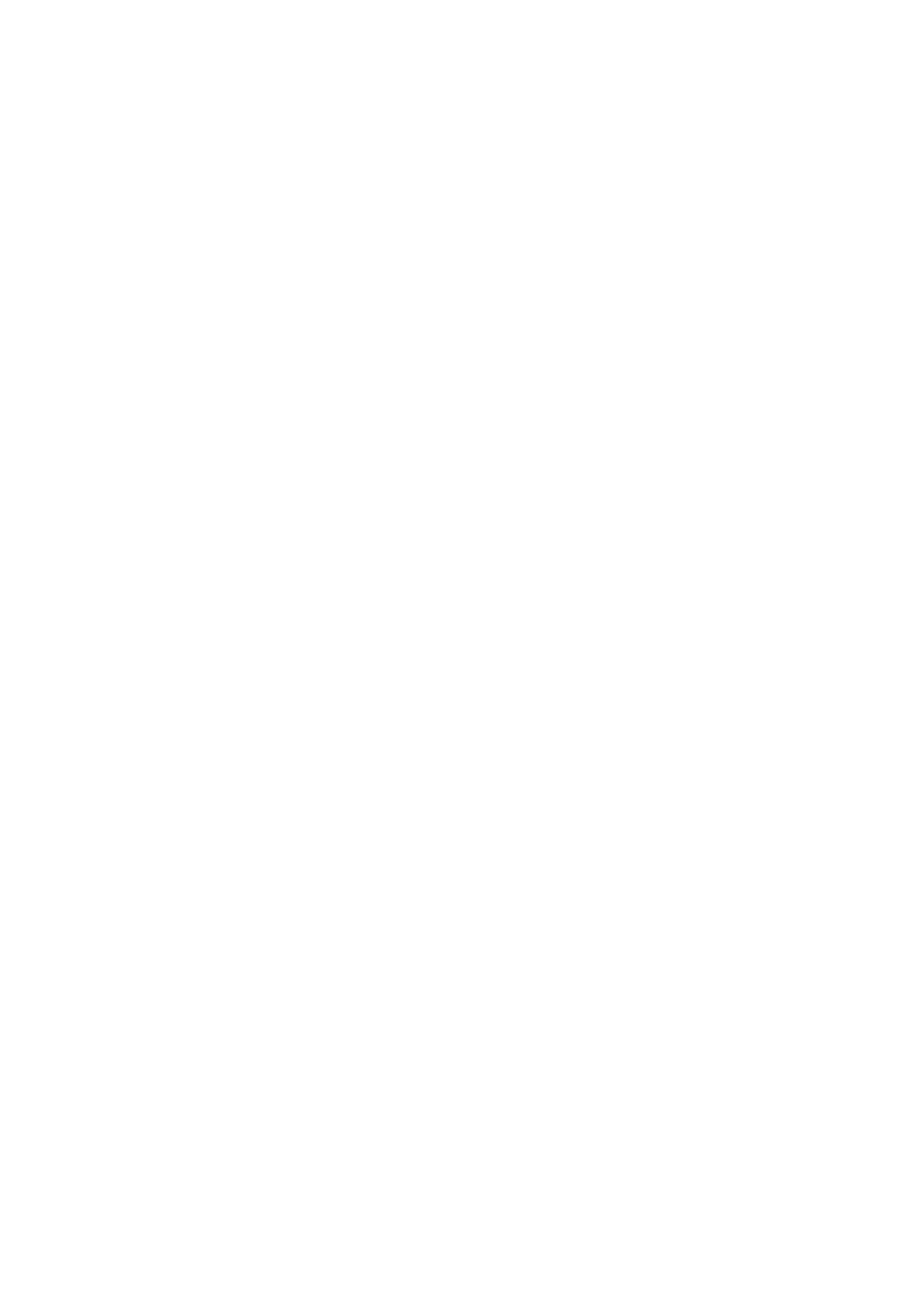# **Part 12—Court of Marine Enquiry**

# **Division 1—Constitution of Court**

# **77—Constitution of Court**

- (1) The Magistrates Court is constituted the Court of Marine Enquiry for the purposes of this Act.
- (2) The Magistrates Court, when sitting as the Court of Marine Enquiry, will sit with assessors.
- (3) The Minister will establish a panel of expert assessors for the purposes of constituting the Court as a Court of Marine Enquiry.
- (4) Whenever the Magistrates Court is to sit as the Court of Marine Enquiry, two assessors will be chosen in accordance with the regulations to sit with the Court.
- (5) The function of the assessors is to assist the Court, but they do not take part in the decision of the Court.

# **Division 2—Enquiries into casualties**

#### **78—Enquiries into casualties**

- (1) If an accident involving a vessel occurs in the jurisdiction and the accident results in loss of life or injury or in damage to property, the Minister may refer the matter to the Court of Marine Enquiry for investigation and report.
- (2) If such a reference is made to the Court of Marine Enquiry, the Court must enquire into the matter and report to the Minister on the cause of the accident.
- (3) If, on such an enquiry, the Court finds that a person who holds a certificate of competency under this Act is guilty of misconduct or incompetence, the Court may cancel or suspend the certificate of competency.

# **Division 3—Enquiries into misconduct or incompetence**

#### **79—Enquiries into misconduct or incompetence**

- (1) If there is reasonable cause to believe that a particular incident involving a vessel in the jurisdiction shows a member of the crew of the vessel to have been guilty of misconduct or incompetence, the Minister may refer the matter to the Court of Marine Enquiry for investigation and report.
- (2) If such a reference is made to the Court of Marine Enquiry, the Court must enquire into the matter and report to the Minister on the matter.
- (3) If, on such an enquiry, the Court finds that a person who holds a certificate of competency under this Act is guilty of misconduct or incompetence, the Court may cancel or suspend the certificate of competency.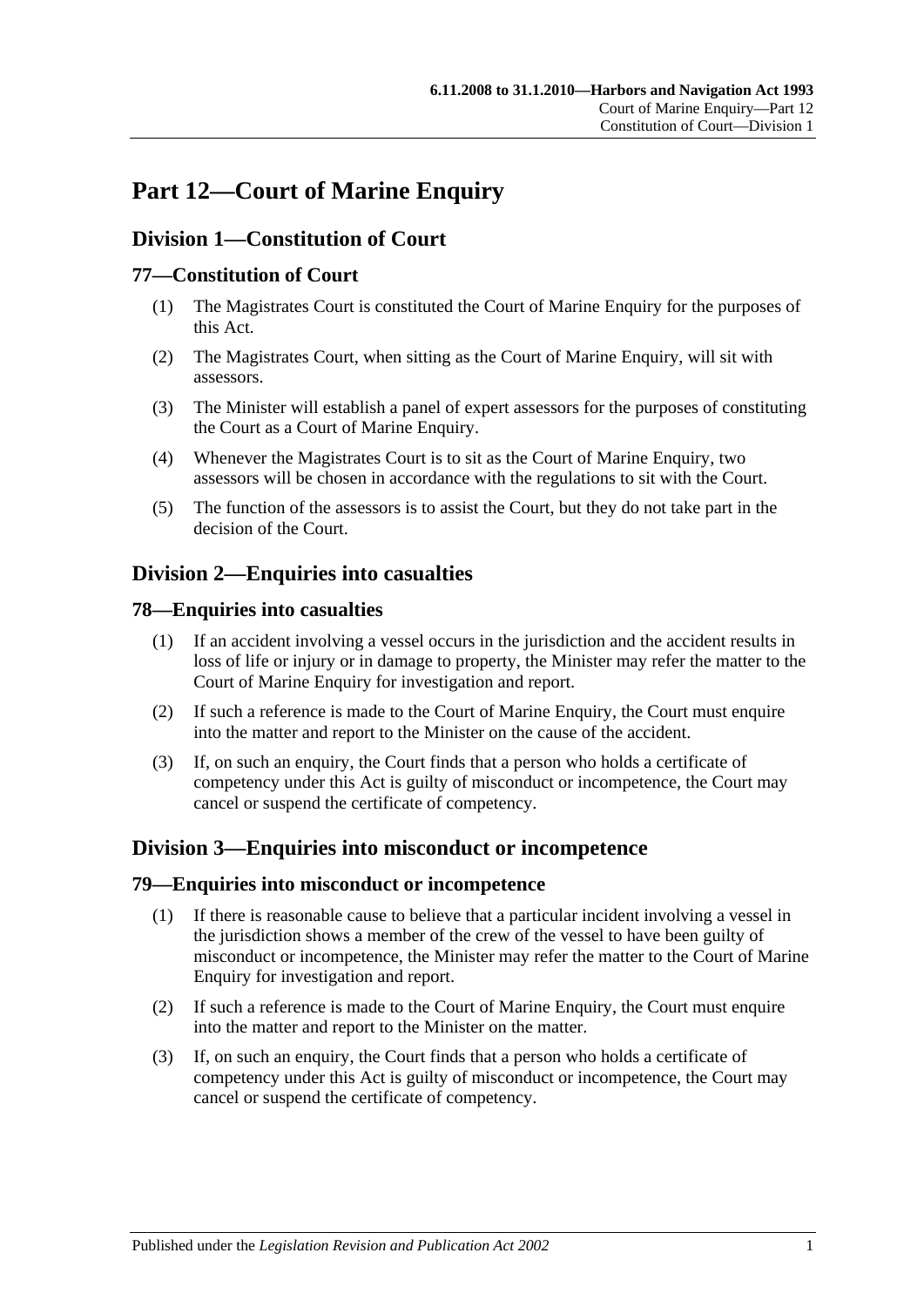# **Division 4—Administrative review**

#### **80—Review of administrative decisions**

- (1) A person who is dissatisfied with a reviewable decision or determination under this Act may, within 30 days after receiving notice of the decision or determination, apply to the person by whom the decision was made for a review of the decision.
- (2) The following decisions and determinations are reviewable:
	- (a) a decision by the Minister—
		- (i) to insist on the inclusion of a particular provision or particular provisions in a port operating agreement; or
		- (ii) not to renew a port operating agreement;
	- (b) a decision by the CEO to refuse or cancel a pilot's licence or a pilotage exemption certificate, or to impose conditions on such a licence or certificate;
	- (c) a decision by the CEO to refuse a certificate of competency;
	- (d) a decision by the Minister to cancel a certificate of competency or to disqualify a person from holding a certificate of competency;
	- (e) a decision by the Minister to declare a qualification that is under the regulations equivalent to a certificate of competency to be inoperative in the jurisdiction:
	- (f) a decision by the CEO to refuse or cancel a licence permitting the hiring out of vessels or to impose conditions on such a licence;
	- (g) a decision by the CEO to refuse a certificate of survey or to impose conditions on a certificate of survey or to refuse consent to a structural alteration to the hull of a vessel, or material alteration to the equipment of a vessel, in respect of which a certificate of survey is in force;
	- (h) a decision by the CEO to refuse a loadline certificate or to impose conditions on a loadline certificate or to refuse to consent to a structural alteration to the hull of a vessel, or a material alteration to the markings on a vessel, in respect of which a loadline certificate is in force;
	- (i) a decision by the CEO to prohibit use of a vessel;
	- (j) a determination by the State Crewing Committee.
- (3) If the applicant is dissatisfied with the decision made on the review, the applicant may apply to the Court of Marine Enquiry for a further review of the decision and, on such a review, the Court may—
	- (a) confirm, vary or reverse that decision or determination; and
	- (b) make such consequential or ancillary orders as the Court thinks fit.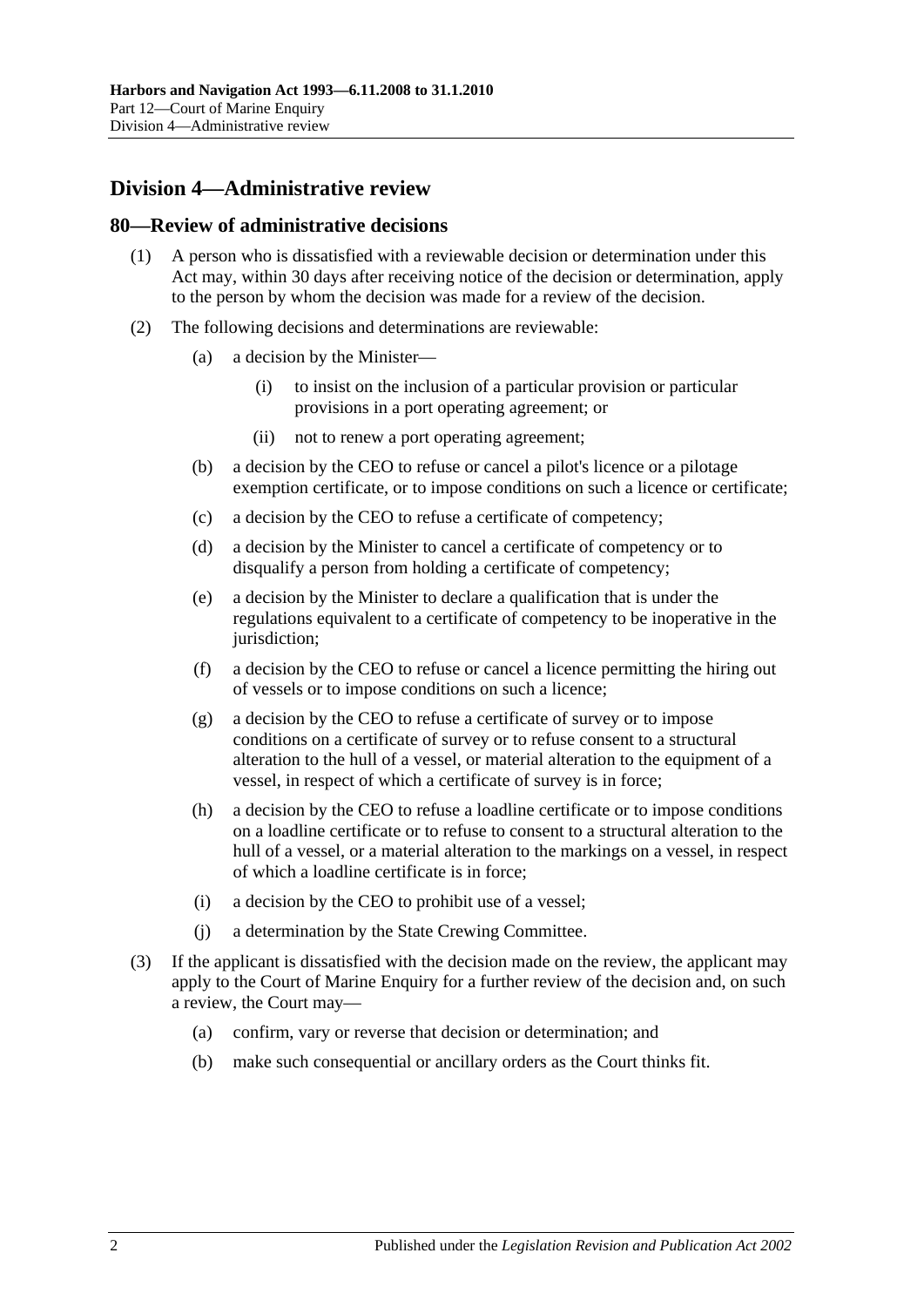# **Part 13—Application of Commonwealth Act and International Conventions**

## **81—Application of Commonwealth Act**

The regulations may apply the Commonwealth Act or specified provisions of the Commonwealth Act (subject to exclusions, adaptations and modifications set out in the regulations) to vessels in the jurisdiction or to the owners and crews of such vessels.

## **82—Agreement between the Commonwealth and the State**

The Governor may arrange with the Governor-General of the Commonwealth—

- (a) for the carrying out on behalf of the State of functions under this Act by officers of the Commonwealth; or
- (b) for the carrying out on behalf of the Commonwealth of functions under the Commonwealth Act by officers of the State.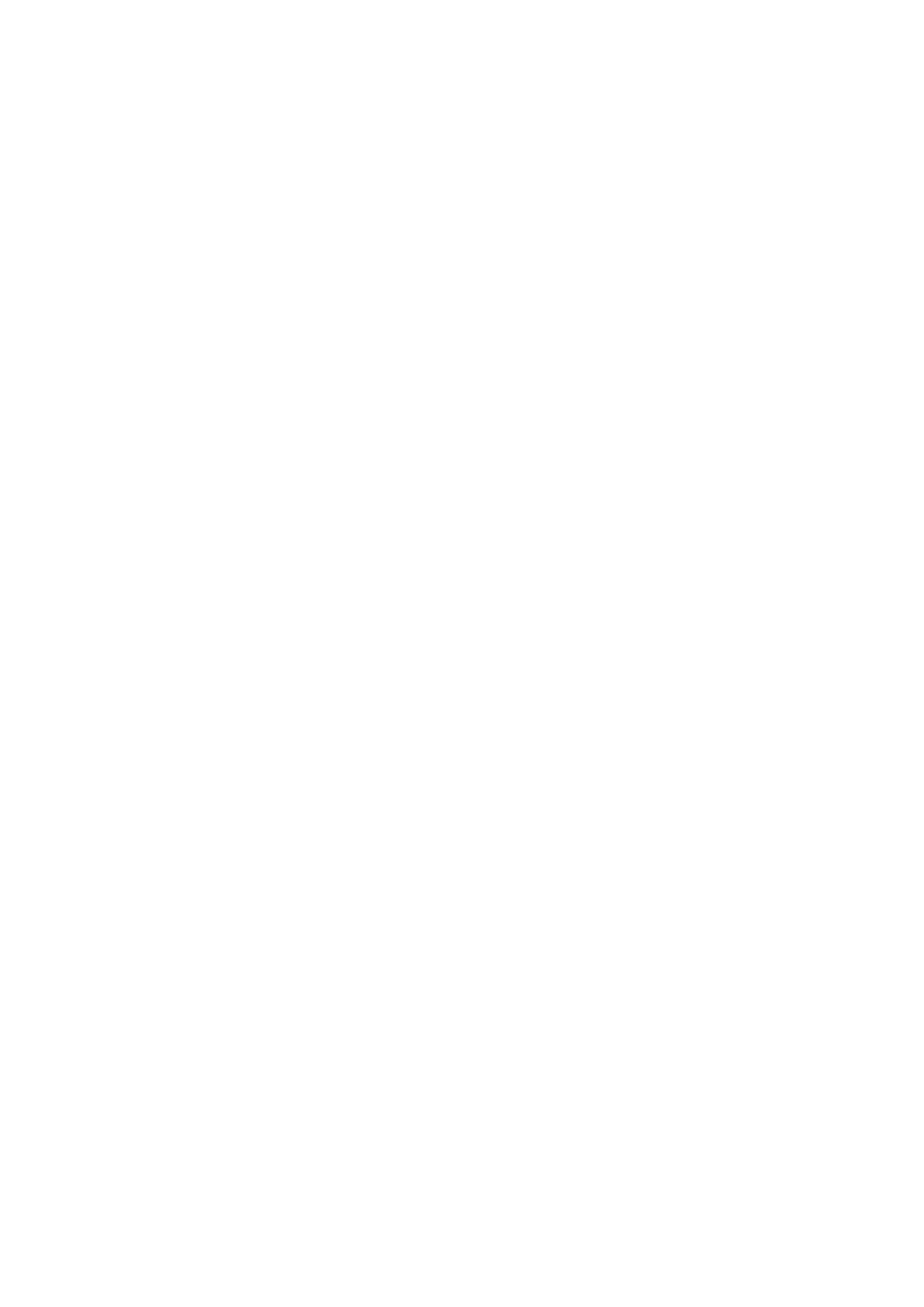# **Part 14—Miscellaneous**

## **83—Regattas etc**

- (1) The CEO may, by instrument in writing, exempt the participants, and any person or class of persons performing incidental or ancillary functions, in any regatta, race, contest or other activity likely to involve the operation of vessels in contravention of this Act from specified provisions of this Act.
- (2) An exemption under this section—
	- (a) may be granted or refused at the discretion of the CEO (but an exemption cannot be granted in respect of an activity that is to take place within a port unless the port operator has first been consulted); and
	- (b) operates for a period specified in the instrument of exemption; and
	- (c) is subject to conditions specified in the instrument of exemption.
- (3) The CEO has an absolute discretion to cancel an exemption granted under this section.

## **84—Conduct on board vessels**

(1) A person who behaves in an offensive or disorderly manner while on board a vessel is guilty of an offence.

Maximum penalty: \$1 250.

(2) A person who molests a passenger or a member of the crew of a vessel is guilty of an offence.

Maximum penalty: \$1 250.

(3) If the conduct of a person on board a vessel threatens the safety of the vessel or disrupts good order on the vessel, the person in charge of the vessel, or a person acting on his or her authority, may exercise reasonable force to restrain that person.

#### **85—Unlawful use of vessels**

A person who operates or interferes with a vessel without the owner's consent and without any other lawful authority or excuse is guilty of an offence.

Maximum penalty: \$1 250.

## **86—Liability of directors**

- (1) If a corporation commits an offence against this Act, each director of the corporation is guilty of an offence and liable to the same penalty as is fixed for the principal offence unless it is proved that the principal offence did not result from failure on the director's part to take reasonable care to prevent the commission of the offence.
- (2) A director of a corporation may be prosecuted and convicted of an offence under this Act whether or not the corporation has been prosecuted or convicted of the offence committed by the corporation.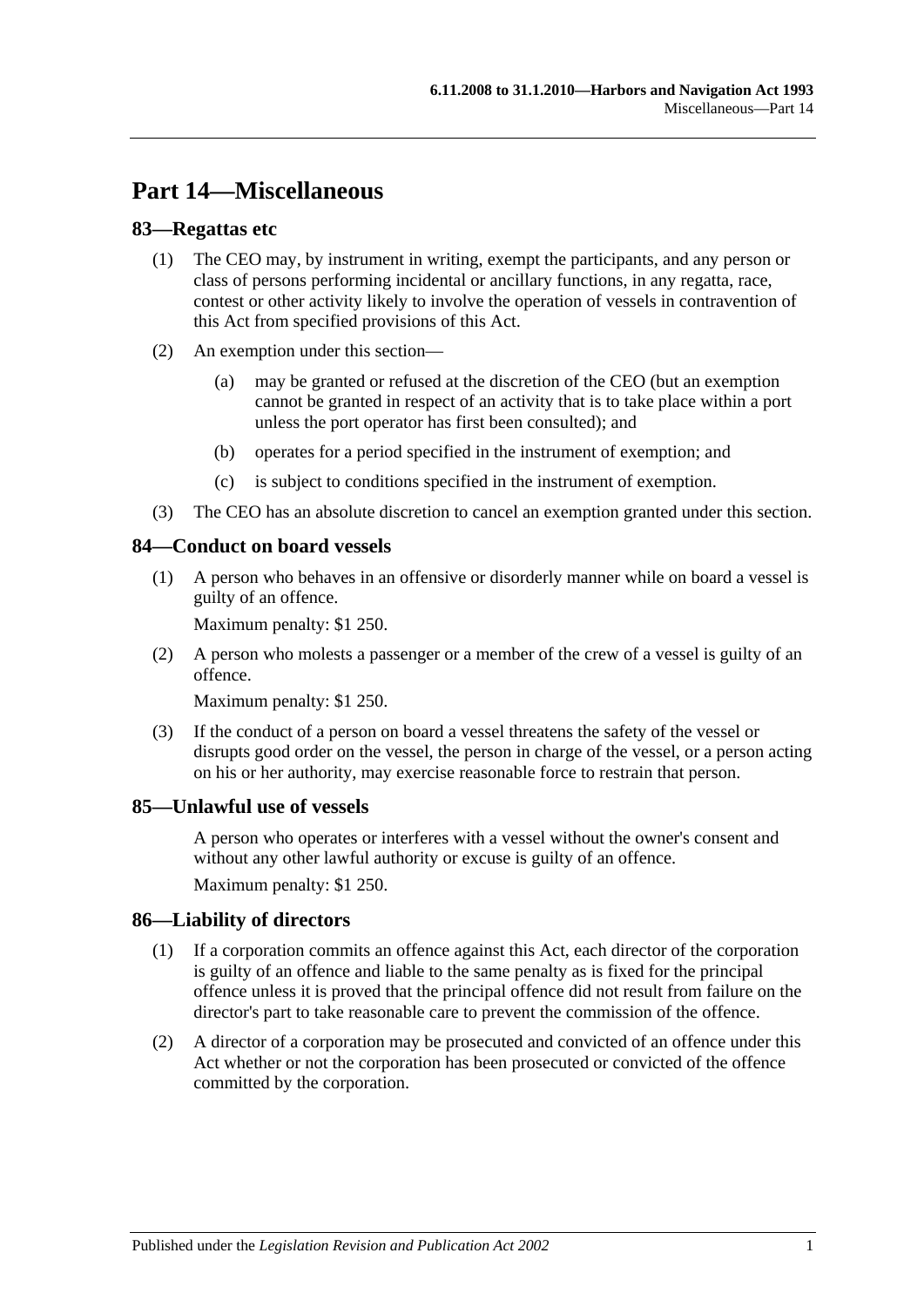(3) In this section—

*director* of a corporation includes a person occupying or acting in the position of director of the corporation whether validly appointed to occupy or duly authorised to act in the position or not, and includes a person in accordance with whose directions or instructions the directors of the corporation are accustomed to act.

## **87—Evidentiary provision**

- (1) In any legal proceedings—
	- (a) a certificate apparently signed by the Minister or the CEO as to a delegation of powers under this Act is, in the absence of proof to the contrary, proof of the matter certified;
	- (b) a certificate apparently signed by an authorised person that a place referred to in the certificate is within the jurisdiction is, in the absence of proof to the contrary, proof of the fact so certified;
	- (c) a certificate apparently signed by the CEO or a delegate of the CEO certifying that, as at a date specified in the certificate, a person named in the certificate held or did not hold a licence, certificate, or exemption under this Act of a kind referred to in the certificate is, in the absence of proof to the contrary, proof of the matter so certified;
	- (d) a certificate apparently signed by the CEO or a delegate of the CEO certifying that, as at a date specified in the certificate, a vessel referred to in the certificate was or was not registered under this Act is, in the absence of proof to the contrary, proof of the matter so certified;
	- (e) a certificate apparently signed by the CEO or a delegate of the CEO certifying that, as at a date specified in the certificate, a certificate of survey or loadline certificate was or was not in force in respect of a vessel is, in the absence of proof to the contrary, proof of the matter so certified;
	- (f) a certificate apparently signed by the CEO or a delegate of the CEO, as to the engine capacity or power of a specified vessel is, in the absence of proof to the contrary, proof of the matter so specified;
	- (g) a certificate apparently signed by the CEO or a delegate of the CEO to the effect that a specified document had not been received by the CEO or the department on or before a specified date is, in the absence of proof to the contrary, proof that the document had not been lodged or given on or before that day;
	- (h) a certificate apparently signed by the CEO or a delegate of the CEO certifying an approval or lack of approval under this Act is, in the absence of proof to the contrary, proof of the matter certified.
- (2) In proceedings for an offence against this Act, an allegation in a complaint that a specified person is or was the owner, the master or the operator of a vessel will be accepted, in the absence of proof to the contrary, as proof of the matter so alleged.

## **89—Officers' liability**

- (1) The Crown, the Minister or the CEO incurs no civil liability in consequence of—
	- (a) the issue of any licence, certificate, exemption or consent under this Act; or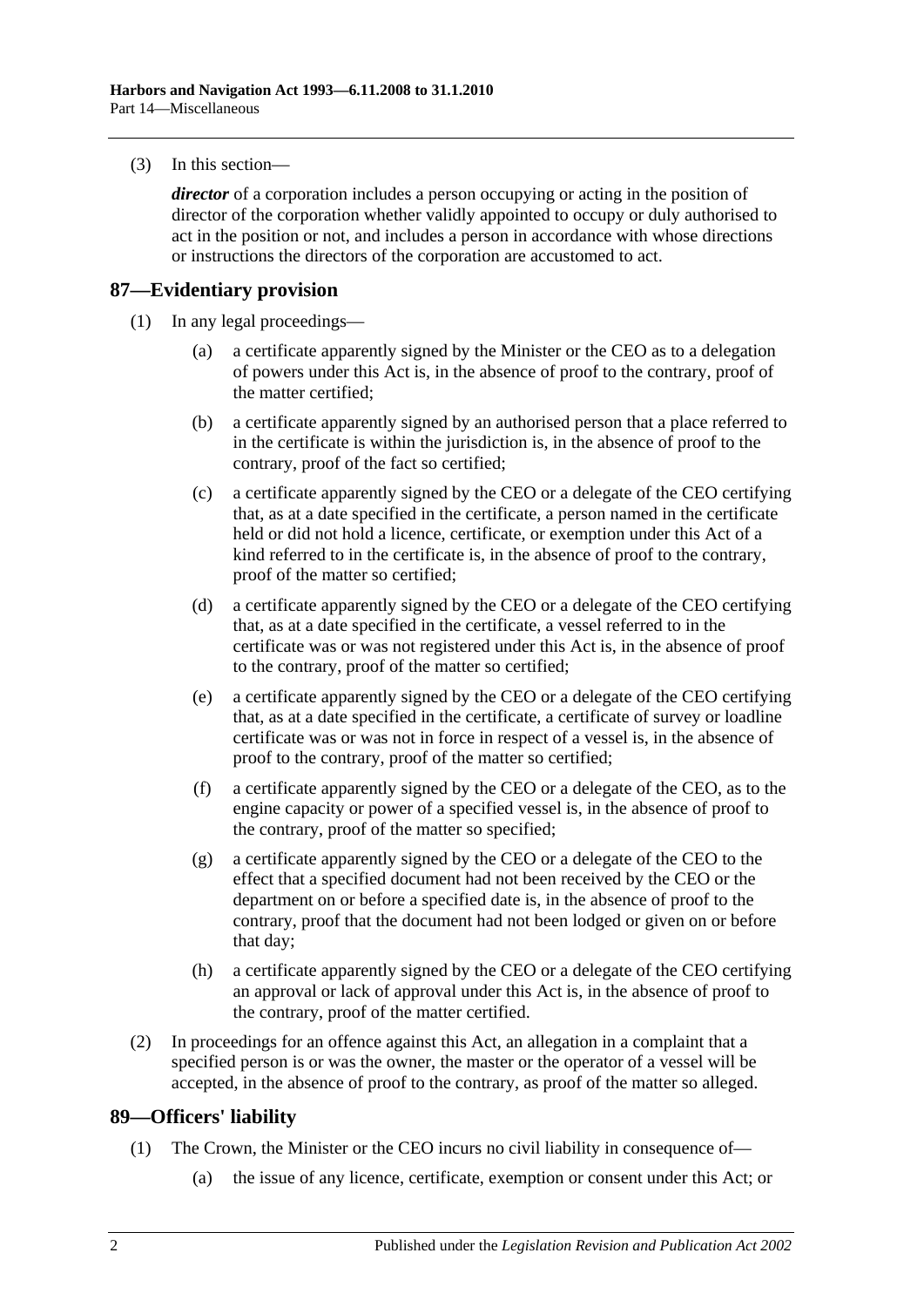- (b) any act or omission with regard to the establishment, positioning or operation of navigational aids.
- <span id="page-70-0"></span>(2) An authorised person incurs no civil liability under this Act for an honest act or omission in the exercise or purported exercise of powers under this Act.
- (3) A liability that would, but for [subsection](#page-70-0) (2), attach to an authorised person attaches instead—
	- (a) if the authorised person is an officer or employee of a port operator—to the port operator; or
	- (b) in any other case—to the Minister.
- <span id="page-70-1"></span>(4) A port management officer (other than an authorised person) incurs no civil liability for an honest act or omission in the exercise or purported exercise of powers under this Act.
- (5) Any liability that would, but for [subsection](#page-70-1) (4), attach to a port management officer attaches instead to the port operator that appointed the officer.

#### **90—Recreational boating fund**

- (1) All fees and charges recovered under this Act in relation to recreational vessels (other than fees and charges recovered under [Part 5\)](#page-22-0) must be paid into a separate fund.
- (2) That fund is to be applied to defray the costs of administering this Act insofar as it relates to recreational vessels and may only be applied for that purpose.

#### **91—Regulations**

- (1) The Governor may make such regulations as are contemplated by this Act or as are necessary or expedient for the purposes of this Act.
- (2) The regulations may, for example—
	- (a) provide for the management of harbors and the admission and removal of vessels from them;
	- (b) regulate the mooring or anchorage of vessels;
	- (c) empower an authorised person to take action to move and secure any vessel that has not been anchored or moored in accordance with the regulations;
	- (d) regulate the loading, unloading, carriage or handling of goods, making any special provision that may be necessary or desirable in relation to dangerous goods or any other particular class of goods;
	- (e) regulate the storage of goods, making any special provision that may be necessary or desirable for the storage of dangerous goods or any other particular class of goods;
	- (f) require the use of lights or signals to minimise the risk of collisions in harbors;
	- (g) make any provision necessary or desirable to secure safety and good order in harbors or on harbor facilities or otherwise within the jurisdiction;
	- (h) regulate the navigation of vessels within the jurisdiction;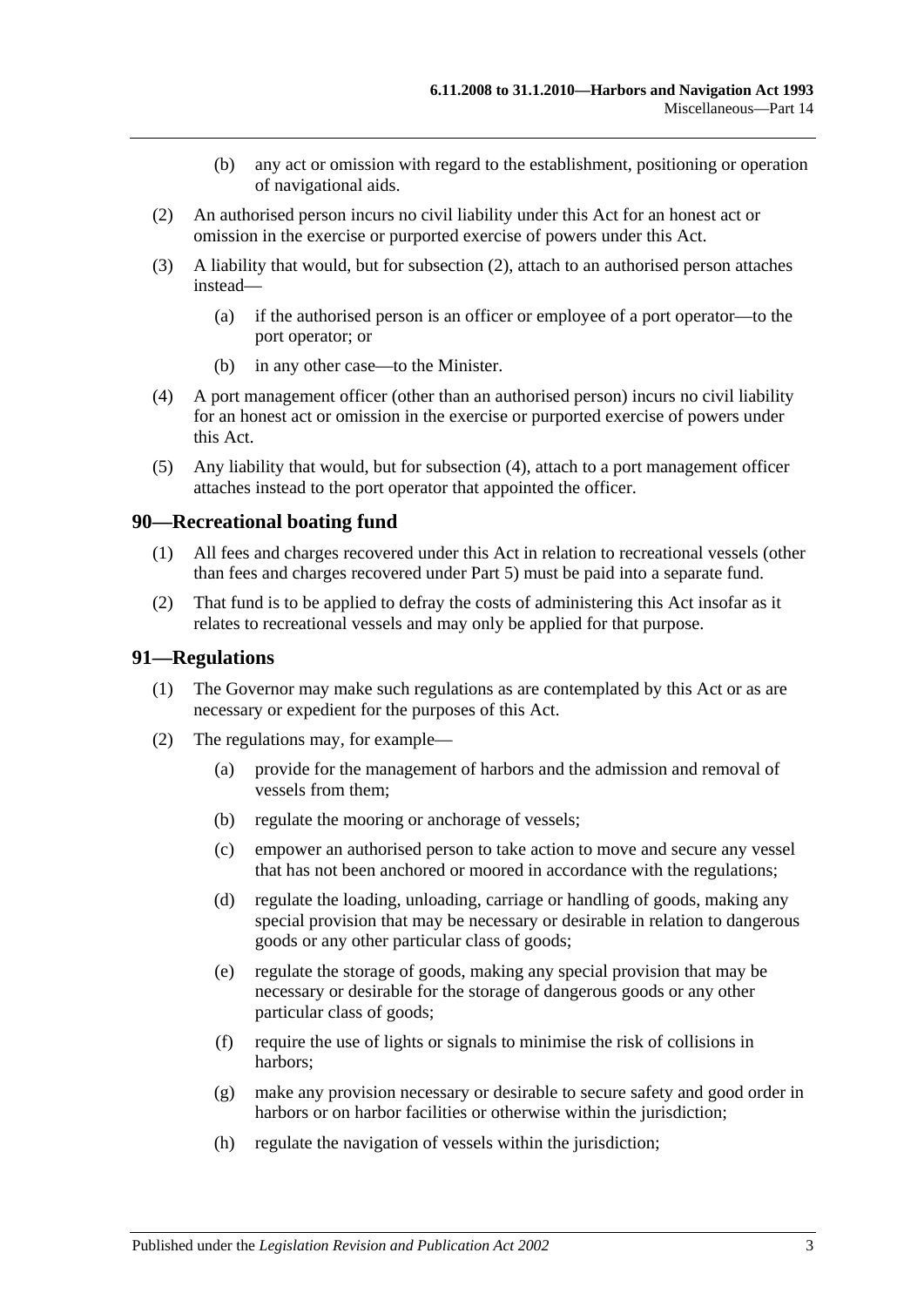- (i) impose rules to regulate navigation within the jurisdiction, to prevent collisions and to improve safety;
- (j) regulate the use of hire-and-drive vessels;
- (k) require the lighting and marking of vessels and of structures situated in or in the vicinity of navigable waters;
- (l) require the master or agent of every vessel or of every vessel of a specified class to announce the arrival of the vessel in a harbor;
- (m) require information as to goods to be loaded or unloaded to be kept and provided by the master or owner of a vessel or shipping agents, regulate the form in which the information is to be provided, and fix civil or criminal penalties for failing to provide the required information within the time allowed by the regulations;
- (n) require information as to pilotage to be kept and provided by the master or pilot of a vessel;
- (o) limiting the Minister's liability for loss of, or damage to, goods occurring while the goods are in the Minister's custody or the Minister is otherwise responsible for the goods;
- (p) regulate, restrict or prohibit parking, or otherwise control traffic, on or in the vicinity of land or any structure under the care, control and management of the Minister;
- (q) require that specified equipment be carried by, or fitted to, vessels of a specified class;
- (r) declare any part of the jurisdiction to be a speed zone and impose a speed limit for that zone or otherwise impose speed limits in any part of the jurisdiction:
- (s) regulate, restrict or prohibit the discharge of pollutants into waters within the jurisdiction or make any other provision to prevent or reduce pollution;
- (t) place limits on the mass or volume of cargo that may be carried by a vessel or the number of passengers and crew or otherwise regulate the loading of vessels;
- (u) provide for the designation of parts of wharfs or harbor facilities as restricted areas, and empower authorised persons to direct persons not to enter, or to leave, a restricted area;
- (v) place limits on the mass of vehicles on or in the vicinity of land, or any structure, under the care, control and management of the Minister;
- (w) require and regulate the reporting of accidents on or in the vicinity of land or any structure under the care, control and management of the Minister;
- (x) regulate, restrict or prohibit the deposit of waste on or in the vicinity of land or any structure under the care, control or management of the Minister;
- (y) regulate trade, advertisement or other commercial or recreational activity on or in the vicinity of land or any structure under the care, control and management of the Minister;
- (z) regulate, restrict or prohibit the carriage of dangerous cargoes;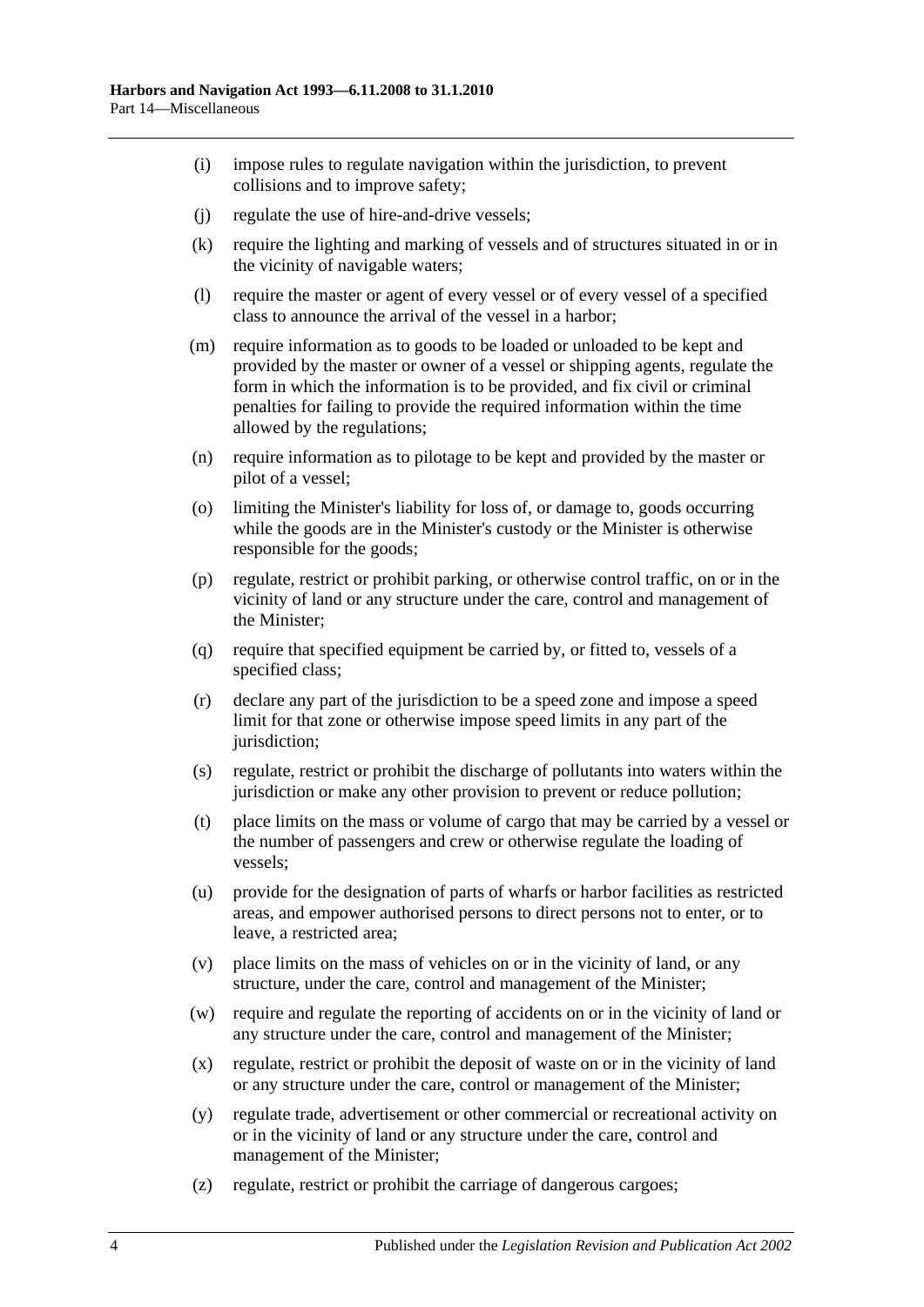- (aa) regulate the form or manner of any application under this Act and require documents or information to accompany such application;
- (ab) regulate the transfer of registration of a vessel or the transfer of a licence to carry on a business of hiring out vessels under this Act;
- (aba) regulate the sale of vessels to which [Part 9](#page-42-0) or a Division of [Part 9](#page-42-0) applies;
- (abb) provide for and regulate the affixing of a plate to the hull of vessels of a specified class for the purposes of identifying the hull;
- (ac) fix fees to be paid in respect of any matter under this Act and regulate the recovery, waiving or reduction of such fees;
- <span id="page-72-0"></span>(ad) fix and impose a levy to be paid (in addition to the registration fee) on the registration or renewal of the registration of a power-driven recreational vessel and provide for the revenue derived from the levy to be paid into a special fund to be used for the purpose of establishing, maintaining and improving recreational boating facilities;
- <span id="page-72-1"></span>(ae) fix and impose a levy in respect of commercial fishing vessels, provide for the payment and recovery of the levy, and provide for the revenue derived from the levy to be paid into a special fund to be used for the purpose of establishing, maintaining and improving facilities for commercial fishing vessels;
- (af) provide for a committee (with a majority of members nominated by relevant interest groups) to advise the Minister on the amounts of the levies imposed under [paragraphs](#page-72-0) (ad) and [\(ae\)](#page-72-1) and the application of the special funds established under those paragraphs;
- (ag) fix default charges to be paid if an amount payable under this Act is not paid within a time allowed by the regulations for payment;
- (ah) make provisions in relation to evidence in proceedings for an offence against the regulations;
- (ai) exempt (conditionally or unconditionally) specified persons or vessels or persons or vessels of a specified class, from the provisions, or any specified provisions, of this Act.
- (3) A regulation may be of general or limited application according to the class of vessels to which it applies, the area in which it applies, the circumstances of its application, or any other specified factor.
- (4) A regulation may confer discretionary powers on the Minister, the CEO or an authorised person.
- (5) The regulations may incorporate or operate by reference to a code or standard published by a specified authority as in force at a specified time or as in force from time to time.
- (6) If a code or standard is referred to or incorporated in the regulations—
	- (a) a copy of the code or standard must be kept available for inspection by members of the public, without charge and during normal office hours, at an office or offices specified in the regulations; and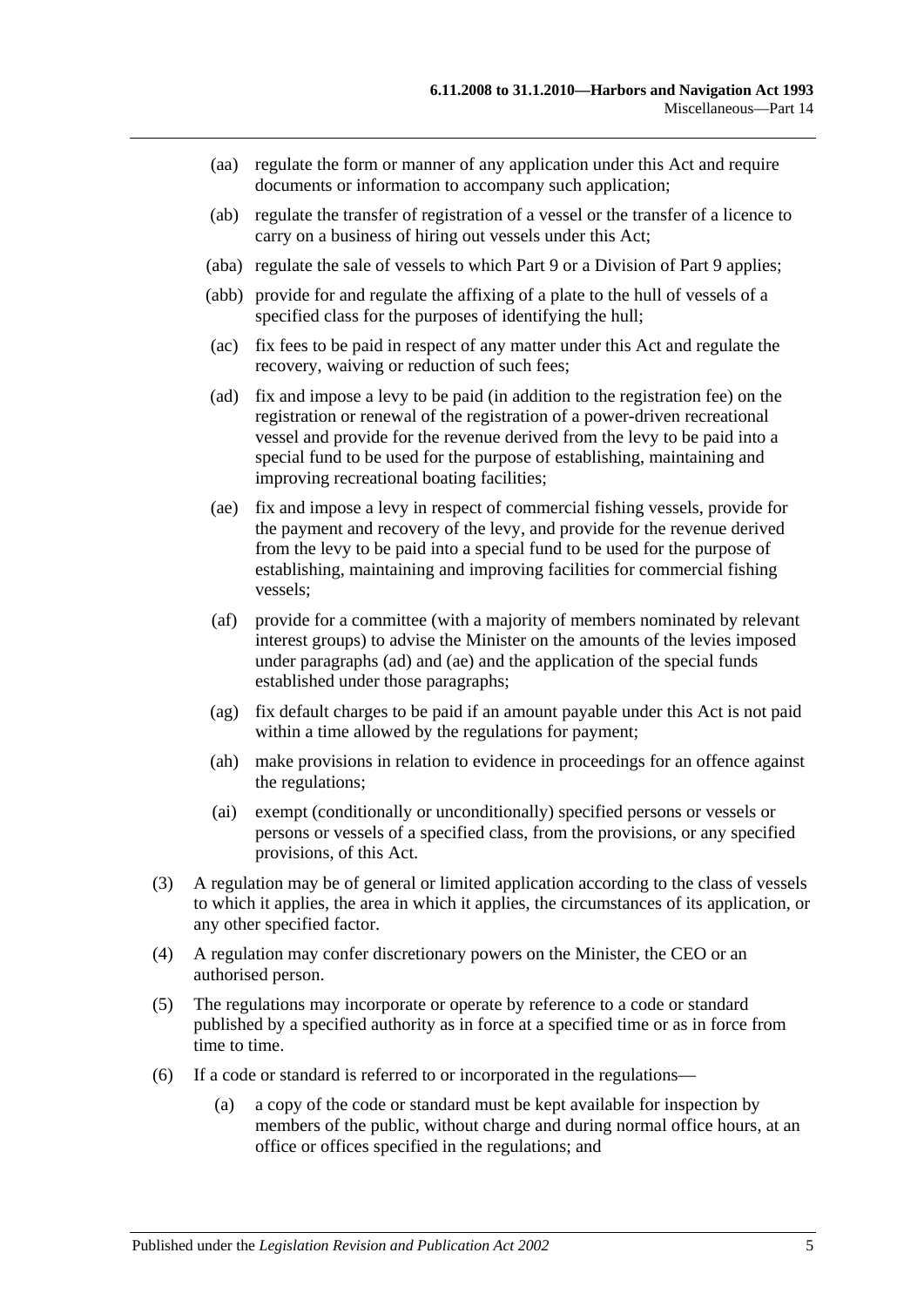- (b) evidence of the contents of the code or standard may be given in any legal proceedings by production of a document apparently certified by the Minister to be a true copy of the code or standard.
- (7) The regulations may impose fines, not exceeding \$5 000, for offences against the regulations.
- (8) The regulations may fix expiation fees for alleged offences against the regulations.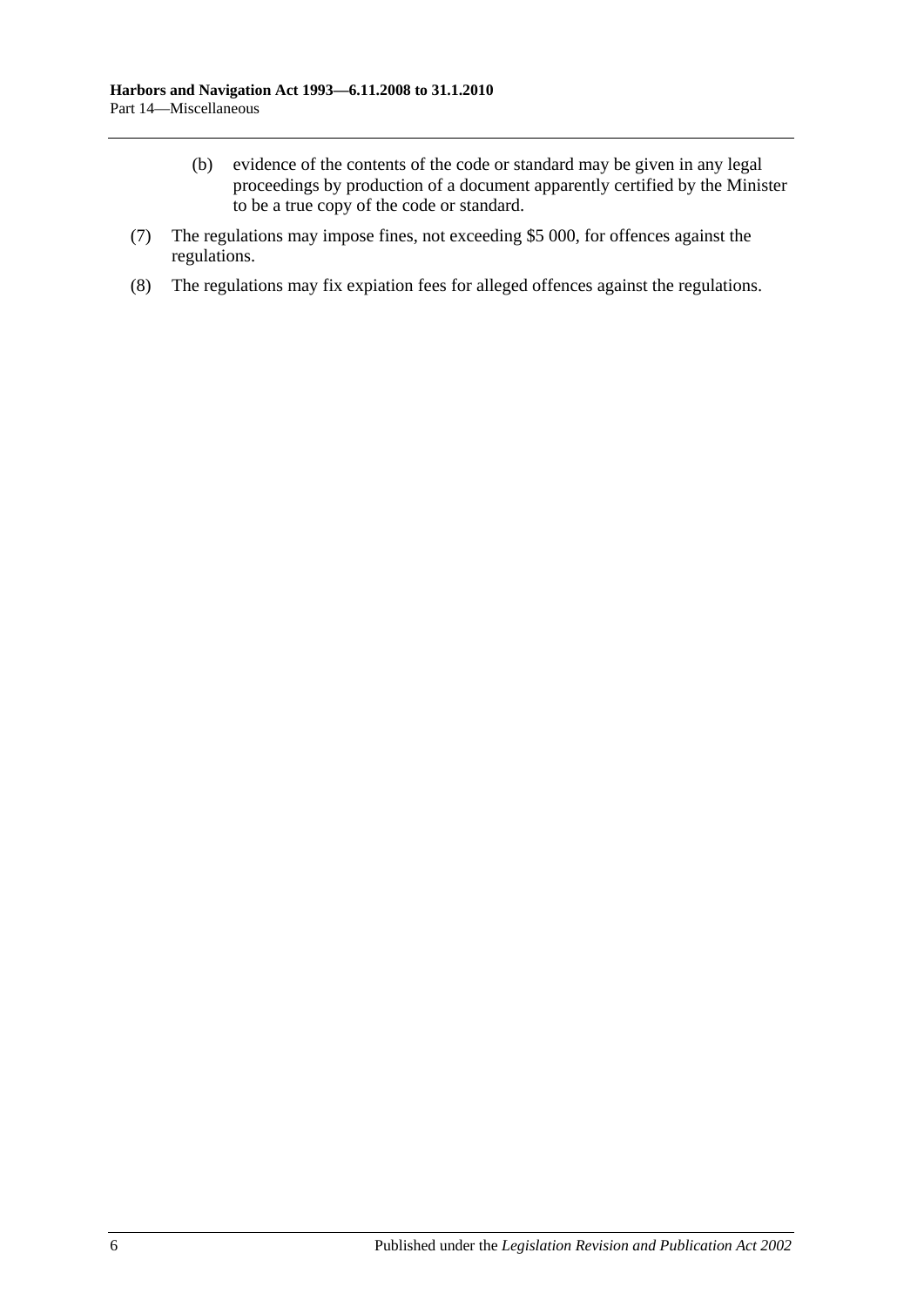# **Schedule 1—Harbors**

### **1—Harbors to which this Act applies**

(1) This Act applies to the following harbors:

American River Ardrossan Beachport and Southend Cape Jaffa Cape Jervis Coffin Bay Cowell (Franklin Harbor) Kingscote Kingston SE Klein Point Penneshaw Point Turton Port Adelaide Port Augusta Port Bonython Port Broughton Port Giles Port MacDonnell Port Pirie Port Lincoln Port Stanvac Port Wakefield Rapid Bay Robe Streaky Bay Thevenard Venus Bay Victor Harbor Vivonne Bay Wallaroo Whyalla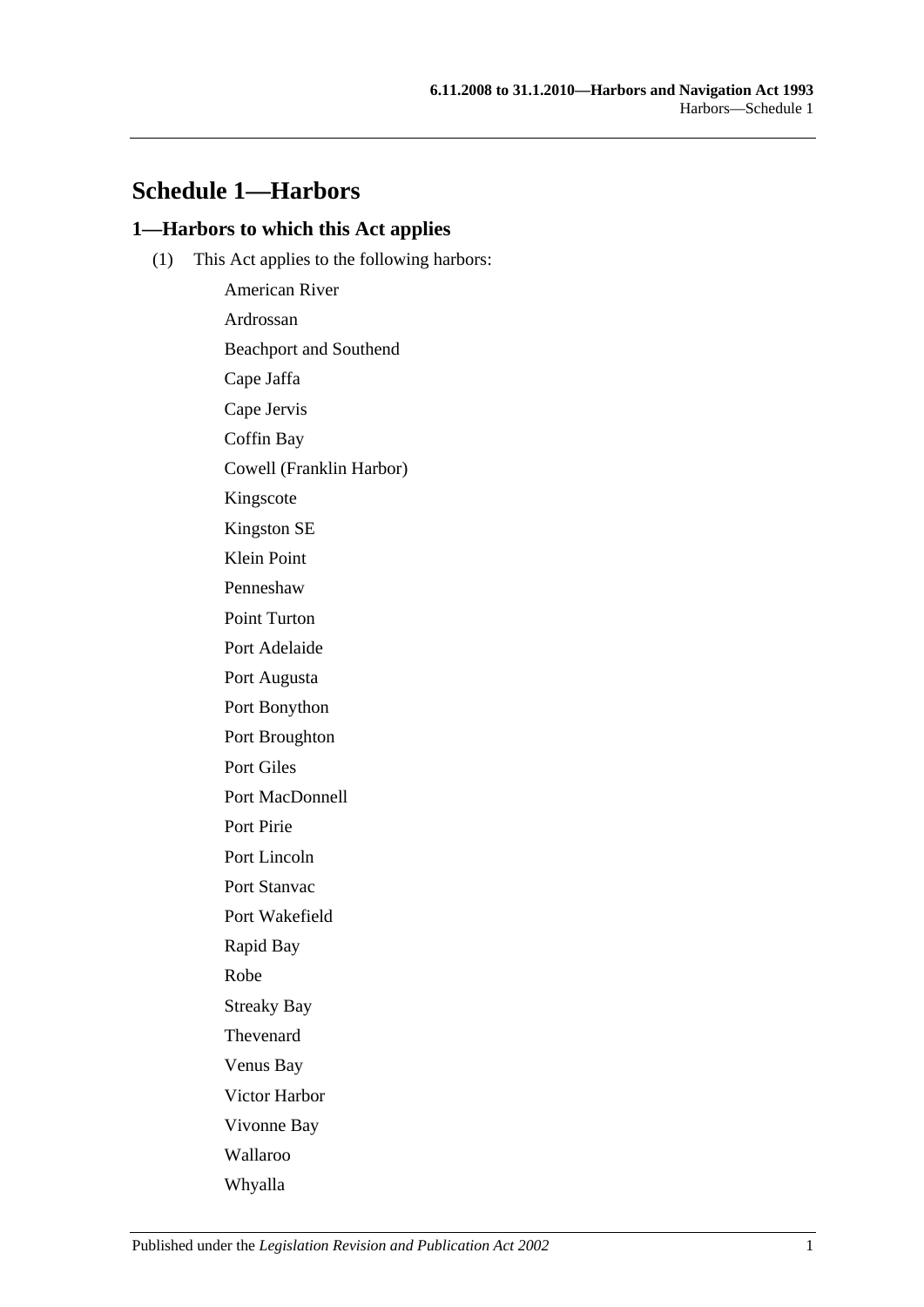(2) Regulations may be made under this Act defining the boundaries to any of the harbors referred to above.

# **Schedule 2—Transitional provisions**

## **2—Transitional provisions**

- (1) A certificate of survey in force under the *[Marine Act](http://www.legislation.sa.gov.au/index.aspx?action=legref&type=act&legtitle=Marine%20Act%201936) 1936* immediately before the commencement of this Act continues in force subject to this Act as if it were a certificate of survey issued under this Act.
- (2) A certificate of competency in force under the *[Marine Act](http://www.legislation.sa.gov.au/index.aspx?action=legref&type=act&legtitle=Marine%20Act%201936) 1936*, or a boat operator's licence in force under the *[Boating Act](http://www.legislation.sa.gov.au/index.aspx?action=legref&type=act&legtitle=Boating%20Act%201974) 1974*, immediately before the commencement of this Act, continues in force subject to this Act as if it were a certificate of competency issued under this Act.
- (3) If the Governor had withdrawn land from the Minister under section 64(4) of the *[Harbors Act](http://www.legislation.sa.gov.au/index.aspx?action=legref&type=act&legtitle=Harbors%20Act%201936) 1936*, the withdrawal remains in effect for the purposes of this Act unless revoked by the Governor.
- (4) A loadline certificate in force under the *[Marine Act](http://www.legislation.sa.gov.au/index.aspx?action=legref&type=act&legtitle=Marine%20Act%201936) 1936* immediately before the commencement of this Act continues in force subject to this Act as if it were a loadline certificate issued under this Act.
- (5) A special permit to operate a vessel in force under the *[Boating Act](http://www.legislation.sa.gov.au/index.aspx?action=legref&type=act&legtitle=Boating%20Act%201974) 1974* immediately before the commencement of this Act continues in force subject to this Act as if it were a special permit issued under this Act.
- (6) A licence in force under Part 3A of the *[Boating Act](http://www.legislation.sa.gov.au/index.aspx?action=legref&type=act&legtitle=Boating%20Act%201974) 1974* immediately before the commencement of this Act continues in force subject to this Act as if it were a licence issued under [Part 8](#page-40-0) and as if the conditions of the licence had been imposed under [Part](#page-40-0) 8.
- (7) The registration of a vessel in force under the *[Boating Act](http://www.legislation.sa.gov.au/index.aspx?action=legref&type=act&legtitle=Boating%20Act%201974) 1974* immediately before the commencement of this Act continues in force subject to this Act as if it were registration of the vessel under this Act.
- (8) By-laws in force under the *[Harbors Act](http://www.legislation.sa.gov.au/index.aspx?action=legref&type=act&legtitle=Harbors%20Act%201936) 1936* immediately before the commencement of this Act continue in force subject to this Act as if they were made under this Act.

## **3—Vesting of land etc held in name of Minister of Marine**

- (1) All land vested in fee simple in the Minister of Marine<sup>1</sup> immediately before the commencement of this Act will be taken to have vested in fee simple, on the commencement of this Act, in the Minister responsible for the administration of this Act.
- (2) All other interests, rights and liabilities of the Minister of Marine in relation to land immediately before the commencement of this Act, will be taken to have become, on the commencement of this Act, interests, rights and liabilities of the Minister responsible for the administration of this Act.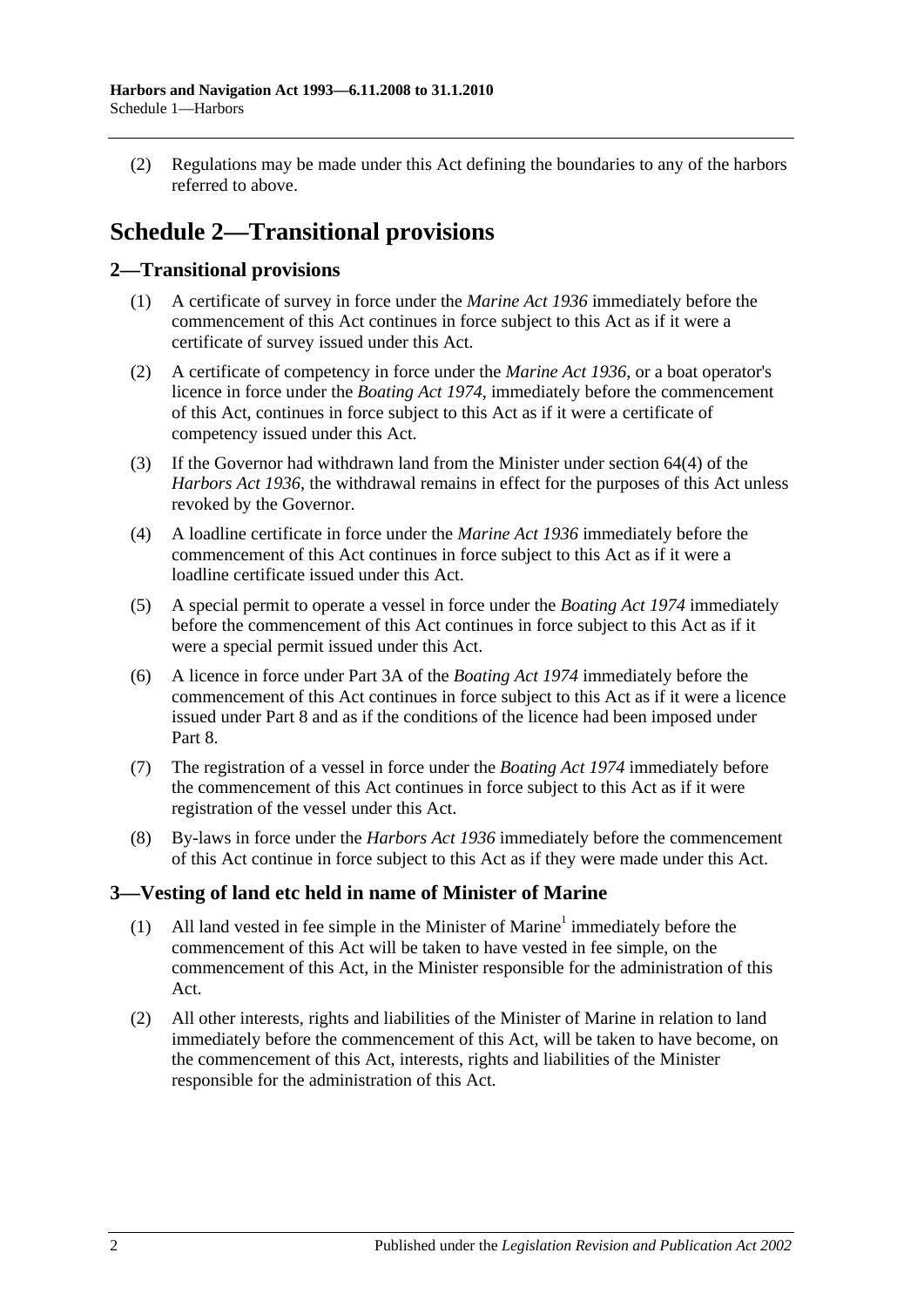- (3) A proclamation in force immediately before the commencement of this Act under which dedicated land was placed under the care, control and management of the Minister of Marine will, on the commencement of this Act, be taken to have been varied by replacing references to the Minister of Marine with references to the Minister responsible for the administration of this Act.
- (4) The Registrar-General will take such action for or in connection with—
	- (a) the issue, alteration, correction or cancellation of certificates or other documents of title; or
	- (b) the making, recording, alteration, correction or cancellation of entries or endorsements in the Register Books,

as may be necessary or expedient for the purposes of giving effect to this clause.

**Note—**

1 The Minister of Marine was a body corporate established under the provisions of the repealed *[Harbors Act](http://www.legislation.sa.gov.au/index.aspx?action=legref&type=act&legtitle=Harbors%20Act%201936) 1936*.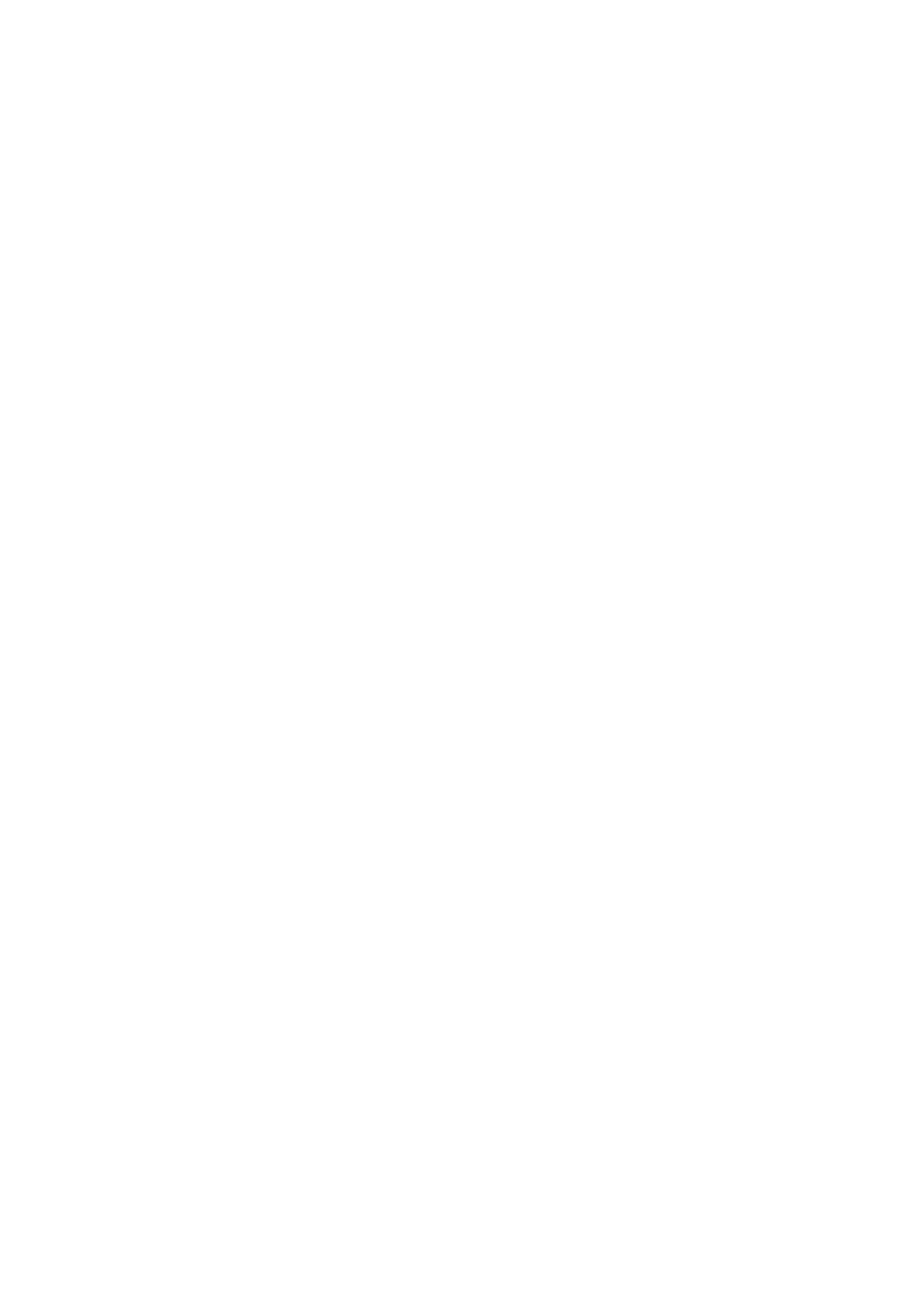# **Legislative history**

## **Notes**

• This version is comprised of the following:

| Part 1    | 6.11.2008                  |
|-----------|----------------------------|
| Part 2    | 6.11.2008                  |
| Part 3    | 15.12.2003 (Reprint No 11) |
| Part 4    | 6.11.2008                  |
| Part 5    | 15.12.2003 (Reprint No 11) |
| Part 5A   | 15.12.2003 (Reprint No 11) |
| Part 6    | 15.12.2003 (Reprint No 11) |
| Part 7    | 15.12.2003 (Reprint No 11) |
| Part 8    | 15.12.2003 (Reprint No 11) |
| Part 9    | 4.2.2008                   |
| Part 10   | 25.9.2008                  |
| Part 11   | 30.7.2006                  |
| Part 12   | 15.12.2003 (Reprint No 11) |
| Part 13   | 15.12.2003 (Reprint No 11) |
| Part 14   | 4.2.2008                   |
| Schedules | 17.11.2005                 |

- Amendments of this version that are uncommenced are not incorporated into the text.
- Please note—References in the legislation to other legislation or instruments or to titles of bodies or offices are not automatically updated as part of the program for the revision and publication of legislation and therefore may be obsolete.
- Earlier versions of this Act (historical versions) are listed at the end of the legislative history.
- For further information relating to the Act and subordinate legislation made under the Act see the Index of South Australian Statutes or www.legislation.sa.gov.au.

# **Legislation repealed by principal Act**

The *Harbors and Navigation Act 1993* repealed the following:

*Boating Act 1974 Harbors Act 1936 Marine Act 1936*

# **Principal Act and amendments**

New entries appear in bold.

|         | Year No | Title                           | Assent | Commencement                                    |
|---------|---------|---------------------------------|--------|-------------------------------------------------|
| 1993 41 |         | Harbors and Navigation Act 1993 |        | 20.5.1993 24.10.1994 (Gazette 20.10.1994 p1220) |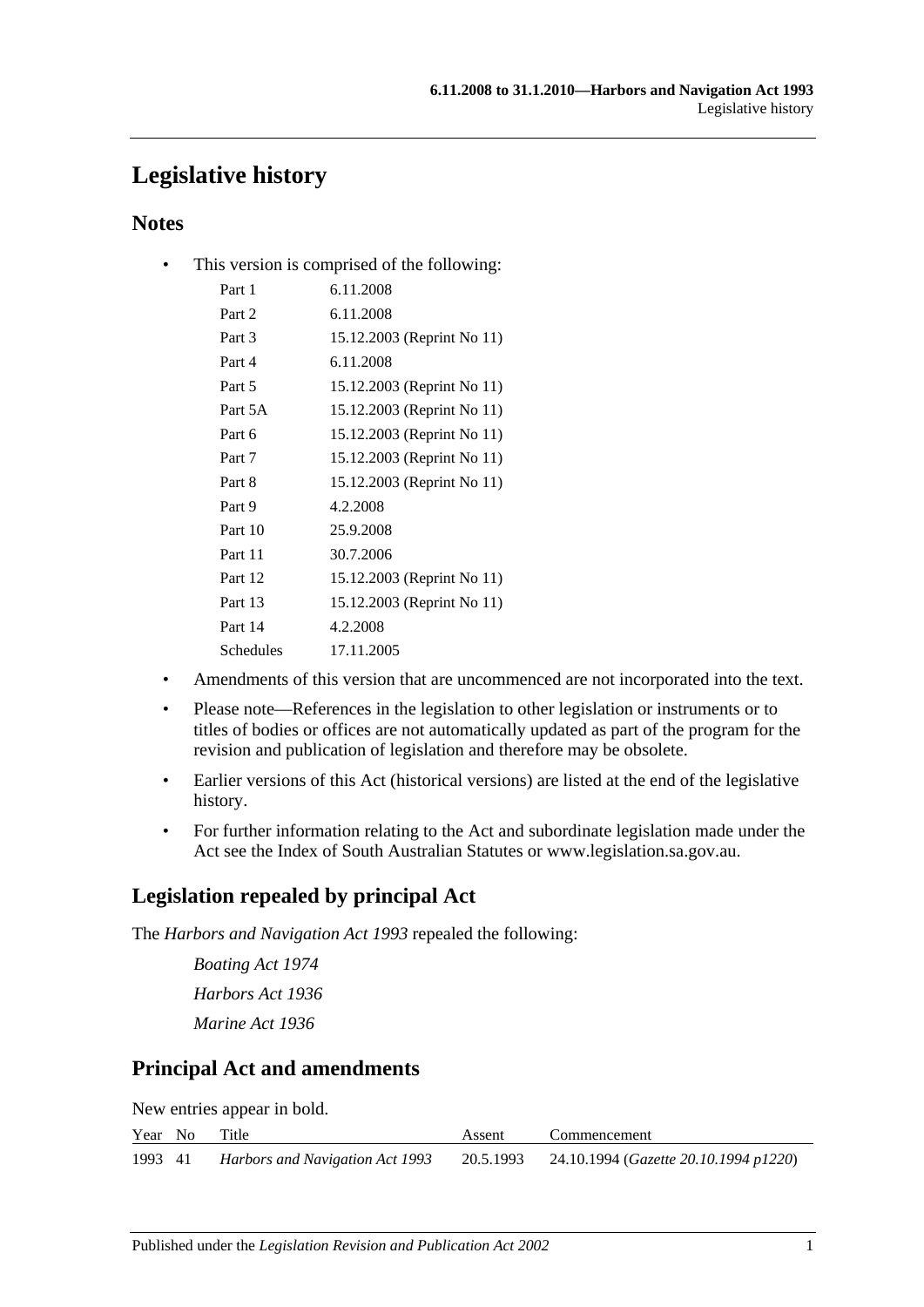#### **Harbors and Navigation Act 1993—6.11.2008 to 31.1.2010** Legislative history

| 1994 45 |                | Harbors and Navigation (Ports<br>Corporation and Miscellaneous)<br>Amendment Act 1994 | 2.6.1994   | 2.6.1994                                                                                                                                                          |
|---------|----------------|---------------------------------------------------------------------------------------|------------|-------------------------------------------------------------------------------------------------------------------------------------------------------------------|
| 1995    | 95             | <b>Statutes Amendment (Drink Driving)</b><br>Act 1995                                 | 7.12.1995  | Pt 2 (ss 4-10)-7.12.1997 (s 7(5) Acts<br>Interpretation Act 1915)                                                                                                 |
| 1996    | 34             | <b>Statutes Amendment and Repeal</b><br>(Common Expiation Scheme) Act 1996            | 2.5.1996   | Sch (cl 18)-3.2.1997 (Gazette<br>19.12.1996 p1923)                                                                                                                |
| 2000    | 79             | <b>Harbors and Navigation</b><br>(Miscellaneous) Amendment Act 2000                   | 14.12.2000 | 2.1.2001 (Gazette 21.12.2000 p3688)<br>except ss 6, 7 & 13-12.4.2001 (Gazette<br>12.4.2001 p1582)                                                                 |
| 2000    | 81             | Harbors and Navigation (Control of<br>Harbors) Amendment Act 2000                     | 14.12.2000 | 25.1.2001 (Gazette 25.1.2001 p300)<br>except ss $3(a)$ , $4(a)$ , $5(b)$ , $8$ , $9(a)$ , $11$ , $12(a)$<br>& 20-31.10.2001 (Gazette 25.10.2001<br><i>p</i> 4686) |
| 2001    | 17             | <b>Statutes Amendment (Transport</b><br>Portfolio) Act 2001                           | 17.5.2001  | Pt 2 s 4-30.10.2001 (Gazette 25.10.2001<br>p4687); ss 5-9-27.5.2002 (Gazette<br>23.5.2002 p1928)                                                                  |
| 2002    | 37             | <b>Statutes Amendment (Transport</b><br>Portfolio) Act 2002                           | 28.11.2002 | Pt 3 (ss 6-9)-3.7.2003 (Gazette<br>3.7.2003 p2877)                                                                                                                |
| 2003    | 8              | <b>Statutes Amendment (Road Safety</b><br>Reforms) Act 2003                           | 12.6.2003  | Pt 2 (ss 5-7)-15.12.2003 (Gazette<br>11.12.2003 p4431)                                                                                                            |
| 2003    | 33             | Coroners Act 2003                                                                     | 31.7.2003  | Sch (cl 14)-1.7.2005 (Gazette 23.6.2005<br>p1899)                                                                                                                 |
| 2003    | 35             | River Murray Act 2003                                                                 | 31.7.2003  | Sch (cl 8)-24.11.2003 (Gazette<br>20.11.2003 p4203)                                                                                                               |
| 2005    | 5              | Adelaide Dolphin Sanctuary Act 2005 14.4.2005                                         |            | Sch 2 (cll 25-28)-1.7.2005 (Gazette<br>2.6.2005 p1684)                                                                                                            |
| 2005    | 53             | <b>Statutes Amendment (Transport</b><br>Portfolio) Act 2005                           | 27.10.2005 | Pt 2 (s 4)-17.11.2005 (Gazette<br>17.11.2005 p3973)                                                                                                               |
| 2005    | 81             | Statutes Amendment (Vehicle and<br>Vessel Offences) Act 2005                          | 8.12.2005  | Pt 4 (ss 14-17)-30.7.2006 (Gazette<br>27.7.2006 p2400)                                                                                                            |
| 2007    | $\overline{4}$ | <b>Fisheries Management Act 2007</b>                                                  | 8.3.2007   | Sch 2 (cl 5)-1.12.2007 (Gazette<br>15.11.2007 p4241)                                                                                                              |
| 2007    | 23             | Harbors and Navigation (Australian<br><b>Builders Plate) Amendment Act 2007</b>       | 28.6.2007  | 4.2.2008 (Gazette 25.10.2007 p4044)                                                                                                                               |
| 2007    | 60             | <b>Marine Parks Act 2007</b>                                                          | 29.11.2007 | Sch 1 (cll 24-27)-6.11.2008 (Gazette<br>6.11.2008 p5055                                                                                                           |
| 2008    | 26             | <b>Statutes Amendment (Transport</b><br>Portfolio) Act 2008                           | 26.6.2008  | Pt 2 (s 4)-25.9.2008 (Gazette 18.9.2008<br><i>p4504</i> )                                                                                                         |
| 2009    | 8              | <b>Statutes Amendment (Transport</b><br>Portfolio-Alcohol and Drugs) Act<br>2009      | 12.3.2009  | Pt 2 (ss $4-11$ )-1.2.2010 (Gazette<br>10.12.2009 p6169)                                                                                                          |
| 2009    | 42             | Harbors and Navigation<br>(Miscellaneous) Amendment Act 2009                          | 1.10.2009  | 12.4.2010 (Gazette 3.12.2009 p5981)                                                                                                                               |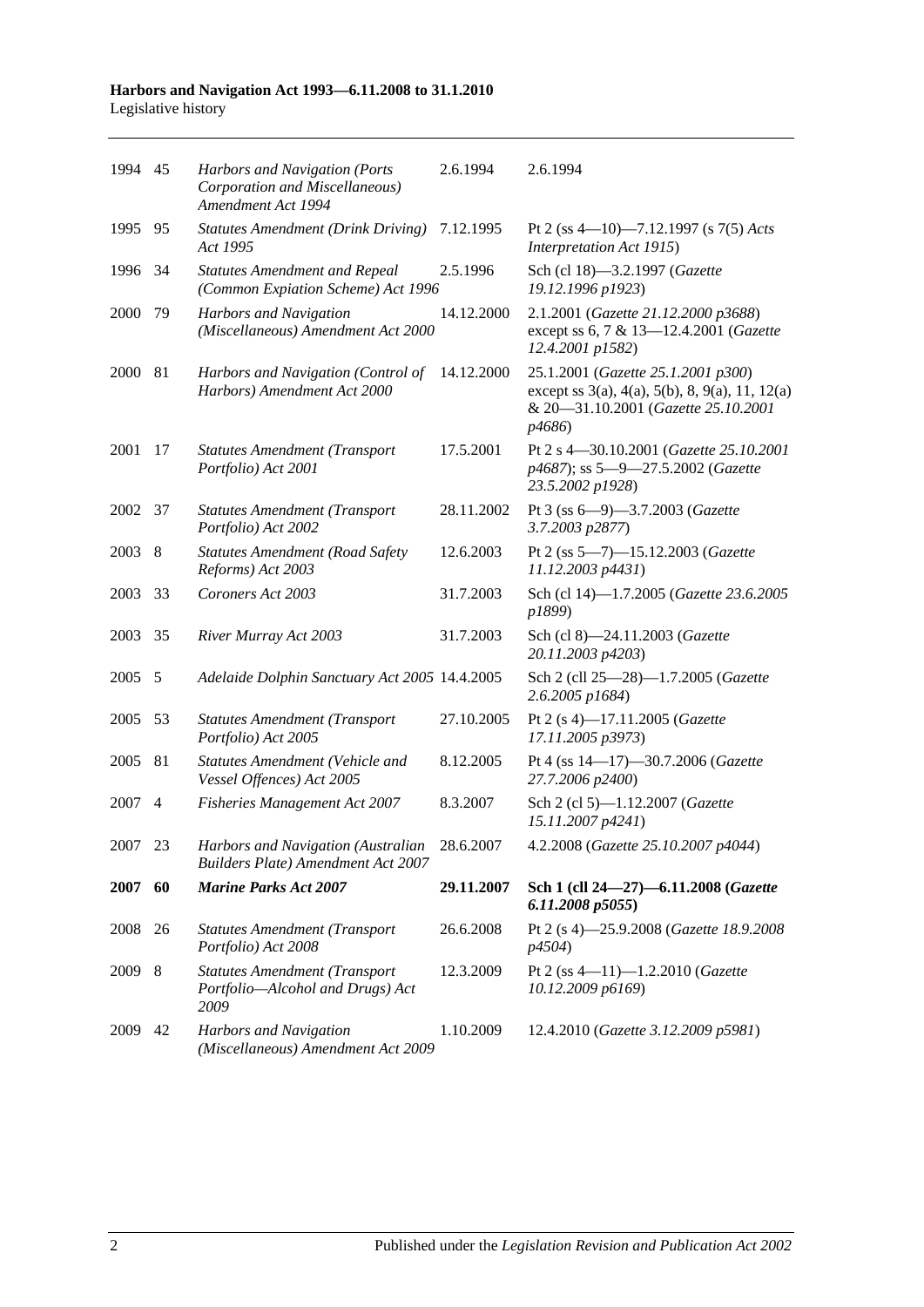# **Provisions amended**

New entries appear in bold.

Entries that relate to provisions that have been deleted appear in italics.

| Provision                     | How varied                                                            | Commencement |  |
|-------------------------------|-----------------------------------------------------------------------|--------------|--|
| Long title                    | amended under Legislation Revision and<br><b>Publication Act 2002</b> | 3.7.2003     |  |
| Pt1                           |                                                                       |              |  |
| s <sub>2</sub>                | omitted under Legislation Revision and<br><b>Publication Act 2002</b> | 3.7.2003     |  |
| s 3                           | amended by 5/2005 Sch 2 (cl 25)                                       | 1.7.2005     |  |
|                               | amended by 60/2007 Sch 1 cl 24                                        | 6.11.2008    |  |
| s <sub>4</sub>                |                                                                       |              |  |
| s(4(1))                       |                                                                       |              |  |
| Adelaide Dolphin<br>Sanctuary | inserted by $5/2005$ Sch 2 (cl 26)                                    | 1.7.2005     |  |
| the Corporation               | inserted by $45/1994$ s 2                                             | 2.6.1994     |  |
|                               | deleted by $81/2000 s 3(a)$                                           | 31.10.2001   |  |
|                               | a Corporation port inserted by 45/1994 s 2                            | 2.6.1994     |  |
|                               | deleted by $81/2000 s 3(a)$                                           | 31.10.2001   |  |
| fishing vessel                | substituted by 45/1994 s 11                                           | 2.6.1994     |  |
|                               | amended by 4/2007 Sch 2 cl 5                                          | 1.12.2007    |  |
| marine park                   | inserted by 60/2007 Sch 1 cl 25                                       | 6.11.2008    |  |
| port                          | inserted by $81/2000$ s $3(b)$                                        | 25.1.2001    |  |
| port management<br>officer    | inserted by $81/2000$ s $3(b)$                                        | 25.1.2001    |  |
| port operator                 | inserted by $81/2000$ s $3(b)$                                        | 25.1.2001    |  |
| s <sub>6</sub>                | substituted by 79/2000 s 3                                            | 2.1.2001     |  |
| Pt 2                          |                                                                       |              |  |
| Pt 2 Div 4                    |                                                                       |              |  |
| s 12                          |                                                                       |              |  |
| s 12(1a)                      | inserted by 45/1994 s 3                                               | 2.6.1994     |  |
|                               | substituted by $81/2000$ s $4(a)$                                     | 31.10.2001   |  |
| s 12(1b)                      | inserted by $79/2000$ s $4(a)$                                        | 2.1.2001     |  |
| s 12(2)                       | amended by 79/2000 s 4(b)                                             | 2.1.2001     |  |
| s 12(3)                       | substituted by $81/2000$ s $4(b)$                                     | 25.1.2001    |  |
| s 14                          |                                                                       |              |  |
| s 14(1)                       | amended by 79/2000 s 5                                                | 2.1.2001     |  |
| s 14(1a)                      | inserted by 37/2002 s 6                                               | 3.7.2003     |  |
| s 14(2)                       | amended by 79/2000 Sch cl (b)                                         | 2.1.2001     |  |
| Pt 2 Div 5                    | inserted by 5/2005 Sch 2 (cl 27)                                      | 1.7.2005     |  |
| s 14A                         | substituted by 60/2007 Sch 1 cl 26                                    | 6.11.2008    |  |
| Pt <sub>3</sub>               |                                                                       |              |  |

s 15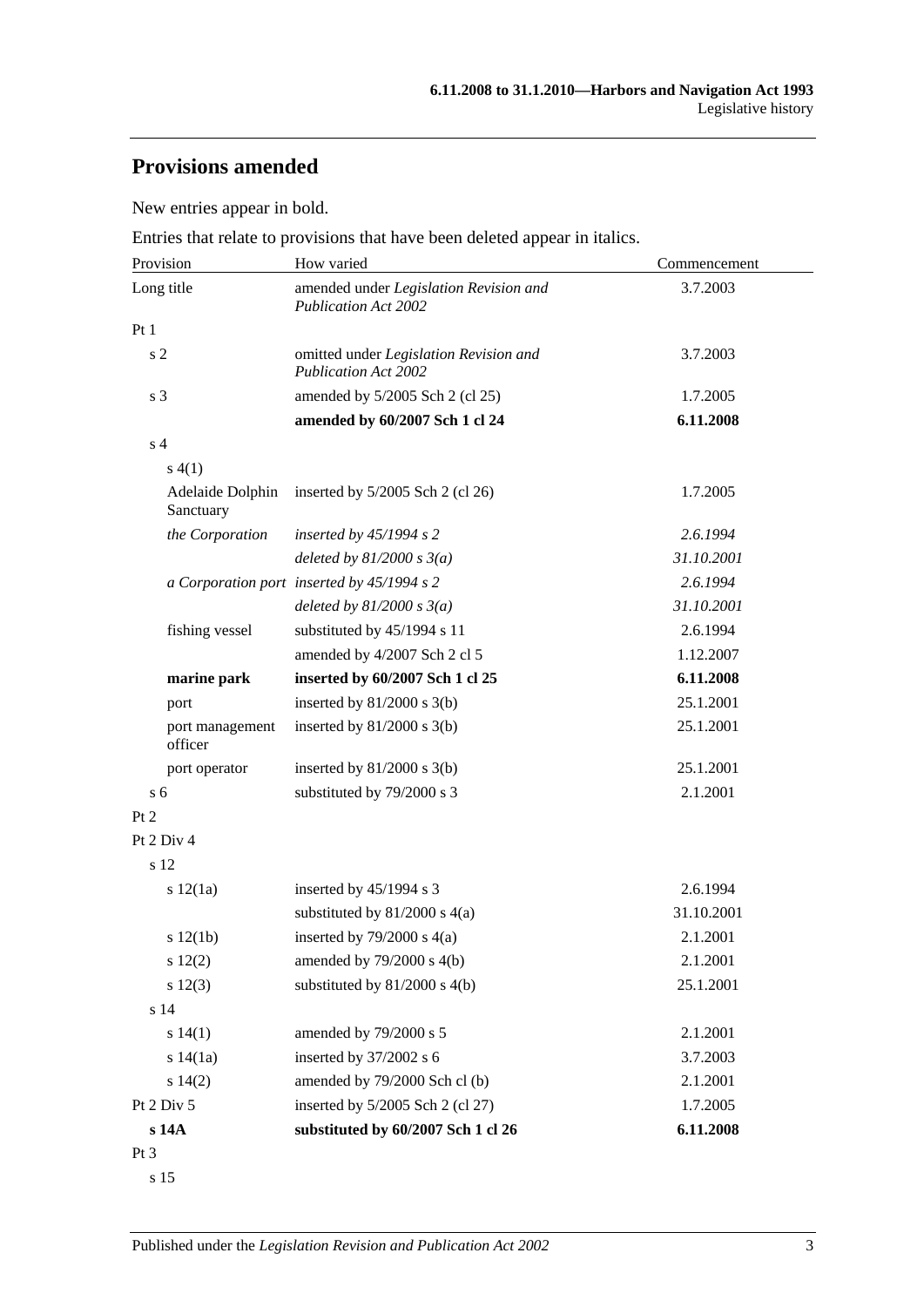#### **Harbors and Navigation Act 1993—6.11.2008 to 31.1.2010** Legislative history

| s 15(3)             | amended by 45/1994 s 4                               | 2.6.1994   |
|---------------------|------------------------------------------------------|------------|
|                     | amended by $81/2000$ s $5(a)$                        | 25.1.2001  |
|                     | (ba) deleted by $81/2000$ s $5(b)$                   | 31.10.2001 |
| s 18A               | inserted by 45/1994 s 12                             | 2.6.1994   |
| s 18A(1)            | substituted by 81/2000 s 6                           | 25.1.2001  |
| s 18A(1a)           | inserted by 81/2000 s 6                              | 25.1.2001  |
| s 20                |                                                      |            |
| $\frac{20(2)}{2}$   | amended by 81/2000 s 7                               | 25.1.2001  |
| s 21                |                                                      |            |
| $s \, 21(1)$        | amended by 45/1994 s 5                               | 2.6.1994   |
|                     | amended by 81/2000 s 8                               | 31.10.2001 |
| Pt 4                |                                                      |            |
| s 22                |                                                      |            |
| $s\,22(1)$          | s 22 amended by 45/1994 s 6                          | 2.6.1994   |
|                     | s 22 redesignated as s $22(1)$ by $81/2000$ s $9(b)$ | 25.1.2001  |
|                     | amended by $81/2000$ s $9(a)$                        | 31.10.2001 |
| $s\ 22(2)$ (4)      | inserted by $81/2000$ s $9(b)$                       | 25.1.2001  |
| s 23                |                                                      |            |
| $s\,23(3)$          | amended by 79/2000 Sch cl (b)                        | 2.1.2001   |
| s 24                |                                                      |            |
| s $24(1)$ and $(5)$ | amended by 79/2000 Sch cl (b)                        | 2.1.2001   |
| s <sub>25</sub>     |                                                      |            |
| $s \, 25(1a)$       | inserted by $81/2000$ s $10(a)$                      | 25.1.2001  |
| s 25(2)             | amended by 45/1994 s 13                              | 2.6.1994   |
| $s \; 25(2a)$       | inserted by $81/2000$ s $10(b)$                      | 25.1.2001  |
| $s\,25(3)$          | substituted by $81/2000$ s $10(c)$                   | 25.1.2001  |
| $s \; 25(4)$        | amended by 79/2000 Sch cl (b)                        | 2.1.2001   |
| s 25(5)             | inserted by $81/2000$ s $10(d)$                      | 25.1.2001  |
| s 26                | amended by 45/1994 s 7                               | 2.6.1994   |
|                     | amended by 17/2001 s 4                               | 30.10.2001 |
|                     | substituted by 81/2000 s 11                          | 31.10.2001 |
| $s \; 26(2a)$       | inserted by $35/2003$ Sch cl $8(a)$                  | 24.11.2003 |
| $s \; 26(2b)$       | inserted by 35/2003 Sch cl 8(a)                      | 24.11.2003 |
|                     | substituted by 5/2005 Sch 2 (cl 28)                  | 1.7.2005   |
|                     | substituted by 60/2007 Sch 1 cl 27                   | 6.11.2008  |
| $s \; 26(2c)$       | inserted by 5/2005 Sch 2 (cl 28)                     | 1.7.2005   |
| $s \; 26(6)$        | inserted by $35/2003$ Sch cl $8(b)$                  | 24.11.2003 |
| s 27                |                                                      |            |
| $s \, 27(1a)$       | inserted by $45/1994$ s 8                            | 2.6.1994   |
|                     | substituted by $81/2000$ s $12(a)$                   | 31.10.2001 |
| $s\,27(3)$          | substituted by $81/2000$ s $12(b)$                   | 25.1.2001  |
| $Pt\,5$             | heading substituted by 81/2000 s 13                  | 25.1.2001  |
| Pt 5 Div 1          | amended by 45/1994 s 9                               | 2.6.1994   |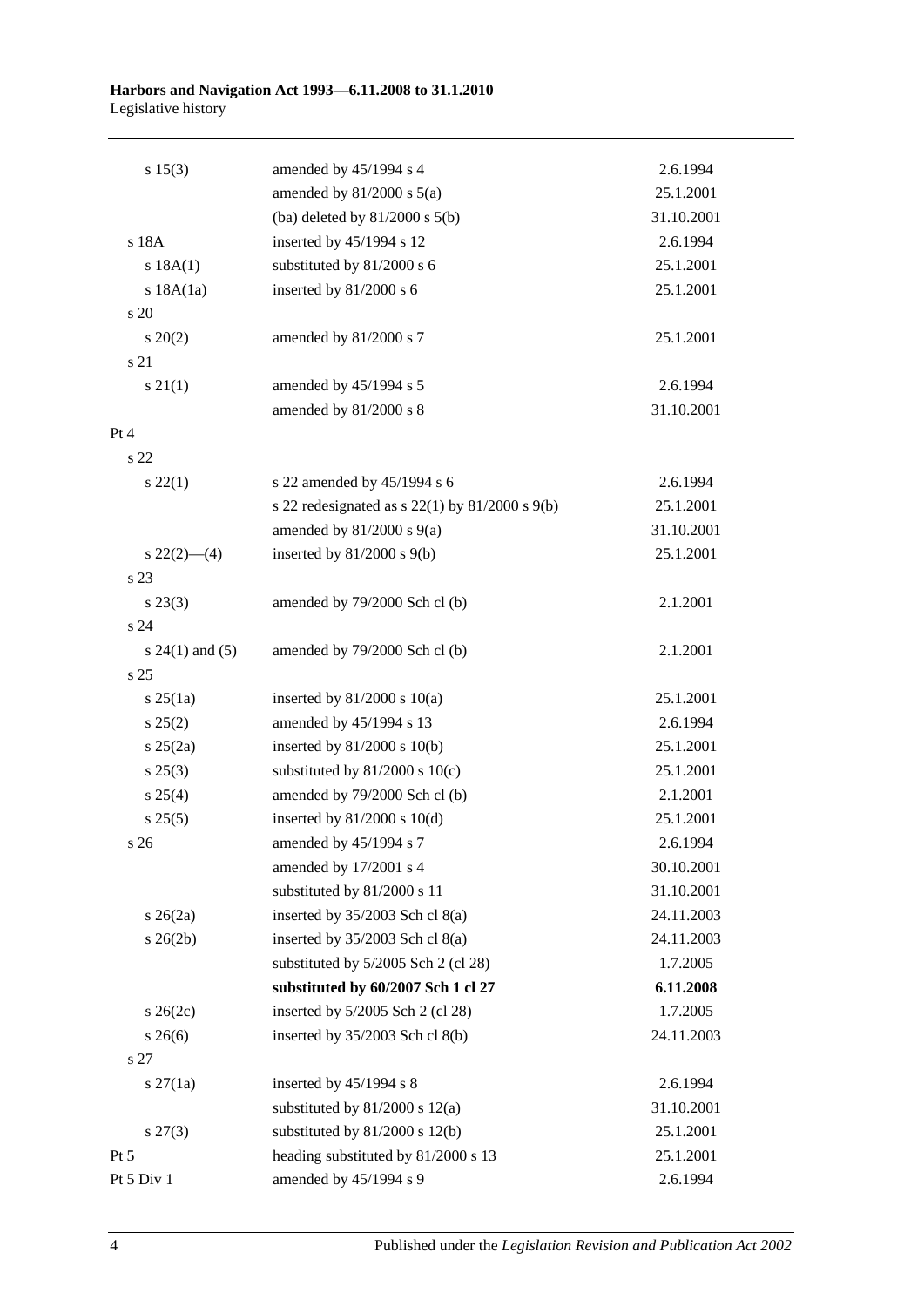|                     | substituted by 81/2000 s 13        | 25.1.2001 |
|---------------------|------------------------------------|-----------|
| Pt 5 Div 2          | substituted by 81/2000 s 13        | 25.1.2001 |
| Pt 5 Div 2A         | inserted by 81/2000 s 13           | 25.1.2001 |
| Pt 5 Div 3          | substituted by 81/2000 s 13        | 25.1.2001 |
| Pt 5 Div 4          | substituted by 81/2000 s 13        | 25.1.2001 |
| Pt 5 Div 5          | heading deleted by 81/2000 s 14    | 25.1.2001 |
| Pt 5A               | heading inserted by 81/2000 s 14   | 25.1.2001 |
| s 33                |                                    |           |
| $s \frac{33}{1a}$   | inserted by $45/1994$ s $14(a)$    | 2.6.1994  |
| $s \, 33(3)$        | amended by 81/2000 s 15            | 25.1.2001 |
| $s \, 33(4)$        | amended by 79/2000 Sch cl (b)      | 2.1.2001  |
|                     | amended by 81/2000 s 15            | 25.1.2001 |
| $s \, 33(5)$        | substituted by $45/1994$ s $14(b)$ | 2.6.1994  |
| $s \, 33(6)$        | amended by 79/2000 Sch cl (b)      | 2.1.2001  |
| s 34                |                                    |           |
| s $34(1a)$          | inserted by $45/1994$ s $15(a)$    | 2.6.1994  |
| $s \; 34(3)$        | amended by 81/2000 s 16            | 25.1.2001 |
| $s \; 34(4)$        | amended by 79/2000 Sch cl (b)      | 2.1.2001  |
|                     | amended by 81/2000 s 16            | 25.1.2001 |
| $s \frac{34}{4a}$   | inserted by 45/1994 s 15(b)        | 2.6.1994  |
| $s \; 34(6)$        | amended by 79/2000 Sch cl (b)      | 2.1.2001  |
| s 35                |                                    |           |
| $s \, 35(1)$        | amended by 81/2000 s 17            | 25.1.2001 |
| $s \, 35(2)$        | amended by 79/2000 Sch cl (b)      | 2.1.2001  |
| $s \; 35(4)$        | inserted by 45/1994 s 16           | 2.6.1994  |
| Pt 6                |                                    |           |
| s 38                |                                    |           |
| $s \ 38(1)$ and (2) | amended by 79/2000 Sch cl (b)      | 2.1.2001  |
| s 39A               | inserted by $79/2000$ s 6          | 12.4.2001 |
| s 40                |                                    |           |
| $s\ 40(2)$          | amended by $79/2000$ s $7(a)$      | 12.4.2001 |
| $s\ 40(2a)$         | inserted by $79/2000$ s $7(b)$     | 12.4.2001 |
| s 41                |                                    |           |
| $s\ 41(3)$          | amended by 79/2000 s 8             | 2.1.2001  |
| s 42A               | inserted by 79/2000 s 9            | 2.1.2001  |
| s 44                |                                    |           |
| $s\,44(2)$          | amended by 79/2000 Sch cl (b)      | 2.1.2001  |
| Pt 7                |                                    |           |
| s 46                | amended by 45/1994 s 17            | 2.6.1994  |
| s 47                |                                    |           |
| $s\,47(1)$          | amended by 45/1994 s 18(a)         | 2.6.1994  |
|                     | amended by 79/2000 Sch cl (b)      | 2.1.2001  |
| $s\,47(2)$          | amended by 45/1994 s 18(b)         | 2.6.1994  |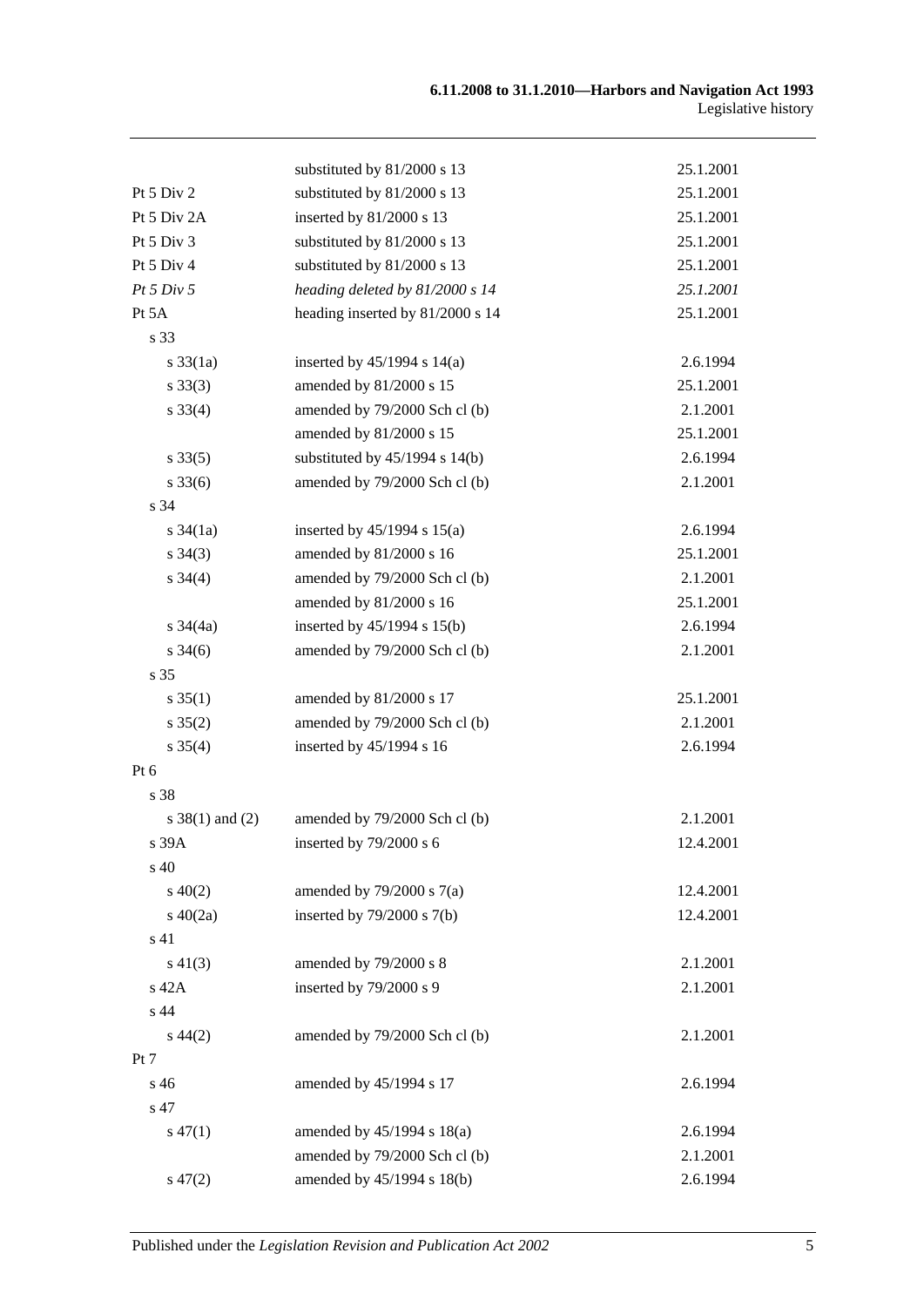|                     | amended by 79/2000 Sch cl (b)      | 2.1.2001 |
|---------------------|------------------------------------|----------|
| $s\,47(3)$          | amended by 34/1996 s 4 (Sch cl 18) | 3.2.1997 |
|                     | amended by 79/2000 Sch cl (b)      | 2.1.2001 |
| $s\ 47(3a)$         | inserted by 37/2002 s 7            | 3.7.2003 |
| $s\,47(4)$          | amended by 34/1996 s 4 (Sch cl 18) | 3.2.1997 |
|                     | amended by 79/2000 Sch cl (b)      | 2.1.2001 |
| s 50                |                                    |          |
| s 50(1)             | amended by 45/1994 s 19(a)         | 2.6.1994 |
| s 50(2)             | amended by 45/1994 s 19(b)         | 2.6.1994 |
| $s\ 50(3)$          | amended by 79/2000 Sch cl (b)      | 2.1.2001 |
| Pt 8                |                                    |          |
| s <sub>52</sub>     | amended by 79/2000 Sch cl (b)      | 2.1.2001 |
| $s$ 52A             | inserted by 45/1994 s 20           | 2.6.1994 |
| s 53                |                                    |          |
| $s 53(3)$ and $(5)$ | amended by 79/2000 Sch cl (b)      | 2.1.2001 |
| Pt 9                |                                    |          |
| heading             | substituted by 23/2007 s 4         | 4.2.2008 |
| Pt 9 Div 1          |                                    |          |
| s 54                | amended by 45/1994 s 21            | 2.6.1994 |
| s 55                |                                    |          |
| s 55(2)             | amended by 34/1996 s 4 (Sch cl 18) | 3.2.1997 |
|                     | amended by 79/2000 Sch cl (b)      | 2.1.2001 |
| Pt 9 Div 2          |                                    |          |
| s 57                |                                    |          |
| $s\,57(3)$          | amended by 79/2000 Sch cl (b)      | 2.1.2001 |
| s 57(4)             | inserted by 45/1994 s 22           | 2.6.1994 |
| s 57(5)             | inserted by 45/1994 s 22           | 2.6.1994 |
|                     | amended by 79/2000 Sch cl (b)      | 2.1.2001 |
| s 59                |                                    |          |
| s 59(5)             | amended by 79/2000 Sch cl (b)      | 2.1.2001 |
| s 60                |                                    |          |
| s $60(1)$ and $(2)$ | amended by 79/2000 Sch cl (b)      | 2.1.2001 |
| Pt 9 Div 3          |                                    |          |
| s 63                |                                    |          |
| s 63(5)             | amended by 79/2000 Sch cl (b)      | 2.1.2001 |
| s 64                |                                    |          |
| s $64(1)$ and $(2)$ | amended by 79/2000 Sch cl (b)      | 2.1.2001 |
| Pt 9 Div 4          | inserted by 23/2007 s 5            | 4.2.2008 |
| Pt 10               |                                    |          |
| s 65                |                                    |          |
| s 65(2)             | amended by 34/1996 s 4 (Sch cl 18) | 3.2.1997 |
|                     | amended by 79/2000 s 10            | 2.1.2001 |
| s 65A               | inserted by 79/2000 s 11           | 2.1.2001 |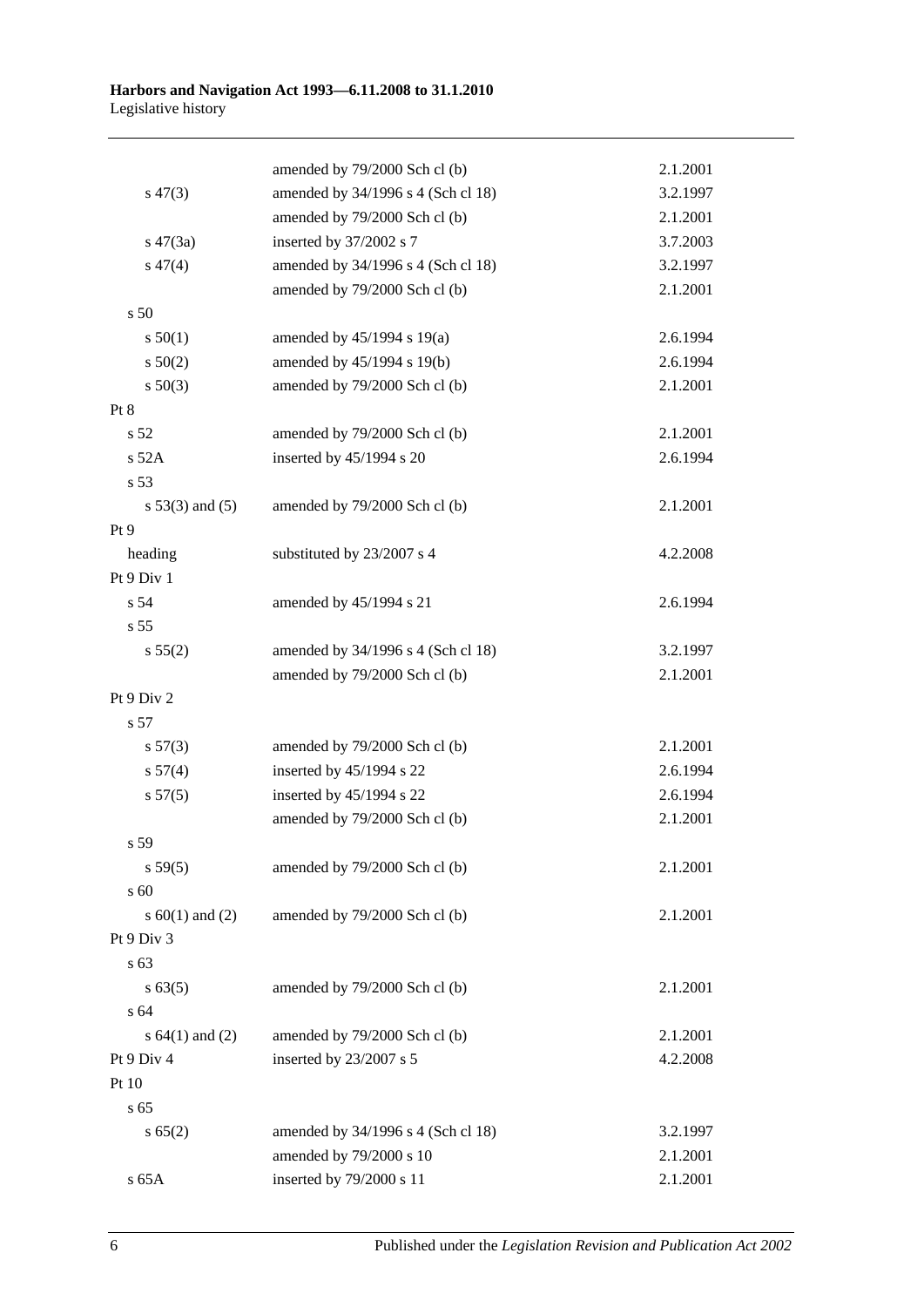#### **6.11.2008 to 31.1.2010—Harbors and Navigation Act 1993** Legislative history

| s 65A(1)                                  | amended by 26/2008 s 4              | 25.9.2008  |
|-------------------------------------------|-------------------------------------|------------|
| s 66                                      |                                     |            |
| s 66(1)                                   | amended by 79/2000 s 12             | 2.1.2001   |
| $s\,66(3)$                                | amended by 79/2000 Sch cl (b)       | 2.1.2001   |
| s 67                                      | amended by 79/2000 Sch cl (b)       | 2.1.2001   |
|                                           | substituted by 81/2000 s 18         | 25.1.2001  |
| s 68                                      |                                     |            |
| s 68(1)                                   | amended by 79/2000 s 13             | 12.4.2001  |
| s68(3)                                    | amended by 79/2000 Sch cl (b)       | 2.1.2001   |
| s 69 before<br>substitution by<br>81/2005 |                                     |            |
| $s\,69(1)$ and (2)                        | amended by $79/2000$ Sch cl(b)      | 2.1.2001   |
| s 69                                      | substituted by 81/2005 s 14         | 30.7.2006  |
| s 69A                                     | inserted by 81/2005 s 14            | 30.7.2006  |
| s 70                                      |                                     |            |
| $s \, 70(4)$                              | substituted by 8/2003 s 5           | 15.12.2003 |
| s 71                                      |                                     |            |
| s 71(1)                                   | amended by 81/2005 s 15             | 30.7.2006  |
| $s \, 71(2)$                              | amended by 79/2000 Sch cl (b)       | 2.1.2001   |
| $s \, 71(3a)$                             | inserted by $17/2001$ s $5(a)$      | 27.5.2002  |
| s 71(4)                                   | substituted by $17/2001$ s $5(b)$   | 27.5.2002  |
| $s \, 71(5)$                              | substituted by 95/1995 s 4          | 7.12.1997  |
| $s \, 71(6)$                              | inserted by 95/1995 s 4             | 7.12.1997  |
| s 72                                      |                                     |            |
| $s\,72(1)$                                | deleted by $95/1995 s 5(a)$         | 7.12.1997  |
| $s\ 72(2)$                                | amended by 95/1995 s 5(b)           | 7.12.1997  |
|                                           | amended by 37/2002 s 8              | 3.7.2003   |
| $s\,72(3)$                                | amended by 95/1995 s 5(c)           | 7.12.1997  |
| $s\ 72(4)$                                | substituted by $95/1995$ s $5(d)$   | 7.12.1997  |
| $s\,72(5)$                                | deleted by $95/1995 s 5(d)$         | 7.12.1997  |
| ss 72A and 72B                            | inserted by $95/1995$ s 6           | 7.12.1997  |
| s 72B                                     |                                     |            |
| $s$ 72 $B(2)$                             |                                     |            |
| registered nurse                          | substituted by 8/2003 s 6           | 15.12.2003 |
| s 72C                                     | inserted by 17/2001 s 6             | 27.5.2002  |
| s 73                                      |                                     |            |
| $s \, 73(1)$                              | amended by $95/1995$ s $7(a)$ , (b) | 7.12.1997  |
| s 73(2)                                   | substituted by $95/1995$ s $7(c)$   | 7.12.1997  |
| $s \, 73(2a)$                             | inserted by $95/1995$ s $7(c)$      | 7.12.1997  |
|                                           | substituted by 81/2005 s 16         | 30.7.2006  |
| $s \, 73(3)$                              | amended by $17/2001$ s $7(a)$       | 27.5.2002  |
| s 73(4)                                   | amended by 95/1995 s 7(d)           | 7.12.1997  |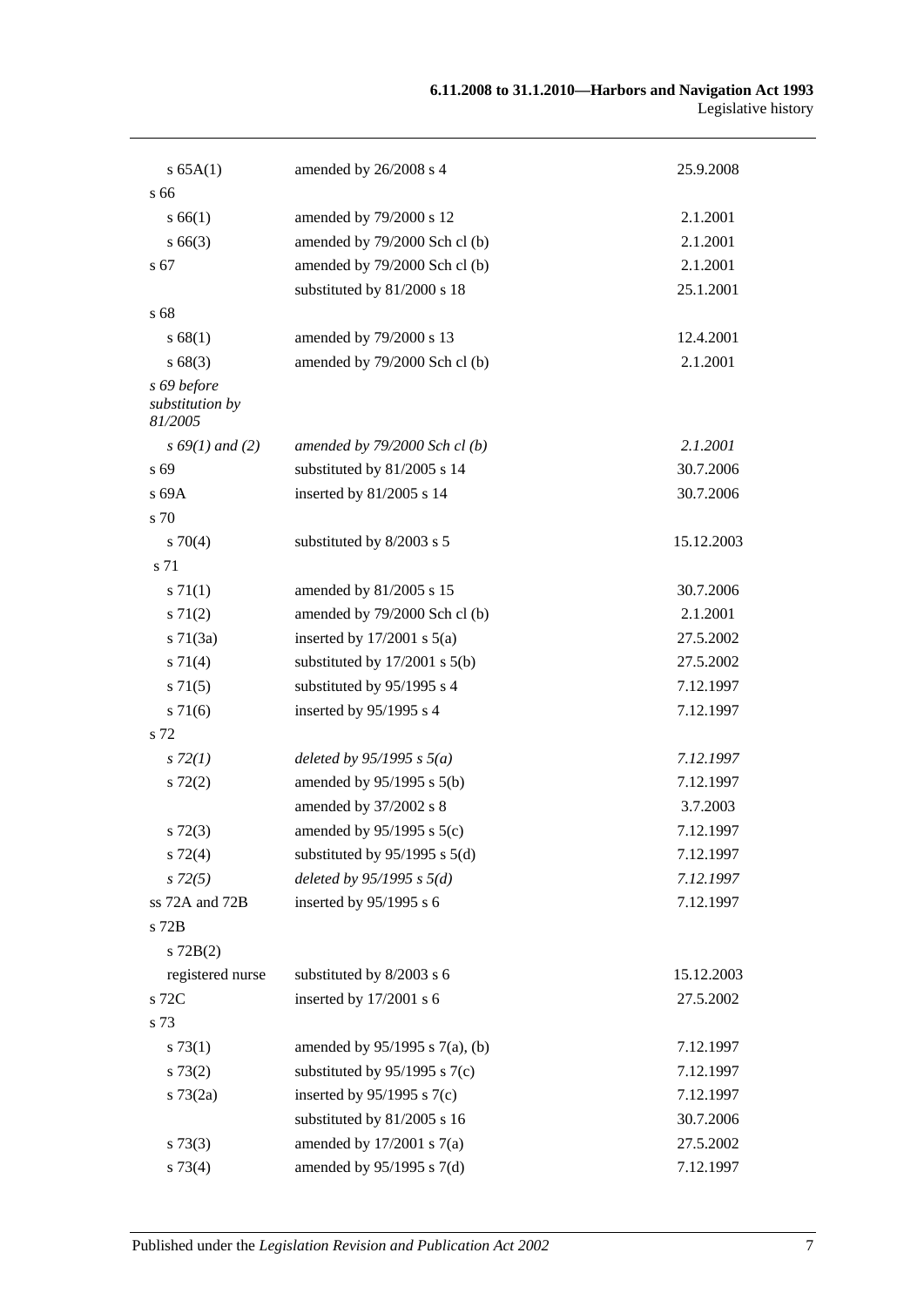#### **Harbors and Navigation Act 1993—6.11.2008 to 31.1.2010** Legislative history

| amended by $95/1995$ s 7(e), (f)       | 7.12.1997                                                                           |
|----------------------------------------|-------------------------------------------------------------------------------------|
| amended by $17/2001$ s $7(b)$ , (c)    | 27.5.2002                                                                           |
| inserted by $95/1995$ s $7(g)$         | 7.12.1997                                                                           |
| amended by $17/2001$ s $7(d)$          | 27.5.2002                                                                           |
| amended by 95/1995 s 7(h)              | 7.12.1997                                                                           |
| inserted by $95/1995$ s $7(i)$         | 7.12.1997                                                                           |
| inserted by 95/1995 s 8                | 7.12.1997                                                                           |
|                                        |                                                                                     |
| amended by 33/2003 Sch (cl 14(1), (2)) | 1.7.2005                                                                            |
| amended by 33/2003 Sch (cl 14(3))      | 1.7.2005                                                                            |
| substituted by $95/1995$ s $9(a)$      | 7.12.1997                                                                           |
| substituted by $95/1995$ s $9(b)$      | 7.12.1997                                                                           |
| inserted by $95/1995$ s $9(b)$         | 7.12.1997                                                                           |
|                                        | 27.5.2002                                                                           |
| amended by 95/1995 s 9(c), (d)         | 7.12.1997                                                                           |
| substituted by 8/2003 s 7              | 15.12.2003                                                                          |
|                                        |                                                                                     |
|                                        |                                                                                     |
| amended by 34/1996 s 4 (Sch cl 18)     | 3.2.1997                                                                            |
| amended by 79/2000 Sch cl (b)          | 2.1.2001                                                                            |
|                                        |                                                                                     |
| amended by $95/1995$ s $10(a)$         | 7.12.1997                                                                           |
| amended by 81/2005 s 17(1), (2)        | 30.7.2006                                                                           |
| amended by 81/2005 s 17(3), (4)        | 30.7.2006                                                                           |
| amended by 95/1995 s 10(b)             | 7.12.1997                                                                           |
| amended by 79/2000 Sch cl (b)          | 2.1.2001                                                                            |
| deleted by $81/2005 s 17(5)$           | 30.7.2006                                                                           |
|                                        |                                                                                     |
|                                        |                                                                                     |
| substituted by 81/2000 s 19            | 25.1.2001                                                                           |
|                                        |                                                                                     |
| substituted by 45/1994 s 23            | 2.6.1994                                                                            |
|                                        |                                                                                     |
|                                        |                                                                                     |
| amended by 45/1994 s 10                | 2.6.1994                                                                            |
|                                        | 31.10.2001                                                                          |
|                                        |                                                                                     |
|                                        | 2.1.2001                                                                            |
| amended by 79/2000 Sch cl (b)          | 2.1.2001                                                                            |
| deleted by 34/1996 s 4 (Sch cl 18)     | 3.2.1997                                                                            |
| inserted by $23/2007$ s 6              | 4.2.2008                                                                            |
|                                        |                                                                                     |
| amended by 23/2007 s 7                 | 4.2.2008                                                                            |
|                                        | inserted by 17/2001 s 8<br>amended by 81/2000 s 20<br>amended by 79/2000 Sch cl (b) |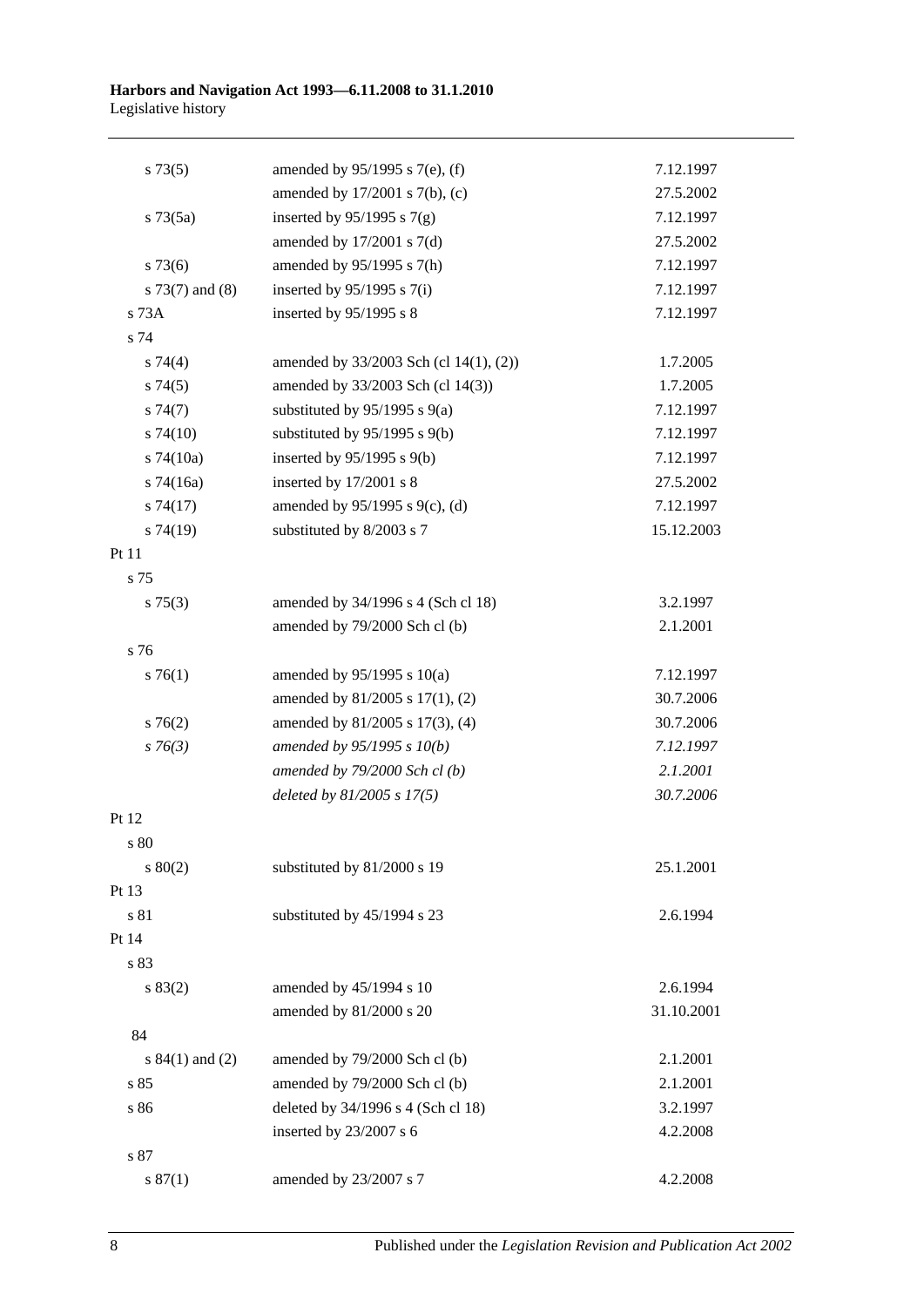| s 88                | deleted by 37/2002 s 9                                                | 3.7.2003   |
|---------------------|-----------------------------------------------------------------------|------------|
| s 89                |                                                                       |            |
| s 89(3)             | substituted by 81/2000 s 21                                           | 25.1.2001  |
| s $89(4)$ and $(5)$ | inserted by $81/2000$ s 21                                            | 25.1.2001  |
| s 91                |                                                                       |            |
| $s\,91(1)$          | amended by $23/2007$ s $8(1)$                                         | 4.2.2008   |
| $s\,91(2)$          | amended by 23/2007 s 8(2)                                             | 4.2.2008   |
| $s\,91(7)$          | substituted by 79/2000 Sch cl (a)                                     | 2.1.2001   |
| $s\,91(8)$          | inserted by 34/1996 s 4 (Sch cl 18)                                   | 3.2.1997   |
| Sch 1               |                                                                       |            |
| cl <sub>1</sub>     |                                                                       |            |
| cl $1(1)$           | amended by 45/1994 s 24                                               | 2.6.1994   |
| Sch 2               |                                                                       |            |
| cl <sub>1</sub>     | omitted under Legislation Revision and<br><b>Publication Act 2002</b> | 3.7.2003   |
| cl <sub>2</sub>     |                                                                       |            |
| cl 2(4)–(8)         | inserted by $45/1994$ s 25                                            | 2.6.1994   |
| cl <sub>3</sub>     | inserted by $53/2005$ s 4                                             | 17.11.2005 |
|                     |                                                                       |            |

### **Transitional etc provisions associated with Act or amendments**

### *Statutes Amendment and Repeal (Common Expiation Scheme) Act 1996*

### **5—Transitional provision**

An Act repealed or amended by this Act will continue to apply (as in force immediately prior to the repeal or amendment coming into operation) to an expiation notice issued under the repealed or amended Act.

### *Harbors and Navigation (Miscellaneous) Amendment Act 2000*

#### **14—Transitional provision**

- (1) On the commencement of section 7 of this Act, the appointed members of the State Crewing Committee who held office immediately prior to that commencement vacate their offices so that appointments may be made to the Committee under the principal Act as amended by this Act.
- (2) Subsection (1) does not derogate from section 16 of the *[Acts Interpretation Act](http://www.legislation.sa.gov.au/index.aspx?action=legref&type=act&legtitle=Acts%20Interpretation%20Act%201915) 1915*.

### *Statutes Amendment (Transport Portfolio) Act 2001*

### **9—Transitional provision**

An amendment to the principal Act effected by a provision of this Part does not apply in relation to an offence committed before the commencement of that provision.